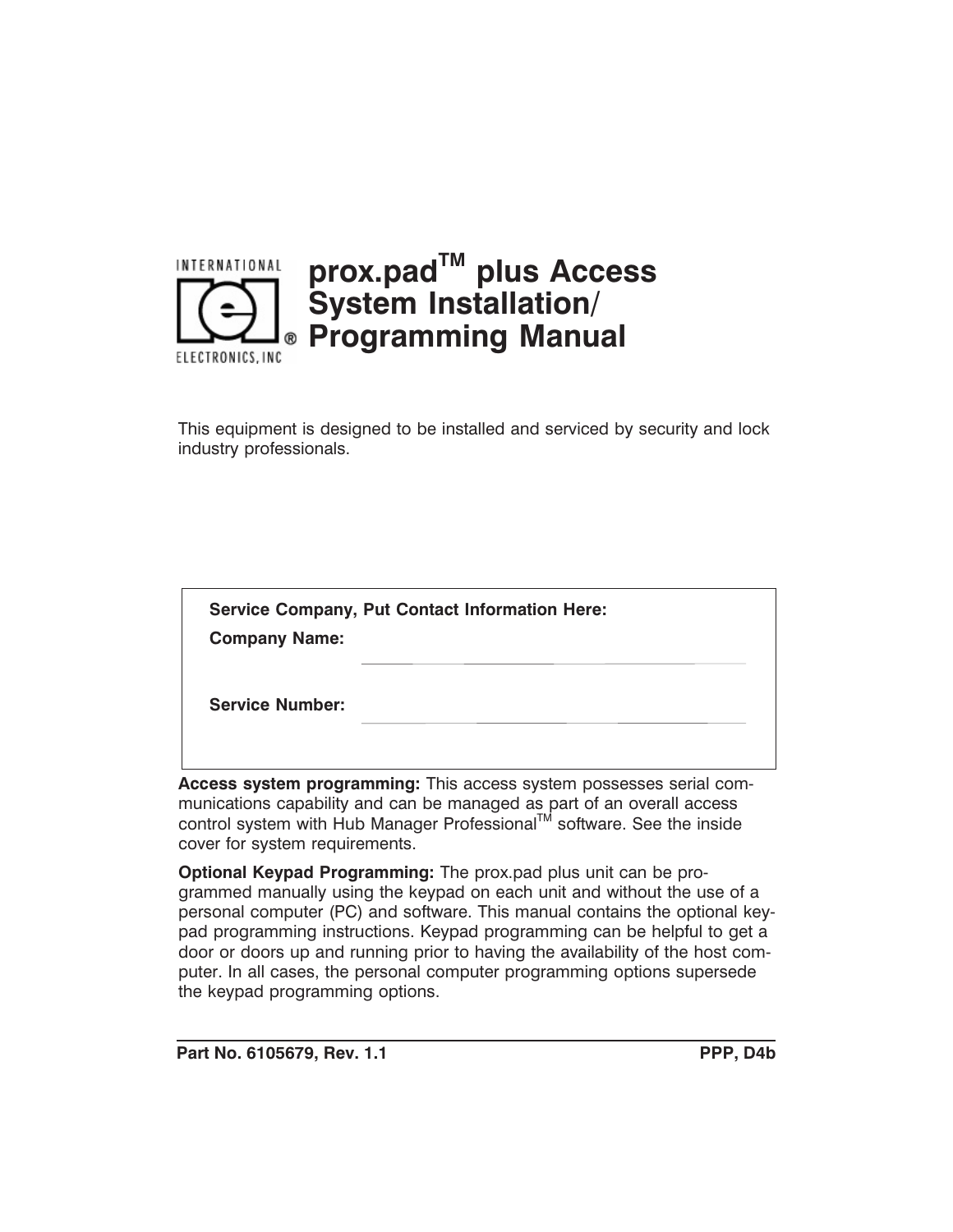#### **Access system programming - System Requirements**

• Hub Manager Professional<sup>TM</sup> access control software version 5 or higher (part number HUBSWR includes software installation instructions)

#### **PC Hardware Requirements**

- IBM-compatible Pentium-class computer
- 30MB available hard disk space
- VGA monitor or better, 800 x 600 resolution recommended
- CD-ROM or DVD-ROM drive
- Mouse

#### **Operating System List**

• Windows 98; Windows 2000; Windows XP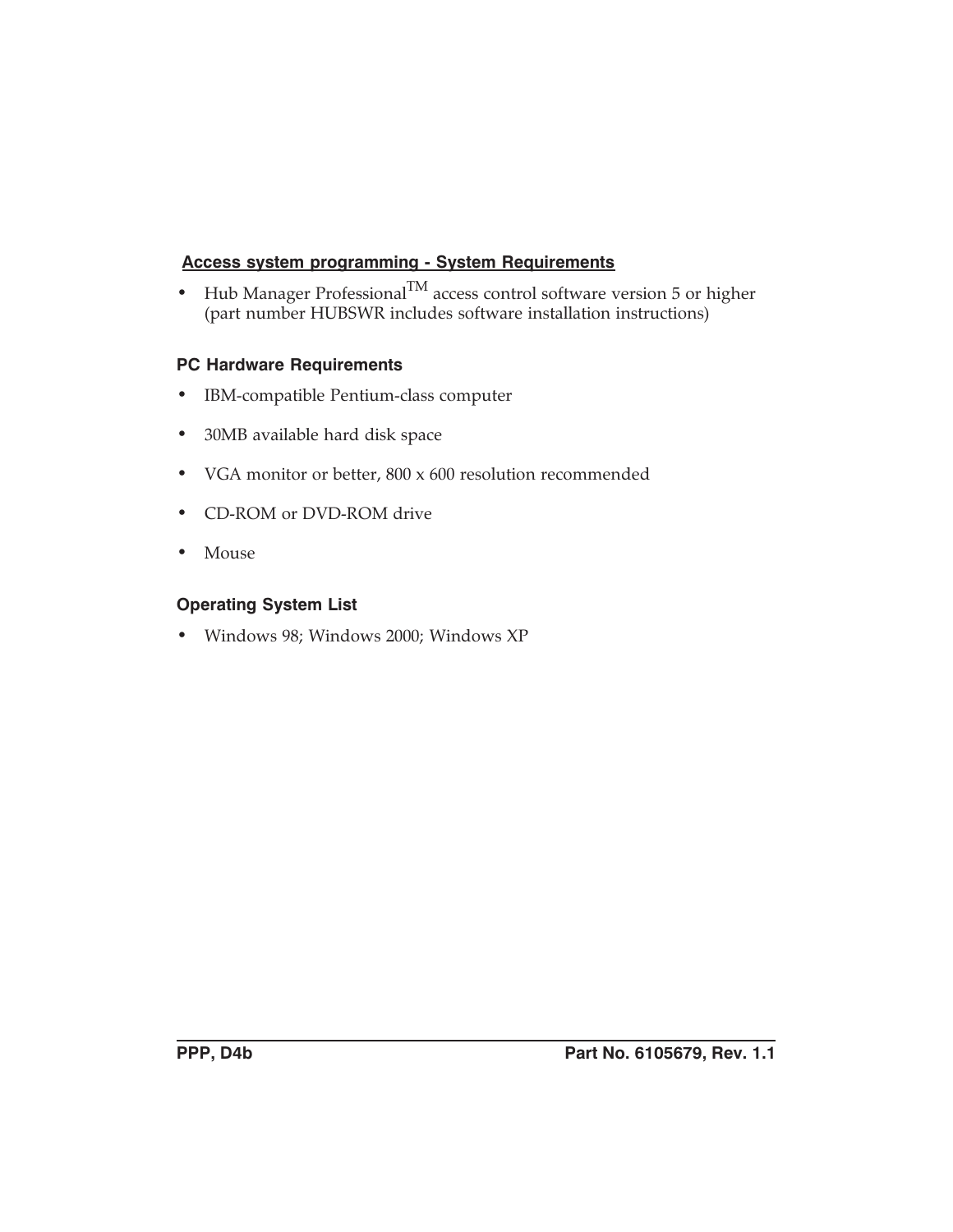# **Table of Contents**

# **Chapter 1: Introduction**

| 1.5 Technical Support-Service Company 1-1 |  |
|-------------------------------------------|--|
|                                           |  |
|                                           |  |
| 1.8 Items Supplied from the Factory  1-3  |  |
|                                           |  |
|                                           |  |
|                                           |  |
|                                           |  |

# **Chapter 2: Installation**

| 2.2.1 Power Supply/Current Requirements 2-2        |
|----------------------------------------------------|
|                                                    |
|                                                    |
|                                                    |
|                                                    |
| 2.4 Mounting the prox.pad plus Unit  2-7           |
| 2.4.1 Performing a Wall Mounted Installation 2-7   |
| 2.4.2 Performing a Glass Mounted Installation. 2-9 |
| 2.4.3 Performing a Secure Installation 2-11        |
|                                                    |
| 2.6 Defaulting prox.pad plus Memory 2-16           |
|                                                    |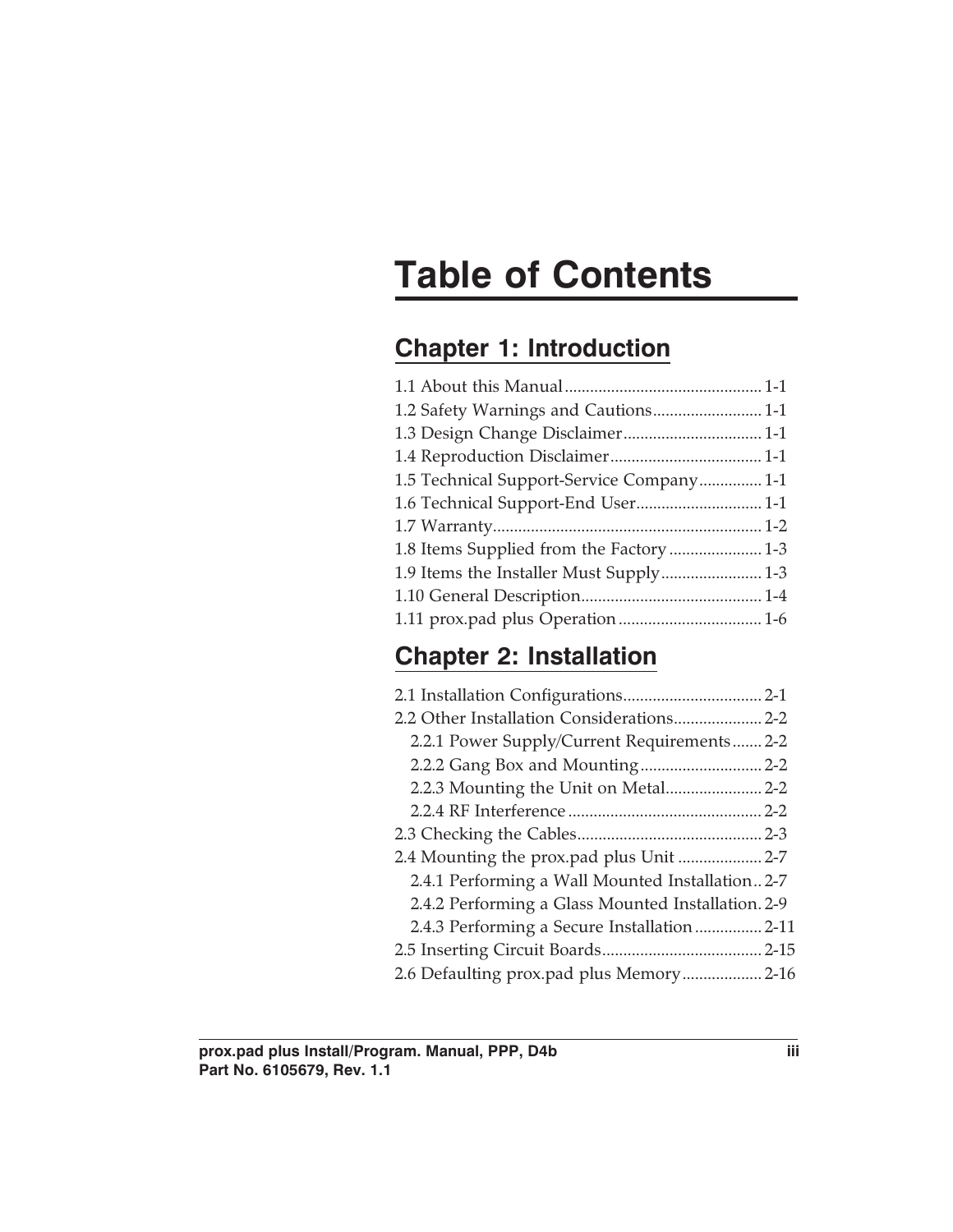## **Chapter 3: Wiring**

| 3.1 Wiring the prox.pad plus Unit3-1             |      |
|--------------------------------------------------|------|
| 3.1.1 Wiring the Door Contact Input3-1           |      |
| 3.1.2 Wiring the AUX Relay for Use as Alarm      |      |
|                                                  |      |
| 3.1.2.A Wiring the Alarm Shunt Relay3-3          |      |
| 3.1.3 Wiring the AUX Relay for Use as Forced     |      |
|                                                  | .3-5 |
| 3.1.2.A Wiring the Forced Door Relay 3-5         |      |
| 3.1.4 Wiring the AUX Relay for Use as            |      |
|                                                  |      |
| 3.1.3.A Wiring the Propped Door Relay3-7         |      |
| 3.1.5 Wiring the REX Switch (Request to Exit)3-9 |      |
|                                                  |      |
| 3.2 prox.pad plus Communications 3-13            |      |
| 3.3 Networking Multiple prox.pad plus Units      |      |
|                                                  |      |
|                                                  |      |
| 3.4.1 Testing the Controller/Keypad3-16          |      |

# **Chapter 4: Programming**

| 4.1.1 Programming from the Keypad4-2           |
|------------------------------------------------|
| 4.1.1.A Master Code (User Location #1) 4-2     |
| 4.1.1.B Supervisor Code (User Location #2).4-3 |
| 4.1.1.C Master Code and Supervisor Code        |
|                                                |
| 4.1.1.D prox.pad plus Default Settings 4-4     |
| 4.1.1.E Resetting the Master Code and          |
|                                                |
| 4.1.1.F Erasing Entire Memory/Resetting        |
|                                                |
|                                                |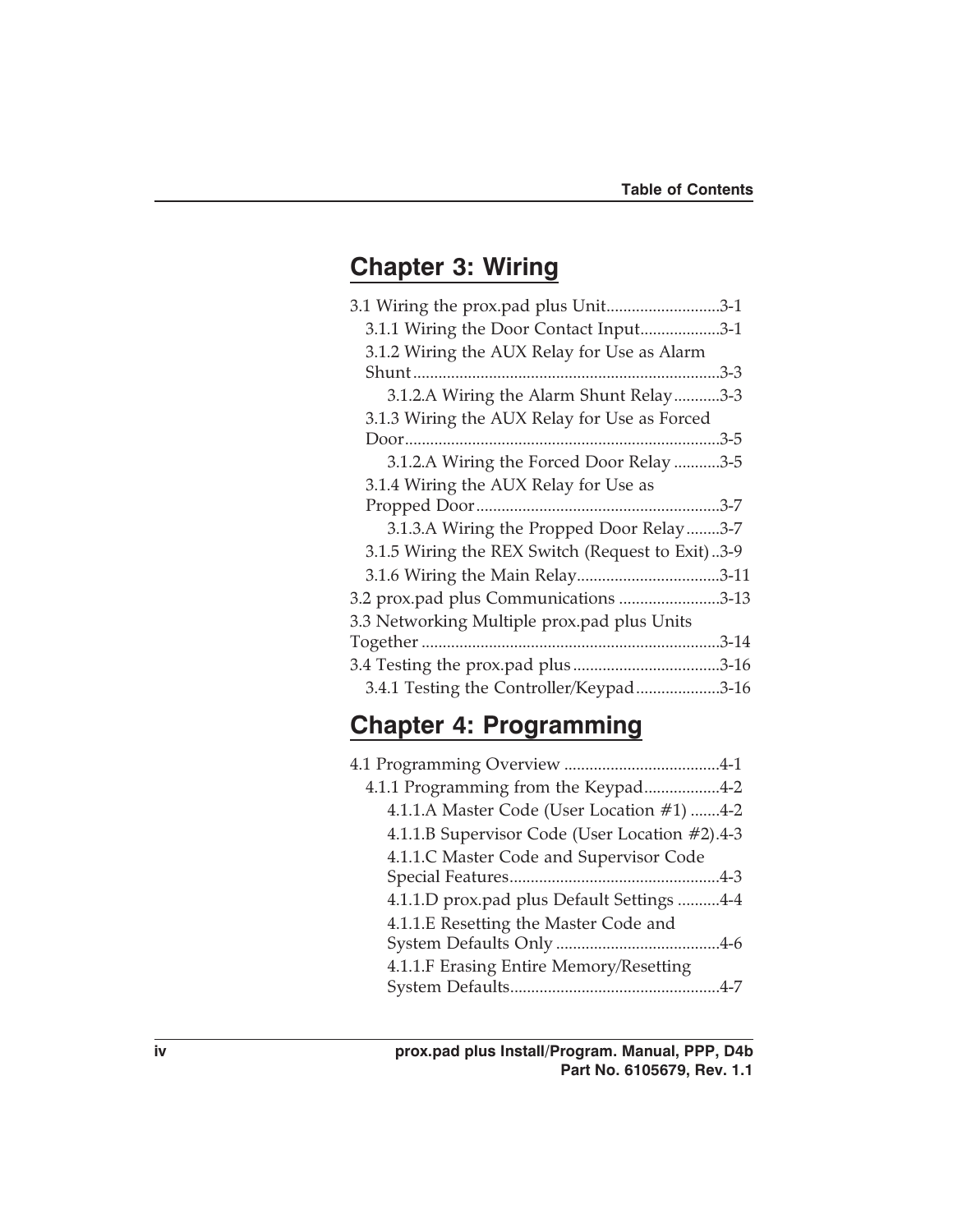| 4.2.1 Adding New or Changing Existing        |  |
|----------------------------------------------|--|
|                                              |  |
| 4.2.2 Programming Code and Card Options  4-8 |  |
| 4.2.2 Programming User Types 4-9             |  |
| 4.2.2.A Programming User Data,               |  |
| Command 50, Full Format  4-10                |  |
| 4.2.2.B Quick Program Feature 4-11           |  |
| 4.2.2.C Programming Code ONLY Use  4-11      |  |
| 4.2.2.D Programming Code AND Card            |  |
|                                              |  |
| 4.2.2.E Programming Card ONLY Use  4-12      |  |
| 4.2.2.F Programming Code OR Card 4-12        |  |
| 4.2.3 Batch Load Cards by Presentation 4-13  |  |
| 4.2.4 Enabling/Disabling Users Command  4-14 |  |
| 4.2.5 Batch Load Cards Manually (without     |  |
|                                              |  |
|                                              |  |
|                                              |  |
|                                              |  |
| 4.3.1 Changing the Lock Output Time 4-17     |  |
|                                              |  |
| 4.3.3 Setting Propped Door Output Time  4-19 |  |
| 4.3.4 Setting Forced Door Output Time 4-19   |  |
| 4.4 Programming Keypad Options and           |  |
|                                              |  |
|                                              |  |
| 4.4.1.A Lockout By Location 4-20             |  |
|                                              |  |
| 4.4.2 TimeZone/Holiday Features 4-22         |  |
| 4.4.2.A Midnight Crossing TimeZones 4-23     |  |
|                                              |  |
| 4.4.2.C Daylight Savings Time  4-24          |  |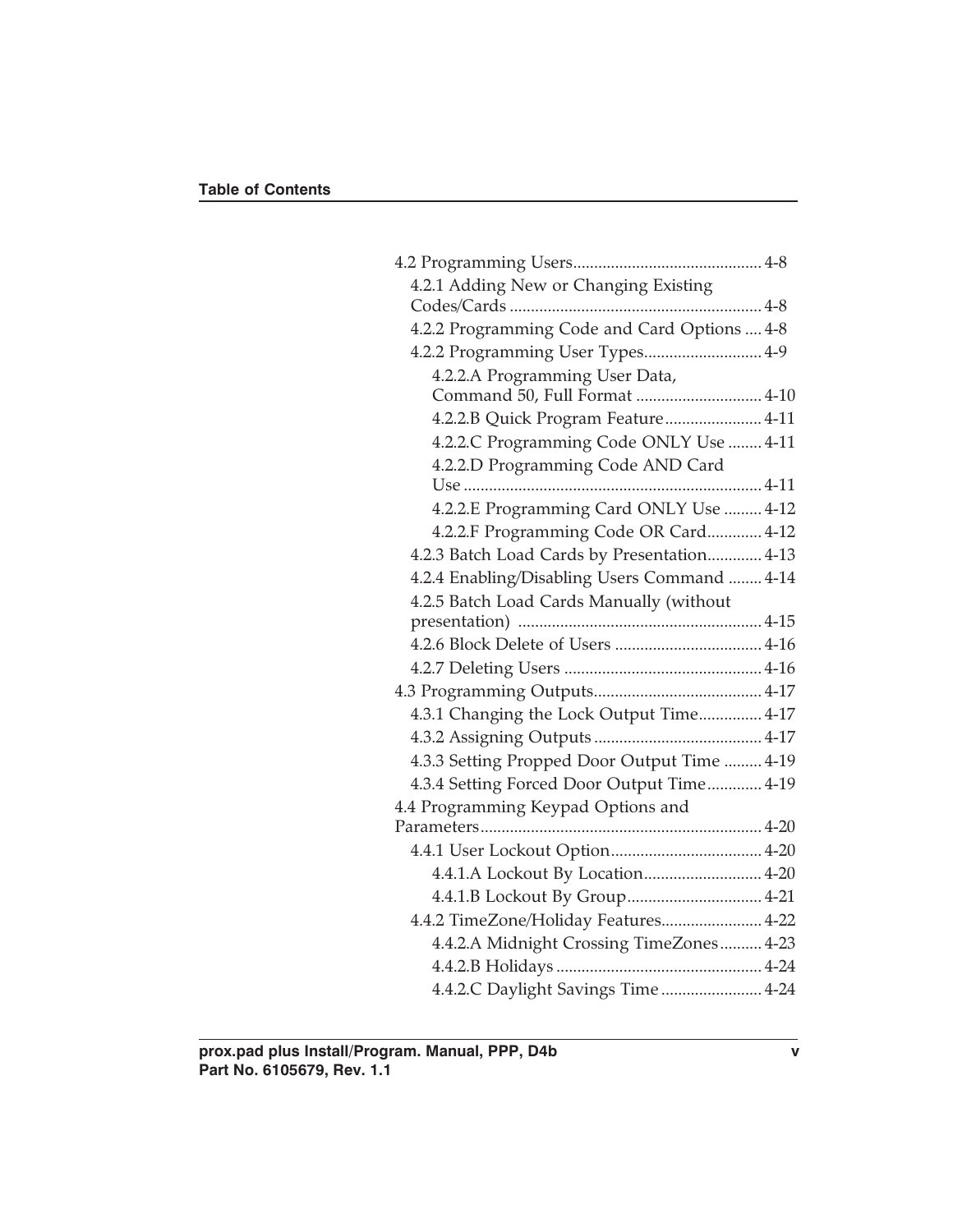| 4.4.3 Turning Visual LED/Keypress Indicator     |  |
|-------------------------------------------------|--|
| 4.4.4 Turning Audio Keypress Feedback           |  |
|                                                 |  |
|                                                 |  |
|                                                 |  |
| 4.5.1 Selecting Transaction Log Information4-30 |  |
| 4.5.2 Printing a Transaction Log4-31            |  |
| 4.5.2.A Programming a Transaction Dump          |  |
|                                                 |  |
| 4.5.2.B Printing a Transaction Log              |  |
|                                                 |  |
| 4.5.2.C Erasing a Transaction Log4-33           |  |
| 4.5.2.D Printing a Programmed Users List4-33    |  |
|                                                 |  |
|                                                 |  |

# **Chapter 5: Troubleshooting**

| 5.3 Performing Power Supply Integrity Test5-6 |  |
|-----------------------------------------------|--|
| 5.4 Correcting Possible Water Problems5-9     |  |
|                                               |  |
|                                               |  |

## **Chapter 6: Miscellaneous Information**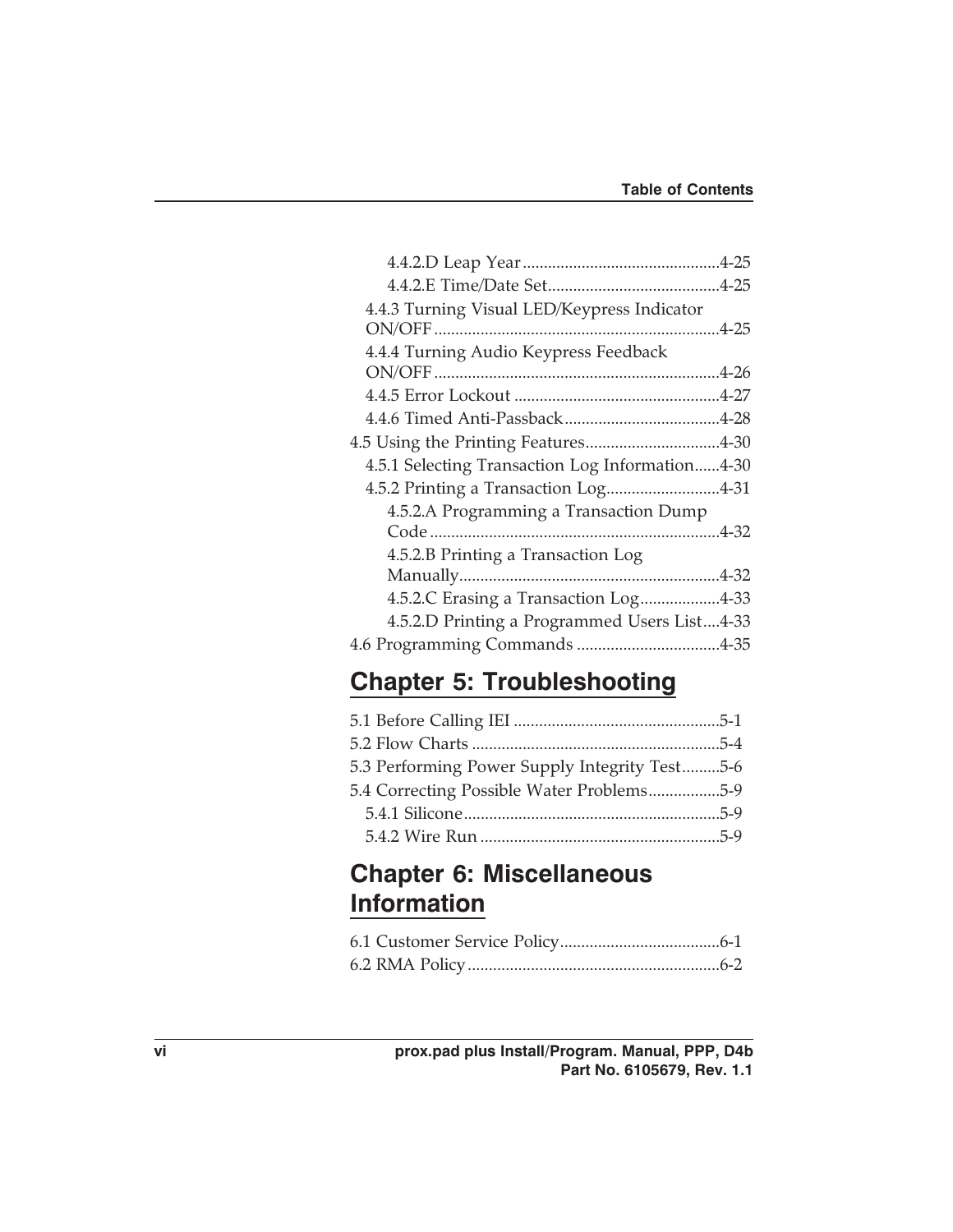# **List of Illustrations**

| Figure 1-1  | RS-485 Configuration1-5               |  |
|-------------|---------------------------------------|--|
| Figure 1-2  | LAN/WAN Configuration1-5              |  |
| Figure 2-1  | prox.pad plus Wiring Harness2-3       |  |
| Figure 2-2  | Identifying Pin Connectors 2-4        |  |
| Figure 2-3  | Performing a Wall Mounted             |  |
|             |                                       |  |
| Figure 2-4  | Performing a Glass Mounted            |  |
|             |                                       |  |
| Figure 2-5  | Performing a Secure Installation 2-12 |  |
| Figure 2-6  | Removing/Inserting Printed Circuit    |  |
|             |                                       |  |
| Figure 2-7  | Program Button Location on Main       |  |
|             |                                       |  |
| Figure 3-1  | Wiring the Door Contact Input3-2      |  |
| Figure 3-2  | Wiring the Aux Relay for Alarm        |  |
|             | Shunt Operation3-4                    |  |
| Figure 3-3  | Wiring the Aux Relay for Forced       |  |
|             |                                       |  |
| Figure 3-4  | Wiring the Aux Relay for Propped      |  |
|             |                                       |  |
| Figure 3-5  | Wiring the REX Switch 3-10            |  |
| Figure 3-6  | Electric Strike (Fail Secure)         |  |
|             | Wiring Diagram 3-11                   |  |
| Figure 3-7  | MagLock (Fail Safe) Wiring            |  |
|             |                                       |  |
| Figure 3-8  | Connecting the prox.pad plus to a     |  |
|             |                                       |  |
| Figure 3-9  | Connecting the prox.pad plus to a     |  |
|             |                                       |  |
| Figure 3-10 | Networking Multiple prox.pad          |  |
|             | plus Units Together 3-15              |  |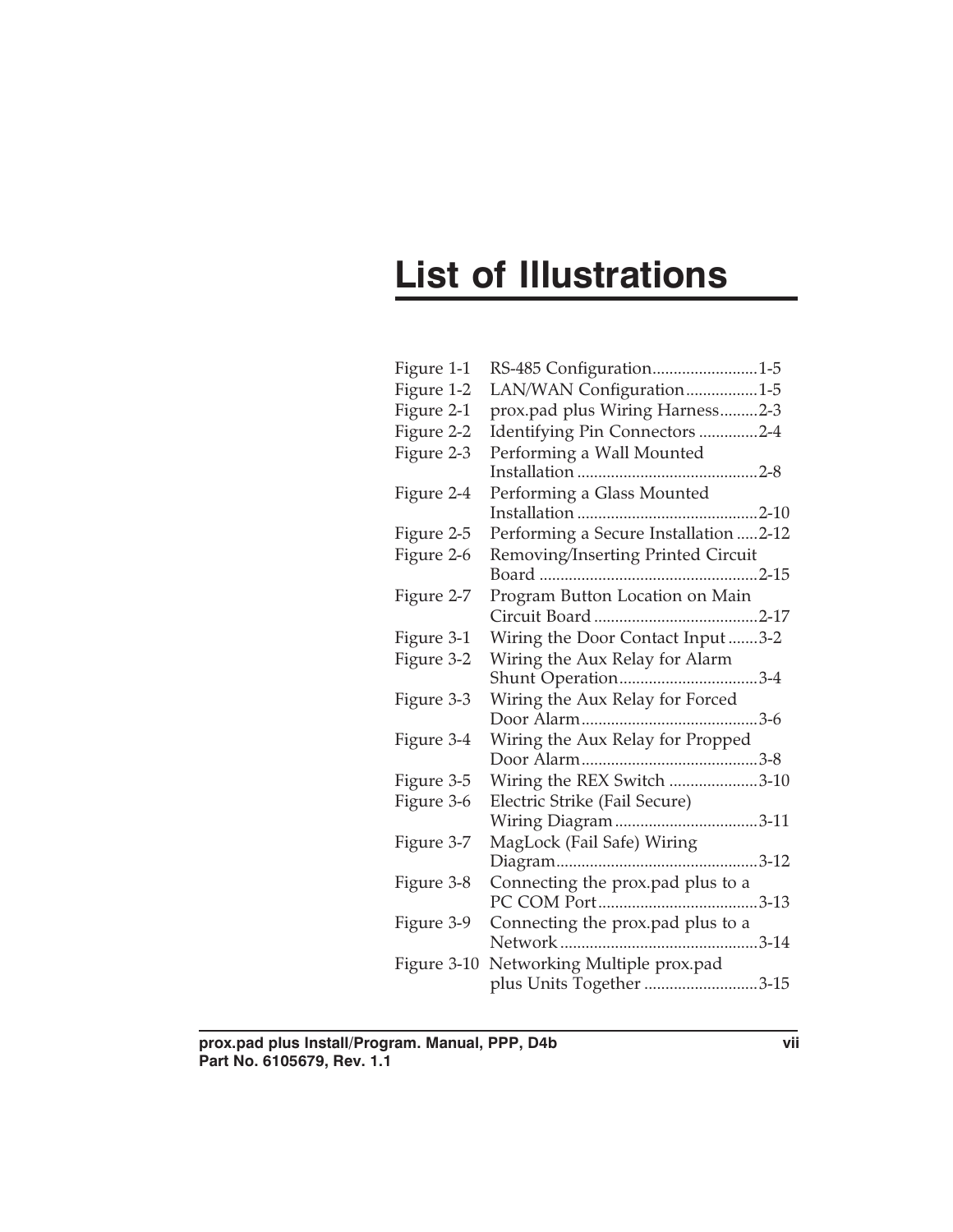# **List of Tables**

| Table 1-1              | prox.pad plus Specifications 1-7                                                              |
|------------------------|-----------------------------------------------------------------------------------------------|
| Table 2-1<br>Table 2-2 | prox.pad plus Pin Connections 2-5<br>IEI-Supplied Parts/Optional Items 2-6                    |
| Table 4-1<br>Table 4-2 | prox.pad plus Default Settings 4-4<br>prox.pad plus LED Indicators/<br>Sounder Operations 4-5 |
| Table 4-3              | prox.pad plus User Types 4-9                                                                  |
| Table 5-1              |                                                                                               |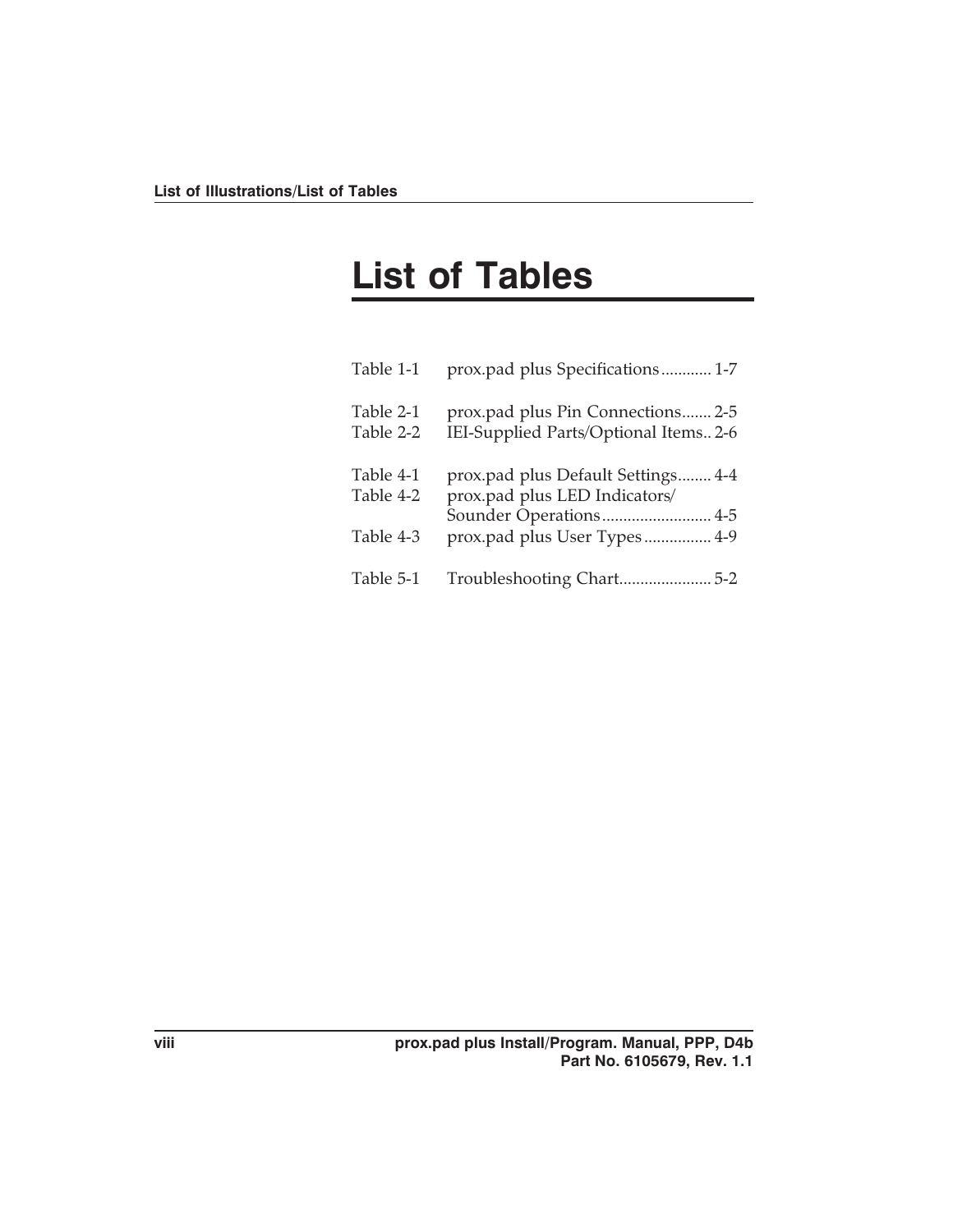# **Chapter 1: Introduction**

| 1.1 About this<br><b>Manual</b>                           | This manual is designed for installers and users of the<br>International Electronics prox.pad plus Access System.                                                                                                                 |
|-----------------------------------------------------------|-----------------------------------------------------------------------------------------------------------------------------------------------------------------------------------------------------------------------------------|
| 1.2 Safety<br><b>Warnings and</b><br><b>Cautions</b>      | When handling the main printed circuit board, to<br>guard against possible static discharges, touch a<br>grounded object BEFORE touching the prox.pad plus<br>unit. Static shock can render the product unusable.                 |
| 1.3 Design<br>Change<br><b>Disclaimer</b>                 | Due to design changes and product improvements,<br>information in this manual is subject to change without<br>notice. IEI assumes no responsibility for any errors that<br>may appear in this manual.                             |
| <b>1.4 Reproduction</b><br><b>Disclaimer</b>              | Neither this manual nor any part of it may be repro-<br>duced, photocopied, or electronically transmitted in<br>any way without the written permission of IEI.                                                                    |
| <b>1.5 Technical</b><br><b>Support-Service</b><br>Company | To contact IEI's Technical Support department, call<br>1-800-343-9502 between 8:00 a.m. - 7:00 p.m. (Eastern<br>Standard Time), Monday through Friday. Questions<br>can also be submitted through our website at<br>www.ieib.com. |
| <b>1.6 Technical</b><br><b>Support-End User</b>           | Contact your service company.                                                                                                                                                                                                     |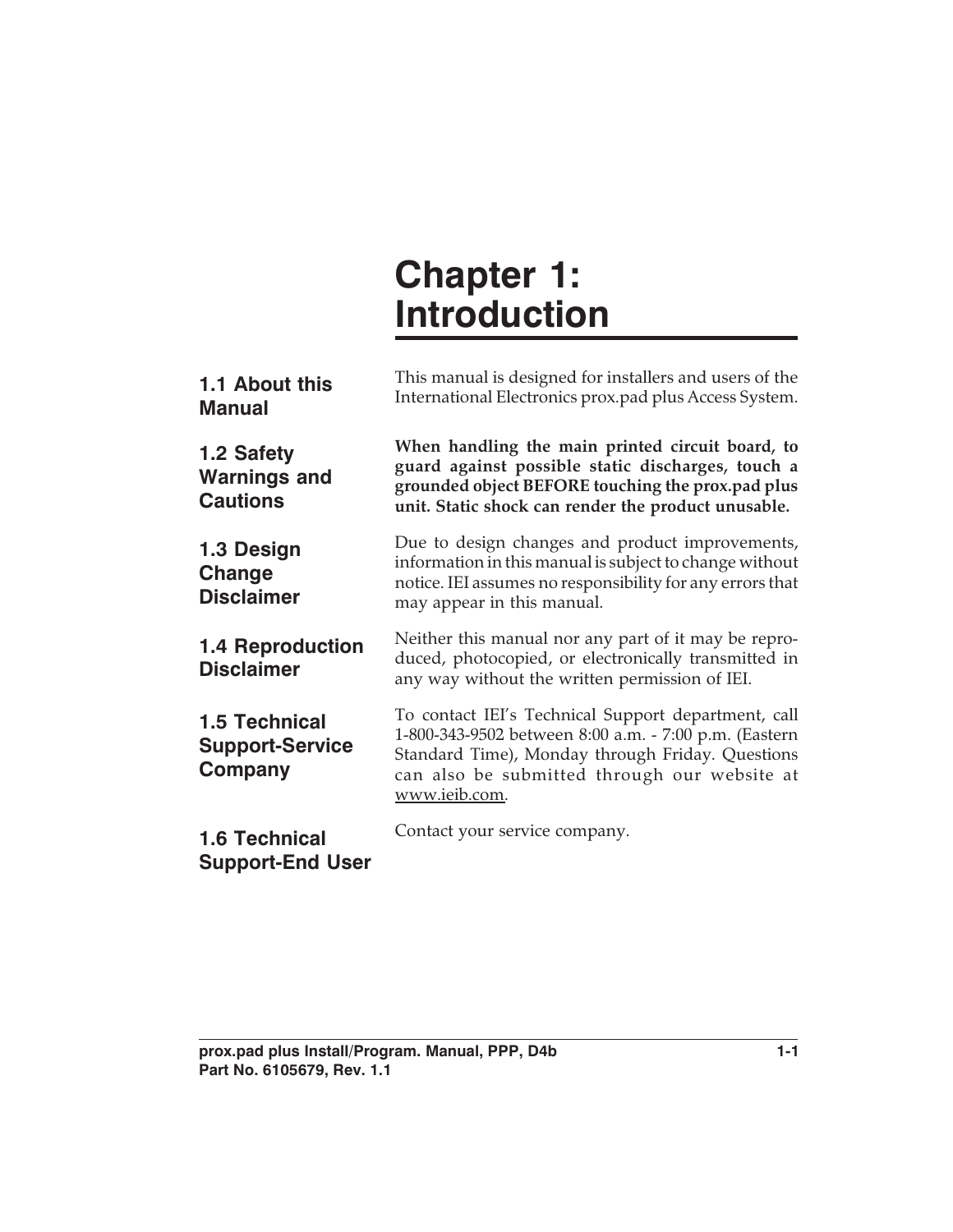**1.7 Warranty** International Electronics Inc. (IEI) warrants its products to be free from defects in material and workmanship when they have been installed in accordance with the manufacturer's instructions and have not been modified or tampered with. IEI does not assume any responsibility for damage or injury to person or property due to improper care, storage, handling, abuse, misuse, normal wear and tear, or an act of God.

> IEI's sole responsibility is limited to the repair (at IEI's option) or the replacement of the defective product or part when sent to IEI's facility (freight and insurance charges prepaid) after obtaining IEI's Return Material Authorization. IEI will not be liable to the purchaser or any one else for incidental or consequential damages arising from any defect in, or malfunction of, its products.

> Except as stated above, IEI makes no warranties, either expressed or implied, as to any matter whatsoever, including, and without limitation to, the condition of its products, their merchantability, or fitness for any particular purpose.

#### **Warranty Periods Are:**

| 1 Year  | PowerKey                   |
|---------|----------------------------|
| 2 Years | Door Gard & Secured Series |
|         | Products                   |
| 2 Years | prox.pad and prox.pad plus |
| 2 Years | <b>LS Series</b>           |
| 2 Years | Glass Break                |
| 5 Years | 'e' Series Keypads         |
| 2 Years | Network Gateway            |

All products have date code labeling to determine the warranty period. A 90-day grace period is added to all products to account for shelf life.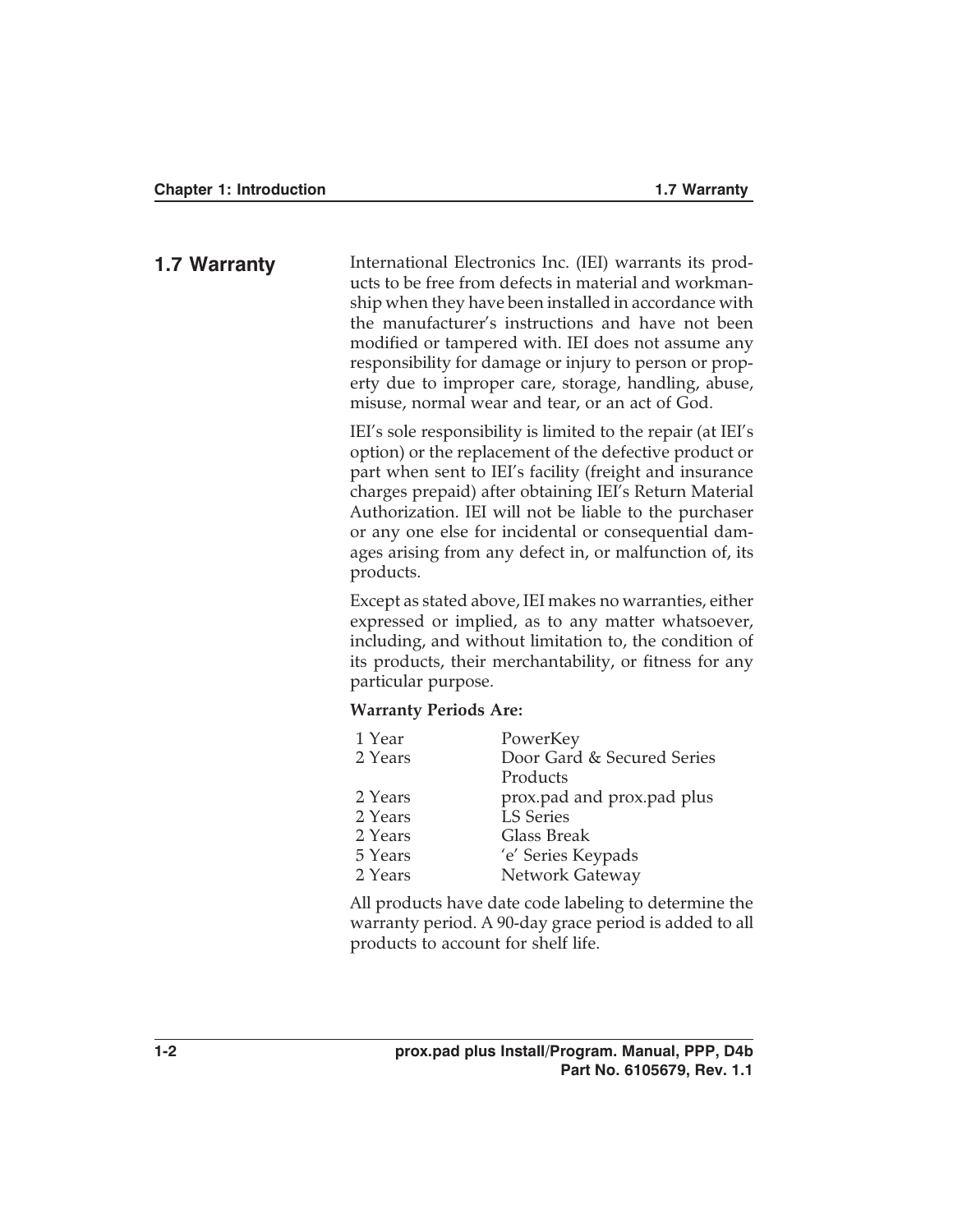| <b>1.8 Items Supplied</b><br>from the Factory           | The following items are supplied from the factory with<br>the initial prox.pad plus shipment.                                                                                                                                                                                                                                                                                                                                                                                                                                                                                                                                                                                                                                                                                                                                                                                                                                                                                                                                                                                                                                                                                         |  |  |
|---------------------------------------------------------|---------------------------------------------------------------------------------------------------------------------------------------------------------------------------------------------------------------------------------------------------------------------------------------------------------------------------------------------------------------------------------------------------------------------------------------------------------------------------------------------------------------------------------------------------------------------------------------------------------------------------------------------------------------------------------------------------------------------------------------------------------------------------------------------------------------------------------------------------------------------------------------------------------------------------------------------------------------------------------------------------------------------------------------------------------------------------------------------------------------------------------------------------------------------------------------|--|--|
|                                                         | Controller with Keypad, Faceplate, Request to Exit<br>$\bullet$<br>(REX) button (also called the "Filler Piece"), three Wire<br>Harnesses, and various installation Screws.                                                                                                                                                                                                                                                                                                                                                                                                                                                                                                                                                                                                                                                                                                                                                                                                                                                                                                                                                                                                           |  |  |
| 1.9 Items the<br><b>Installer Must</b><br><b>Supply</b> | For each initial prox.pad plus unit installation, the<br>installer must supply the following items:                                                                                                                                                                                                                                                                                                                                                                                                                                                                                                                                                                                                                                                                                                                                                                                                                                                                                                                                                                                                                                                                                   |  |  |
|                                                         | The prox.pad plus unit works with these four types of<br>cards:<br>- Prox Card II<br>- IsoProx II<br>- Duo Prox II<br>- Proxkey FOB<br>a filtered and regulated 12VDC power supply<br>the appropriate installation electrical tools<br>the recommended remote antenna cable<br>[ALPHA 1174C (22AWG) 4-wire, stranded] (this is re-<br>quired ONLY if you choose to remote the antenna a<br>maximum 10 feet away from the keypad/controller)<br>RS-485 cable (24AWG), shielded, two twisted-pair tele-<br>٠<br>phone cable with a shunt capacitance of<br>16 pF/Ft (required only when using software)<br>power supply cable (18AWG-22AWG) 2-wire stranded<br>(depends on distance)<br>door lock cable (18AWG-22AWG) 2-wire stranded (de-<br>٠<br>pends on distance)<br>door monitor cable (18AWG-22AWG) 2-wire stranded<br>(depends on distance)<br>REX cable (if using remote switch) 2-wire stranded<br>For PC programmed and managed systems (not re-<br>$\bullet$<br>quired in applications where programming is accom-<br>plished at the prox.pad plus keypad):<br>- Hub Manager <sup>™</sup> Professional access control soft-<br>ware version 5 or higher with PC meetings re- |  |  |

quirements shown on inside of front cover – RS-232 to RS-485 interface installed on the PC COM port, which converts RS-232 communications to RS-485 (IEI model IEI232-485; part number 0295093)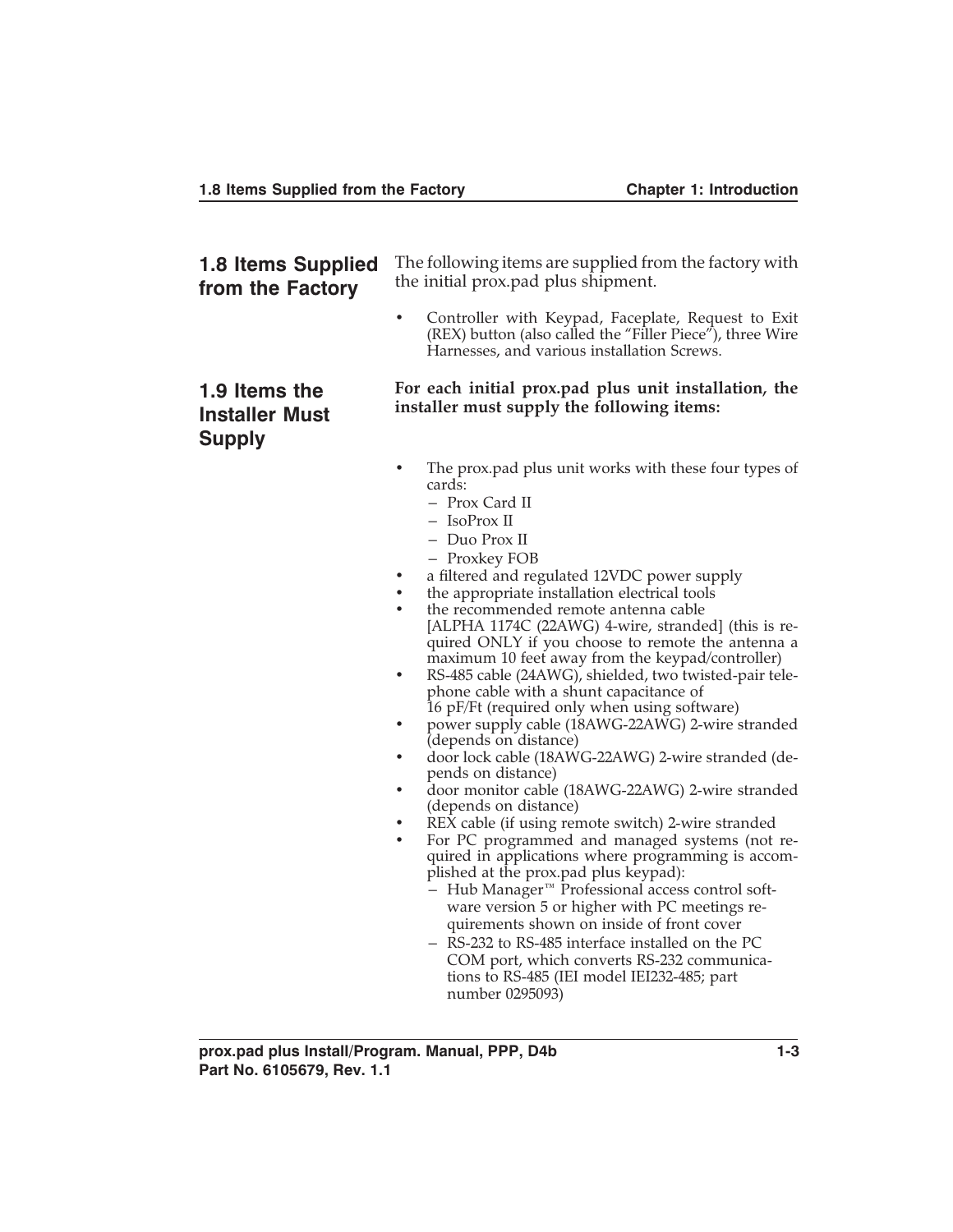#### **1.10 General Description**

The prox.pad plus unit is a single door access system that is programmed and managed from a personal computer using Hub Manager Professional software (version 5 or higher). The prox.pad plus unit is equipped with RS-485 communications, which allow up to 32 prox.pad plus doors to be networked together. Connectivity options include direct connection to a personal computer (PC) com port using the IEI 232 to 485 converter as well as LAN/WAN connectivity using the network gateway for IEI access systems.

The prox.pad plus unit is unique in that no separate controller is needed and there is no need to run cables from a reader to a control. The unit is self-contained and includes built in HID proximity and IEI keypad readers as well as the controller.

Separate options include the prox.pad plus power supply, which provides additional security with a tamper circuit that prevents lock release should the case be pried open. In addition, the prox.pad plus unit can be programmed manually with the unit's keypad. Important features include:

- Managed with Hub Manager™ Professional access software
- 32 doors per site
- No separate control to install
- Eliminate costly reader wiring
- 2000 users per door
- 2000 event audit trail
- Integrated-HID proximity
- Card, code, card and/or code
- Locate proximity 10 ft from control
- Indoor and outdoor
- Glass mount kit
- RS-485 network
- LAN/WAN connectivity option
- Option for data collection with PDA
- Door monitor
- Main relay for lock
- Programmable auxiliary relay
- Local sounder for alerts
- Option for keypad programming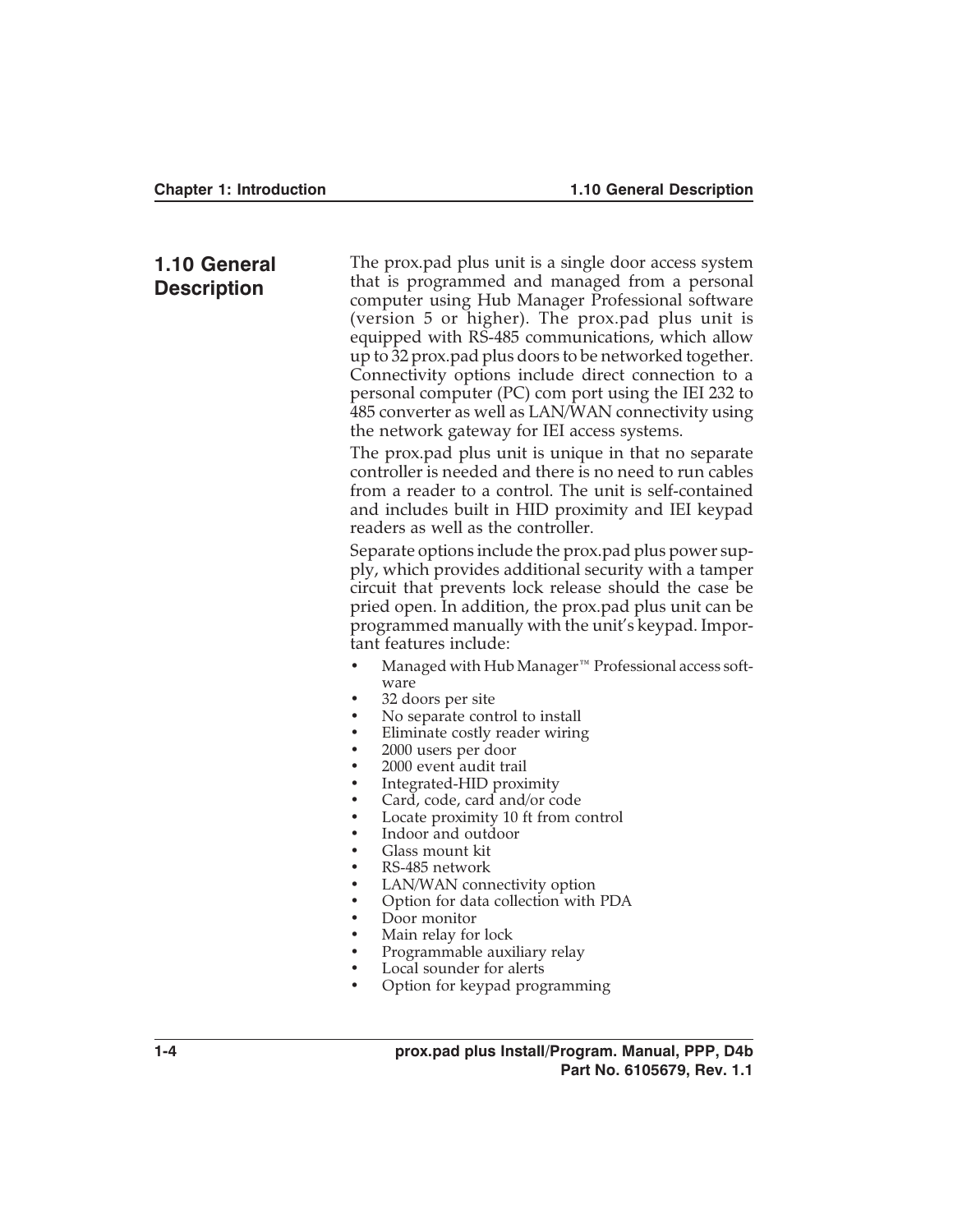





**Figure 1-2 LAN/WAN Configuration**

**NOTE: prox.pad plus RS 485 communications—**The prox.pad plus unit communicates with the host computer via the IEI RS232-RS485 interface (part number IEI232-485). For additional details see pages 3-13 to 3-15. For wire specifications, see page 1-7.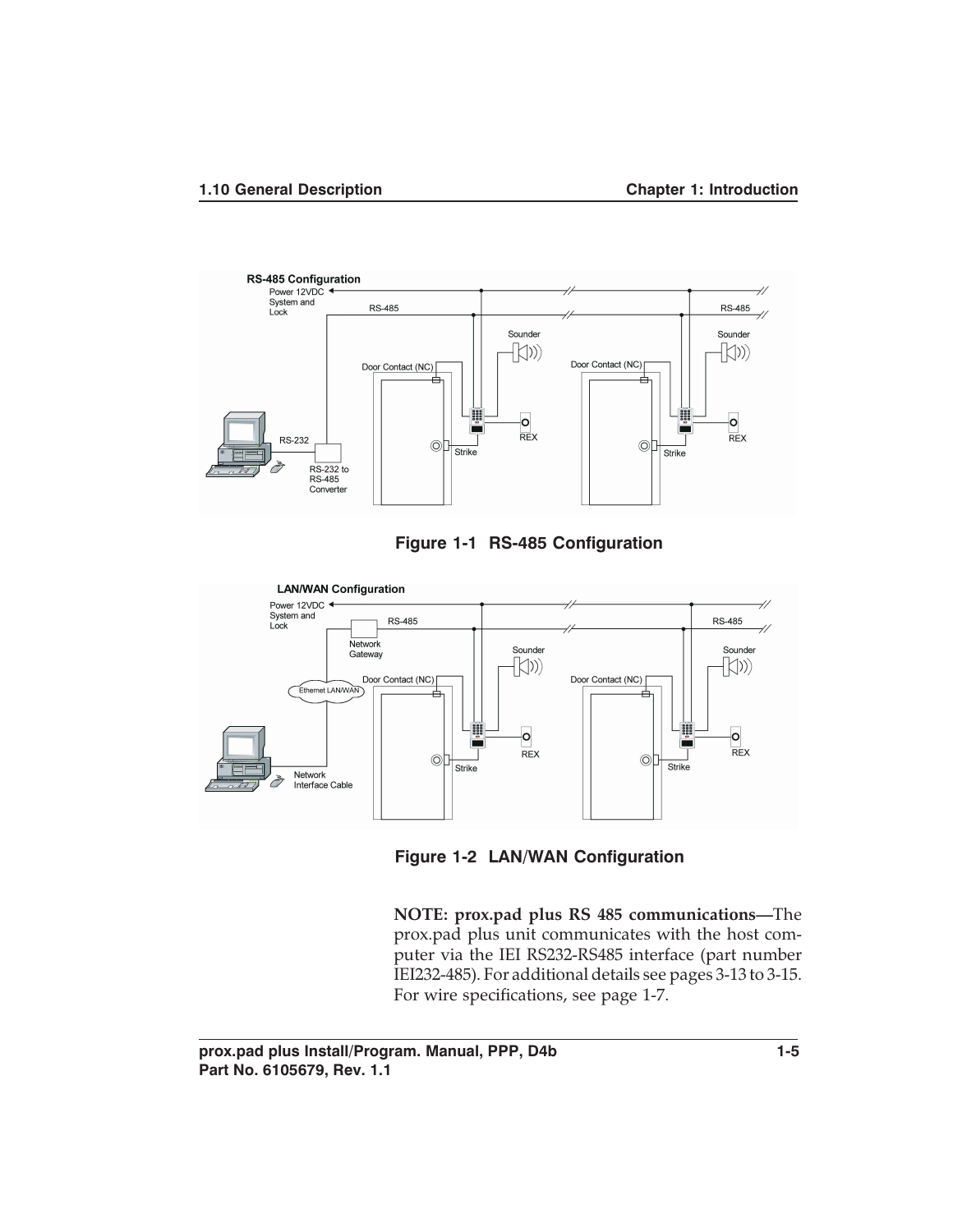**NOTE: Use with IEI Secured Series™ (Hub, Hub Max, Hub MiniMax) Networks—**The RS 485 network characteristics for the prox.pad plus unit are different than those of IEI's Secured Series access systems. This means the prox.pad plus unit can operate in the same system as Secured Series controllers but not on the same physical network. Hub Manager Professional software (v5 or higher) can manage Secured Series doors and prox.pad plus doors (and LS doors as well), but these door controllers cannot be "connected" to the same network and network wires. Secured Series communication is RS-232; prox.pad plus communication is RS-485. These communication protocols are different. However, the ability of the Hub Manager Professional software to set up multiple local and LAN/WAN sites makes this an advantage rather than a problem.

### **1.11 prox.pad plus Operation**

Once installed and programmed successfully, the prox.pad plus controller stores all transactions and controls all outputs. The controller receives data sent to it from the proximity reader, decides if access should be provided or not, and then energizes the door lock or not, locking or unlocking the door.

The prox.pad plus unit includes two relay outputs (located internally), an internal clock, programming keypad, and memory chips to store user information and a transaction data log.

An external IR (infrared) LED/port/transmitter at the top right of the prox.pad plus controller allows for printing of the Transaction Log and the Programmed User List to the optional IEI PDA Data Capture Device (DCD) software. Chapter 4 discusses printing reports.

**NOTE:** IEI recommends that first-time installers test the prox.pad plus unit BEFORE actually mounting and wiring the unit to become familiar with its operation (see Chapter 2).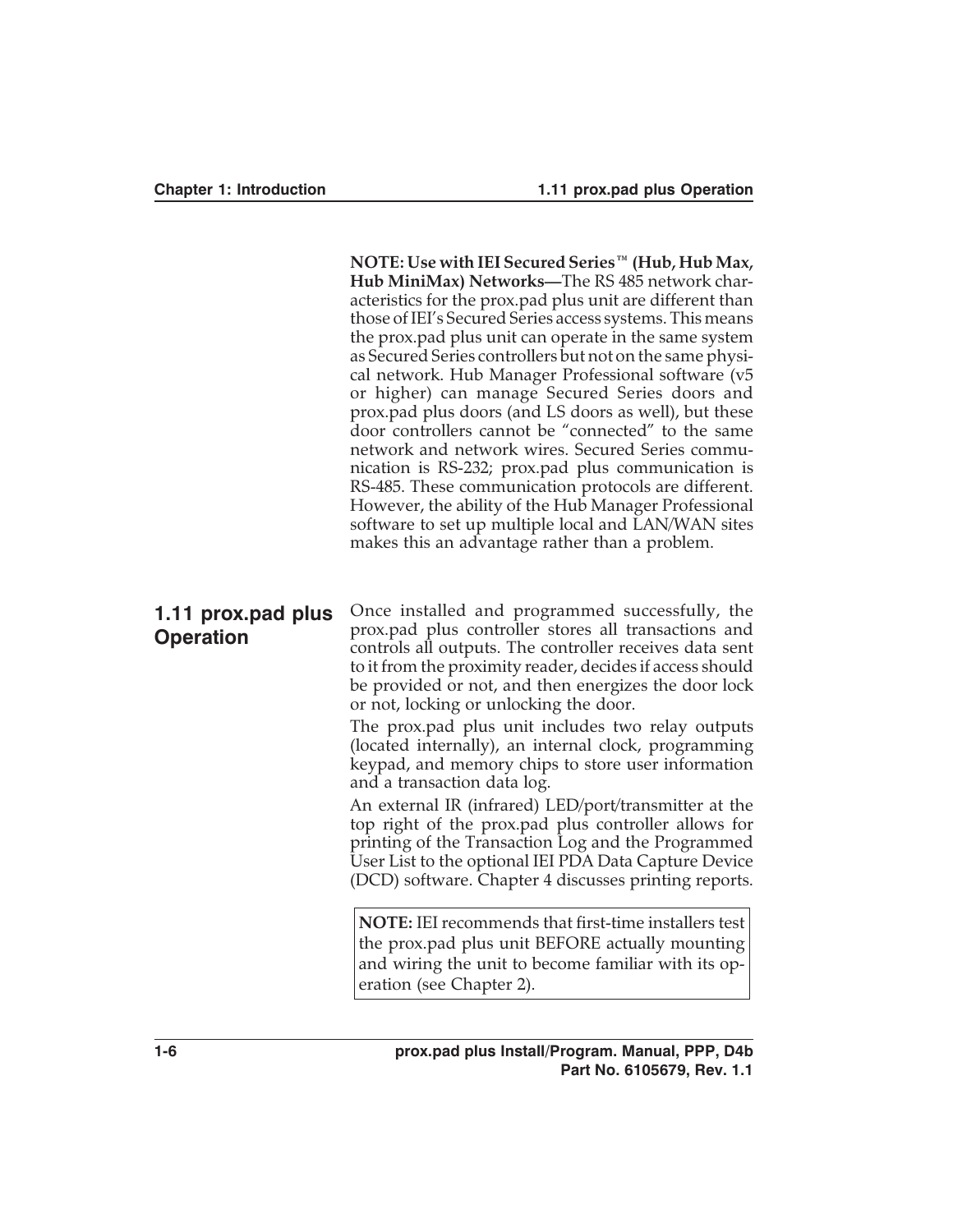| <b>ELECTRICAL</b>                           |                                                                                                                                                |
|---------------------------------------------|------------------------------------------------------------------------------------------------------------------------------------------------|
| <b>Power Supply/Current</b><br>Requirements | 10-15 VDC, linear filtered and regulated power supply<br>500 mA (not including locking device or peripherals)                                  |
| <b>WIRING</b>                               |                                                                                                                                                |
| Remote Antenna Cable                        | ALPHA 1174C (22AWG) 4-wire, stranded (this is<br>required ONLY if you choose to remote the antenna<br>10 feet away from the keypad/controller) |
| RS-485 Cable                                | 24AWG, shielded, two twisted-pair telephone cable<br>with a shunt capacitance of 16 pF/Ft (required only<br>when using software)               |
| Power Supply Cable                          | 18AWG - 22AWG 2-wire stranded (depends on<br>distance)                                                                                         |
| Door Lock Cable                             | 18AWG - 22AWG 2-wire stranded (depends on<br>distance)                                                                                         |
| Door Monitor Cable                          | 18AWG - 22AWG 2-wire stranded (depends on<br>distance)                                                                                         |
| <b>REX Cable</b>                            | (if using remote switch) 2-wire stranded                                                                                                       |
| <b>MECHANICAL</b>                           |                                                                                                                                                |
| Height                                      | 5.25 in (13.3 cm)                                                                                                                              |
| Width                                       | 2.75 in (7 cm)                                                                                                                                 |
| Depth                                       | 1.375 in (3.5 cm)                                                                                                                              |
| <b>RELAY OUTPUTS</b>                        |                                                                                                                                                |
|                                             | Main Relay - Form C (switches up to 2A)                                                                                                        |
|                                             | Aux Relay - Form C (switches up to 2A)                                                                                                         |
| <b>MONITOR INPUTS</b>                       |                                                                                                                                                |
|                                             | Door Position (Normally Closed, dry contact)                                                                                                   |
|                                             | Request to Exit (REX, Normally Open, dry contact)                                                                                              |

## **Table 1-1. prox.pad plus Specifications**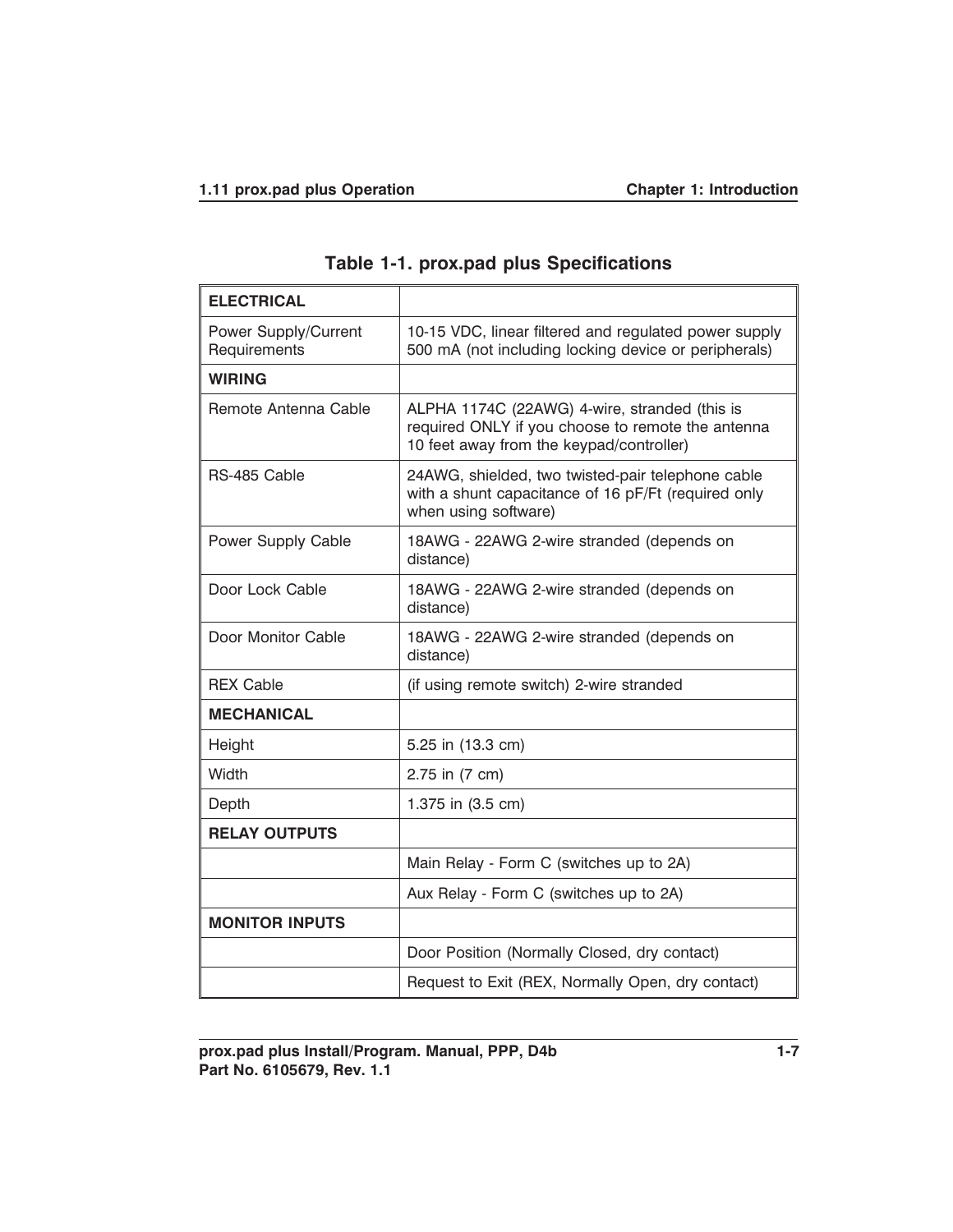| <b>OTHER OUTPUTS</b>                        |                                                                                                                                                                      |  |
|---------------------------------------------|----------------------------------------------------------------------------------------------------------------------------------------------------------------------|--|
| IR.                                         | Infrared output to optional IEI DCD PDA program                                                                                                                      |  |
| <b>SOUNDER</b>                              | 4000 Hz, defeatable (see Table 4-2)                                                                                                                                  |  |
| <b>LEDs</b>                                 | Bi-Color (red/green) (see Table 4-2)                                                                                                                                 |  |
|                                             | Yellow                                                                                                                                                               |  |
| <b>COMPATIBLE</b><br><b>PROXIMITY CARDS</b> | All 26-bit HID card, including the following: ProxCard<br>II, IsoProx II, Duo Prox II, and Proxkey FOB; 26-bit<br>cards are required for manual or batch programming |  |
| <b>UNIT CAPACITY</b>                        |                                                                                                                                                                      |  |
| <b>Users</b>                                | 2,000 users maximum; each user can have a<br>card/tag, a PIN code, or a card/tag plus a PIN code                                                                     |  |
| Transactions                                | 2,000 transactions maximum; each transaction<br>includes time, date, user "slot number," and event                                                                   |  |
| Lock Time                                   | 1-255 seconds                                                                                                                                                        |  |
| Lock Mode                                   | Access Time or Toggle/Latch                                                                                                                                          |  |
| <b>ALARM OUTPUT</b>                         | One of these three events can be programmed:<br>Alarm Shunt Relay, Forced Door Relay, or Propped<br>Door Relay                                                       |  |
| <b>USER ACCESS</b><br><b>CONFIGURATIONS</b> |                                                                                                                                                                      |  |
|                                             | Code ONLY                                                                                                                                                            |  |
|                                             | Code AND Card                                                                                                                                                        |  |
|                                             | Card ONLY                                                                                                                                                            |  |
|                                             | Code OR Card                                                                                                                                                         |  |

## **Table 1-1. prox.pad plus Specifications** (continued)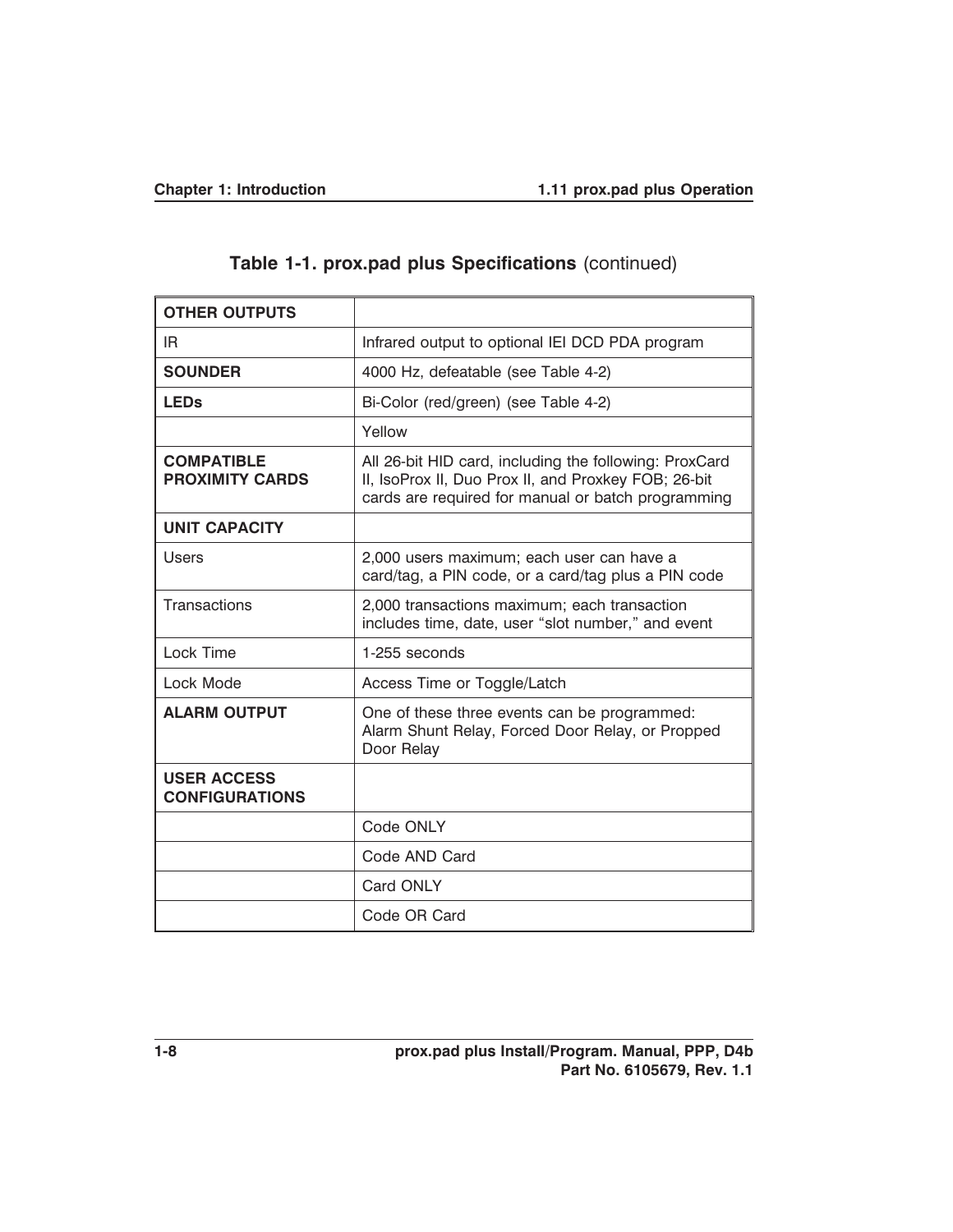| <b>PROGRAMMABLE</b><br><b>USER TYPES</b>                            | Each user is assigned one of the following user types:                                                                              |
|---------------------------------------------------------------------|-------------------------------------------------------------------------------------------------------------------------------------|
|                                                                     | 0-Toggle/latch strike                                                                                                               |
|                                                                     | 1-Normal access                                                                                                                     |
|                                                                     | 2-Log Dump                                                                                                                          |
|                                                                     | 3-Lockout                                                                                                                           |
|                                                                     | 4-Extended unlock                                                                                                                   |
|                                                                     | 5-Single use                                                                                                                        |
|                                                                     | 6-Relock                                                                                                                            |
|                                                                     | 7-Emergency                                                                                                                         |
| <b>SYSTEM USES/</b><br><b>INSTALLATION</b><br><b>CONFIGURATIONS</b> | Suitable for small installations or remote locations,<br>indoors or outdoors<br>Wall mounted, glass mounted, or secure installation |
| <b>ENVIRONMENTAL</b>                                                | Indoor or outdoor                                                                                                                   |
| <b>Operating Temperature</b>                                        | $-31^{\circ}$ to 150 $^{\circ}$ F ( $-35^{\circ}$ to 66 $^{\circ}$ C)                                                               |
| <b>Operating Humidity</b>                                           | 5% to 95% relative humidity, non-condensing                                                                                         |

## **Table 1-1. prox.pad plus Specifications** (continued)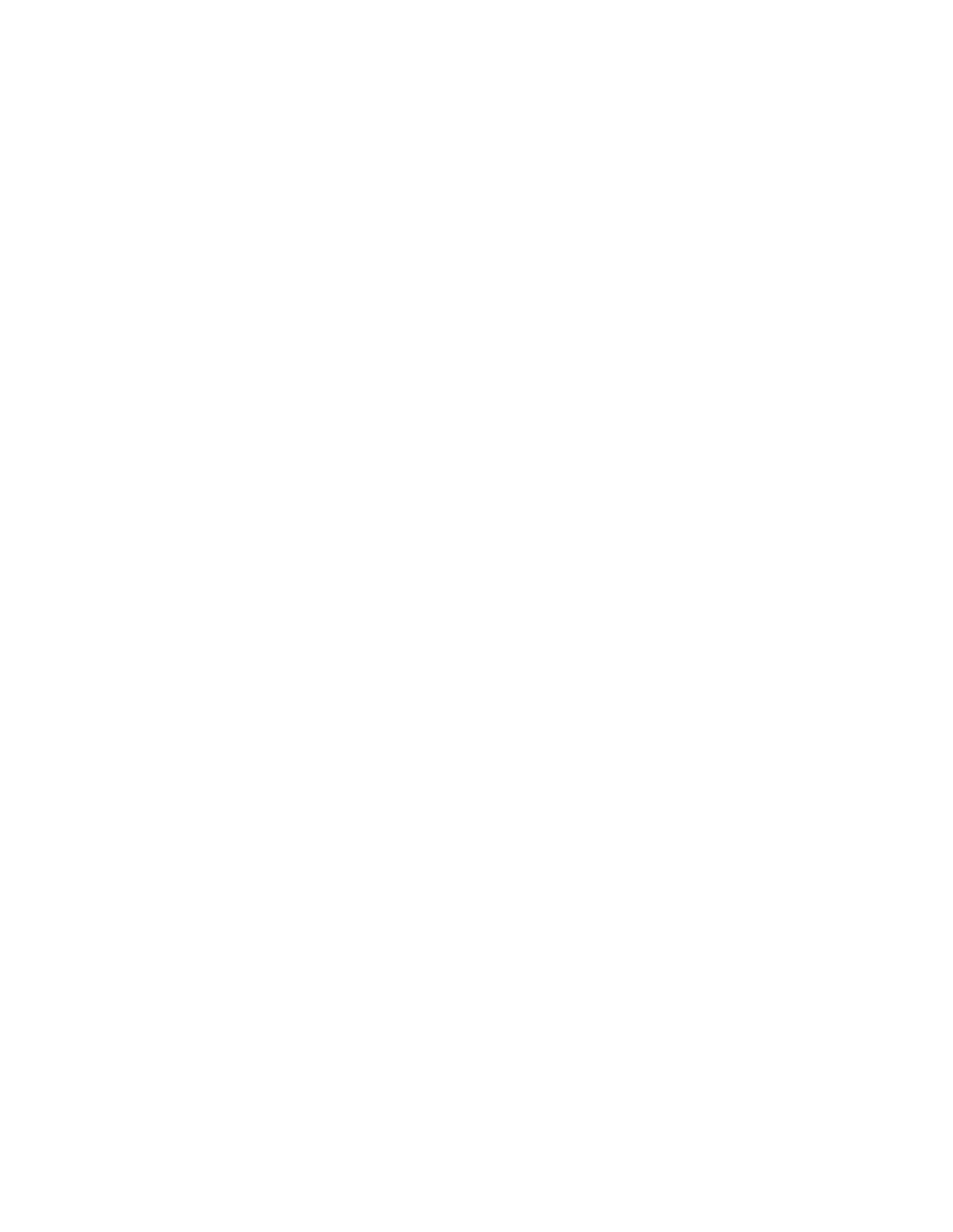# **Chapter 2: Installation**

Chapter 2 supplies information about prox.pad plus installation configurations; installation considerations; and procedures for checking the cables, mounting the prox.pad plus unit, inserting circuit boards, and defaulting prox.pad plus memory.

It is the installer's responsibility to determine the appropriate prox.pad plus installation configuration, which differs from installation to installation. These three installation configurations are possible:

- **Wall mounted** installation (exterior to the room to be accessed). In this configuration, a single gang electrical box can be used. Typically, the prox.pad plus unit is wall mounted (surface mounted) outside the access area on the unsecured side.
- **Glass mounted** installation, using the four IEIsupplied pressure-sensitive adhesive pads. In this configuration, the prox.pad plus unit is affixed with the adhesive pads to the glass door or the window adjacent to the door being accessed, on the interior side of the glass. The side cut-out on the unit is used to bring the wires out of the side of the prox.pad plus case.
- **Secure** installation (or "two-stage" configuration), for higher security. In this configuration, the prox.pad plus antenna is located a maximum of 10 feet away from the controller/keypad; the controller/keypad is located on the secure side of the door.

## **2.1 Installation Configurations**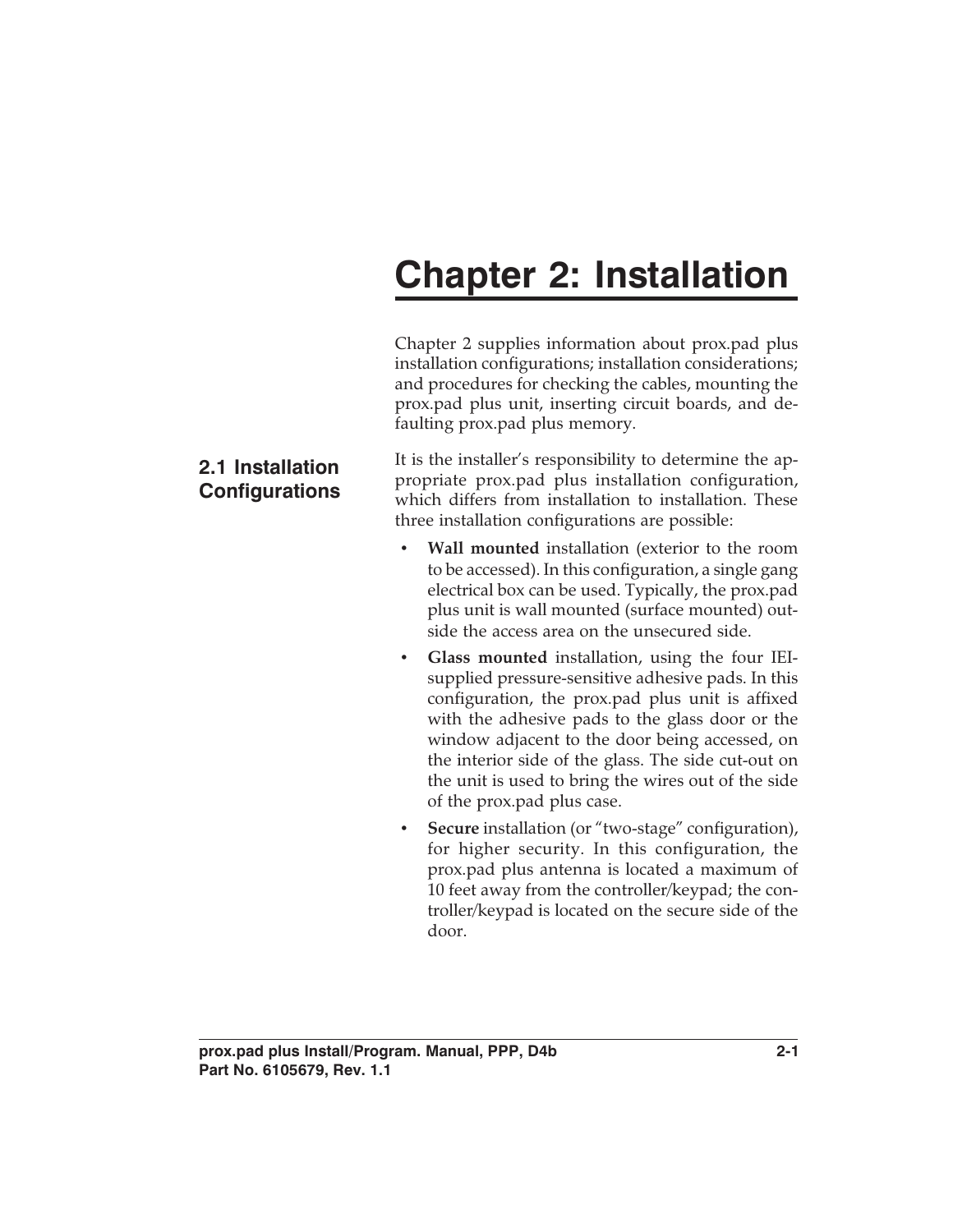#### **Chapter 2: Installation 2.2 Other Installation Considerations**

| 2.2 Other<br><b>Installation</b><br><b>Considerations</b>          | Sections 2.2.1-2.2.4 describe important considerations<br>the installer must decide upon before actually starting<br>to install and wire the prox.pad plus unit.                                                                                                                                                                                                                                                                                                                                                                                                                                                             |  |
|--------------------------------------------------------------------|------------------------------------------------------------------------------------------------------------------------------------------------------------------------------------------------------------------------------------------------------------------------------------------------------------------------------------------------------------------------------------------------------------------------------------------------------------------------------------------------------------------------------------------------------------------------------------------------------------------------------|--|
| <b>2.2.1 Power</b><br><b>Supply/Current</b><br><b>Requirements</b> | Power for the prox.pad plus unit must be from a mini-<br>mum 10-15 volt DC linear, filtered and regulated<br>power supply. It is typical for the chosen power supply<br>to power BOTH the prox.pad plus unit and the se-<br>lected locking device. When using one power supply<br>for both the prox.pad plus unit and locking device, be<br>sure to include both devices in your current require-<br>ments calculations.                                                                                                                                                                                                     |  |
|                                                                    | NOTE: IEI recommends that you ground the power<br>supply to earth ground.                                                                                                                                                                                                                                                                                                                                                                                                                                                                                                                                                    |  |
| 2.2.2 Gang Box and<br><b>Mounting</b>                              | For the wall mounted installation configuration, a sin-<br>gle gang electrical box can be used. (Typically, the<br>prox.pad plus unit is wall mounted outside the access<br>area on the unsecure side of the door.)                                                                                                                                                                                                                                                                                                                                                                                                          |  |
| 2.2.3 Mounting the<br><b>Unit on Metal</b>                         | The prox.pad plus unit uses radio frequency to transfer<br>power to and communicate with the proximity card<br>or keytag. If the antenna is mounted directly on a metal<br>building or wall, some of the energy is absorbed by<br>the metal, resulting in less power being transmitted to<br>the keytag; this causes reduced read range. If you must<br>mount the prox.pad plus unit on metal, test the unit<br>in place before permanently installing it. If read range<br>distance is not adequate, a non-metallic spacer can be<br>fabricated and installed between the unit's antenna<br>and the metal mounting surface. |  |
| 2.2.4 RF Interference                                              | The prox.pad plus unit should not cause interference<br>to other equipment as it is designed to meet FCC<br>guidelines. However, other devices can interfere with<br>prox.pad plus operation.                                                                                                                                                                                                                                                                                                                                                                                                                                |  |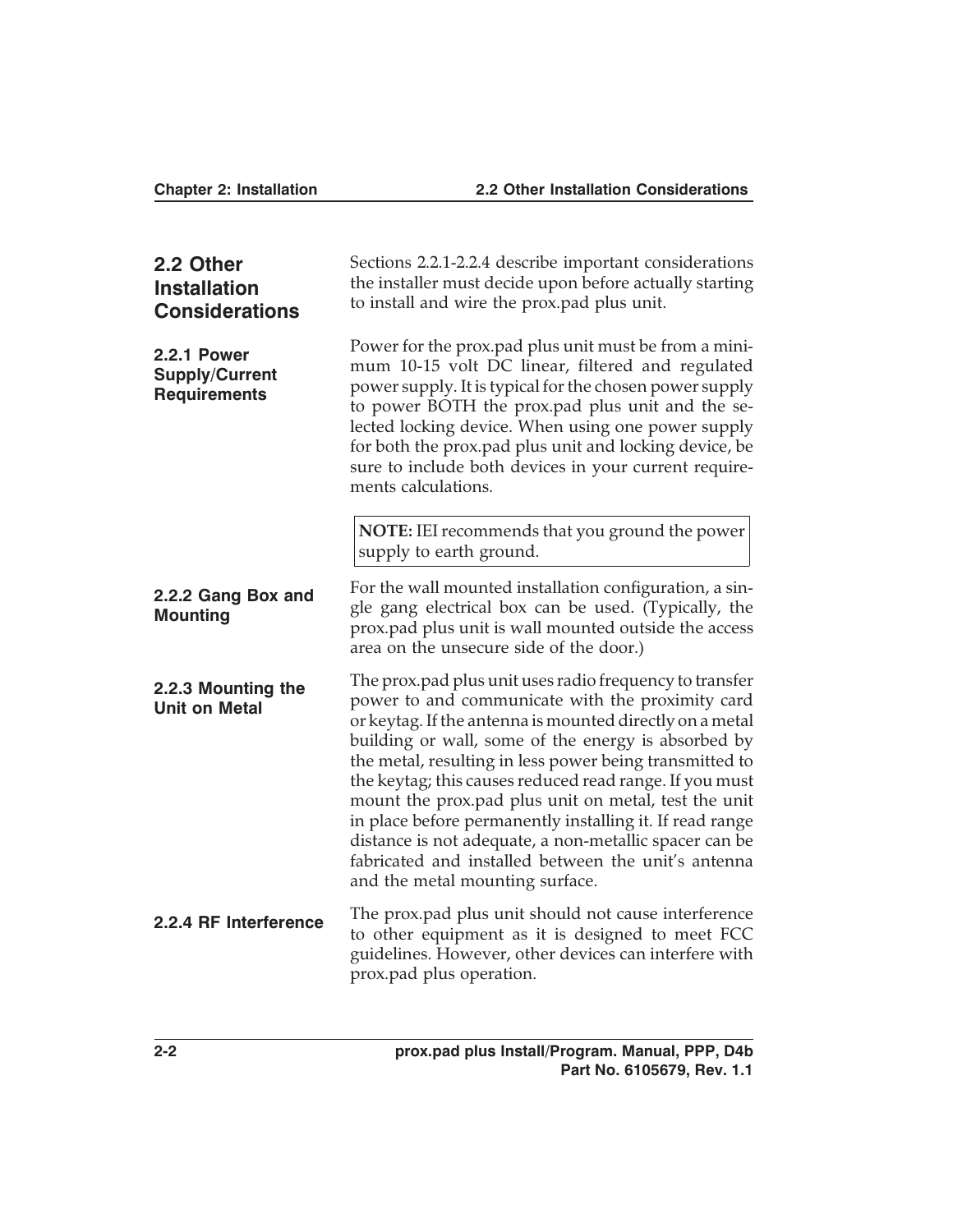Avoid locating the prox.pad plus unit closer than 3 feet (1 meter) to a computer monitor or television or another prox.pad plus unit. If you believe you are experiencing reduced read range due to interference, try repositioning the prox.pad plus unit, remoting the antenna, or relocating other nearby electrical equipment.

### **2.3 Checking the Cables**

Figure 2-1 below provides a detailed illustration of the prox.pad plus wiring harness. Figure 2-2 illustrates the Pin connectors on the main circuit board; Table 2-1 describes these four Pin connectors, P1, P2, P4, and P5.



**Figure 2-1 prox.pad plus Wiring Harness**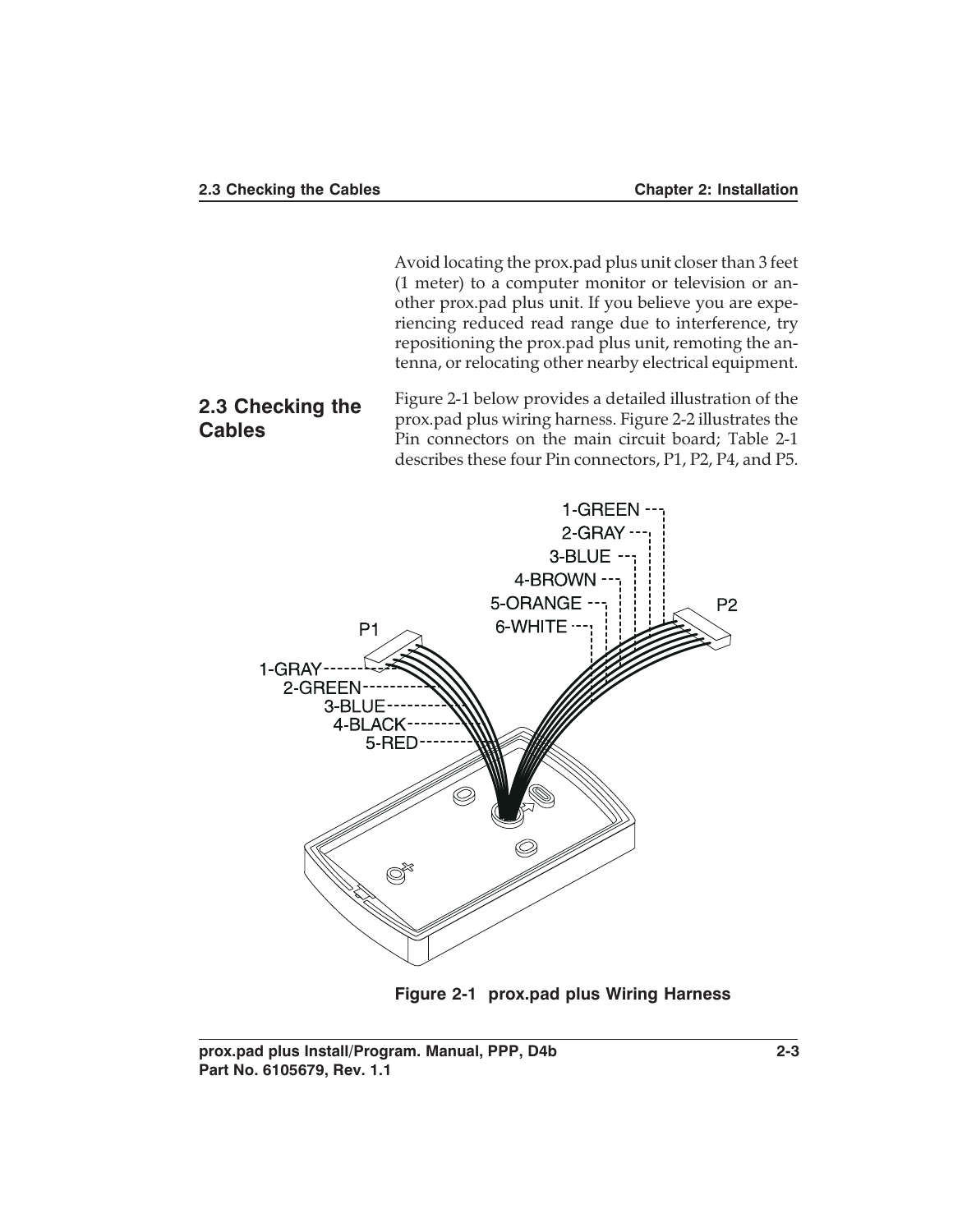

**Figure 2-2 Identifying Pin Connectors**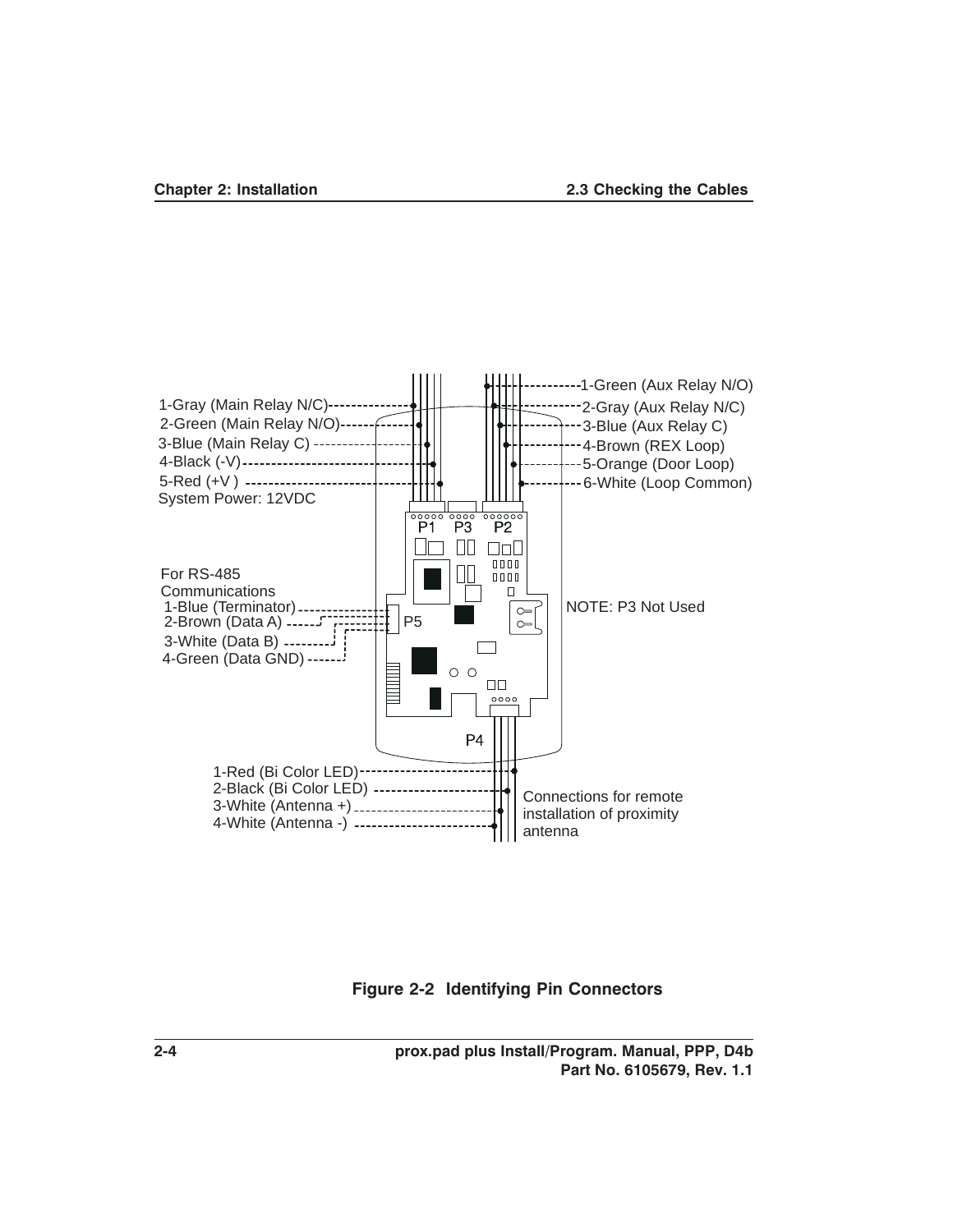| <b>Pin Connector (on</b><br>main circuit board)   |                                                          | <b>Description/Use</b>                                                          |                                                                                                                                                                                                                                                                                                              |
|---------------------------------------------------|----------------------------------------------------------|---------------------------------------------------------------------------------|--------------------------------------------------------------------------------------------------------------------------------------------------------------------------------------------------------------------------------------------------------------------------------------------------------------|
| P1 (5-pin connector, top<br>left-most location)   | <b>Pin</b><br>1                                          | <b>Wire Color</b><br><b>GRAY</b>                                                | <b>Use</b><br>Main Relay, Normally<br>Closed (N.C.)                                                                                                                                                                                                                                                          |
|                                                   | $\overline{c}$                                           | <b>GREEN</b>                                                                    | Main Relay, Normally<br>Open (N.O.)                                                                                                                                                                                                                                                                          |
|                                                   | 3                                                        | <b>BLUE</b>                                                                     | Main Relay, Common                                                                                                                                                                                                                                                                                           |
|                                                   | 4<br>5                                                   | <b>BLACK</b><br><b>RED</b>                                                      | Ground<br>Power In, +12 VDC                                                                                                                                                                                                                                                                                  |
| P2 (6-pin connector, top                          | <b>Pin</b>                                               | <b>Wire Color</b>                                                               | <b>Use</b>                                                                                                                                                                                                                                                                                                   |
| right-most location)                              | 1                                                        | <b>GREEN</b>                                                                    | Aux Relay N.O.                                                                                                                                                                                                                                                                                               |
|                                                   | $\overline{c}$                                           | <b>GRAY</b>                                                                     | Aux Relay N.C.                                                                                                                                                                                                                                                                                               |
|                                                   | 3                                                        | <b>BLUE</b>                                                                     | Aux Relay Common                                                                                                                                                                                                                                                                                             |
|                                                   | 4                                                        | <b>BROWN</b>                                                                    | REX Loop (if used) (NO<br>contact)                                                                                                                                                                                                                                                                           |
|                                                   | 5                                                        | <b>ORANGE</b>                                                                   | Door Loop Contact (NC<br>contact)                                                                                                                                                                                                                                                                            |
|                                                   | 6                                                        | <b>WHITE</b>                                                                    | Loop Common (shared by<br>REX and door loop)                                                                                                                                                                                                                                                                 |
|                                                   |                                                          |                                                                                 | NOTE: Pins 1, 2, 3 can be wired at the installer's option for<br>one of the following alarm outputs, Alarm Shunt, Forced<br>Door, or Propped Door. Mandatory: If you do not wish to<br>install door contacts per Figure 2-5, twist white and orange<br>wires together. If not done, REX input will not work. |
| P4 (4-pin connector,<br>bottom location)          | <b>Pin</b><br>1<br>$\overline{c}$<br>3<br>$\overline{4}$ | <b>Wire Color</b><br><b>RED</b><br><b>BLACK</b><br><b>WHITE</b><br><b>WHITE</b> | Use<br>Bi-Color LED (Red $+)$<br>Bi-Color LED (Green +)<br>Antenna $(+)$<br>Antenna (-)                                                                                                                                                                                                                      |
| P-5 (4-pin connector,<br>left-hand side location) | <b>Pin</b><br>1<br>$\overline{c}$<br>3<br>4              | <b>Wire Color</b><br><b>Blue</b><br><b>Brown</b><br>White<br>Green              | <b>Use</b><br>Terminator<br>Data A<br>Data B<br>Data GND                                                                                                                                                                                                                                                     |

### **Table 2-1. prox.pad plus Pin Connectors**

**prox.pad plus Install/Program. Manual, PPP, D4b 2-5 Part No. 6105679, Rev. 1.1**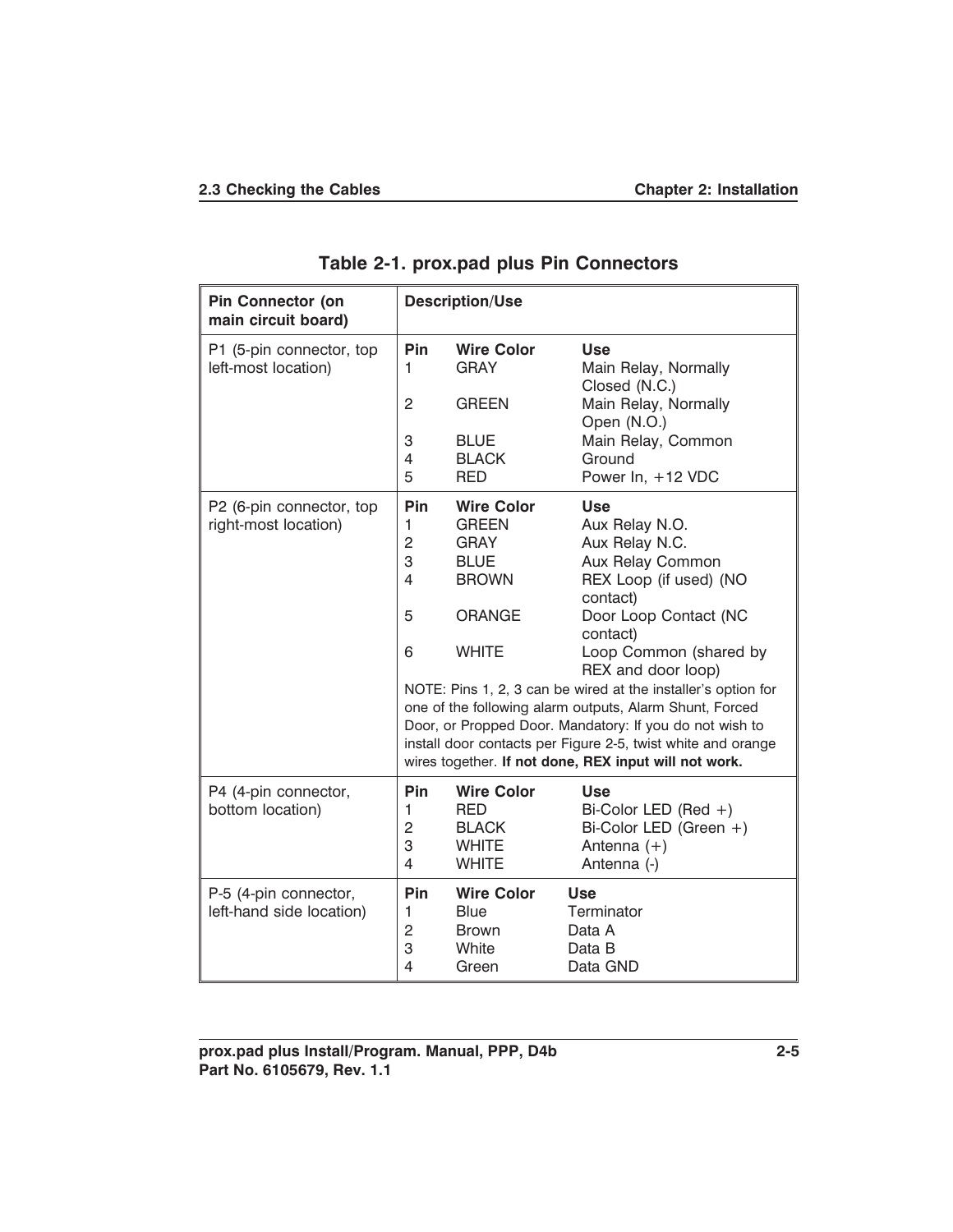| Quantity        | <b>Description</b>                                                             |
|-----------------|--------------------------------------------------------------------------------|
| 1               | Keypad/control unit assembly, with Prox Sensor, Backplate,<br>hex socket screw |
| 1               | Filler Piece/REX Button                                                        |
| 1               | Press to Exit Label                                                            |
| 4               | <b>Wall Anchors</b>                                                            |
| 4               | <b>Mounting Screws</b>                                                         |
| 1               | Antenna Backplate for remote mounting                                          |
| 1               | Silicone Rubber "dogbone"                                                      |
| 4               | Self-Adhering Pads (for glass mounting)                                        |
| 1               | <b>Installer Guide</b>                                                         |
| 1               | CD-ROM containing instruction manuals                                          |
| 4               | <b>Cable Assemblies</b>                                                        |
| 1               | <b>Tamper Screw</b>                                                            |
|                 | <b>Optional Items</b>                                                          |
| $\mathbf{1}$    | Replacement Battery: Panasonic BR1225 or equivalent                            |
| lots of 25 only | ProxKey Keytags (IEI part number 0297301)                                      |
| lots of 25 only | ProxCard II Cards (IEI part number 0297401)                                    |
| 1               | Hub Manager <sup>™</sup> Professional PC Software (version 5 or<br>higher)     |
| 1               | IEI Data Collection Device (DCD) PDA Software                                  |

**Table 2-2. IEI-Supplied Parts/Optional Items**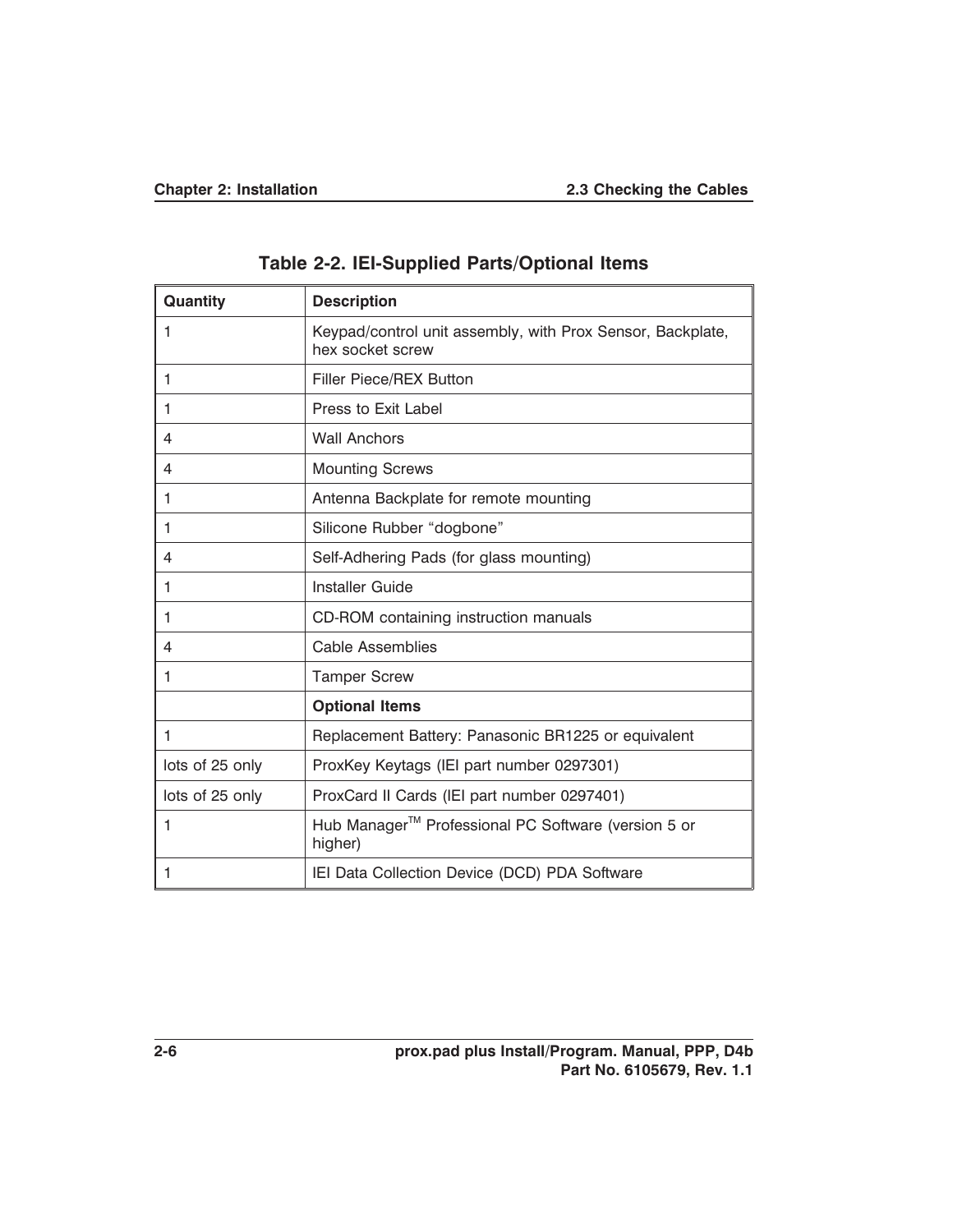| 2.4 Mounting the<br>prox.pad plus Unit                           | Select one of these three installation configurations,<br>wall mount, glass mount, or secure as appropriate for<br>this installation. Then refer to sections 2.4.1-2.4.3.                                                                                                                                                                                                                                                                                                                                                                                                                                                                                                                                                                                                    |                                                                                                                                                                                                                                                                                  |
|------------------------------------------------------------------|------------------------------------------------------------------------------------------------------------------------------------------------------------------------------------------------------------------------------------------------------------------------------------------------------------------------------------------------------------------------------------------------------------------------------------------------------------------------------------------------------------------------------------------------------------------------------------------------------------------------------------------------------------------------------------------------------------------------------------------------------------------------------|----------------------------------------------------------------------------------------------------------------------------------------------------------------------------------------------------------------------------------------------------------------------------------|
| 2.4.1 Performing a<br><b>Wall Mounted</b><br><b>Installation</b> | This section provides general considerations when<br>performing a wall mounted installation. Typically, the<br>prox.pad plus unit is mounted on a flat, level surface<br>(drywall, masonry, wood, etc.) exterior to the room to<br>be accessed. A single-gang electrical box (or "back box")<br>can be used. Typically, the prox.pad plus unit is wall<br>mounted outside the access area on the unsecure side<br>of the door.<br>Figure 2-3 illustrates the backplate on the prox.pad<br>plus unit used for wall mounting. Two "single-gang<br>box" holes align with two corresponding holes in the<br>single-gang box. A "wire" exit knockout is supplied<br>through which the prox.pad plus wiring is pulled. A<br>typical wall mounted installation proceeds as follows: |                                                                                                                                                                                                                                                                                  |
|                                                                  |                                                                                                                                                                                                                                                                                                                                                                                                                                                                                                                                                                                                                                                                                                                                                                              |                                                                                                                                                                                                                                                                                  |
|                                                                  | 1.<br>2.                                                                                                                                                                                                                                                                                                                                                                                                                                                                                                                                                                                                                                                                                                                                                                     | Secure a single-gang box to the desired location.<br>"Punch out" the two single-gang box connectors<br>on the controller backplate of the prox.pad plus<br>unit.                                                                                                                 |
|                                                                  | 3.                                                                                                                                                                                                                                                                                                                                                                                                                                                                                                                                                                                                                                                                                                                                                                           | Disconnect the controller backplate of the<br>prox.pad plus unit from the front keypad/control-<br>ler. Align the two single-gang box connectors on<br>the controller backplate over the two correspond-<br>ing holes on the single-gang box, previously se-<br>cured at step 1. |
|                                                                  | 4.                                                                                                                                                                                                                                                                                                                                                                                                                                                                                                                                                                                                                                                                                                                                                                           | Secure the backplate to the single-gang box by<br>inserting/tightening two screws into the two sin-<br>gle-gang box holes.                                                                                                                                                       |
|                                                                  | 5.                                                                                                                                                                                                                                                                                                                                                                                                                                                                                                                                                                                                                                                                                                                                                                           | Pull the prox.pad plus wiring through the wiring<br>exit as appropriate.                                                                                                                                                                                                         |
|                                                                  | 6                                                                                                                                                                                                                                                                                                                                                                                                                                                                                                                                                                                                                                                                                                                                                                            | Connect the front keypad/controller to the back<br>housing.                                                                                                                                                                                                                      |
|                                                                  | 7.                                                                                                                                                                                                                                                                                                                                                                                                                                                                                                                                                                                                                                                                                                                                                                           | Install the tamper screw into the hole at the bottom<br>front of the enclosure using a $#6$ spanner bit (not<br>included, but available from IEI).                                                                                                                               |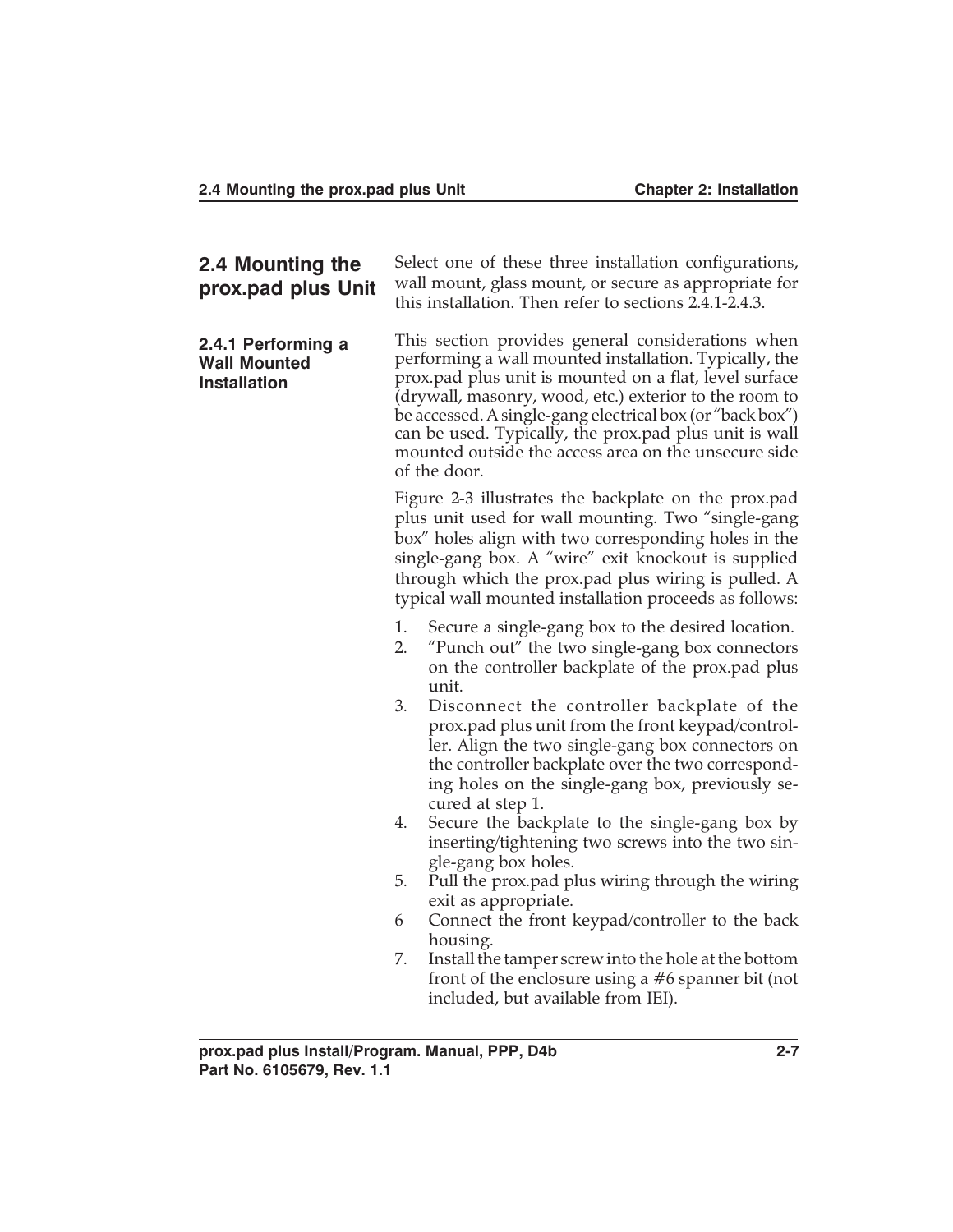

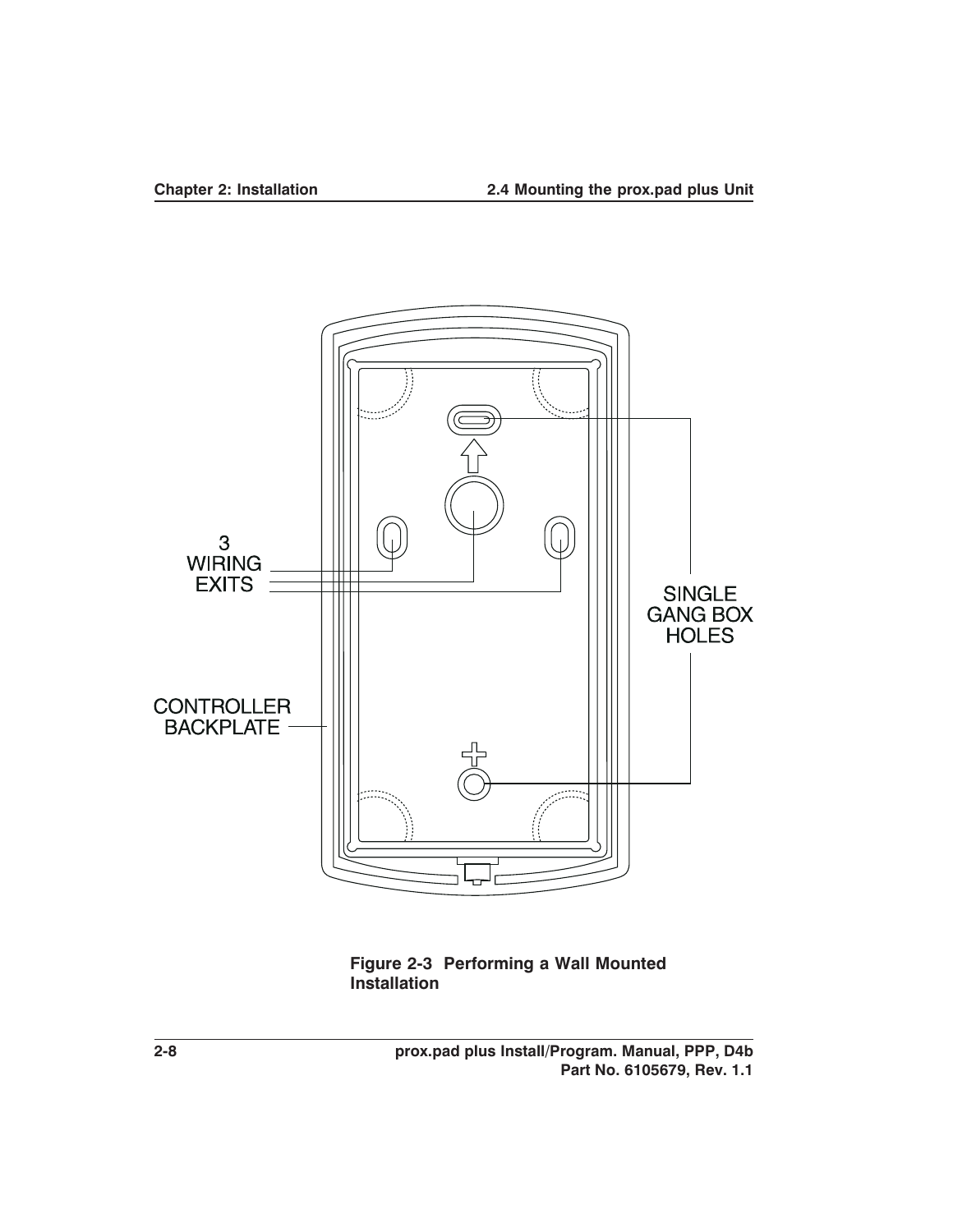**2.4.2 Performing a Glass Mounted Installation** Figure 2-4 shows the four IEI-supplied pressure-sensitive adhesive pads and the two side cut-outs used for this installation. In this configuration, the prox.pad plus unit is affixed with the four self-adhesive pads to the glass or the glass window adjacent to the controlled door being accessed, on the interior side of the glass. One of the two side cut-outs is used to bring the wires out of the side of the prox.pad plus case. A typical glass mounted installation proceeds as follows: 1. Disconnect the back housing from the front keypad/controller. Remove the tape from the four self-adhesive pads on the back housing and apply the pads to the four corners of the backplate. 2. Affix the back housing to the glass door or the glass window adjacent to the controlled door being accessed, on the interior side of the glass. 3. Determine which of the two side cut-outs on the back housing to use for the wiring and "cut out" that cut-out using the appropriate cutting tool. 4. Pull the wiring through the selected side cut-out as required. 5. Connect the front keypad/controller to the back housing. 6. Install the tamper screw into the hole at the bottom front of the enclosure using a #6 spanner bit (not included, but available from IEI).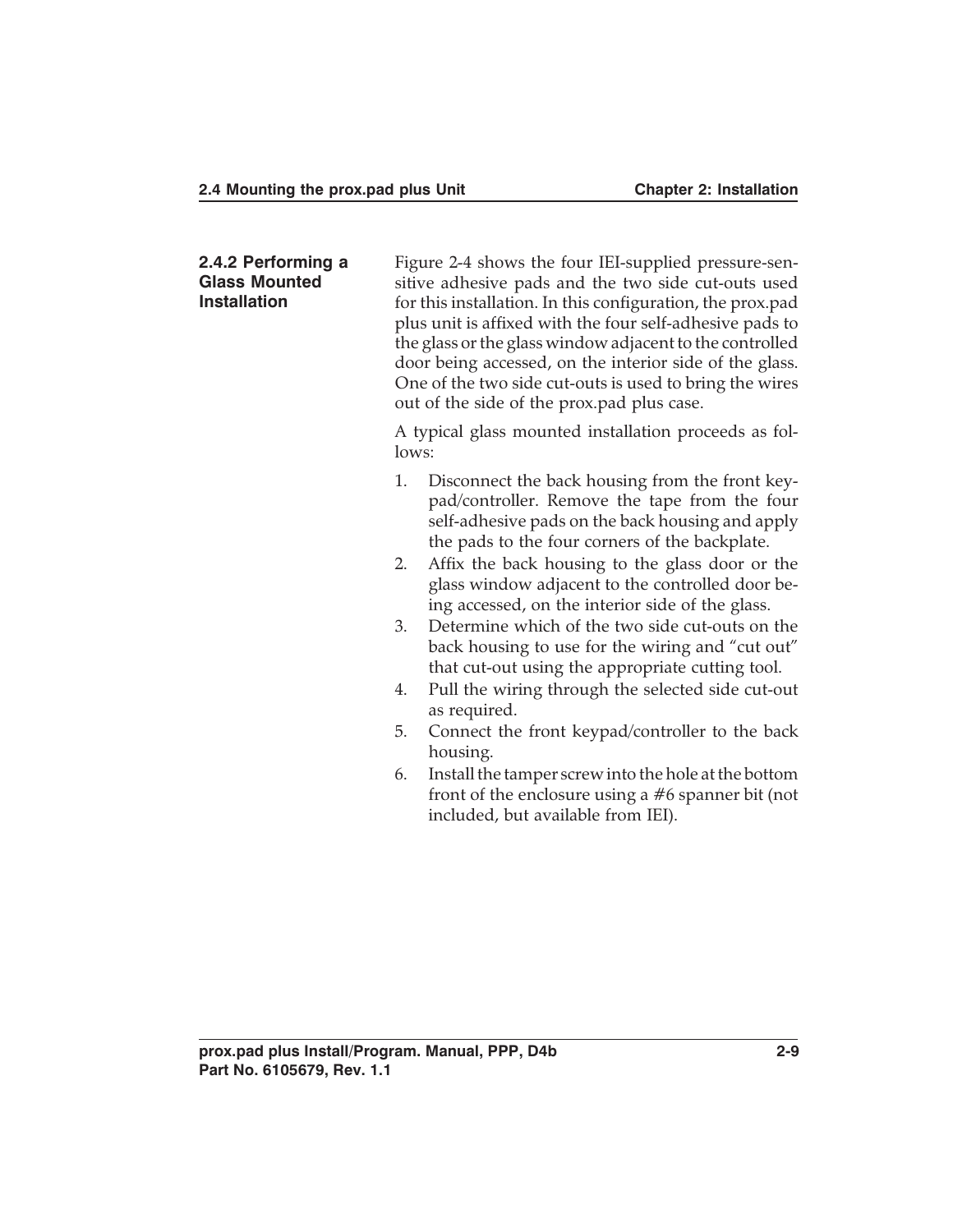

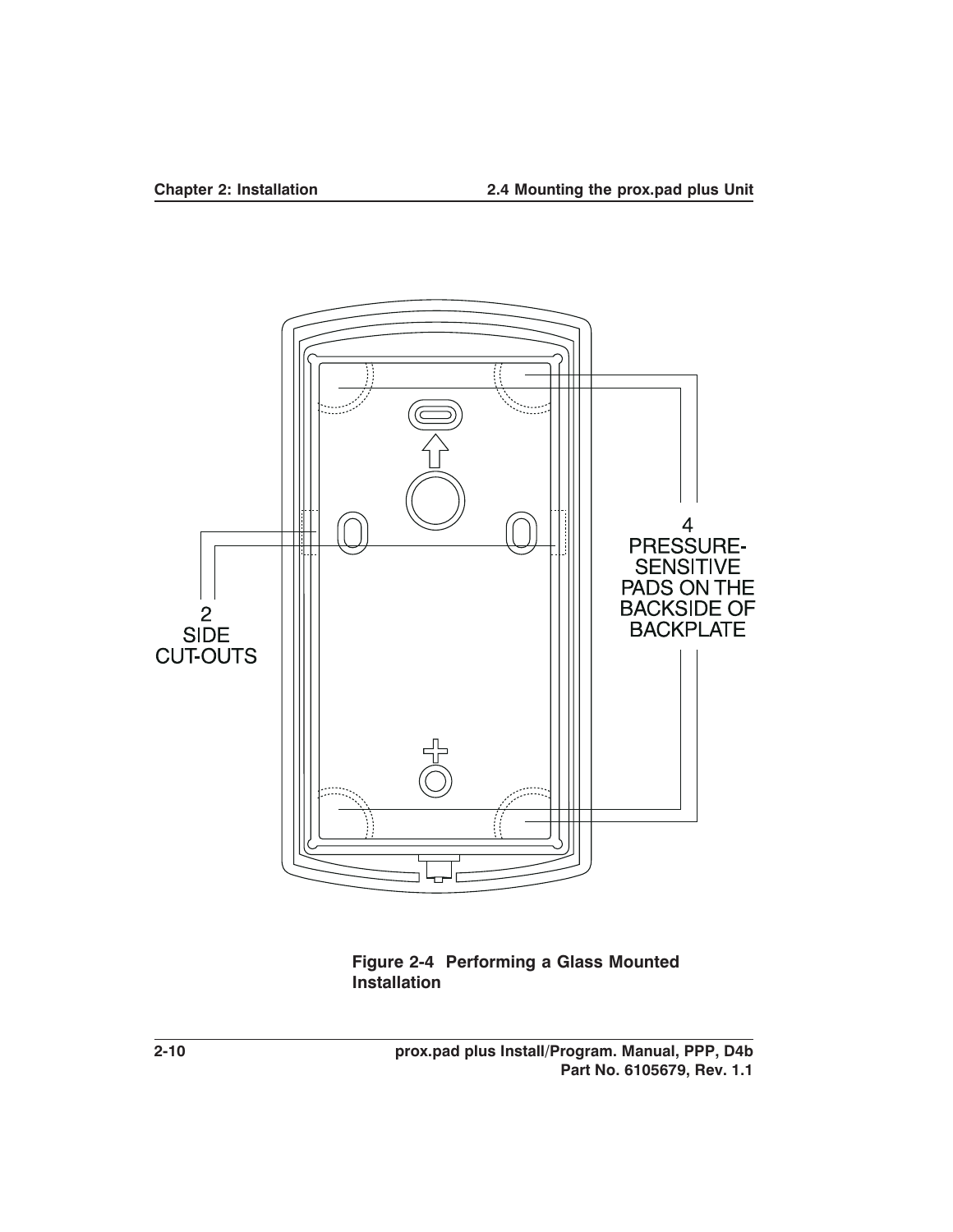#### **2.4.3 Performing a Secure Installation**

In this configuration, the prox.pad plus prox sensor housing is removed from the keypad/controller and located a maximum of 10 feet away. The controller/keypad is located inside a secure area.

- 1. Remove the antenna from the prox.pad plus keypad/controller as described below:
- Disconnect the backplate of the prox.pad plus unit from the front keypad/controller.
- When handling the main printed circuit board, to guard against possible static discharges, touch a grounded object BEFORE touching the prox.pad plus unit. Remove the main printed circuit board by pressing the two spring tabs in the direction of the arrows as shown in Figure 2-5. Be careful with the wires.
- Pull on the main circuit board and remove Pin connector P4 (a 4-pin connector) from the bottom of the main board. A ribbon cable now holds the main board to the keypad board. DO NOT pull this ribbon cable out of its connector! Once the main board is removed, you can access the interior of the antenna.
- Remove the antenna housing from the keypad/controller by pressing the labeled four secure tabs inward (see Figure 2-5) until the sensor housing "pops out."
- 2. Prepare the wiring and extension wiring as follows:
- Cut off the plastic end of the prox.pad plus sensor housing harness.
- Splice the recommended remote antenna cable Alpha 1174C (22AWG), 10-foot maximum length, to the properly cut antenna cable using standard electrical techniques.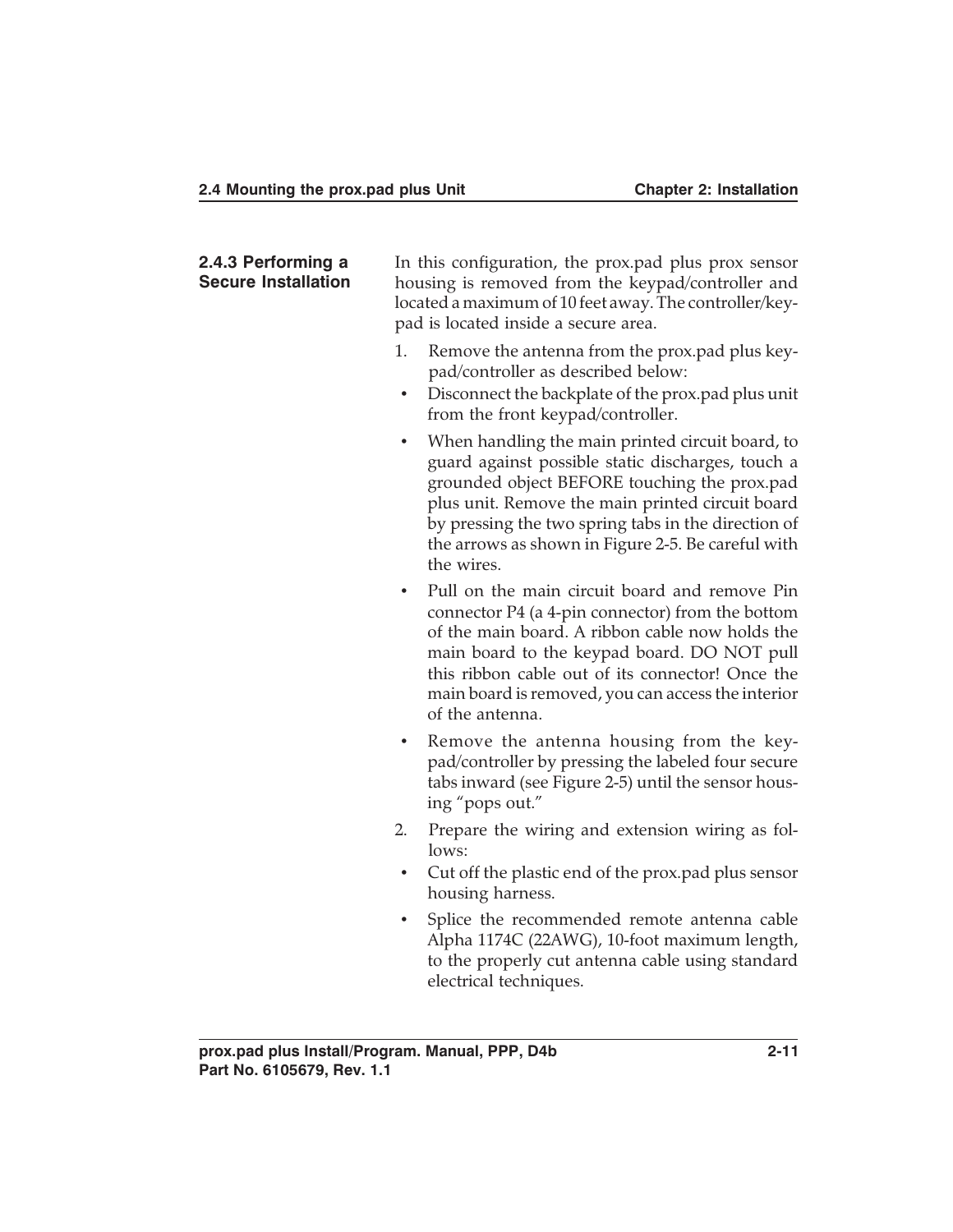#### **Chapter 2: Installation 2.4 Mounting the prox.pad plus Unit**



#### **Figure 2-5 Performing a Secure Installation**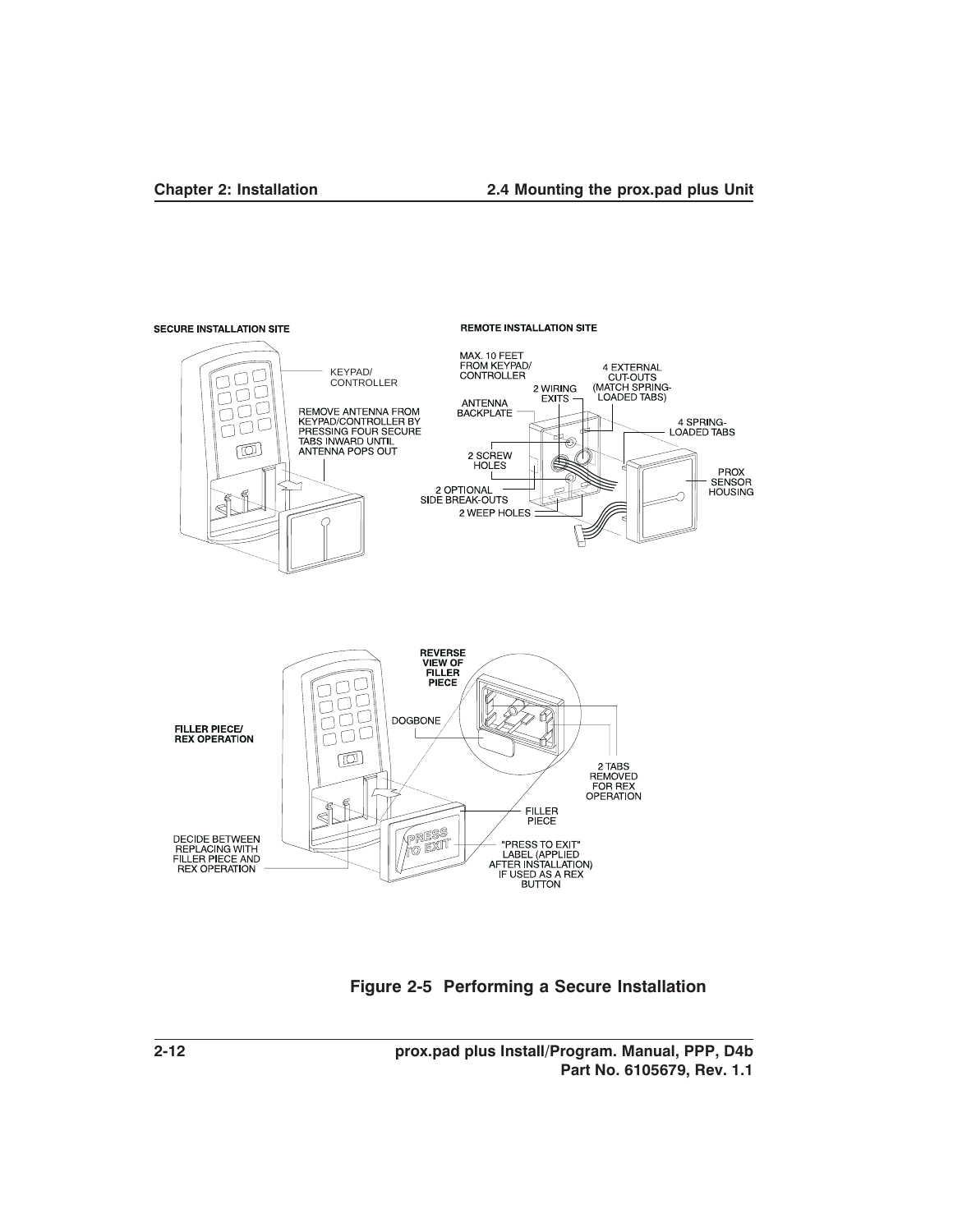3. Mount the antenna backplate in a vertical orientation and secure it to the wall through the two screw holes using two IEI-provided screws. Ensure that the two "weep holes," provided to remove possible moisture, are positioned on the bottom. The wiring exits in the antenna backplate. (Four external cut-outs on the antenna backplate match the four spring-loaded tabs on the antenna.)

**NOTE:** Two side cut-outs are furnished on the antenna backplate for the wiring, if the installation does not permit the wiring to run through the wall. These must be "cut out" to be used.

- Once the antenna backplate is mounted properly, align the antenna to the backplate and connect the antenna to the antenna backplate. The large tab in the center of the antenna assembly must be broken off before being attached to the antenna backplate.
- 4. Run the antenna wiring back to the secure keypad/controller and connect it to the main circuit board, using the 10-inch 4-wire harness (red, black, white, and white) that you plug into connector P4 on the controller board. Connect the red wire of the antenna to the red wire of the P4 harness, etc. Seal the wire holes with silicone.
- 5. Select "Filler" or "Request to Exit" (REX) operation as follows:
- If you elect to use the filler piece as a REX switch, return to the keypad/controller and break off two tabs on the filler piece as illustrated in Figure 2-5. The filler piece replaces the antenna on the front of the keypad/controller for secure installations.
- **If the filler piece is not to be used as a REX switch, DO NOT remove the two tabs.**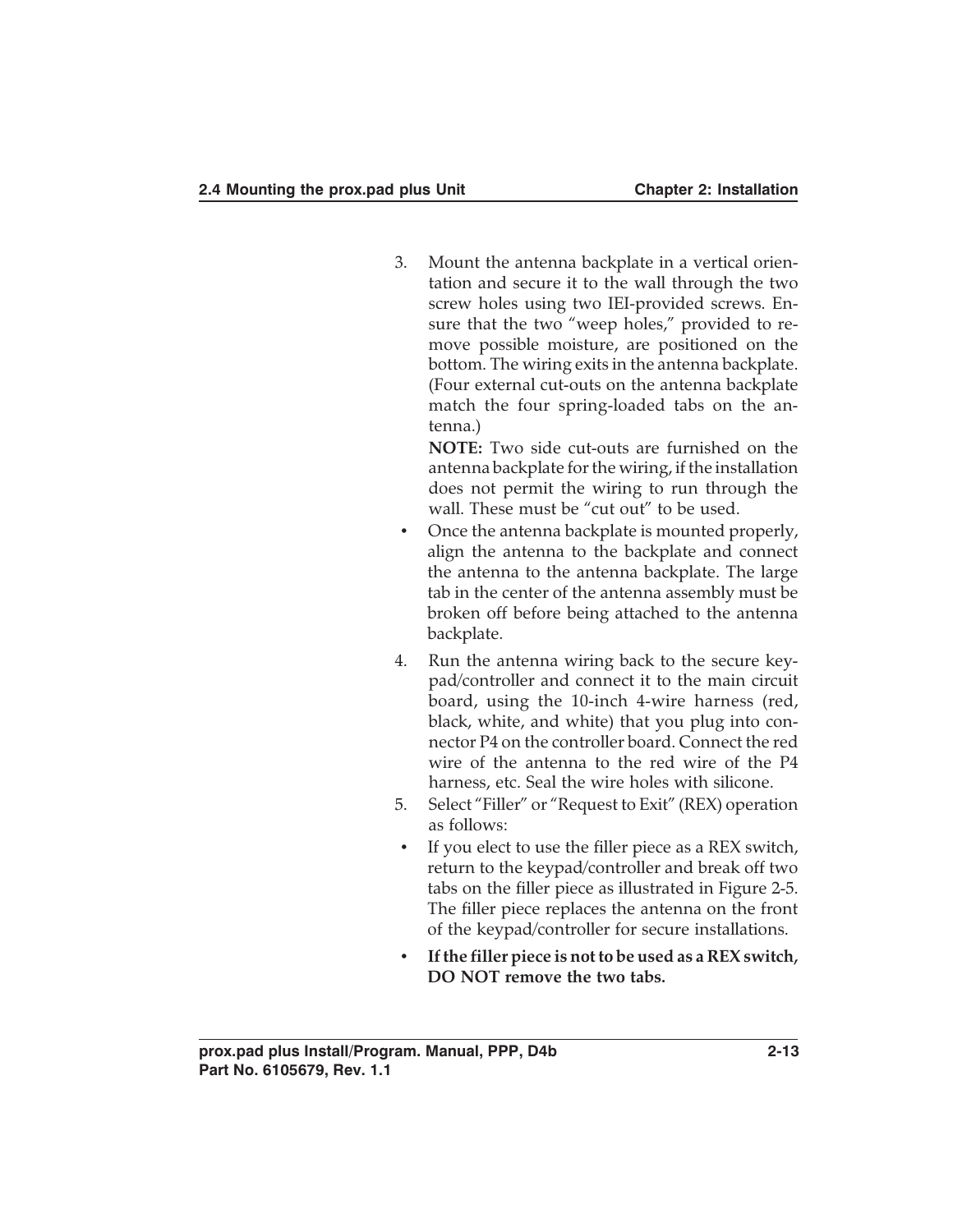- Select "Filler or "REX" operation and affix the appropriate IEI-provided label to the filler piece. **For Filler operation**, no tabs are broken off the filler piece, which merely sits in place of the remotely located antenna, once the main circuit board and cabling are replaced. **For REX operation**, break off the labeled tabs, which allows a spring-loaded tab to engage the REX switch on the main circuit board and open
- Replace the main circuit board into the keypad/controller and Pin connector P4 to the main circuit board.

the door.

- Connect the front keypad/controller of the unit to the back housing.
- Secure with a hex socket screw using the supplied hex wrench, or secure with a tamper screw (optional tool required).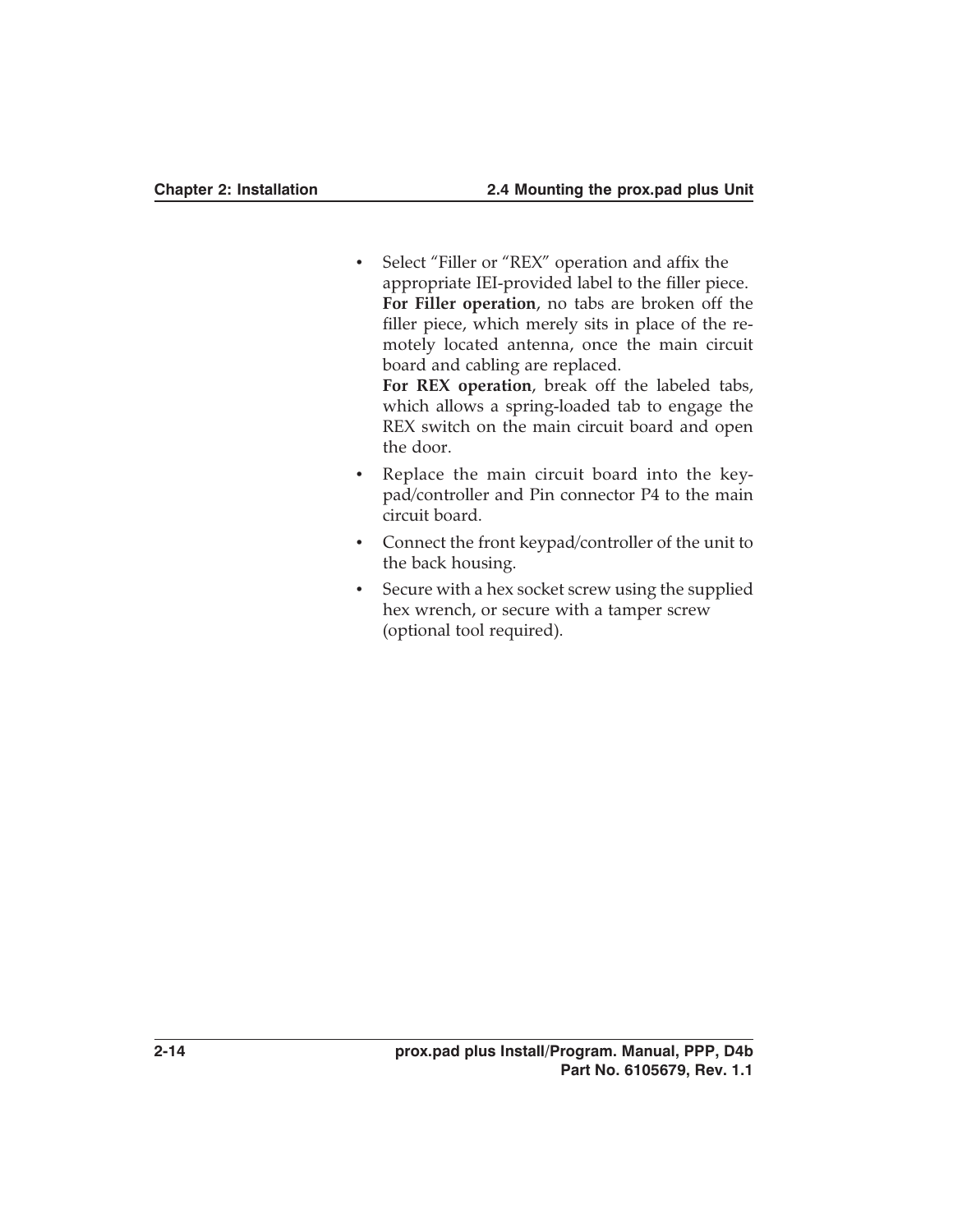### **2.5 Inserting Circuit Boards**

If it proves necessary to remove or insert the main circuit board from/into the prox.pad plus controller/keypad, follow the steps below.

- 1. Disconnect the back housing of the prox.pad plus unit from the front keypad/controller.
- 2. **(When handling the main printed circuit board, to guard against possible static discharges, hold the board by its edges with one hand and then touch a grounded object BEFORE touching the prox.pad plus unit.)** Remove the main printed circuit board by pressing the two spring tabs in the direction of the arrows as shown in Figure 2-6. Be careful with the wires.



**Figure 2-6 Removing/Inserting Printed Circuit Board**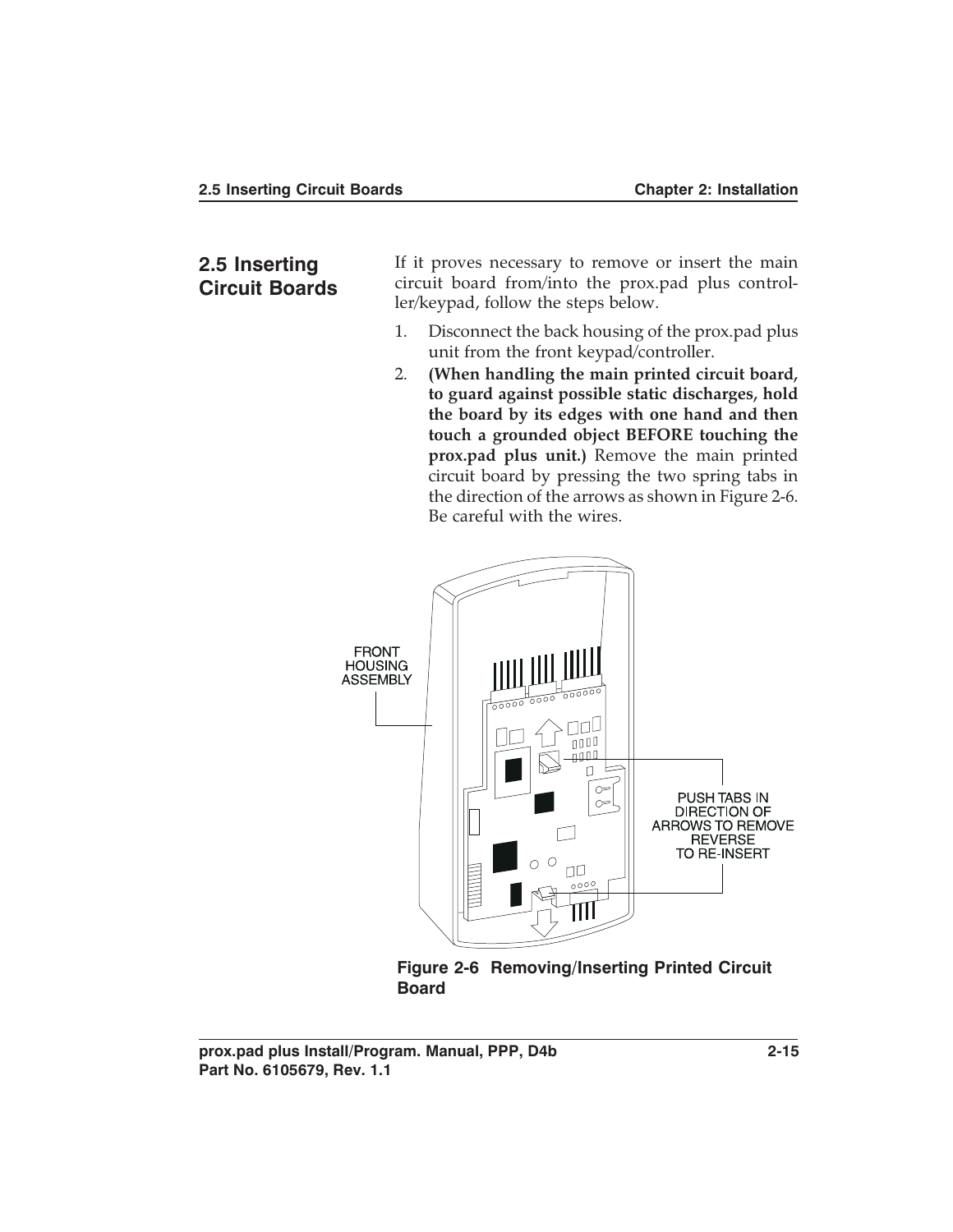- 3. Fold up the main circuit board and remove the P4 connector (a 4-conductor harness) from the bottom of the board.
- 4. To re-insert, replace the main circuit board into the keypad/controller and the P4 connector to the main circuit board.
- 5. Connect the keypad/controller to the back housing.

If necessary, the prox.pad plus main memory can be defaulted. This procedure explains how to do this; see Figure 2-7 on the next page. You would default the memory, if, for instance, static discharges have corrupted the prox.pad plus unit, during shipping or installation. You can also do this if you have simply forgotten the Master Code and you need to enter program mode.

With the power ON, remove the case from the prox.pad plus front controller/keypad to access the main circuit board. (For a visual reference of the main printed circuit board and the related pin connectors, see Figure 2-2. Table 2-2 describes these pins in detail.) **(When handling the main printed circuit board, to guard against possible static discharges, touch a grounded object BEFORE touching the prox.pad plus unit.)**

1. With the power ON, press and hold the Program button (located on the rear side of the main printed circuit board) for two seconds. The yellow LED flashes slowly.

## **2.6 Defaulting prox.pad plus Memory**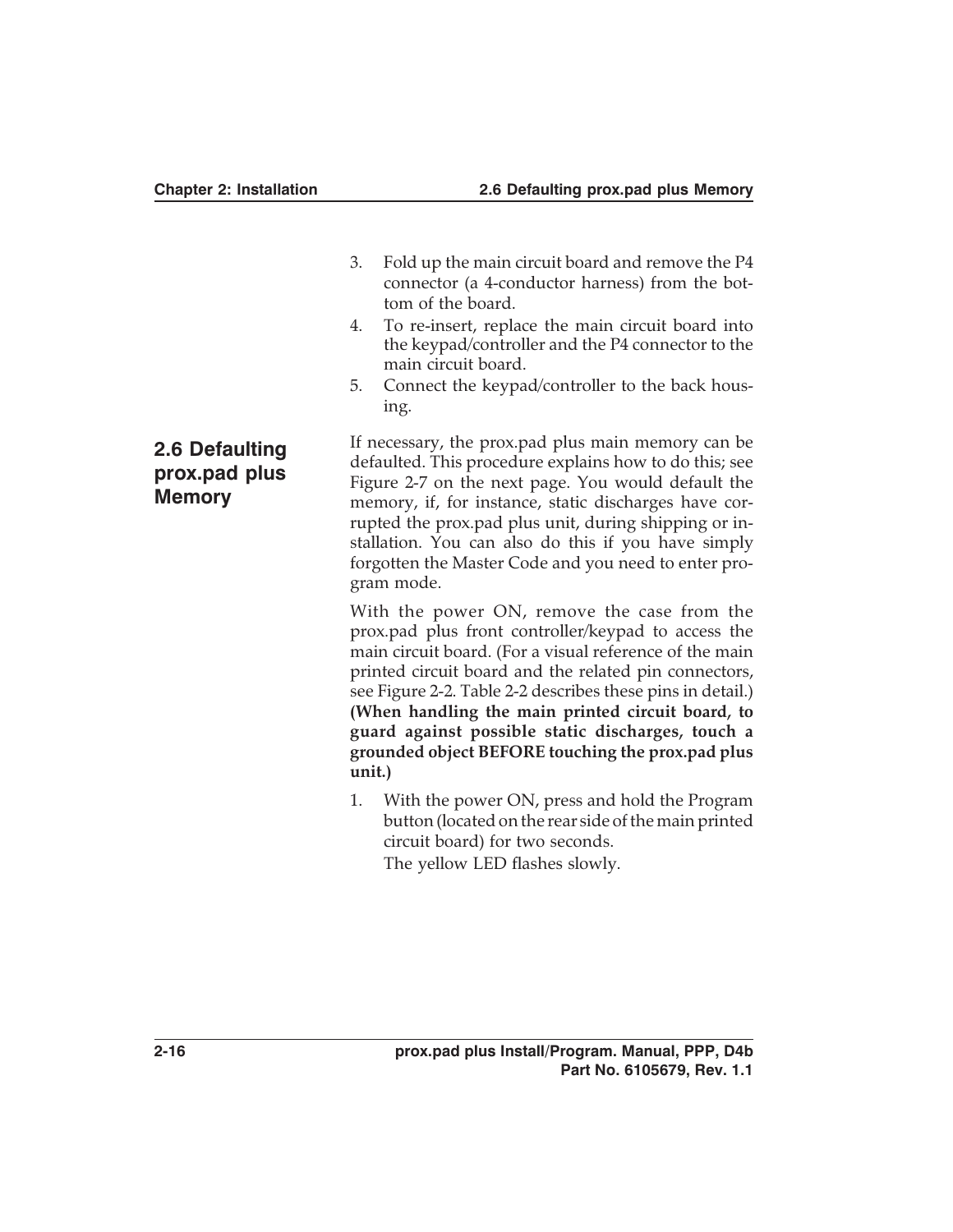

#### **Figure 2-7 Program Button Location on Main Circuit Board**

3. Enter the following on the keypad:

**46 # 00000 # 00000 # \*\***

The yellow LED flickers for 10 seconds and then blinks slowly.

4. Once the memory set-up is complete, re-assemble the unit.

**NOTE: CONNECTING DOOR LOOP IN-**PUT—Before powering up the prox.pad plus unit, connect the Door Loops input to the "Loop Common." This prevents "Forced Door" or "Propped Door" conditions from developing upon power-up.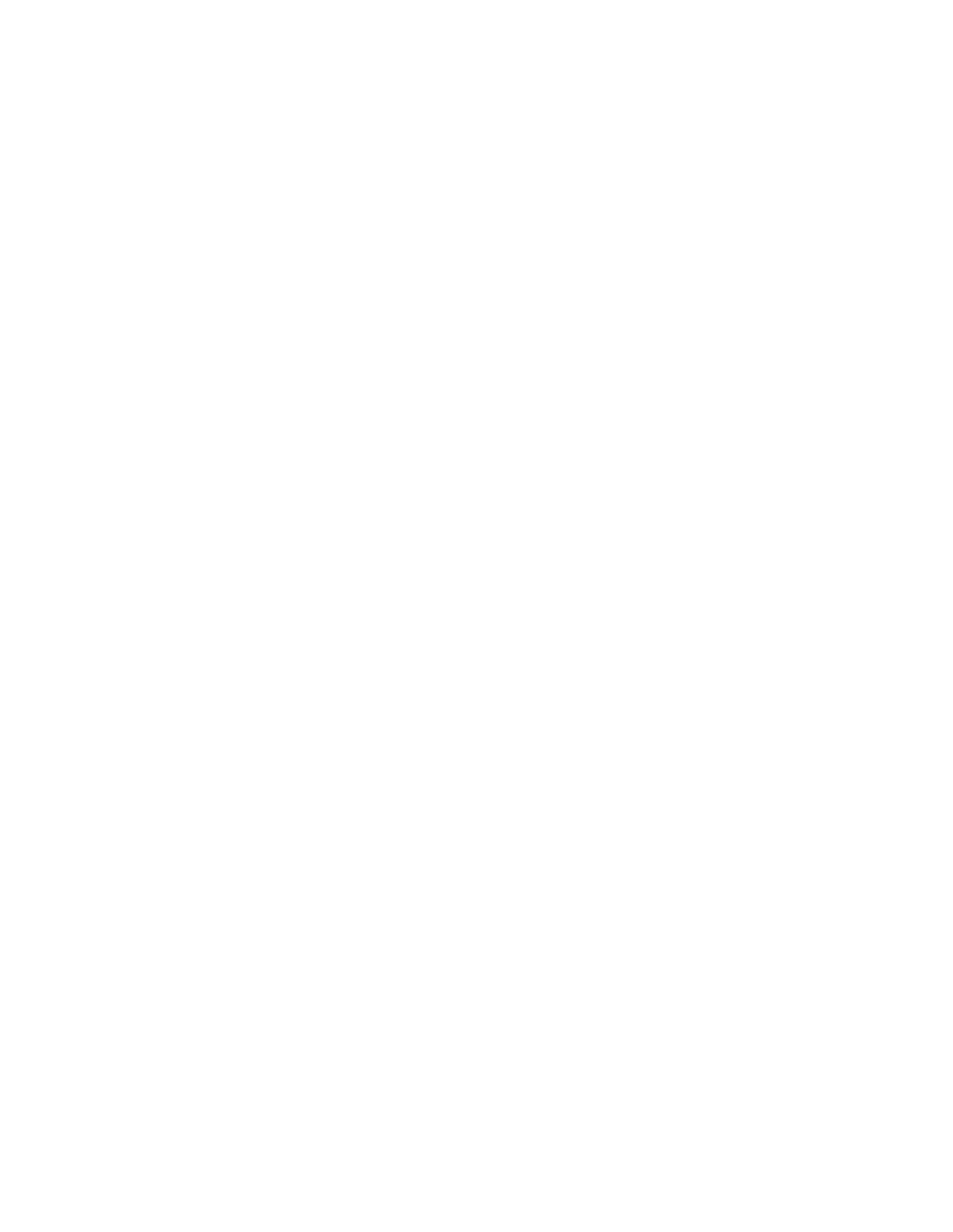# **Chapter 3: Wiring**

Chapter 3 provides wiring diagrams and associated procedures.

| 3.1 Wiring the<br>prox.pad plus Unit          | Select one of these three wiring options, Alarm Shunt,<br>Forced Door, or Propped Door, depending on how<br>the prox.pad plus unit's AUX relay is to be employed<br>for this installation (refer to Chapter 4 for program-<br>ming information). Then refer to sections 3.1.1-3.1.5<br>as appropriate.                                                                                                                                                                                                                                                                                                                                                                                                                                                                                                                                                                                                                                                                                                                                                                                                                                                                                                           |
|-----------------------------------------------|------------------------------------------------------------------------------------------------------------------------------------------------------------------------------------------------------------------------------------------------------------------------------------------------------------------------------------------------------------------------------------------------------------------------------------------------------------------------------------------------------------------------------------------------------------------------------------------------------------------------------------------------------------------------------------------------------------------------------------------------------------------------------------------------------------------------------------------------------------------------------------------------------------------------------------------------------------------------------------------------------------------------------------------------------------------------------------------------------------------------------------------------------------------------------------------------------------------|
| 3.1.1 Wiring the Door<br><b>Contact Input</b> | In order for the Alarm Shunt, Propped Door, and<br>Forced Door features to work, a door contact switch<br>must be used. Before wiring the AUX relay, connect a<br>door contact to the keypad. See Figure 3-1 for details.<br>To solve the problem of people "tailgating" in behind<br>personnel using valid access protocol, the Auto Re-<br>Lock feature is provided. With Auto Re-Lock, a long<br>door open time can be programmed. Auto Re-Lock<br>overrides the lock output timer, resetting the door<br>open time as soon as the prox.pad plus unit senses<br>that the door is open. A long door open time allows<br>people sufficient time to carry packages from the prox-<br>imity reader/keypad to the door and open it before the<br>timer runs out.<br>No programming is required to implement this fea-<br>ture.<br>After a valid access or egress, the prox.pad plus unit<br>senses that the door switch is open and drops the main<br>relay immediately. This disengages the lock, which<br>locks behind the person regardless of how long it takes<br>that person to get through the door.<br><b>NOTE:</b> This feature requires that you use the "Door<br>Contact" input as shown in Figure 3-1. |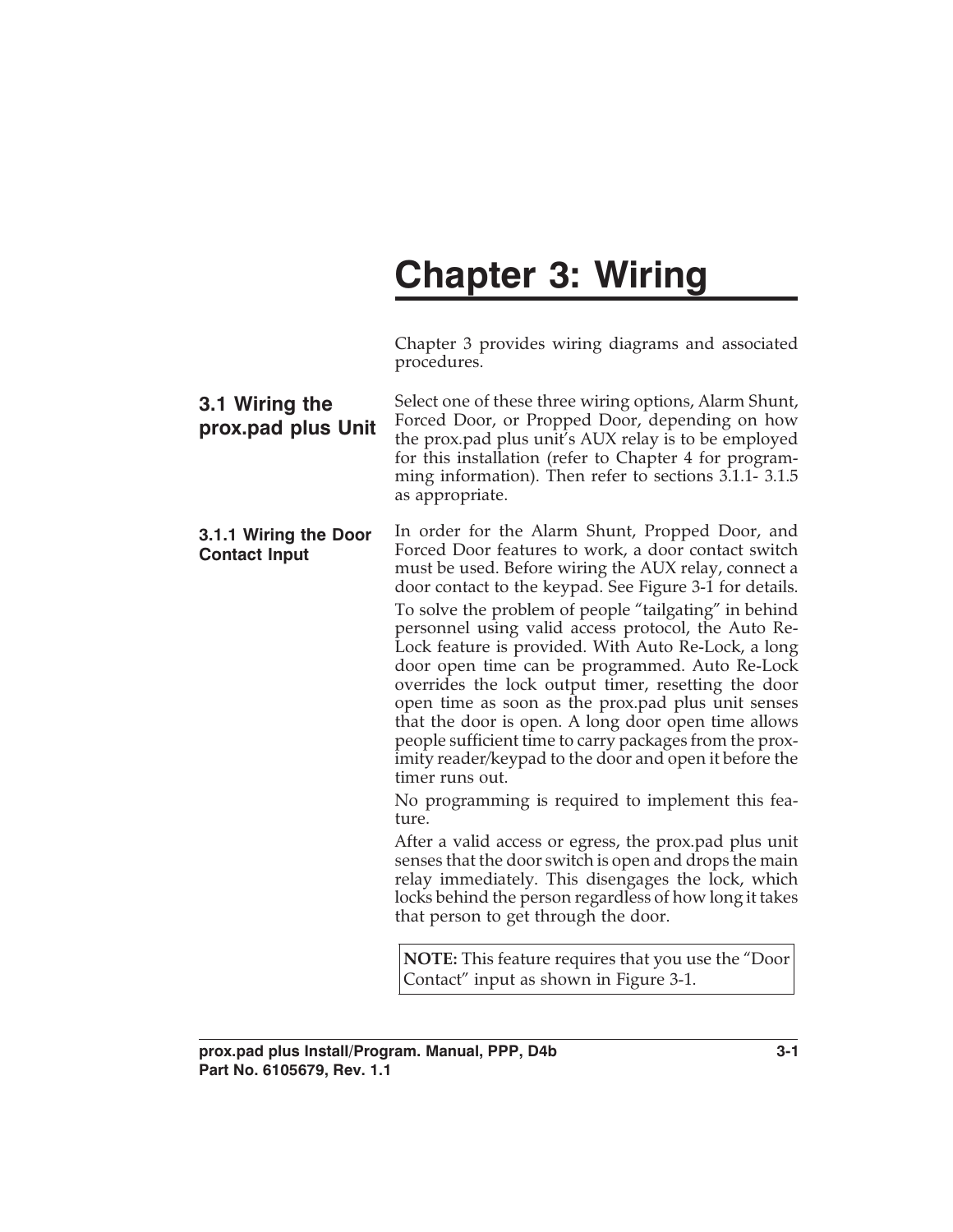

**Figure 3-1 Wiring the Door Contact Input**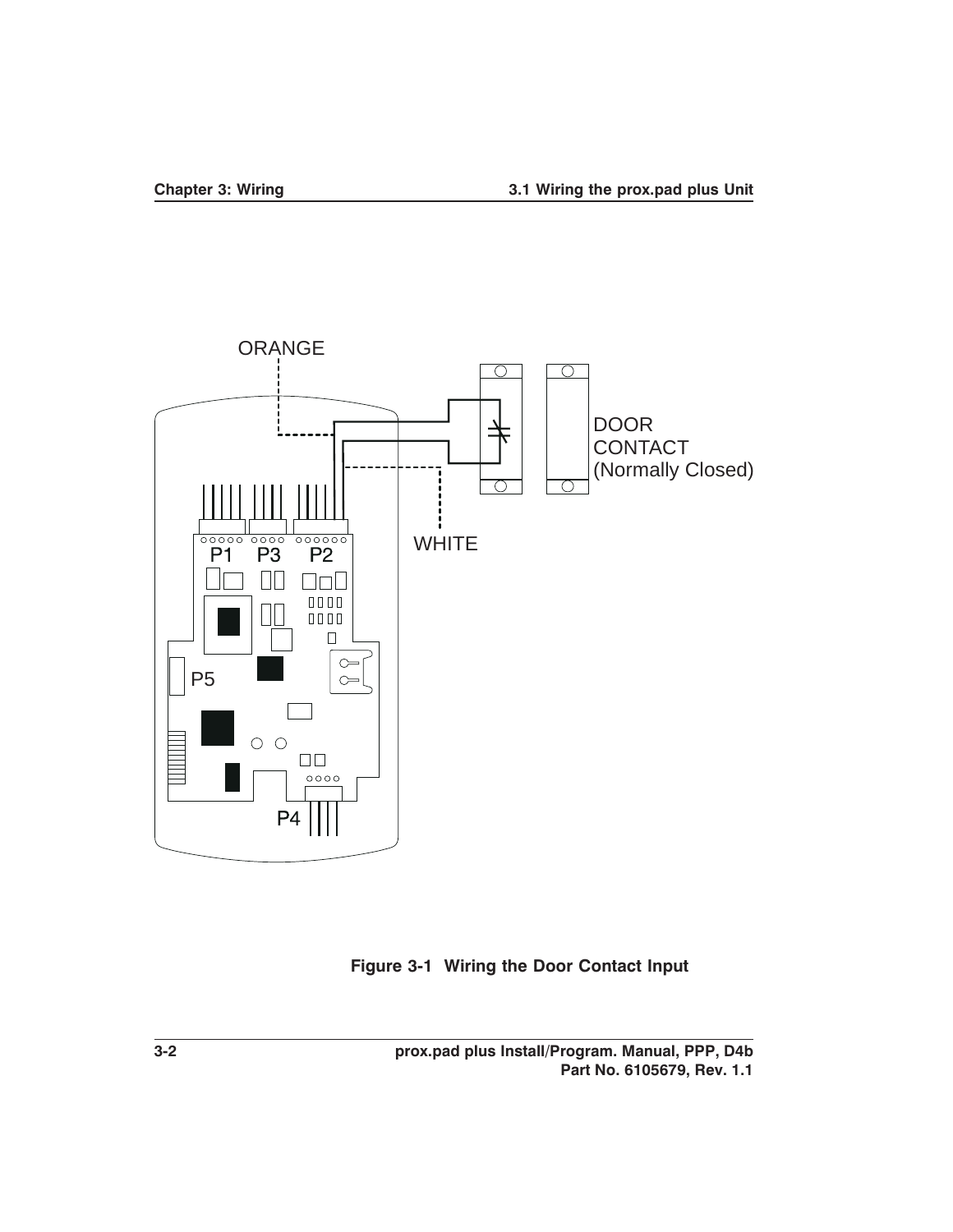**3.1.2 Wiring the AUX Relay for Use as Alarm Shunt**

The Alarm Shunt Relay function may be necessary when a separate existing security system is in place. The Alarm Shunt Relay keeps an alarm panel zone from going into alarm when the door is opened, after a valid code is entered. The Alarm Shunt function is assigned to the Aux relay by default. To incorporate this feature, follow the steps below; see Figure 3-2.

#### **3.1.2.A Wiring the Alarm Shunt Relay**

- 1. Turn OFF power to the prox.pad plus unit, and then unlatch the keypad from the plastic housing.
- 2. Locate connector P2 (the 6-pin connector) on the main circuit board and plug on the 6-pin harness. (The 2-pin jumper on pins 5 and 6 of connector P2 must be removed first.)
- 3. Connect the 6-conductor harness to connector P2 as shown in Figure 3-2.
- 4. Connect the blue wire to the "Common" side of the door contact.
- 5. Connect the green wire to the "Normally Open" side of the door contact.
- 6. Make a parallel connection to the green and blue wires and run the leads to the alarm panel. **NOTE: This feature requires that you use the "Door Contact" input as shown in Figure 3-1.**
- 7. Restore power to the keypad and test.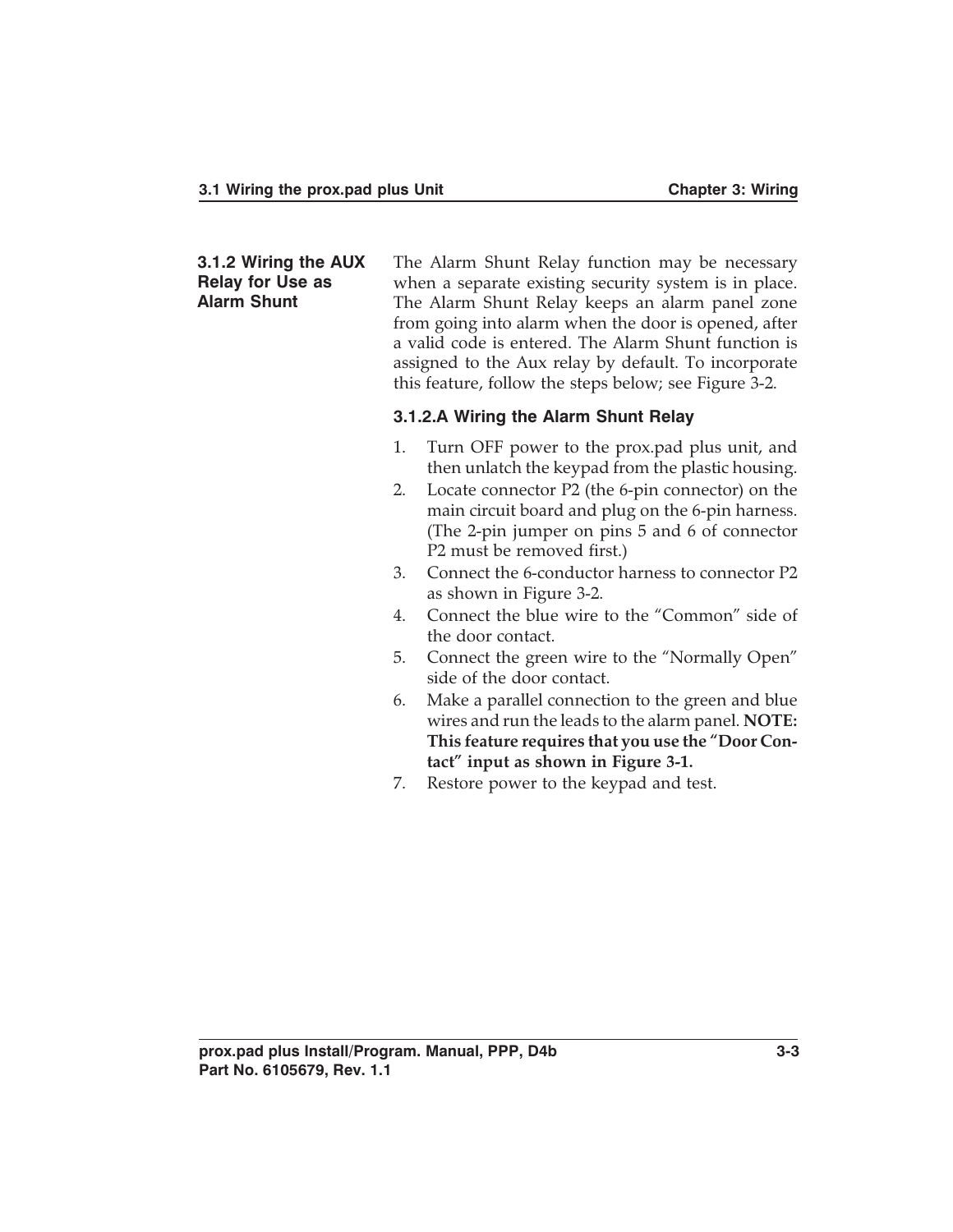

**Figure 3-2 Wiring the Aux Relay for Alarm Shunt Operation**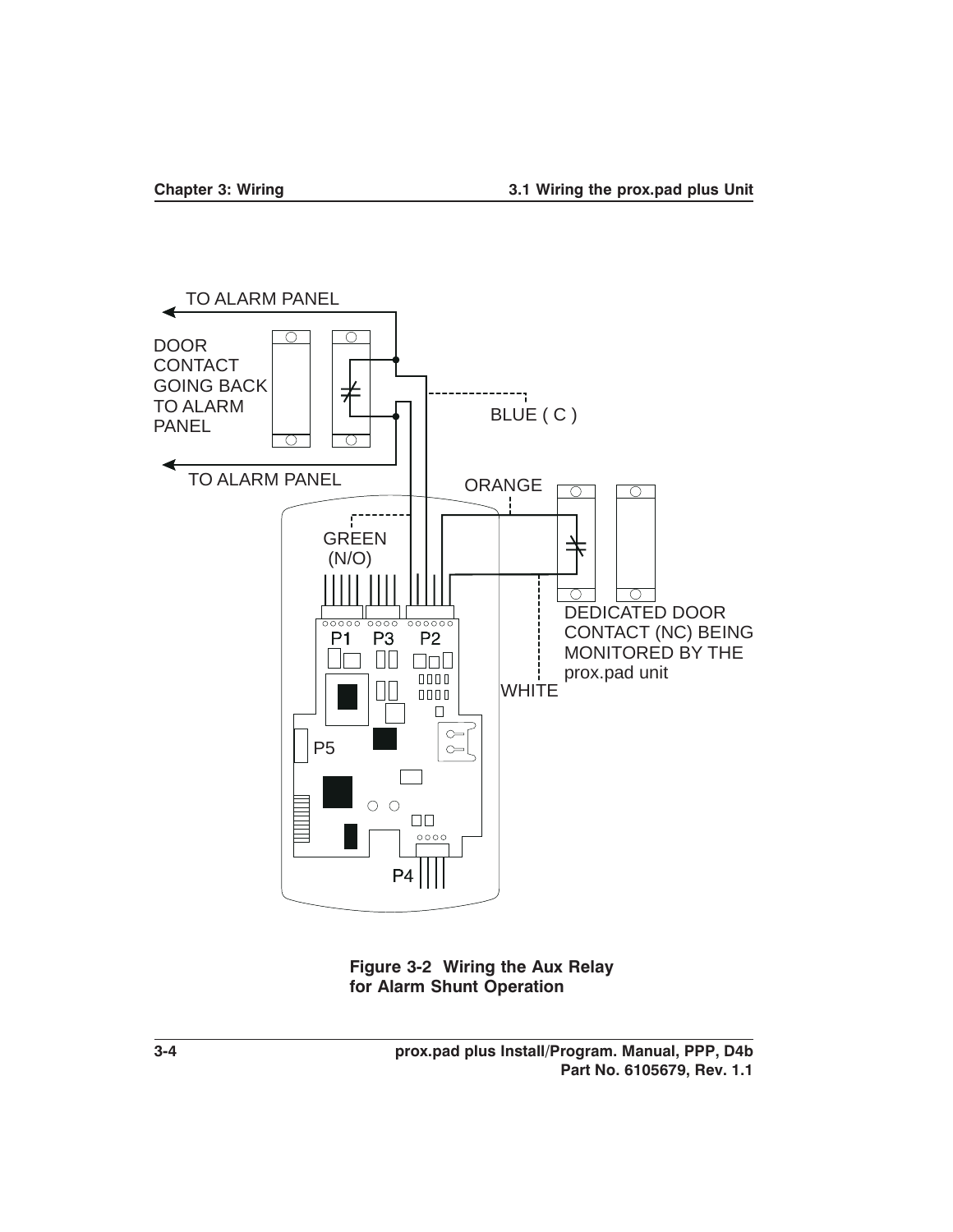#### **3.1.3 Wiring the AUX Relay for Use as Forced Door**

The Forced Door output function informs personnel that the door has been opened without authorization. By default, the Forced Door output is assigned to Audio Alert #1. To use the Aux Relay, you must first assign it. See the command below, in the second note. The Aux relay is rated to handle two amps of current at 12 VDC, and can turn ON or OFF one leg of the power to a warning device. (Warning device not included with the IEI unit.) To incorporate this feature, follow the steps below; see Figure 3-2.

#### **3.1.2.A Wiring the Forced Door Relay**

- 1. Turn OFF power to the prox.pad plus unit, and then unlatch the keypad from the plastic housing.
- 2. Locate connector P2 (the 6-pin connector) on the main circuit board.
- 3. Connect the 6-conductor harness to connector P2. (The 2-pin jumper on pins 5 and 6 of connector P2 must be removed first. See Figure 3-3.)
- 4. Connect the green wire  $(NO)$  to  $V+$  on the warning device.
- 5. Connect the blue wire (C) to V+ on the power supply.
- 6. Connect V- from the power supply to V- on the sounder. The gray wire is not used.
- 7. Restore power to the keypad and test.

**NOTE:** To use the default 10-second Forced Door Relay time, no programming is necessary. To change this default (from 10 to 990 seconds), use command **45 # ttt # 0 # \*\*** after the unit is installed successfully; for details, see section 4.3.4.

**NOTE: PROGRAMMING FOR FORCED DOOR:** To assign the Forced Door output to the Aux Relay, enter the following on the keypad: **10 # 4 # 2 # \*\*** To disable audio alert #1, enter: **10 # 0 # 5 # \*\***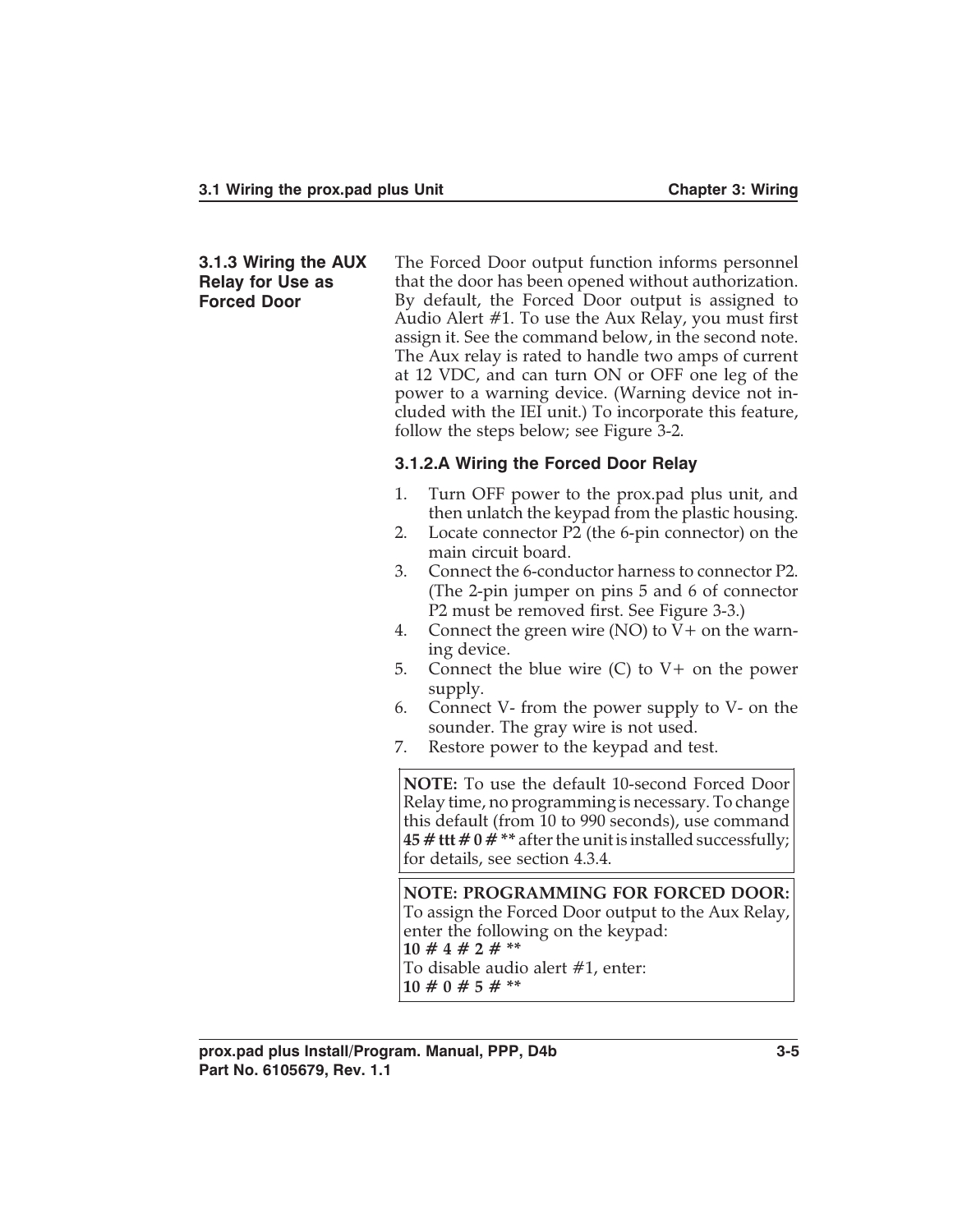

**Figure 3-3 Wiring the Aux Relay for Forced Door Alarm**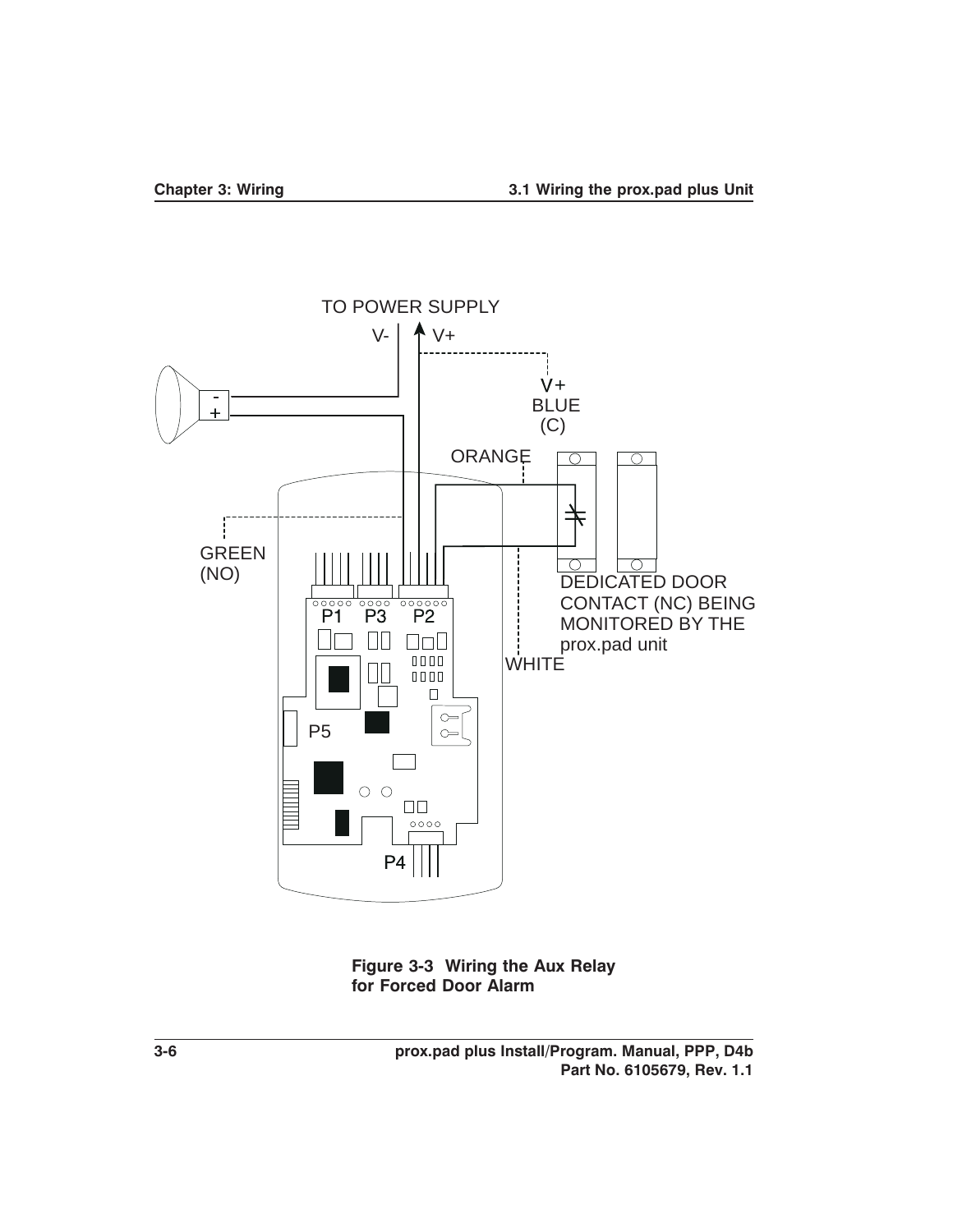#### **3.1.4 Wiring the AUX Relay for Use as Propped Door**

The Propped Door Relay output function informs personnel that the door is being held open, or "propped" open, after a valid entry. By default, the Propped Door output is assigned to audio alert #2. To use the Aux Relay, you must first assign it. See command below. The Aux relay is rated to handle two amps of current at 12 VDC, and turns ON or OFF one leg of the power to a warning device. (Warning device not included with the IEI unit.) To incorporate this feature, follow the steps below; see Figure 3-3.

### **3.1.3.A Wiring the Propped Door Relay**

- 1. Turn OFF power to the prox.pad plus unit, and then unlatch the keypad from the plastic housing.
- 2. Locate connector P2 (the 6-pin connector) on the main circuit board.
- 3. Connect the 6-conductor harness to connector P2. (The 2-pin jumper on pins 5 and 6 of connector P2 must be removed first. See Figure 3-4.)
- 4. Connect the green wire (NO) to V+ on the sounder.
- 5. Connect the blue wire (C) to V+ on the power supply.
- 6. Connect V- from the power supply to V- on the sounder. The gray wire is not used.
- 7. Restore power to the keypad and test.

**NOTE:** To use the default 30-second Propped Door Relay time, no programming is necessary. To change this default (from 30 to 990 seconds), use command **44 # ttt # 0 \*\*** after the unit is installed successfully; for details, see section 4.3.3.

**NOTE: PROGRAMMING FOR PROPPED DOOR:** To assign the Propped Door output to the Aux Relay, enter the following on the keypad: **10 # 3 # 2 # \*\*** To disable audio alert #2, enter: **10 # 0 # 6 # \*\***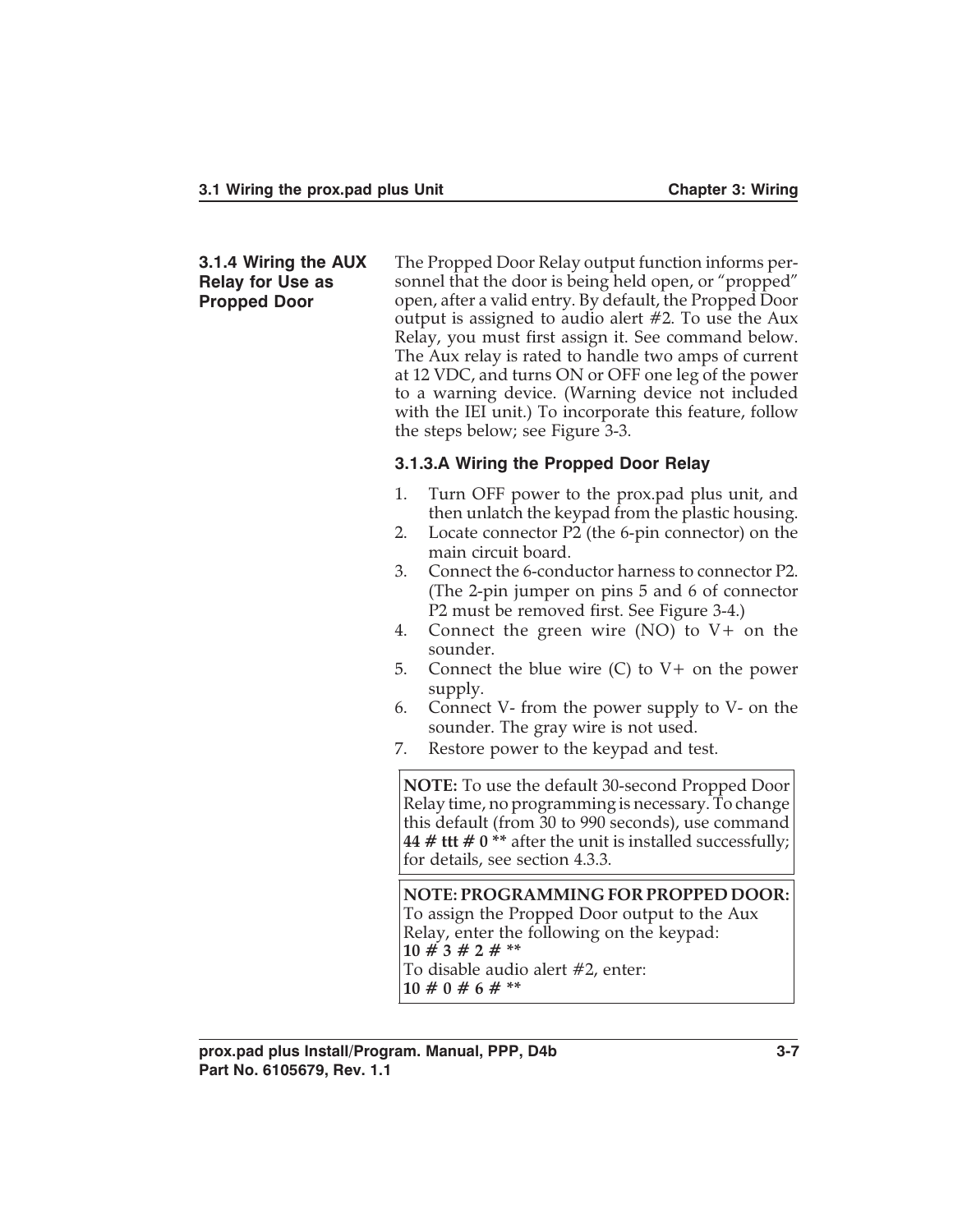

**Figure 3-4 Wiring the Aux Relay for Propped Door Alarm**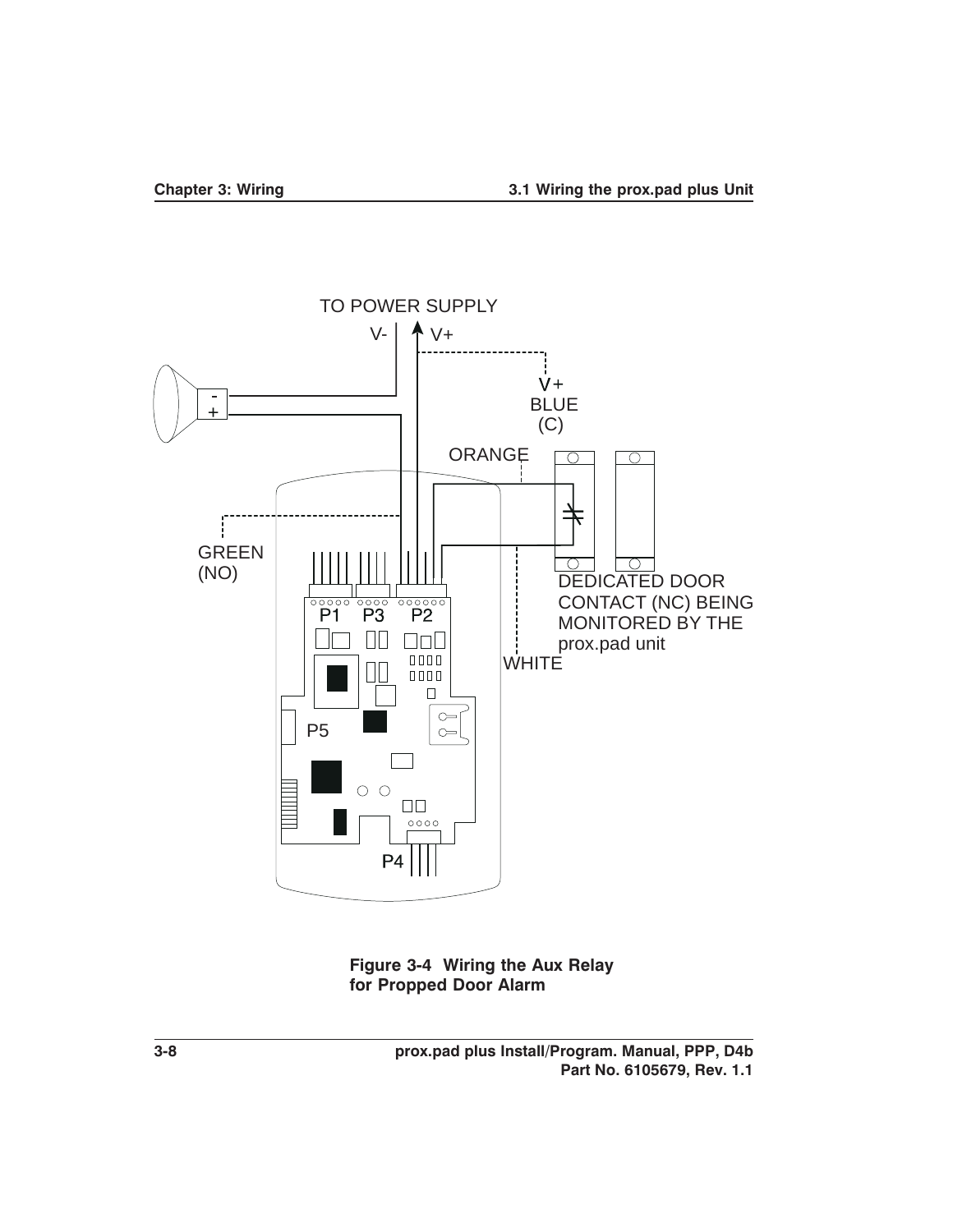#### **3.1.5 Wiring the REX Switch (Request to Exit)**

The prox.pad plus unit can be wired to monitor a remote switching device, which is intended to be installed on the "secure" side of a door. The Request to Exit (REX) loop is a momentary input that engages the lock output for the same length of time for which it is programmed. This feature can be stored in the Transaction Log for viewing as REX.

If you elect to perform a secure installation where the controller is mounted on the secure side of the door, you can use the filler piece as a REX switch. To enable the internal REX switch, enter the following programming command: **30 # 7 # 1 # \*\***

For other installations, a separate REX switch must be purchased.

Other REX devices can be used to include a remote button placed at a receptionist's desk, a press-to-exit switch on the inside of a door, or a passive infrared detector, allowing free and convenient egress. The external REX feature requires no programming; simply wire the unit as illustrated in Figure 3-5. To incorporate this feature, follow the steps below:

- 1. Turn OFF power to the prox.pad plus unit, and then unlatch the keypad from the plastic housing.
- 2. Locate connector P2 on the main circuit board.
- 3. Plug the 6-conductor harness into connector P2. (The 2-pin jumper on pins 5 and 6 of connector P2 must be removed first. See Figure 3-5.)
- 4. **If you do not wish to install the door contacts per Figure 3-5, twist the white wire and the orange wires together; this is mandatory. If this is not done, the REX input will not function.**

**NOTE:** The door contact **MUST** be closed for the REX feature to work properly.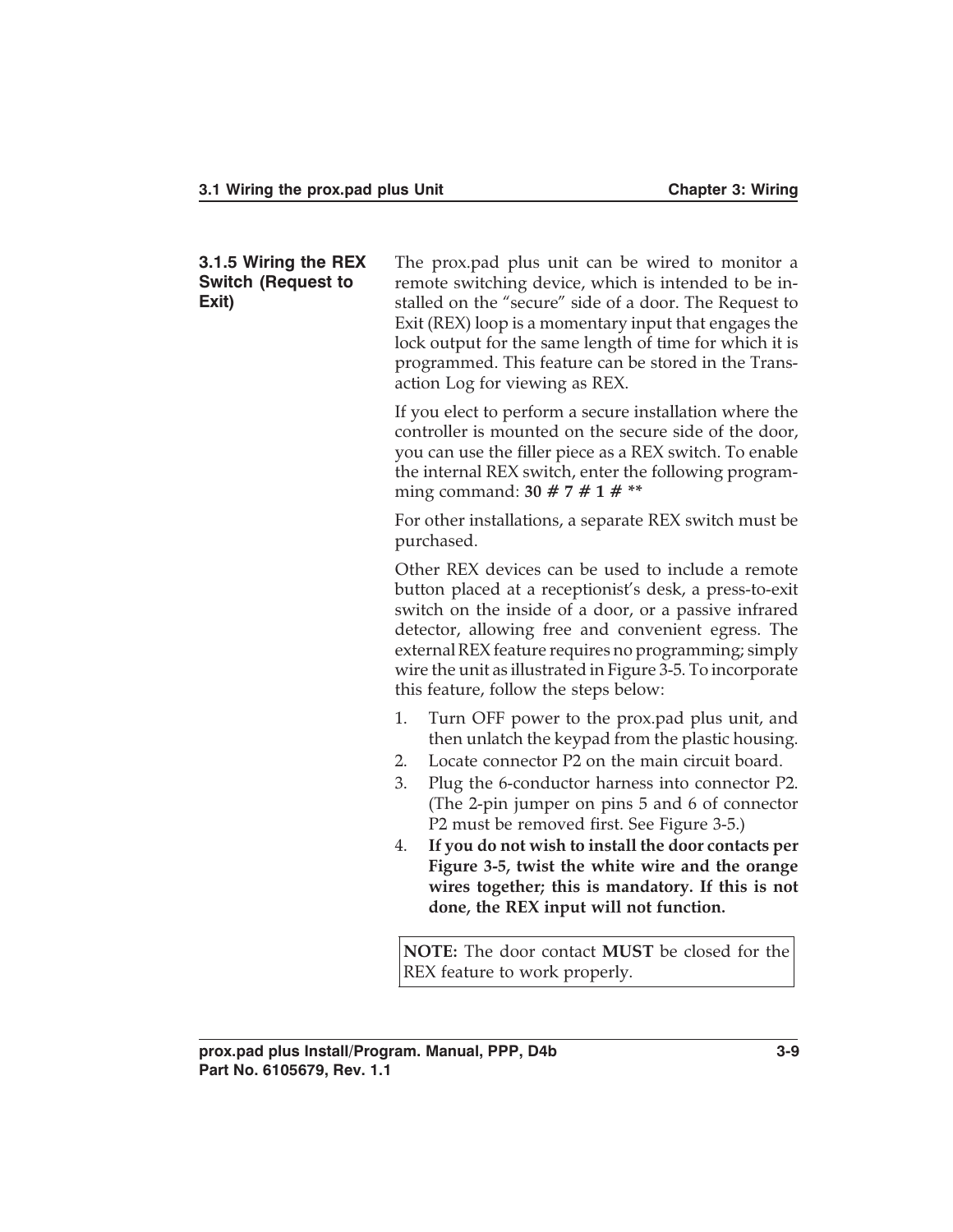

**Figure 3-5 Wiring the REX Switch**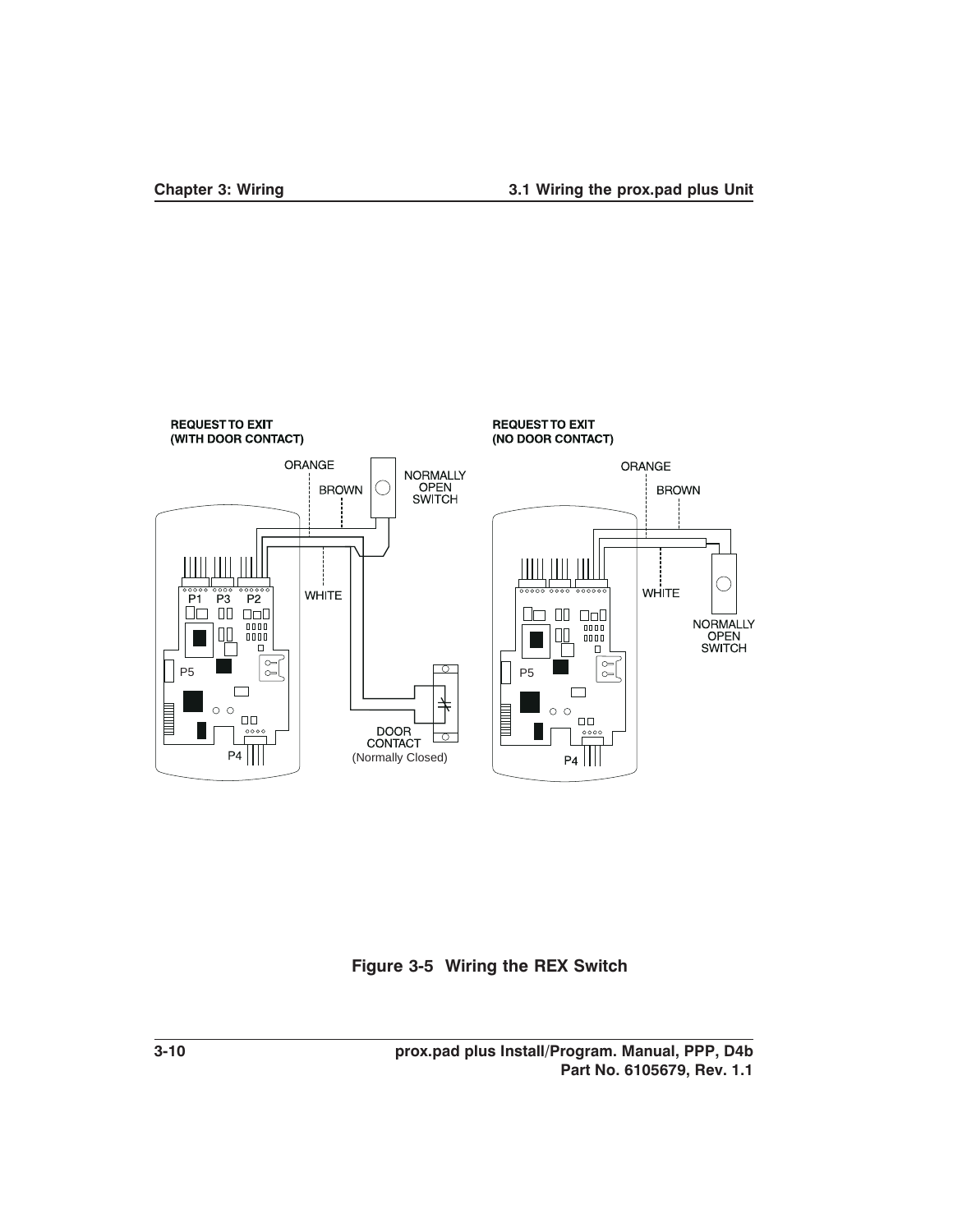**3.1.6 Wiring the Main Relay**

The door lock is wired to connector P1 on the prox.pad plus main circuit board. Wiring for this 5-pin connector is described in Table 2-2, Figure 3-6 provides an Electric Strike (Fail Secure) wiring diagram, Figure 3-7 a MagLock (Fail Safe) wiring diagram. Refer to the power supply recommendations in Table 1-1 if necessary.



**Figure 3-6 Electric Strike (Fail Secure) Wiring Diagram**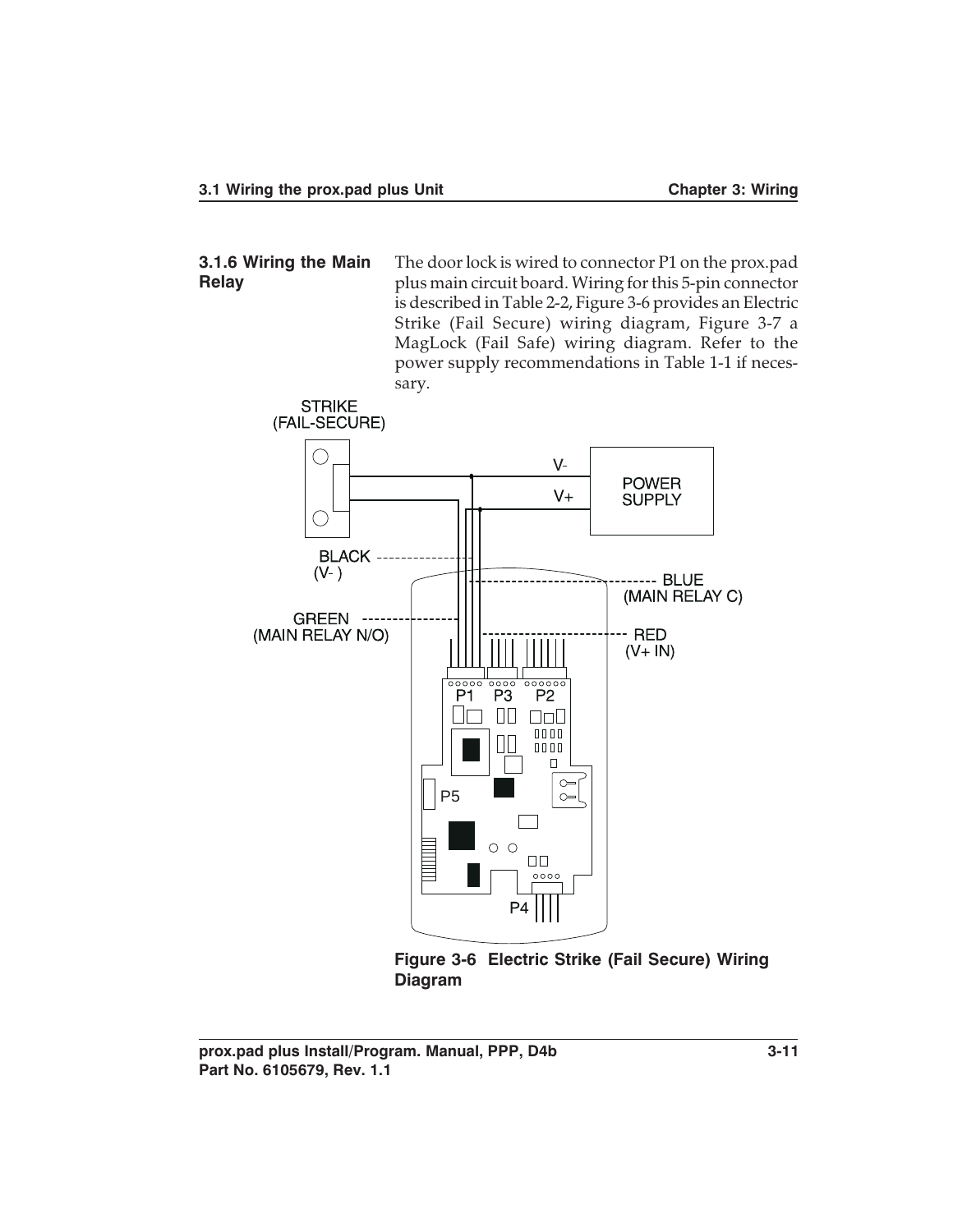

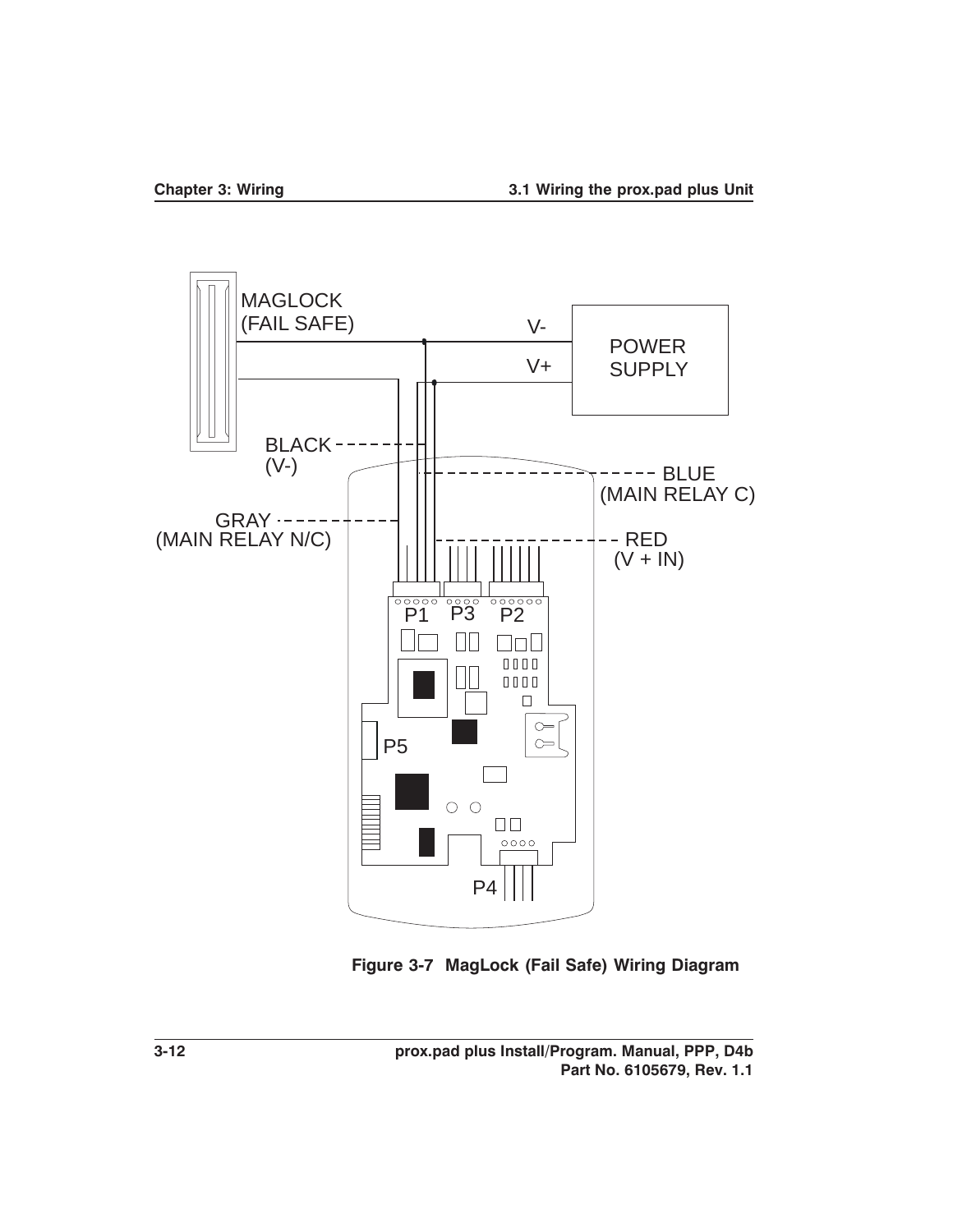### **3.2 prox.pad plus Communications**

The prox.pad plus is equipped with RS-485 communications with a data rate of 19200 bits/sec. This allows you to connect the unit to a personal computer (PC) either via the computer's COM (serial) port or over a computer network to manage the system using Hub Manager Professional (version 5 or higher) software. To connect the prox.pad plus unit to a computer COM port (which is RS-232), an RS-232 to RS-485 converter is required. To connect the prox.pad plus unit via a computer network, the IEI Gateway device is required. **The maximum distance from the RS-485 device is 4,000 feet using the specified cable**. NOTE: The Terminator wire may not be required. Figures 3-8 and 3-9 show examples of both connection types. Please see the instructions for your RS-232 to RS-485 converter or the instructions for the IEI Gateway for details about those devices. For details, refer to EIA RS-485 specifications.



**to a PC COM Port**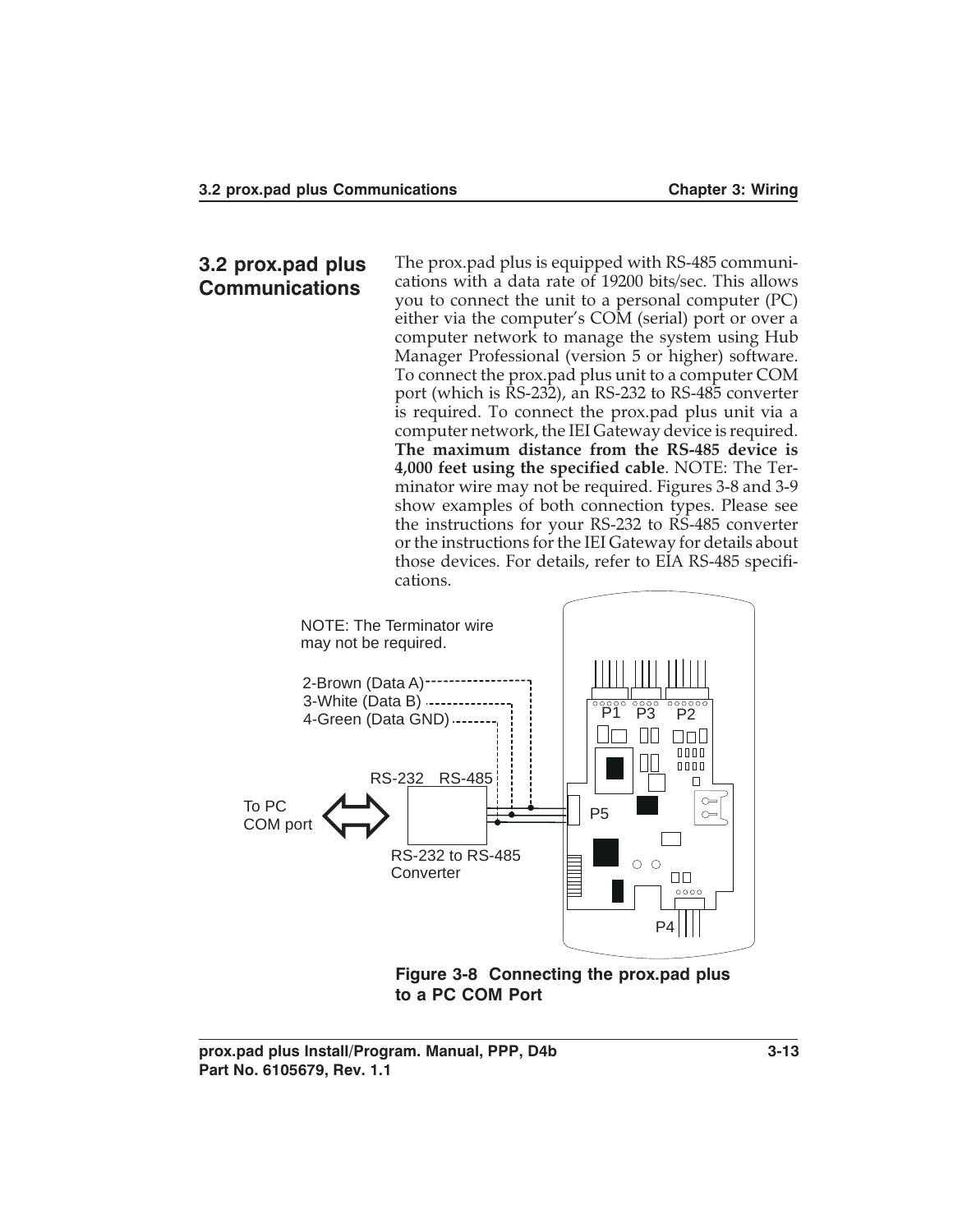

**Figure 3-9 Connecting the prox.pad plus to a Network**

**3.3 Networking Multiple prox.pad plus Units Together** For multiple door applications, the prox.pad plus can be networked together. When networking prox.pad plus devices together on an RS-485 system, the prox.pad plus units are all wired in parallel. This networking capability is available when connecting directly to your personal computer's COM port or when communicating over a computer network with the IEI Gateway. Figure 3-10 shows an example of networking multiple units together. **The maximum number of devices on a network is 32.**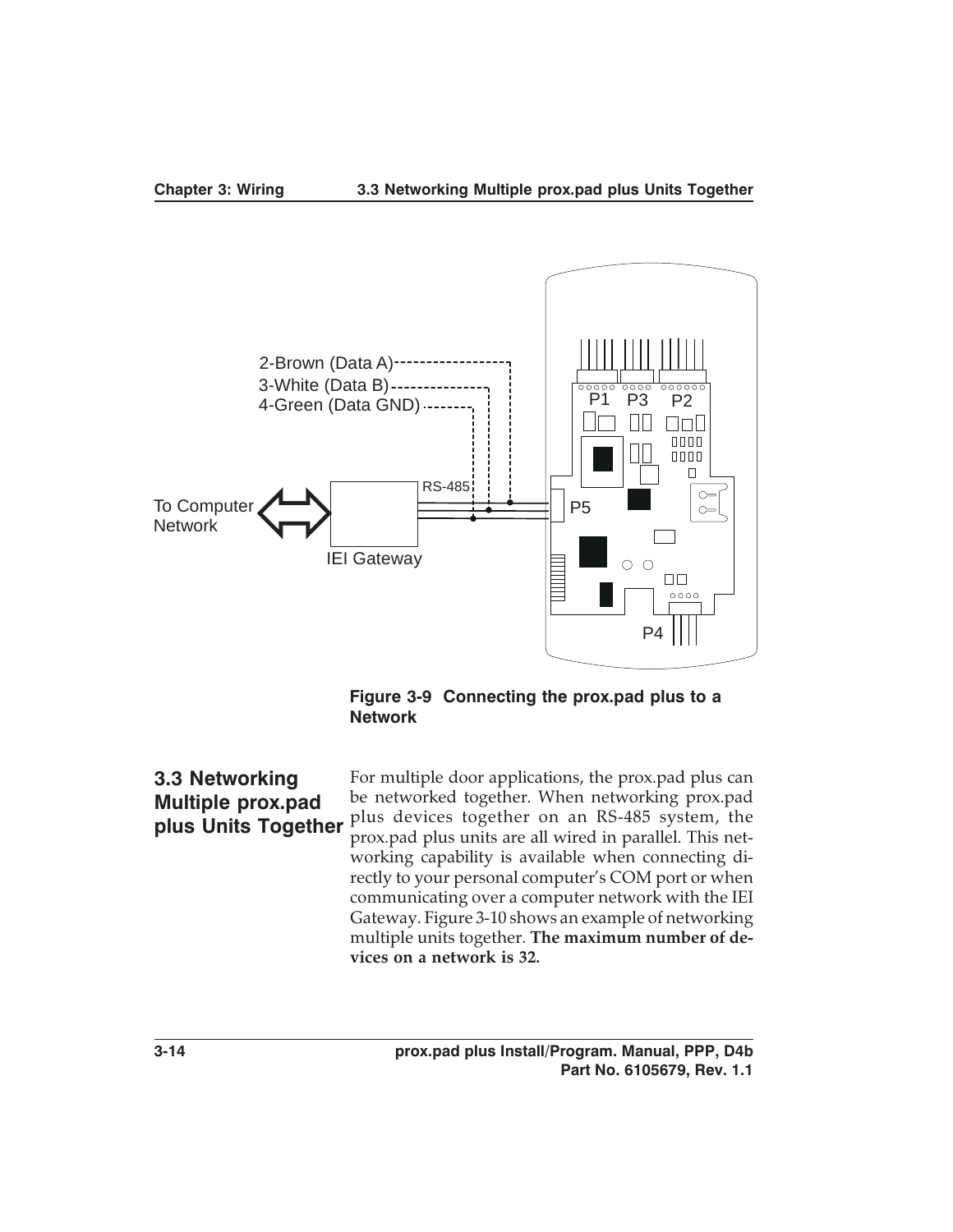

**Device #1**

**Figure 3-10 Networking Multiple prox.pad plus Units Together**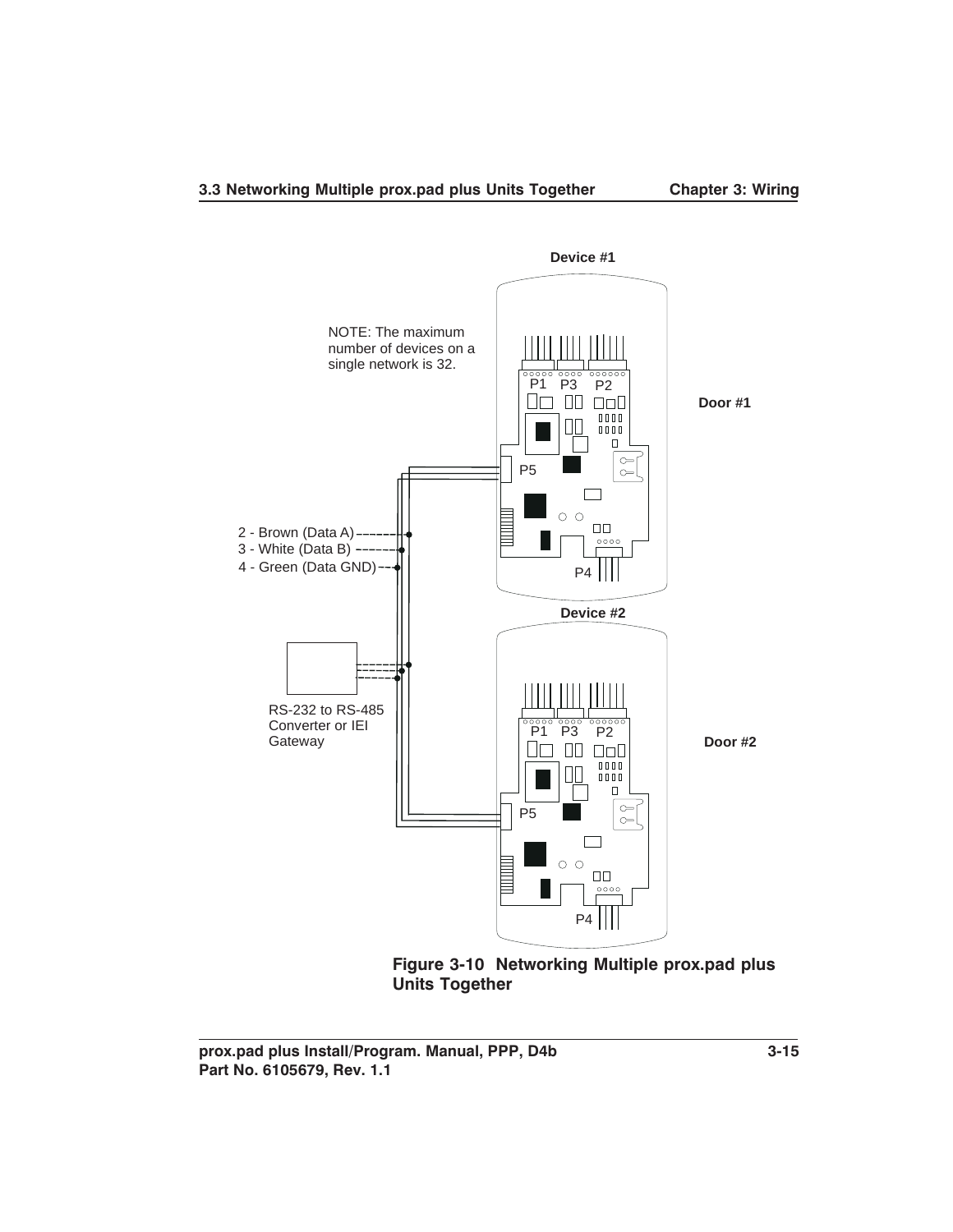| 3.4 Testing the<br>prox.pad plus              | At this point in a typical installation, it is assumed that<br>the prox.pad plus unit has been mounted and wired<br>successfully as described earlier and that testing can<br>begin. IEI recommends, however, that first-time in-<br>stallers test the prox.pad plus unit BEFORE actually<br>mounting and wiring the unit to become familiar with<br>its operation.                                                                                                                                                                                                                                                                                                                                                                                                                                                                                                                                                                                                                                                                                                                                                                                                                                                                |  |
|-----------------------------------------------|------------------------------------------------------------------------------------------------------------------------------------------------------------------------------------------------------------------------------------------------------------------------------------------------------------------------------------------------------------------------------------------------------------------------------------------------------------------------------------------------------------------------------------------------------------------------------------------------------------------------------------------------------------------------------------------------------------------------------------------------------------------------------------------------------------------------------------------------------------------------------------------------------------------------------------------------------------------------------------------------------------------------------------------------------------------------------------------------------------------------------------------------------------------------------------------------------------------------------------|--|
| 3.4.1 Testing the<br><b>Controller/Keypad</b> |                                                                                                                                                                                                                                                                                                                                                                                                                                                                                                                                                                                                                                                                                                                                                                                                                                                                                                                                                                                                                                                                                                                                                                                                                                    |  |
|                                               | 1.<br>Connect the positive $(+)$ lead of the power supply<br>to the $V$ + input on the prox.pad plus control-<br>ler/keypad.<br>2.<br>Connect the negative (-) lead of the power supply<br>to the V- input on the prox.pad plus control-<br>ler/keypad.<br>3.<br>Turn ON the power supply.<br>Ensure that the bi-color LED (red and green) on<br>4.<br>the prox.pad plus unit lights red.<br>5.<br>On the prox.pad plus controller/keypad, press:<br>7890 # 123456 *<br>If all 12 key presses are verified, the prox.pad plus<br>unit enters the self-test mode. The bi-color LED<br>turns green. The red LED blinks alternately with<br>the yellow LED and then both turn OFF. Next,<br>the sounder beeps three times, pauses, and then<br>beeps once more. If this does not occur, attempt<br>to enter the self-test mode again by repeating step<br>5.<br>NOTE: If you are using the IEI DCD software, you<br>can capture the self-test data on a PDA. This data<br>contains information about the device.<br>Enter the master code on the keypad by pressing:<br>6.<br>1234 *<br>The red LED turns OFF and the green LED turns<br>ON for five seconds while the main relay ener-<br>gizes. To program the unit, see Chapter 4. |  |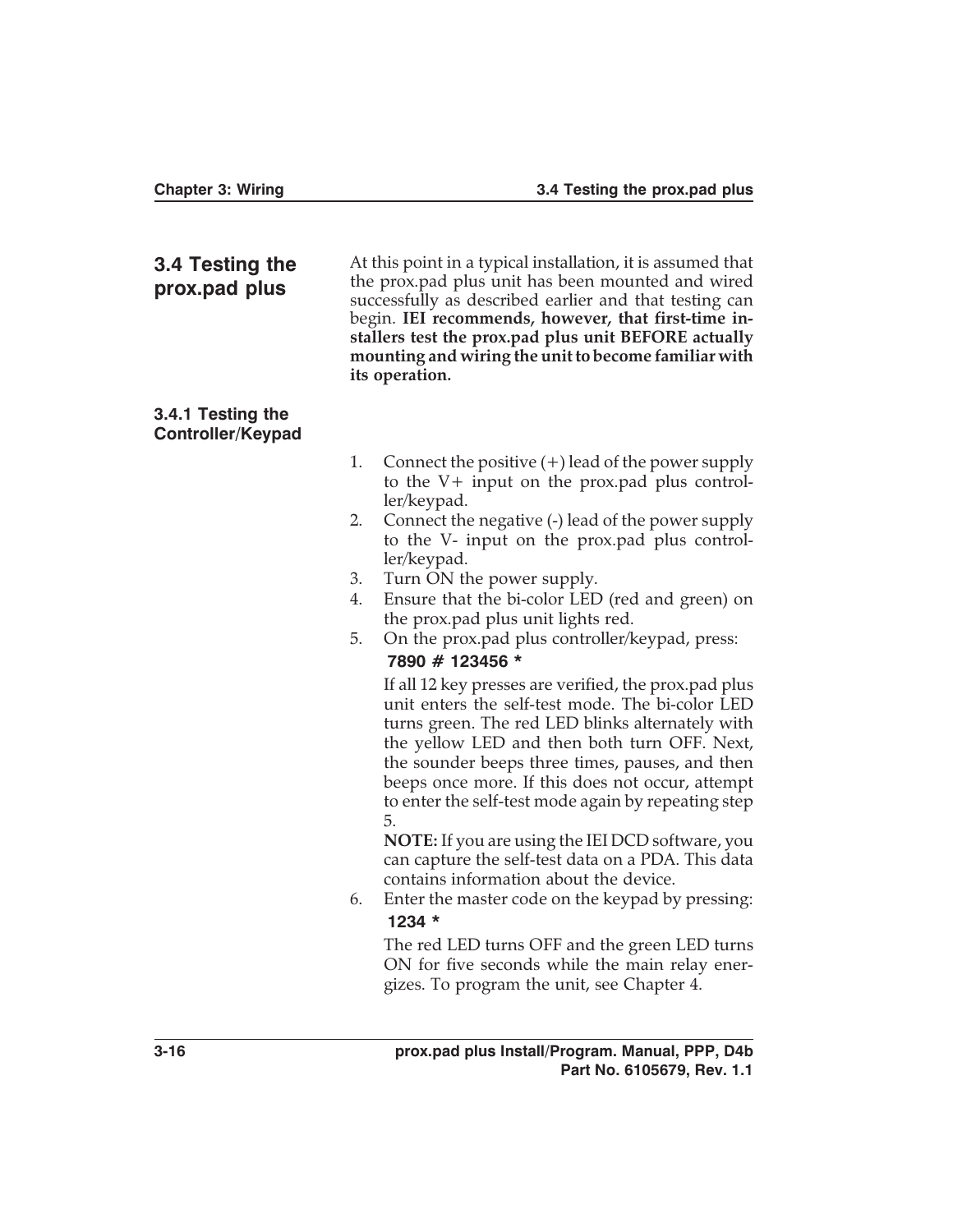# **Chapter 4: Programming**

## **4.1 Programming Overview**

Chapter 4 provides information about programming the IEI prox.pad plus unit.

**Optional Keypad Programming:** The prox.pad plus unit can be programmed manually using the keypad on each unit and without the use of a personal computer (PC) and software. This chapter contains the optional keypad programming instructions. Keypad programming can be helpful to get a door or doors up and running prior to having the availability of the host computer. In all cases, the personal computer programming options supersede the keypad programming options.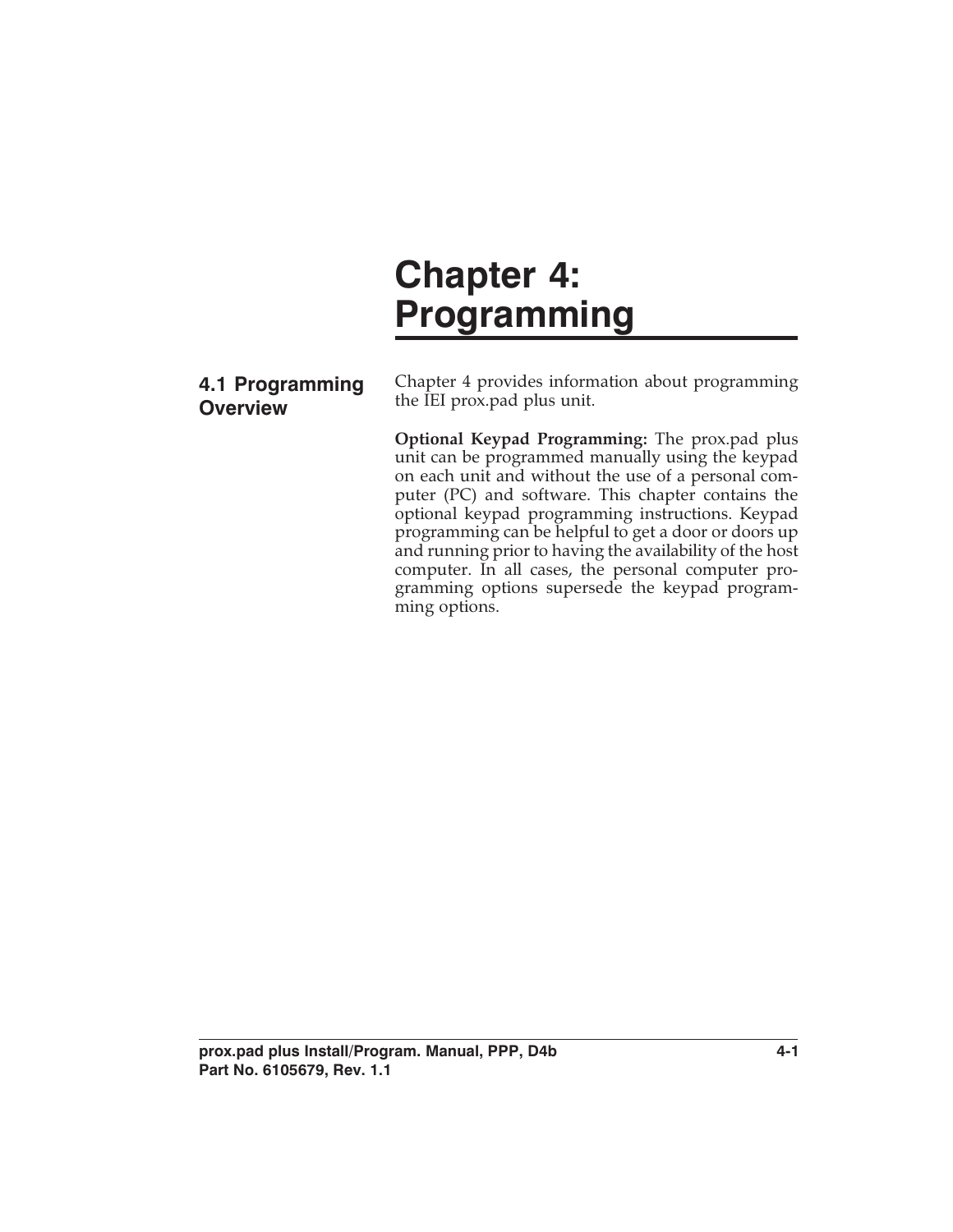**4.1.1 Programming from the Keypad**

The first step in programming the prox.pad plus unit is to place it into Program mode. You can enter Program mode with either the Master code or the Supervisor code. When the prox.pad unit is in Program mode, the yellow LED blinks slowly; when the yellow LED stops blinking and is OFF completely, the unit is no longer in Program mode. If an error is made in Program mode, the yellow LED remains steadily lighted; press **\*** to clear the error condition and then re-enter the command. If the unit does not go into Program mode, refer to the Troubleshooting Chart in Chapter 5.

#### **4.1.1.A Master Code (User Location #1)**

The Master code is a special code stored in user location one. This code is used to enter Program mode, and has access to all programming commands.

To place the prox.pad plus unit in Program mode using the Master code, press:

#### **99 # Master Code \***

**NOTE:** "1234" is the default Master code, which IEI recommends that you change right away.

To change the Master code, enter:

#### **1 # new master code \* new master code \* (example, 1 # 4321 \* 4321 \*)**

**NOTE:** Codes can be from 1 to 6 digits in length.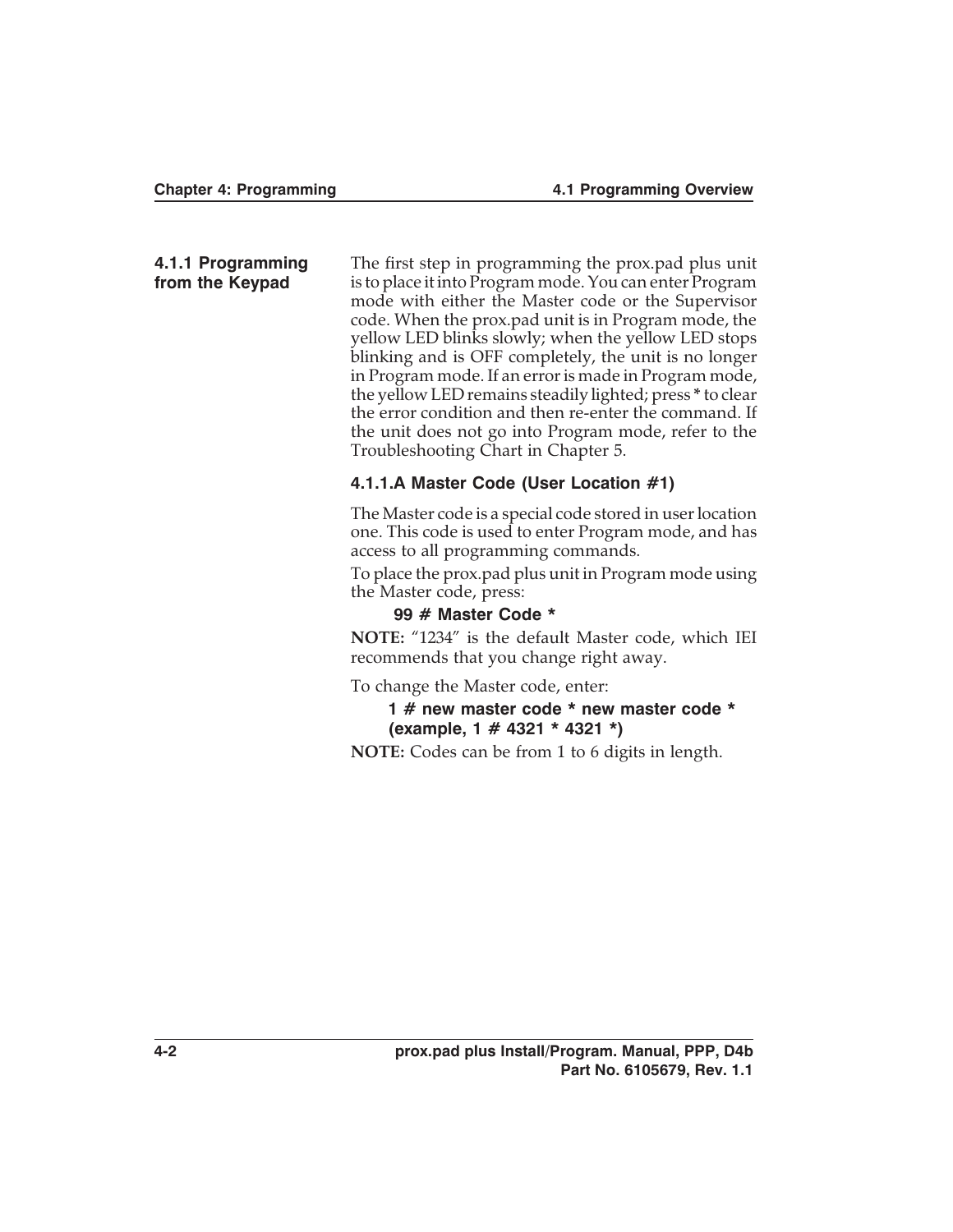#### **4.1.1.B Supervisor Code (User Location #2)**

The Supervisor code is a special code stored in user location two. This code has limited access to Program mode, including commands:

- Adding/Deleting Users (commands #50, #51, #52, #53, #57, and #58)
- Enabling/Disabling Users (command #56)
- Changing Lock Output Time (command #11)
- Changing Keypad Platform Parameters 5 and 6 (command #32)

By default, user location two is empty, which means that if you need a Supervisor code, you must program one. To program a Supervisor code, press:

**2 # new supervisor code \* new supervisor code \* (example, 2 # 5678 \* 5678 \*)**

To enter Program mode using the Supervisor code, press:

**99 # supervisor code \***

#### **4.1.1.C Master Code and Supervisor Code Special Features**

The following is list of items that pertain only to the Master and Supervisor codes:

- The Master and Supervisor codes can only be programmed as standard user types
- The Master and Supervisor codes can be programmed as "card AND code" or "card OR code" users.
- The Master and Supervisor codes cannot be programmed as "card only."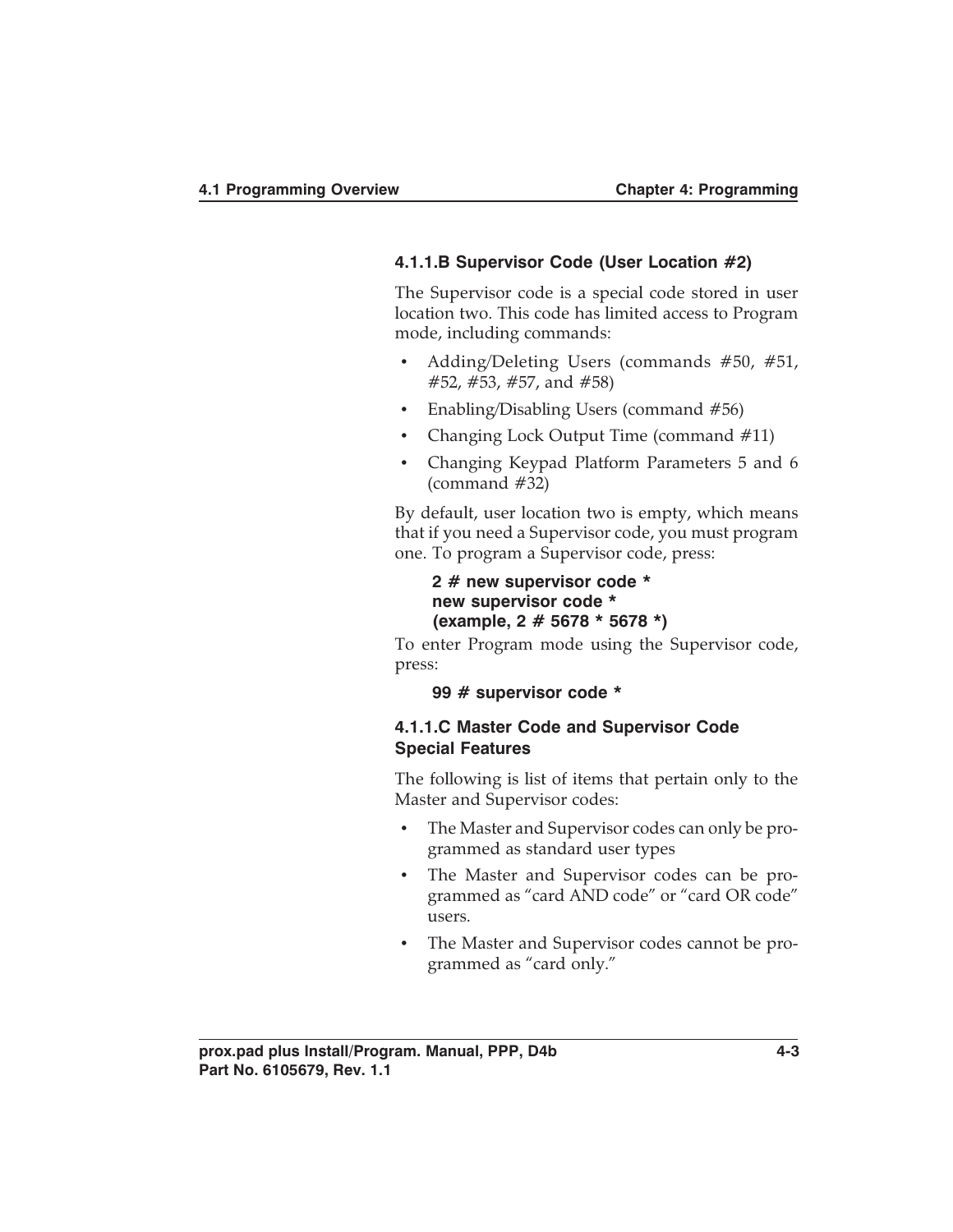- When either the Master or Supervisor is programmed as "card AND code," both are required to enter Program mode.
- When they are programmed for "card OR code," only the card is required to enter Program mode.
- If the Master or Supervisor is programmed for "card OR code" and you want them to require both to enter Program mode, enable option 3 using command 30 (30 # 3 # 1 # \* \*).

#### **4.1.1.D prox.pad plus Default Settings**

Table 4-1 lists the default settings for the prox.pad plus unit as shipped from the factory. Subsequent sections in this chapter explain how to change these default settings or program additional functions.

| <b>Parameter</b>                    | <b>Default Setting</b> |
|-------------------------------------|------------------------|
| Main Relay                          | Lock Output            |
| <b>Auxiliary Relay</b>              | Alarm shunt function   |
| Audio Alert #1                      | <b>Forced Door</b>     |
| Audio Alert #2                      | Propped Door           |
| Master Code (user one)              | $1234*$                |
| Main Relay energizes for            | Five (5) seconds       |
| Audible Keypress Feedback           | ON                     |
| Propped Door Output activates after | Thirty (30) seconds    |
| Forced Door Output activates for    | Ten (10) seconds       |

#### **Table 4-1. prox.pad plus Default Settings**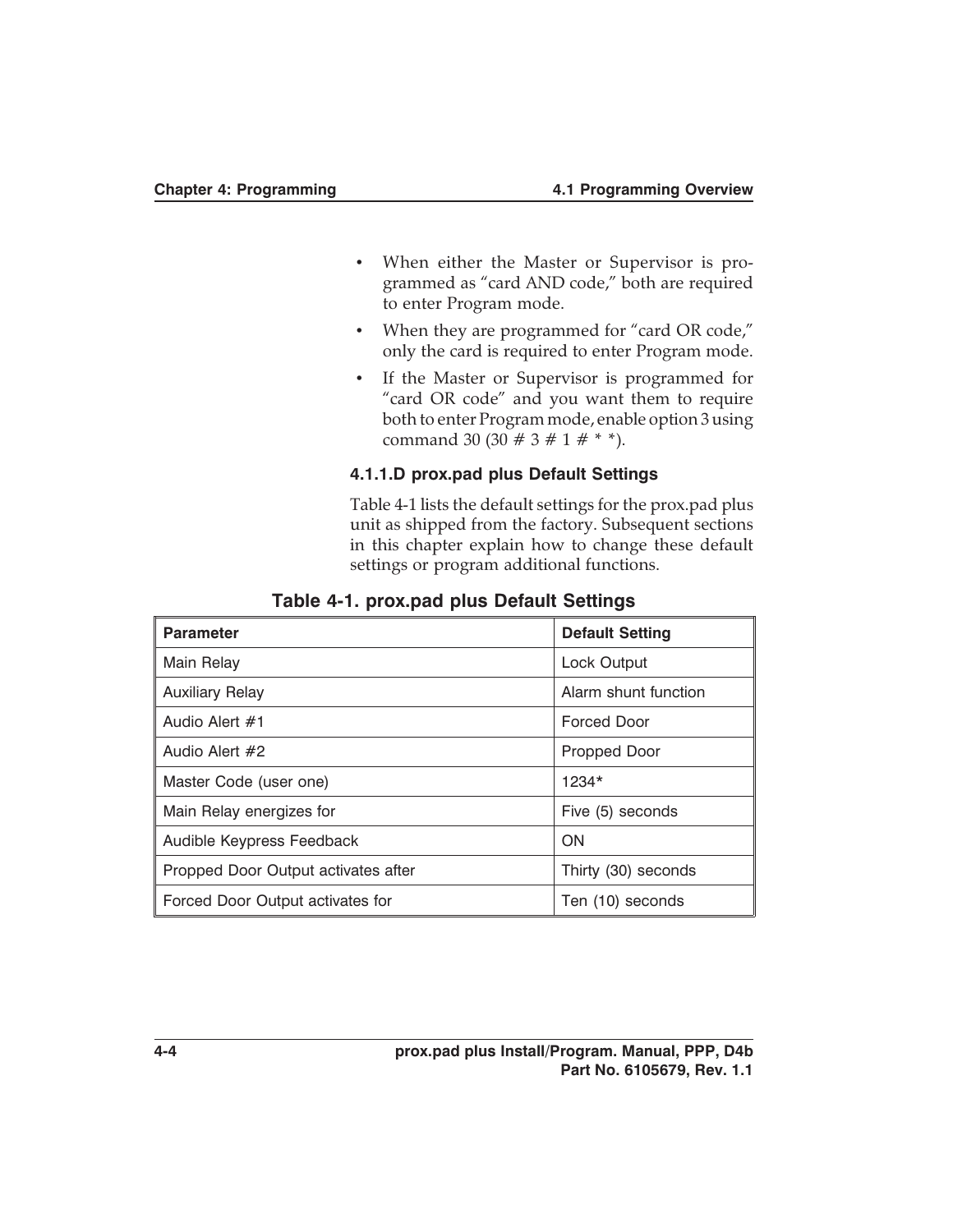|  | Table 4-2. prox.pad plus LED Indicators/Sounder Operations |
|--|------------------------------------------------------------|
|--|------------------------------------------------------------|

| <b>LED or Sounder</b> | <b>Visual/Audible</b><br><b>Condition</b>           | <b>Description</b>                                                             |
|-----------------------|-----------------------------------------------------|--------------------------------------------------------------------------------|
| <b>Yellow LED</b>     | Slow blink                                          | Unit is in Program mode                                                        |
|                       | Rapid blink                                         | Verify mode is active (checking that the<br>last two values in sequence match) |
|                       | Steady                                              | Program error; to clear, press * or error<br>lockout                           |
|                       | Very rapid blink                                    | Memory (eeprom) erase is in progress<br>(commands 40/46, loop-back)            |
| <b>Bi-color LED</b>   | Steady red                                          | Lock output deenergized                                                        |
|                       | Steady green                                        | Lock output is energized (timed or<br>latched)                                 |
|                       | Red/green<br>alternating                            | Awaiting second PIN during "Card AND<br>Code" access attempt                   |
|                       | Green blink                                         | Auto-unlock active                                                             |
| <b>Sounder</b>        | Short beep<br>$(100 \text{ ms})$ every 2<br>seconds | Audio alert #2 is active                                                       |
|                       | Sounder 1/2 sec<br>on, 1/2 sec off                  | Audio alert $#1$ is active                                                     |
|                       | Double beep                                         | Lockout is canceled                                                            |
|                       | Pair of double<br>beeps                             | Lockout is activated                                                           |
|                       | 3 slow beeps<br>(250 ms), then<br>single beep       | Self-test is complete                                                          |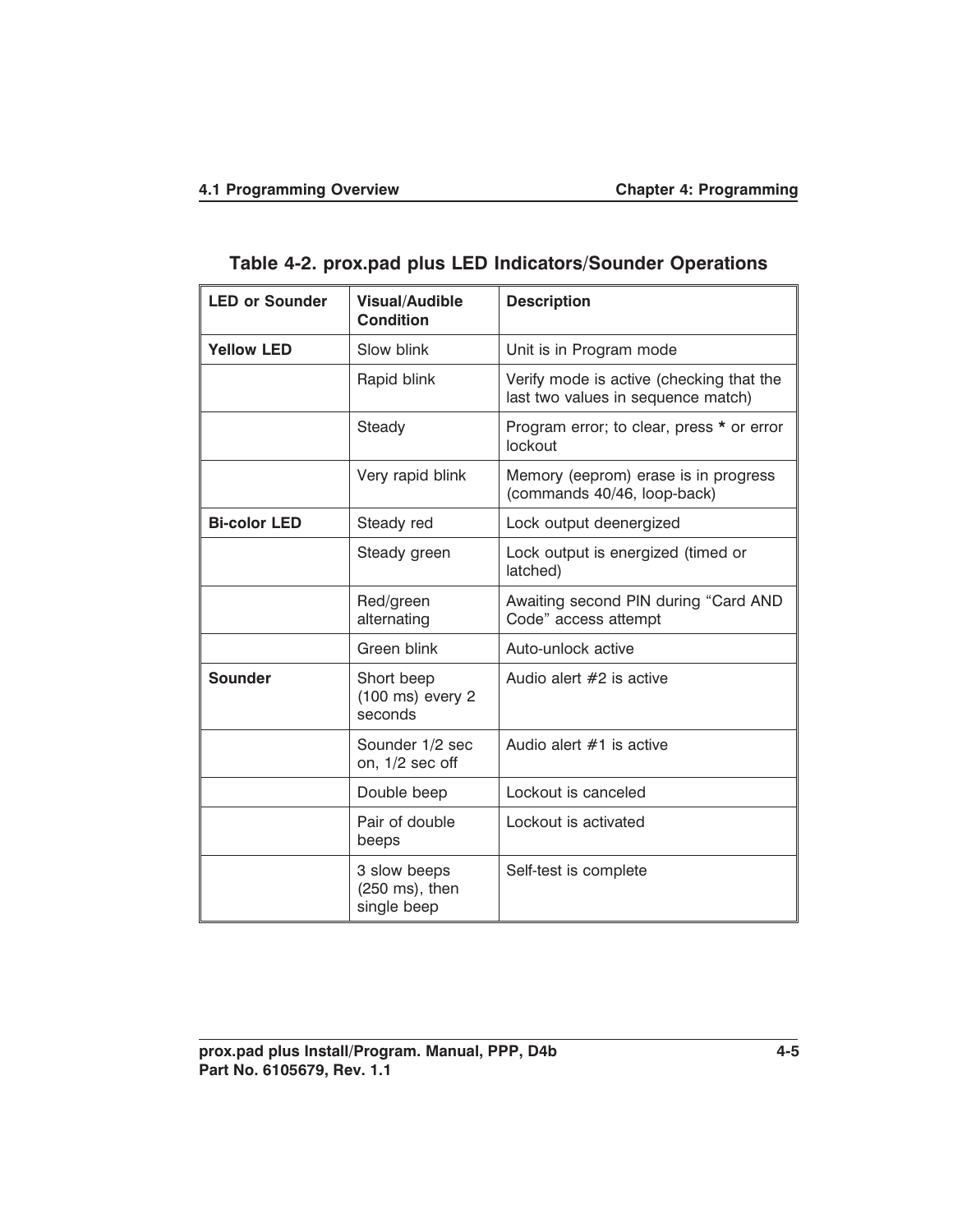| <u> International (metrostrate</u>      |                                                          |                           |
|-----------------------------------------|----------------------------------------------------------|---------------------------|
| <b>Sounder After</b><br><b>PIN/Card</b> | 1 single beep                                            | Valid card access         |
|                                         | 1 long beep<br>followed by 1<br>short beep               | User disabled             |
|                                         | 1 long beep<br>followed by 2<br>short beeps              | <b>Bad timezone</b>       |
|                                         | 1 long beep<br>followed by 3<br>short beeps              | User lockout              |
|                                         | 3 rapid beeps<br>after code entered<br>or card presented | Code or Card is not found |
|                                         | 4 quick beeps                                            | First-In Auto-unlock      |
|                                         | 6 quick beeps                                            | Toggle mode is active     |

#### **Table 4-2. prox.pad plus LED Indicators/ Sounder Operations** (continued)

#### **4.1.1.E Resetting the Master Code and System Defaults Only**

Entering command 40 restores the system defaults, leaving the user data and transaction log intact. This is useful if the prox.pad plus unit has experienced programming problems, or you wish to delete earlier programming.

1. Place the prox.pad plus unit in Program mode. Press:

### **99 # Master Code \* (default is 1234)**

A slow blinking yellow LED indicates that the unit is in Program mode. A steady yellow LED, in contrast, means that errors were detected during programming.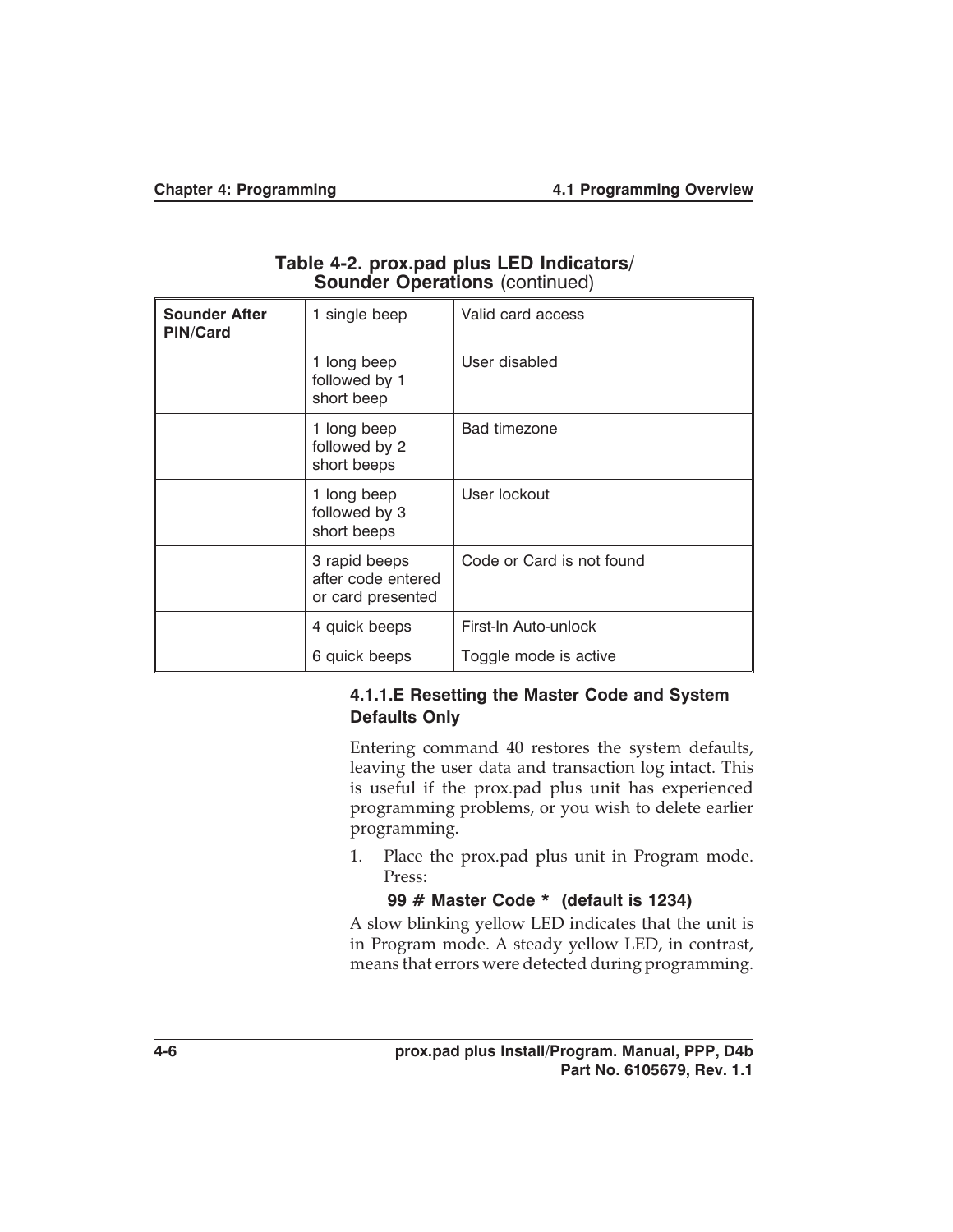Error states can be cleared by pressing the asterisk \* key.

2. Press:

#### **40 # 00000 # 00000 # \*\***

The yellow LED continues to blink slowly.

3. Press \* to exit Program mode.

#### **4.1.1.F Erasing Entire Memory/Resetting System Defaults**

Entering command 46 deletes everything from the prox.pad plus memory including the user list but not the transaction log and restores the default settings. This is used as a last resort if you need to erase a specific user and could not retrieve the Programmed User List.

1. Place the prox.pad plus unit in Program mode. Press:

#### **99 # Master Code \* (default is 1234)**

A slow blinking yellow LED indicates that the unit is in Program mode. A steady yellow LED, in contrast, means that errors were detected during programming. Error states can be cleared by pressing the asterisk \* key.

2. Press:

#### **46 # 00000 # 00000 # \*\***

The yellow LED continues to blink slowly.

3. Press \* to exit Program mode.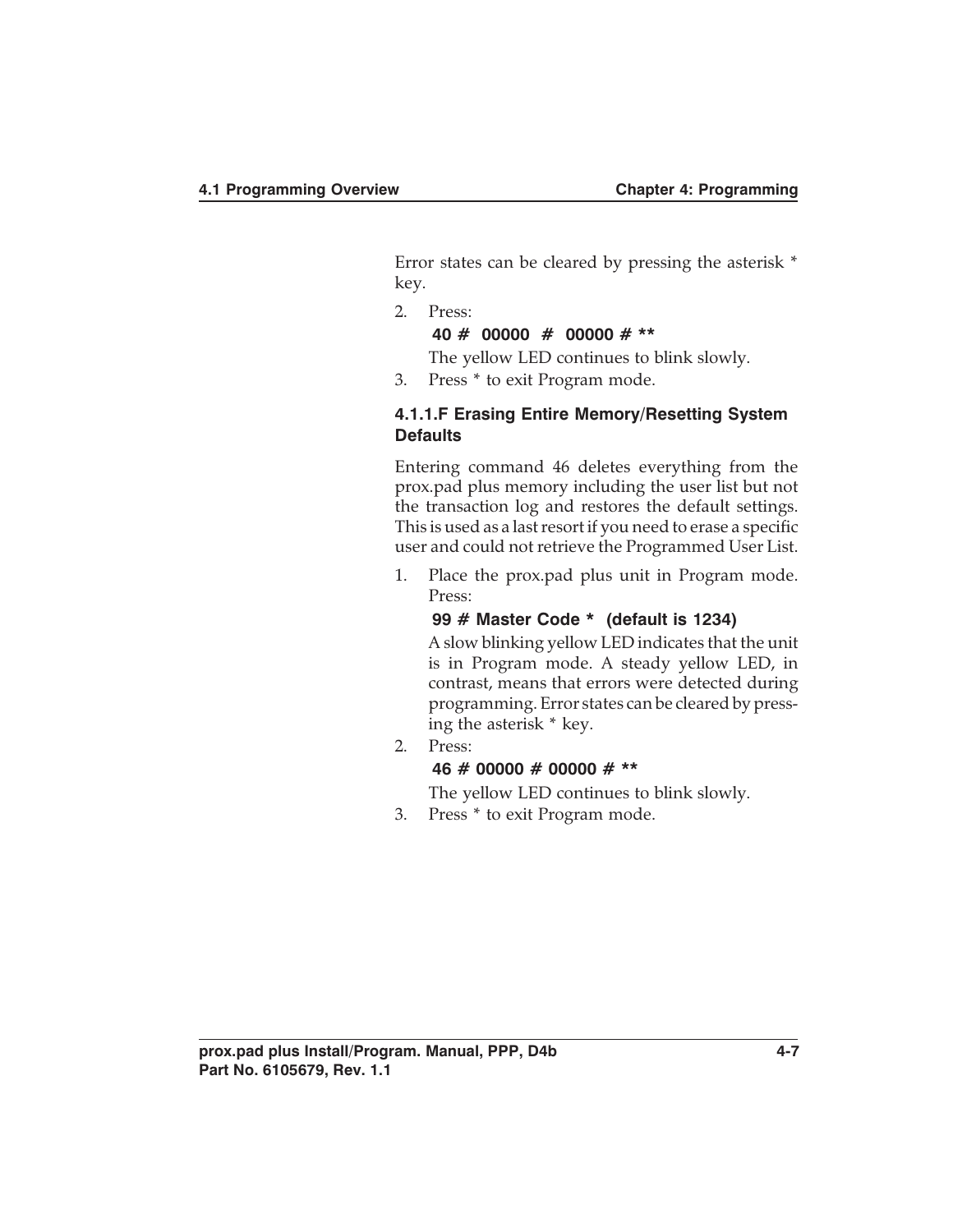# **4.2 Programming Users**

| 4.2.1 Adding New or<br><b>Changing Existing</b><br><b>Codes/Cards</b> | The most basic prox.pad plus programming is adding<br>new codes or cards (users), or modifying existing codes<br>or cards (users). Each user entry consists of three or<br>four data values: a user type, a location and a keypad-<br>PIN, and/or card.                                                                                                            |  |
|-----------------------------------------------------------------------|--------------------------------------------------------------------------------------------------------------------------------------------------------------------------------------------------------------------------------------------------------------------------------------------------------------------------------------------------------------------|--|
|                                                                       | Two methods can be used for adding new or changing<br>existing codes/cards, (1) keypress sequences (manual<br>entry), and (2) card presentations. Keypad PINs can<br>be programmed only through a keypad sequence,<br>while card PINs can be programmed manually or by<br>presenting the card to the proximity reader at a speci-<br>fied time during programming. |  |
|                                                                       | Table 4-3 lists the specific types of users that can be<br>programmed with the prox.pad plus unit and the fol-<br>lowing section describe the various ways to program<br>users.                                                                                                                                                                                    |  |
|                                                                       | NOTE: When 26-bit cards are used and you choose to<br>add new cards manually, the facility code MUST be<br>entered into the unit first. The default facility code is<br>11. For the programming sequence used to enter the<br>3-digit facility code, see command 32, parameter 4 (see<br>table in section 4.6).                                                    |  |
| 4.2.2 Programming<br><b>Code and Card</b><br><b>Options</b>           | The prox.pad plus unit can be programmed to accept<br>the four code/card combinations listed below.                                                                                                                                                                                                                                                                |  |
|                                                                       | (1) Code ONLY (command 50)<br>(2) Code AND Card (command 50 plus present<br>$\bullet$<br>card to proximity reader)<br>(3) Card ONLY (command 50 or command 51)<br>(4) Code OR Card (command 52)                                                                                                                                                                    |  |
|                                                                       | <b>NOTE:</b> No user can have the same card and/or code<br>PIN as another user.                                                                                                                                                                                                                                                                                    |  |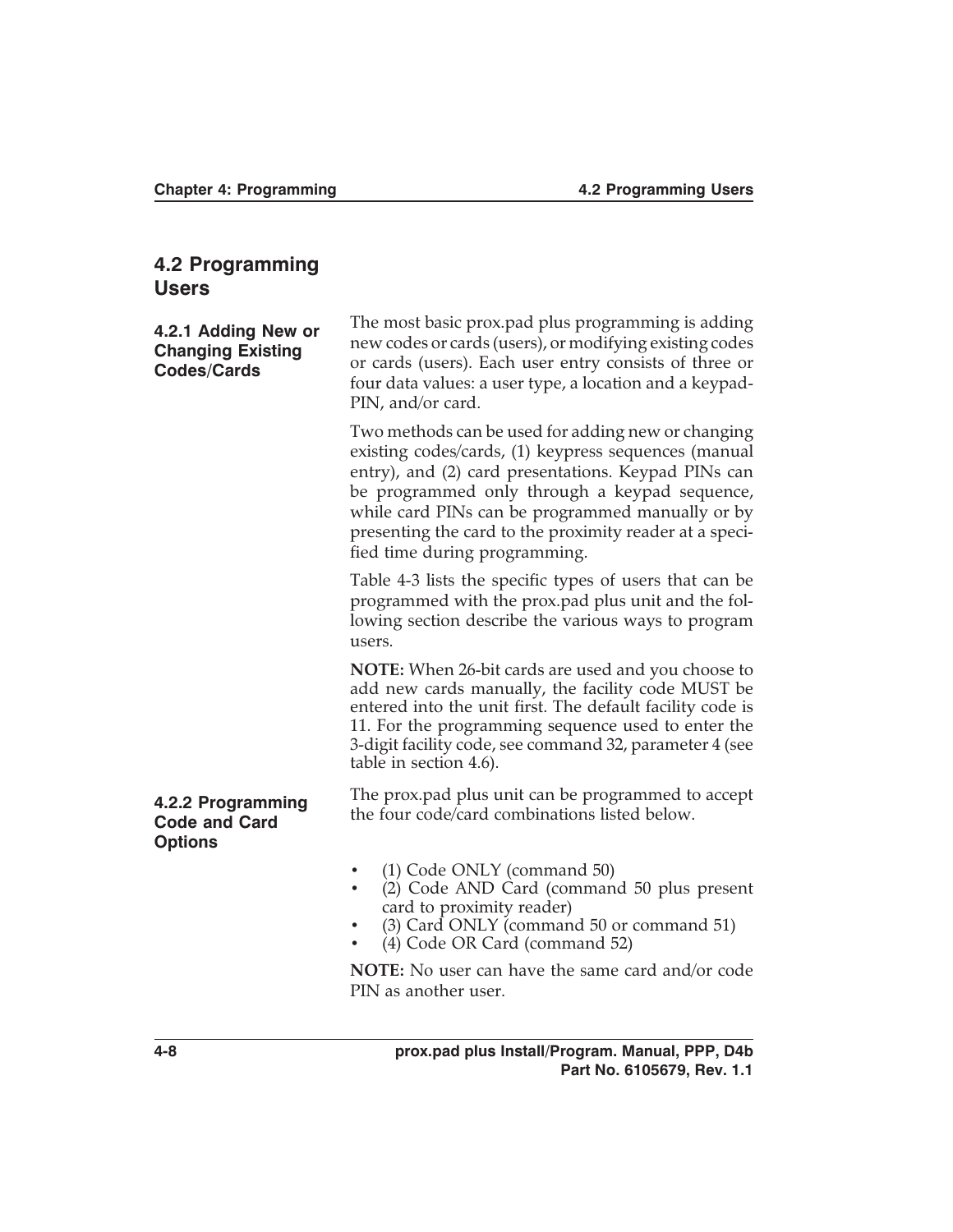| 4.2.2 Programming | Table 4-3 identifies and describes the user types sup- |
|-------------------|--------------------------------------------------------|
| <b>User Types</b> | ported by the prox.pad plus unit.                      |

| <b>User Type</b>       | <b>Numeric ID</b> | <b>Description</b>                                                                                                                                                                                                                                                                                                                                                                                                                                                                                                                         |
|------------------------|-------------------|--------------------------------------------------------------------------------------------------------------------------------------------------------------------------------------------------------------------------------------------------------------------------------------------------------------------------------------------------------------------------------------------------------------------------------------------------------------------------------------------------------------------------------------------|
| Toggle                 | $\Omega$          | Toggle users latch the lock in the unlock<br>position. Toggle mode is indicated by 6<br>quick beeps and a solid green LED.                                                                                                                                                                                                                                                                                                                                                                                                                 |
| Standard               | 1                 | Standard users use the lock duration<br>programmed in command 11.                                                                                                                                                                                                                                                                                                                                                                                                                                                                          |
| Log Dump               | 2                 | For this user-type, the door remains locked<br>and the Transaction Log is dumped to the<br>DCD PDA software through the IR LED<br>when the appropriate code is entered. This<br>code cannot be used to gain access<br>through the door. The log is not erased,<br>only printed.                                                                                                                                                                                                                                                            |
| Lockout                | 3                 | Lockout users "lock out" other users - see<br>User Lockout (section 4.4.1). These codes<br>do not unlock the door.                                                                                                                                                                                                                                                                                                                                                                                                                         |
| <b>Extended Unlock</b> | $\overline{4}$    | Extended Unlock Users are like Standard<br>users except they use the unlock duration<br>programmed in command 32, parameter 3.<br>The default unlock time is 10 seconds.                                                                                                                                                                                                                                                                                                                                                                   |
| Single Use Code        | 5                 | Single Use Codes are codes that can only<br>be used once. After the code is used, it is<br>deleted from the keypad. To verify a Single<br>Use is programmed, enter the sequence<br>[5# PIN *] and this looks up the PIN and<br>generates a 1/2 second green flash if the<br>PIN is programmed as a single use code. If<br>the PIN is not found, the system generates<br>three quick beeps and increments the<br>invalid PIN counter. If PIN is found but is<br>not programmed as a single use code, the<br>system does not respond at all. |

|  | Table 4-3. prox.pad plus User Types |  |  |  |
|--|-------------------------------------|--|--|--|
|--|-------------------------------------|--|--|--|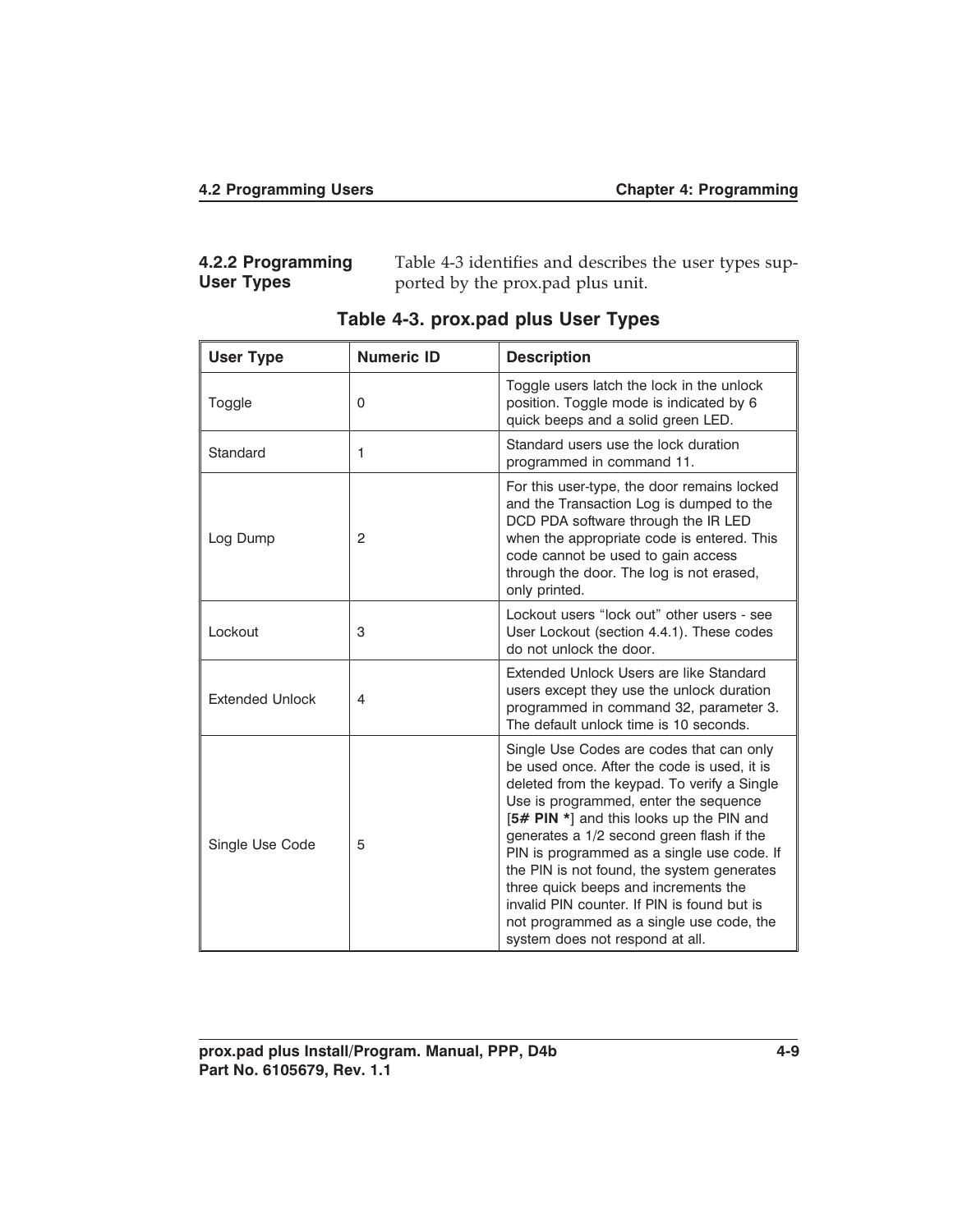| User Type | <b>Numeric ID</b> | <b>Description</b>                                                                                                                                                                                                     |
|-----------|-------------------|------------------------------------------------------------------------------------------------------------------------------------------------------------------------------------------------------------------------|
| Relock    | 6                 | Relock codes are used to relock the door<br>when a toggle or auto-unlock is active.<br>Entering 00 $#$ prior to a relock code allows<br>auto-unlock to be re-triggered, when First In<br>is enabled.                   |
| Emergency | 7                 | Emergency users are special users that<br>cannot be locked out and cannot be<br>disabled.<br>The user also uses the unlock duration<br>programmed in command 32 parameter 3.<br>The default unlock time is 10 seconds. |

**Table 4-3. prox.pad plus User Types** (continued)

#### **4.2.2.A Programming User Data, Command 50, Full Format**

The full format of command 50 for programming user data is as follows:

#### **50 # user-type # user location # keypad PIN \* keypad PIN \***

Programming a user's card with command 50 requires that you present the card to the proximity reader after entering the final asterisk **\***.

A single beep from the sounder indicates that the card has been read and the data added to the user's entry. If the yellow LED lights steadily after the card is presented, it usually indicates one of two problems: (1) an improper keypress (correct by entering properly), or (2) the number entered is in use by another user (correct by employing an unused PIN and card).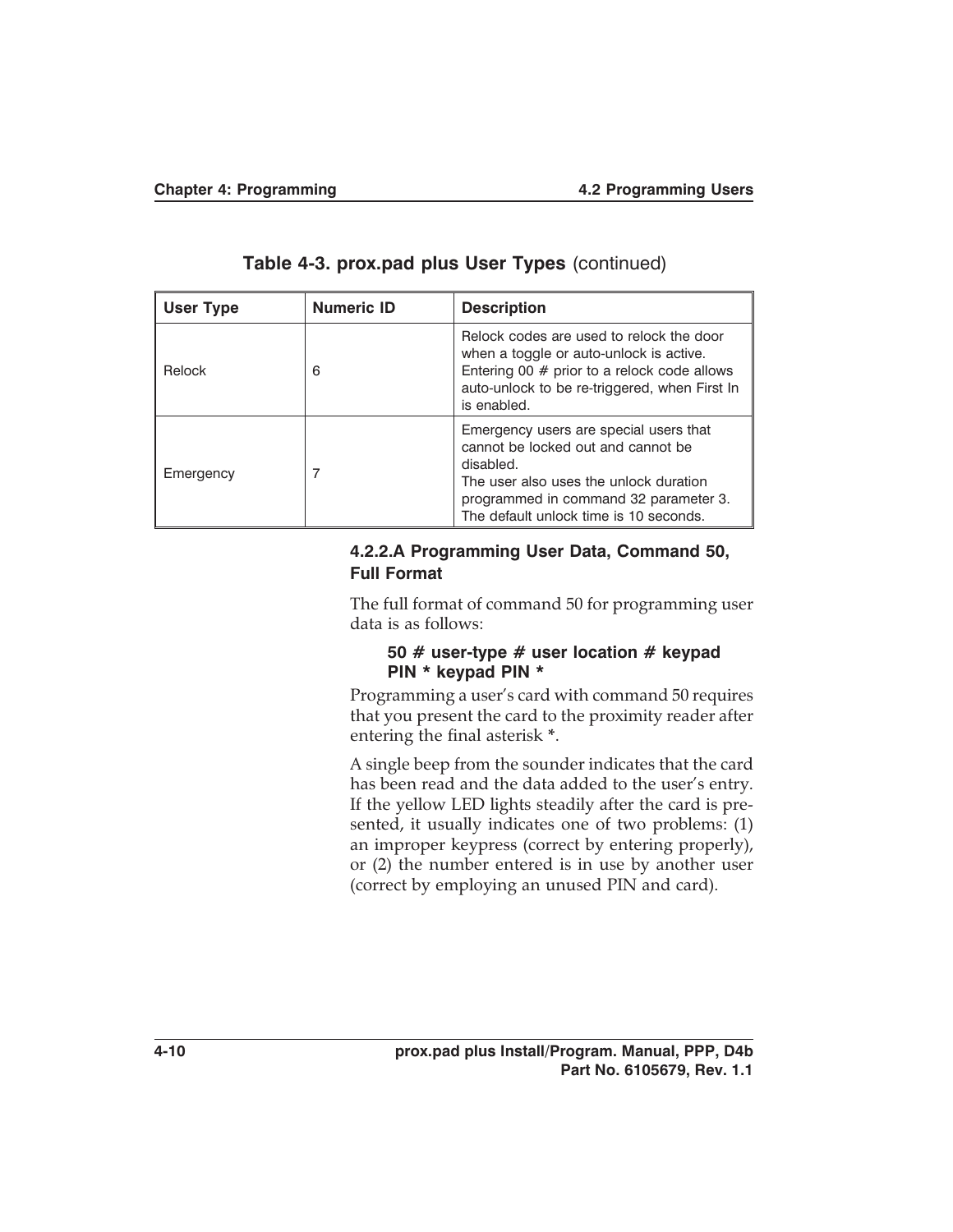#### **4.2.2.B Quick Program Feature**

A "quick program" feature has been implemented for user data, however. You only need to enter the user's location and the keypad PIN (or present card), in the format noted below. Employing the quick feature automatically selects a "Normal" user access type.

**user location # new code \* repeat code** OR

**user location # \*\* <present card>**

#### **4.2.2.C Programming Code ONLY Use**

You can program a user Code ONLY use with command 50. The program sequence is as follows:

**50 # user-type # user location # new code \* repeat code \***

#### **4.2.2.D Programming Code AND Card Use**

The format for programming a user for both Code AND Card use is as follows:

#### **50 # user-type** # **user location # new code \* repeat code \* <present card>**

When a combination code/card user employs the prox.pad plus unit, that user can present the proximity card first at the proximity reader, or enter the code first at the prox.pad plus keypad as desired.

After the code/card user either presents the card at the reader or enters the code on the keypad, the red and green LEDs alternate. This indicates that the unit is awaiting the second part of the transaction before granting access. After the second part of the transaction is completed successfully, the bi-color LED turns solid green and the door opens.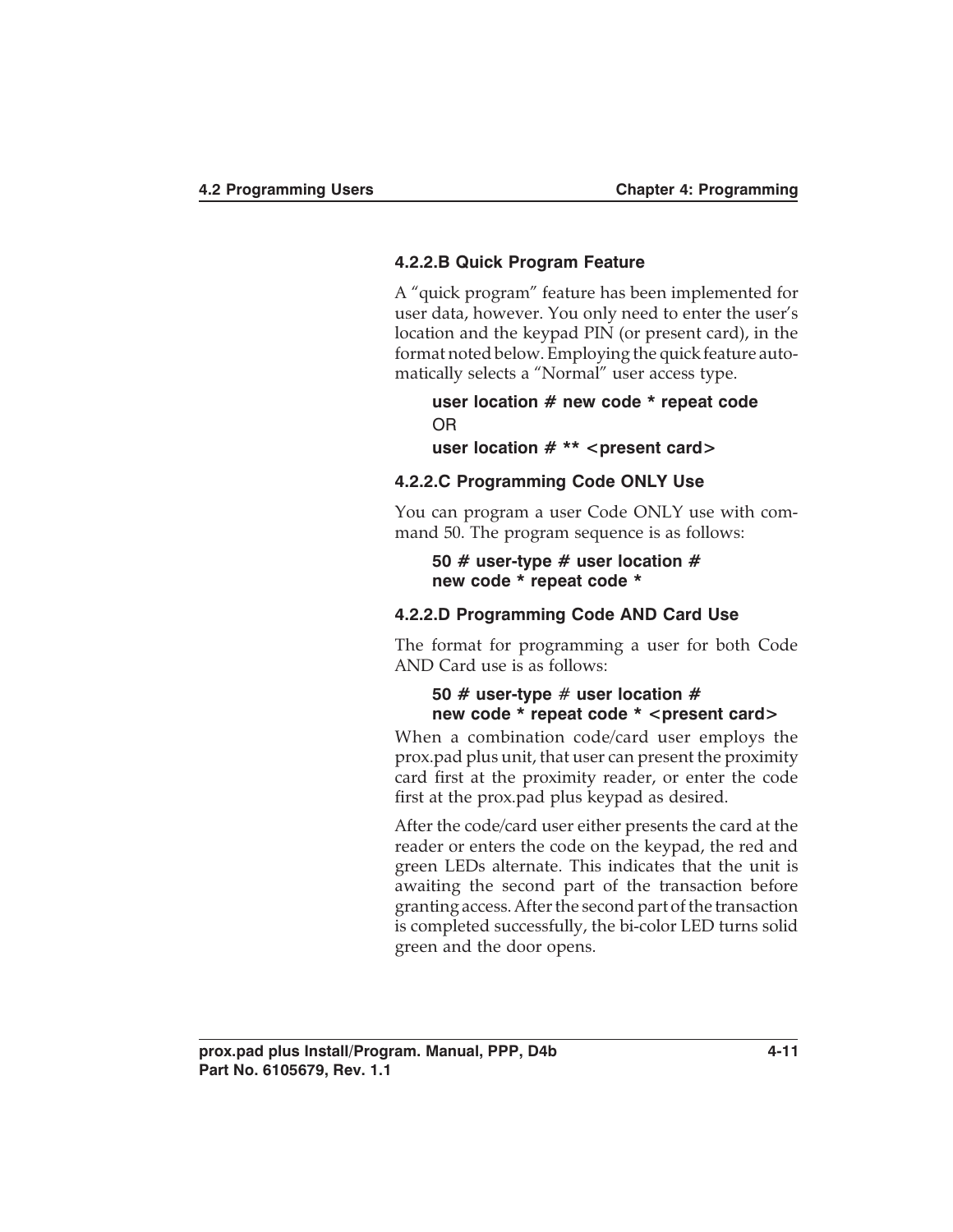#### **4.2.2.E Programming Card ONLY Use**

Card ONLY use can be programmed with command 50. The programming sequence is as follows:

#### **50 # user-type # user location # \*\* <present card>**

#### **4.2.2.F Programming Code OR Card**

Finally, you can program a user for either Code OR Card use as follows:

**52 # user-type # user location # keypad PIN\* keypad PIN \* < present card>**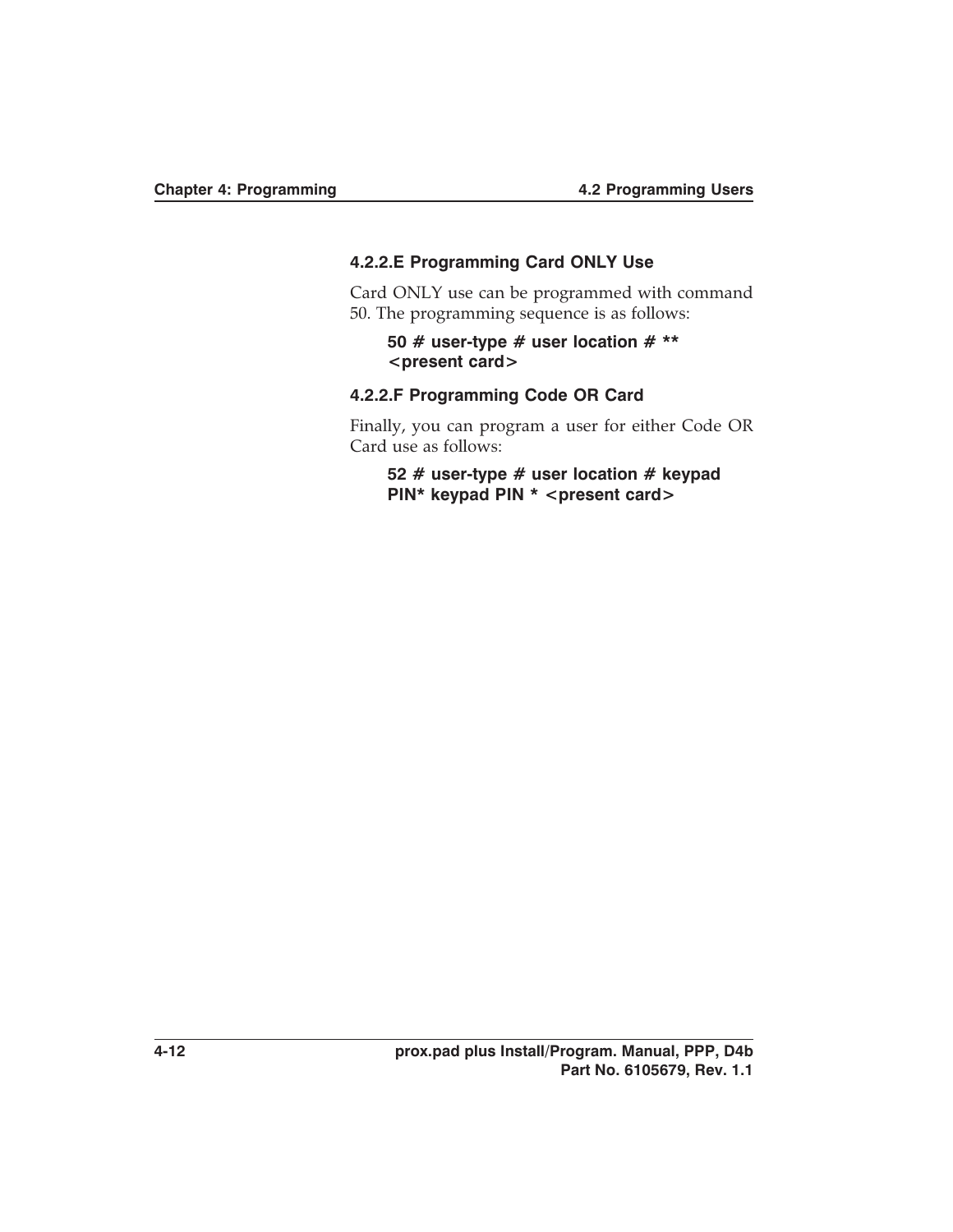| 4.2.3 Batch Load<br><b>Cards by Presentation</b> | Command 53 provides a simple method of program-<br>ming a group of consecutive users by presenting the<br>appropriate prox cards. This method of programming<br>cards does not require any knowledge of the prox card<br>format as long as it contains 39 bits or less of data.                                                                                           |
|--------------------------------------------------|---------------------------------------------------------------------------------------------------------------------------------------------------------------------------------------------------------------------------------------------------------------------------------------------------------------------------------------------------------------------------|
|                                                  | The format of the command is as follows:                                                                                                                                                                                                                                                                                                                                  |
|                                                  | 53 # user type # start location # $**$<br>present cards one after another                                                                                                                                                                                                                                                                                                 |
|                                                  | The card loading stops automatically once the current<br>user location exceeds 2000. Pressing any key on the<br>faceplate aborts the loading process.                                                                                                                                                                                                                     |
|                                                  | All users programmed through this command are<br>setup as "Card Only" users. Any existing card or key-<br>pad data for that user is erased prior to programming<br>the new data. Entering the Master or Supervisor user<br>as the first card in the sequence generates an error<br>because the Master or Supervisor code cannot be pro-<br>grammed as a "Card Only" user. |
|                                                  | If an existing card is presented, a programming error                                                                                                                                                                                                                                                                                                                     |

is generated. You clear the error condition by pressing the [\*] (asterisk) and continue presenting cards. This is the only case where pressing a key on the faceplate does not abort the card programming sequence.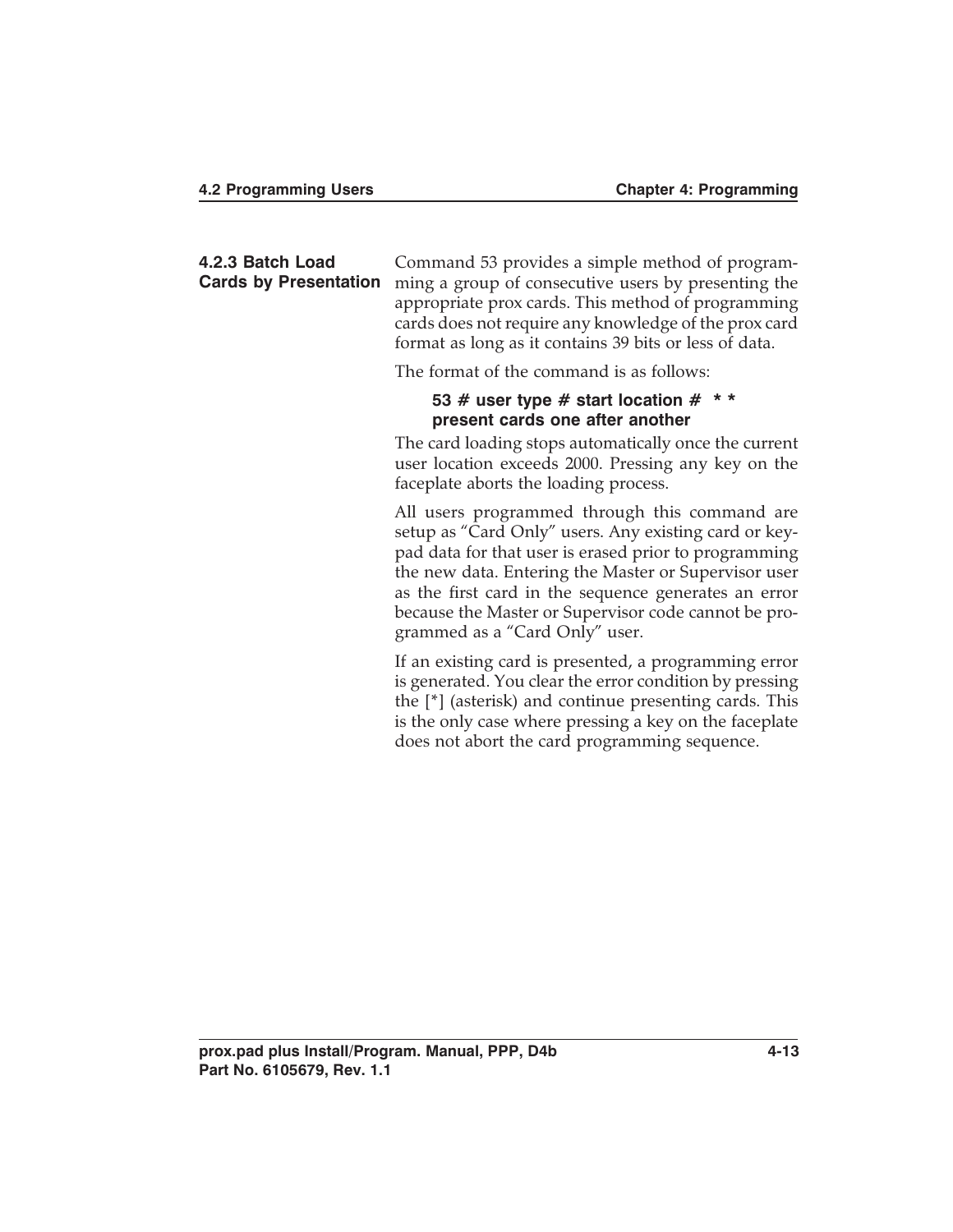#### **4.2.4 Enabling/Disabling Users Command**

The 56 # set/clear#user Location#command allows the Master Code or Supervisor Code to disable a particular user location without deleting that user.

To disable a user, enter:

#### **56 # 1 # user location # \*\***

To enable a user, enter:

#### **56 # 0 # user location # \*\***

- The Master Code can NEVER be disabled.
- The Master Code can disable the Supervisor user (user  $# 2$ ).
- The Supervisor can disable users 3-2000.

The Master Code user cannot be disabled, and the supervisor user cannot disable his/her self. A disabled Supervisor cannot access Program mode; a non-programmed user cannot be enabled or disabled (generates a program error).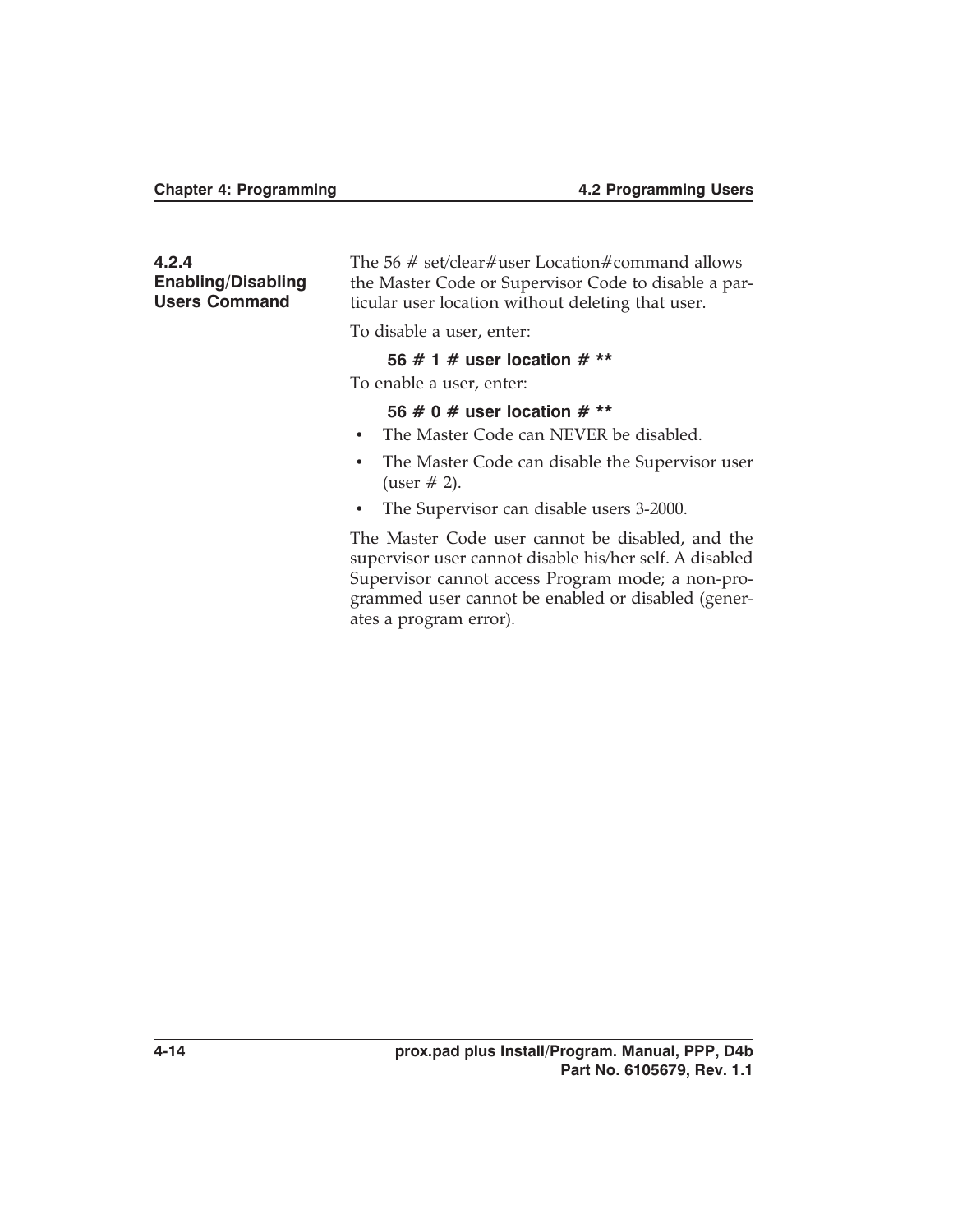| 4.2.5 Batch Load<br><b>Cards Manually</b><br>(without presentation) | "Batch entry" allows you to enter multiple, sequential<br>26-bit HID cards into the prox.pad plus unit's memory<br>at one time. (Keeping IEI proximity cards in order is<br>easy as the code is printed on the front of each card.)                                                                                                                                                                                                                                       |  |  |
|---------------------------------------------------------------------|---------------------------------------------------------------------------------------------------------------------------------------------------------------------------------------------------------------------------------------------------------------------------------------------------------------------------------------------------------------------------------------------------------------------------------------------------------------------------|--|--|
|                                                                     | <b>NOTE:</b> The facility code must be programmed into<br>the unit before any batch entry can occur. The facility<br>code MUST be programmed only once. The default<br>facility code is 11. For the programming sequence<br>used to enter the 3-digit facility code, see command<br>32, parameter 4 (see table in section 4.6). If you wish<br>to program more than one batch of cards with dif-<br>ferent facility codes, re-program parameter 4 prior<br>to each batch. |  |  |
|                                                                     | To add several users from the proximity reader, follow<br>this procedure:                                                                                                                                                                                                                                                                                                                                                                                                 |  |  |
|                                                                     | Place the prox.pad plus unit in Program mode.<br>1.<br>Press:                                                                                                                                                                                                                                                                                                                                                                                                             |  |  |
|                                                                     | 99 # Master Code * (default is 1234)<br>A slow blinking yellow LED indicates that the unit<br>is in Program mode. A steady yellow LED, in<br>contrast, means that errors were detected during<br>programming. Error states can be cleared by press-<br>ing the asterisk * key.<br>On the prox.pad plus keypad, press:<br>2.<br>57 # (total number of cards to be added) #                                                                                                 |  |  |
|                                                                     | (starting user location) # card number *<br>repeat card number *                                                                                                                                                                                                                                                                                                                                                                                                          |  |  |
|                                                                     | <b>NOTE:</b> Never enter one $(1)$ or $(2)$ as the starting user<br>location since they are reserved for the Master code<br>and Supervisor code, respectively.                                                                                                                                                                                                                                                                                                            |  |  |
|                                                                     | 3.<br>On the prox.pad plus keypad, press * to exit Pro-<br>gram mode. Up to 1998 users can be added this                                                                                                                                                                                                                                                                                                                                                                  |  |  |

way at one time. (User 1 is reserved for the Master

code, User 2 for the Supervisor code.)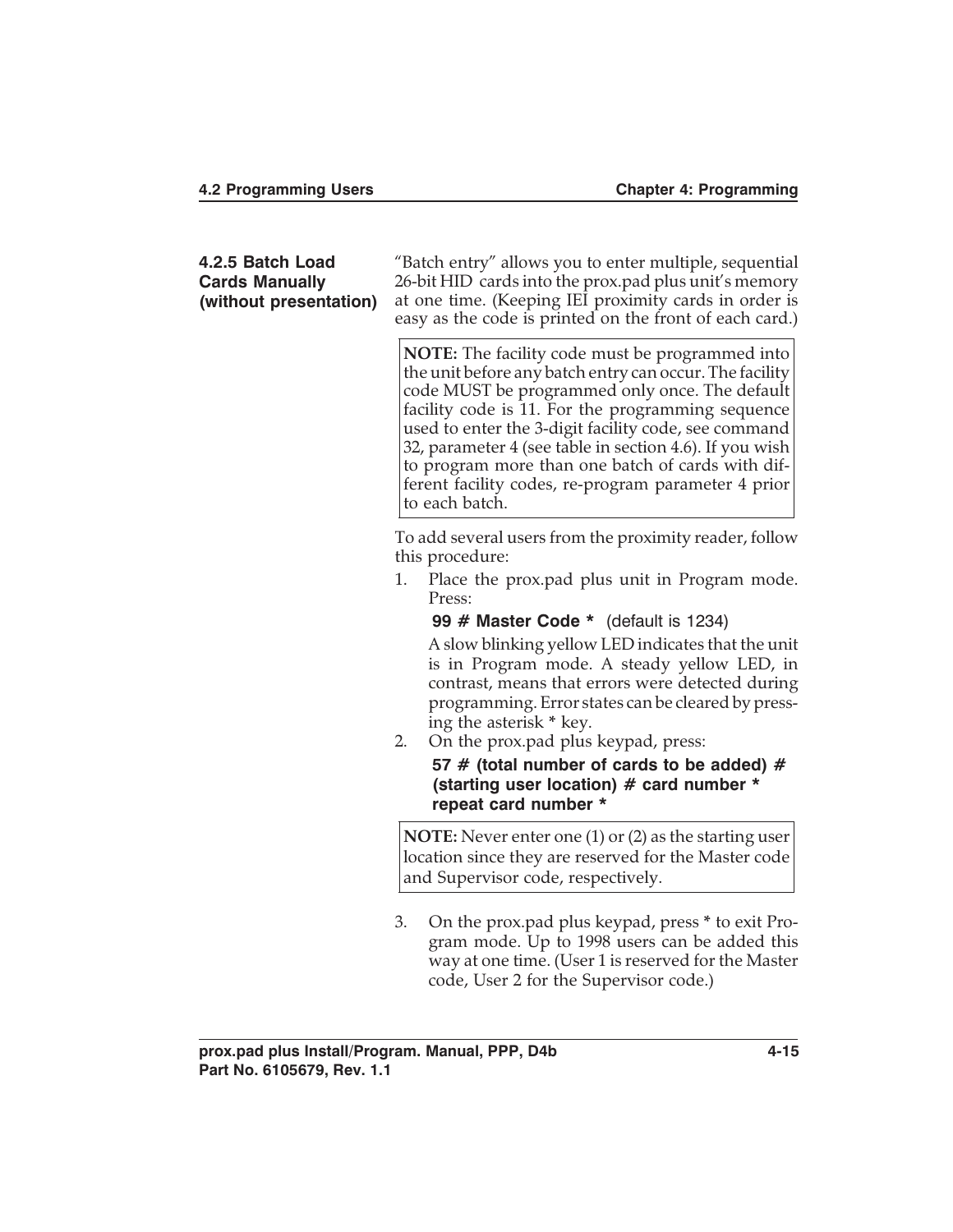| 4.2.6 Block Delete of<br><b>Users</b> |                                                                                                                                                                                                                                                                                                                                                                                                                    | Command 58 lets you delete a block of users. To lessen<br>the chance of accidental deletion, the command se-<br>quence requires a double entry of the starting user and<br>number of users values. If the values entered do not<br>match, a programming error occurs. The format of the<br>new command is as follows: |
|---------------------------------------|--------------------------------------------------------------------------------------------------------------------------------------------------------------------------------------------------------------------------------------------------------------------------------------------------------------------------------------------------------------------------------------------------------------------|-----------------------------------------------------------------------------------------------------------------------------------------------------------------------------------------------------------------------------------------------------------------------------------------------------------------------|
|                                       |                                                                                                                                                                                                                                                                                                                                                                                                                    | 58 # start user # start user # number of<br>users * number of users *                                                                                                                                                                                                                                                 |
|                                       |                                                                                                                                                                                                                                                                                                                                                                                                                    | The yellow led blinks rapidly during the deletion proc-<br>ess; it can take several seconds to delete all 2000 users.                                                                                                                                                                                                 |
| <b>4.2.7 Deleting Users</b>           | To delete a user from the prox.pad plus unit's memory,<br>you must know the user location in which the infor-<br>mation is stored. Printing a Programmed Users List (as<br>described in section 4.5) helps you determine this, if<br>you are using the DCD software. If not, the program-<br>mer should have filled out a paper chart listing the<br>memory location or register in which all users are<br>stored. |                                                                                                                                                                                                                                                                                                                       |
|                                       |                                                                                                                                                                                                                                                                                                                                                                                                                    | To delete a user, follow the steps below.                                                                                                                                                                                                                                                                             |
|                                       | 1.                                                                                                                                                                                                                                                                                                                                                                                                                 | Place the prox.pad plus unit in Program mode.<br>Press:                                                                                                                                                                                                                                                               |
|                                       |                                                                                                                                                                                                                                                                                                                                                                                                                    | 99 # Master Code * (default is 1234)<br>A slow blinking yellow LED indicates that the unit<br>is in Program mode. A steady yellow LED, in<br>contrast, means that errors were detected during<br>programming. Error states can be cleared by press-<br>ing the asterisk * key.                                        |
|                                       | 2.                                                                                                                                                                                                                                                                                                                                                                                                                 | On the prox.pad plus keypad, enter the user<br>location you wish to delete and a pound symbol<br>#. To delete user 100, for example, press:                                                                                                                                                                           |
|                                       |                                                                                                                                                                                                                                                                                                                                                                                                                    | 100 $#**$ (to delete user 100)                                                                                                                                                                                                                                                                                        |
|                                       |                                                                                                                                                                                                                                                                                                                                                                                                                    | The yellow LED blinks slowly.                                                                                                                                                                                                                                                                                         |
|                                       | 3.                                                                                                                                                                                                                                                                                                                                                                                                                 | Press * to exit Program mode.                                                                                                                                                                                                                                                                                         |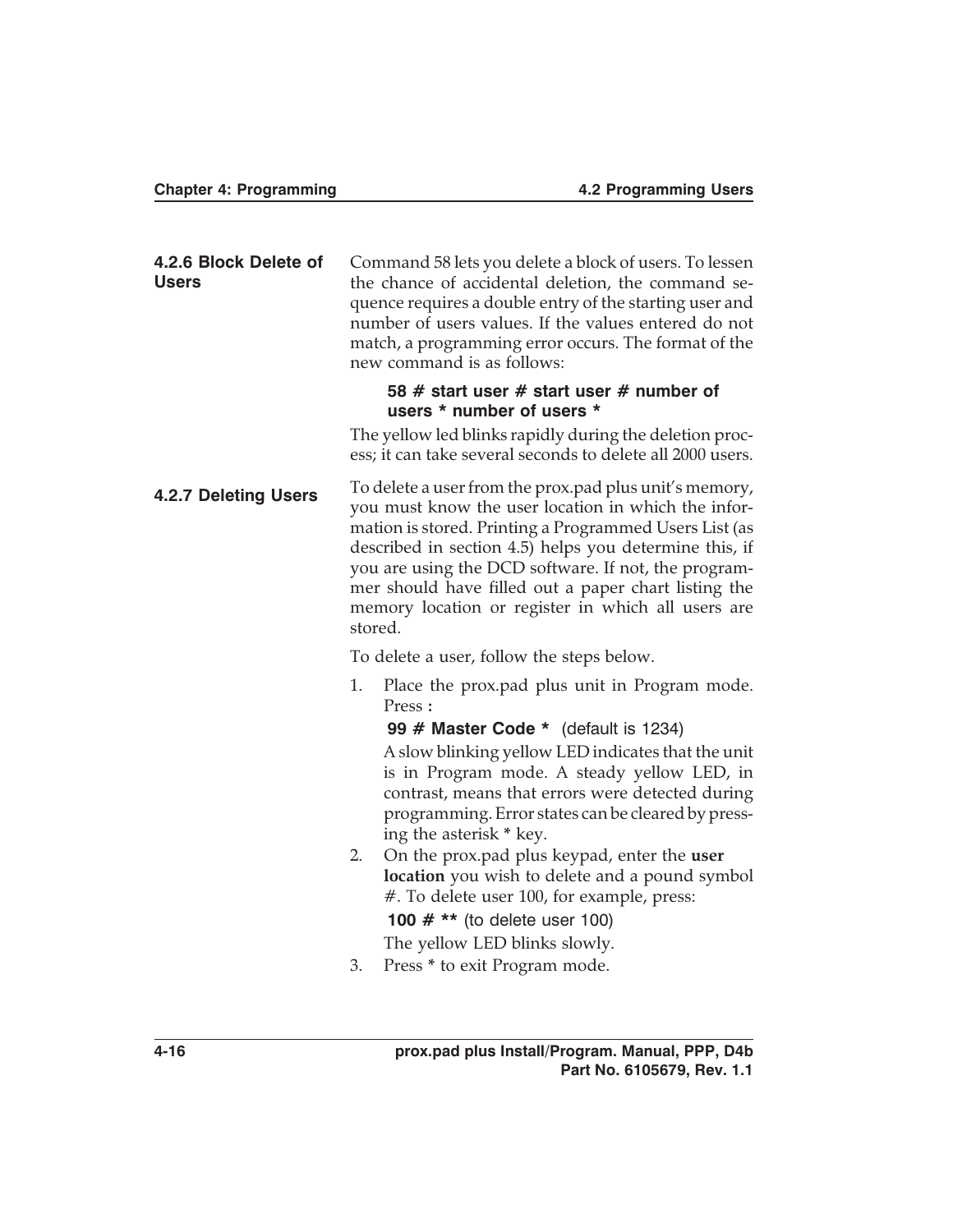# **4.3 Programming Outputs**

| 4.3.1 Changing the<br><b>Lock Output Time</b> | The factory default main relay time is five (5) seconds.<br>Main Lock Output time can be set in one-second in-<br>crements from 1-255 seconds using command 11.<br>Place the prox.pad plus unit in Program mode.<br>1.<br>Press:                                                                                                                                                                                                                    |  |
|-----------------------------------------------|-----------------------------------------------------------------------------------------------------------------------------------------------------------------------------------------------------------------------------------------------------------------------------------------------------------------------------------------------------------------------------------------------------------------------------------------------------|--|
|                                               | 99 # Master Code * (default is 1234)<br>A slow blinking yellow LED indicates that the unit<br>is in Program mode. A steady yellow LED, in<br>contrast, means that errors were detected during<br>programming. Error states can be cleared by press-<br>ing the asterisk * key.                                                                                                                                                                      |  |
|                                               | Enter the new Lock Output time, in seconds (from<br>2.<br>1 to 255). For example, to enter 10 seconds, press:                                                                                                                                                                                                                                                                                                                                       |  |
|                                               | 11 # 10 # 0 # **                                                                                                                                                                                                                                                                                                                                                                                                                                    |  |
|                                               | The yellow LED continues to blink slowly.<br>Press * to exit Program mode.<br>3.                                                                                                                                                                                                                                                                                                                                                                    |  |
| 4.3.2 Assigning<br><b>Outputs</b>             | The prox.pad plus unit is equipped with four virtual<br>outputs and four physical outputs. The virtual outputs<br>consist of the Lock Output, Alarm Shunt Function,<br>Propped Door Output, and Forced Door Output. A<br>virtual output is simply an output that can be assigned<br>to a physical output. The physical outputs include the<br>Main Relay, the Aux Relay, Audio Alert #1, and Audio<br>Alert #2. The default output assignments are: |  |
|                                               | Lock Output is assigned to the Main Relay<br>$\bullet$                                                                                                                                                                                                                                                                                                                                                                                              |  |
|                                               | Alarm Shunt Function is assigned to the Aux Relay<br>$\bullet$                                                                                                                                                                                                                                                                                                                                                                                      |  |
|                                               | Forced Door Output is assigned to Audio Alert #1<br>$\bullet$                                                                                                                                                                                                                                                                                                                                                                                       |  |
|                                               | Propped Door Output is assigned to Audio Alert<br>#2                                                                                                                                                                                                                                                                                                                                                                                                |  |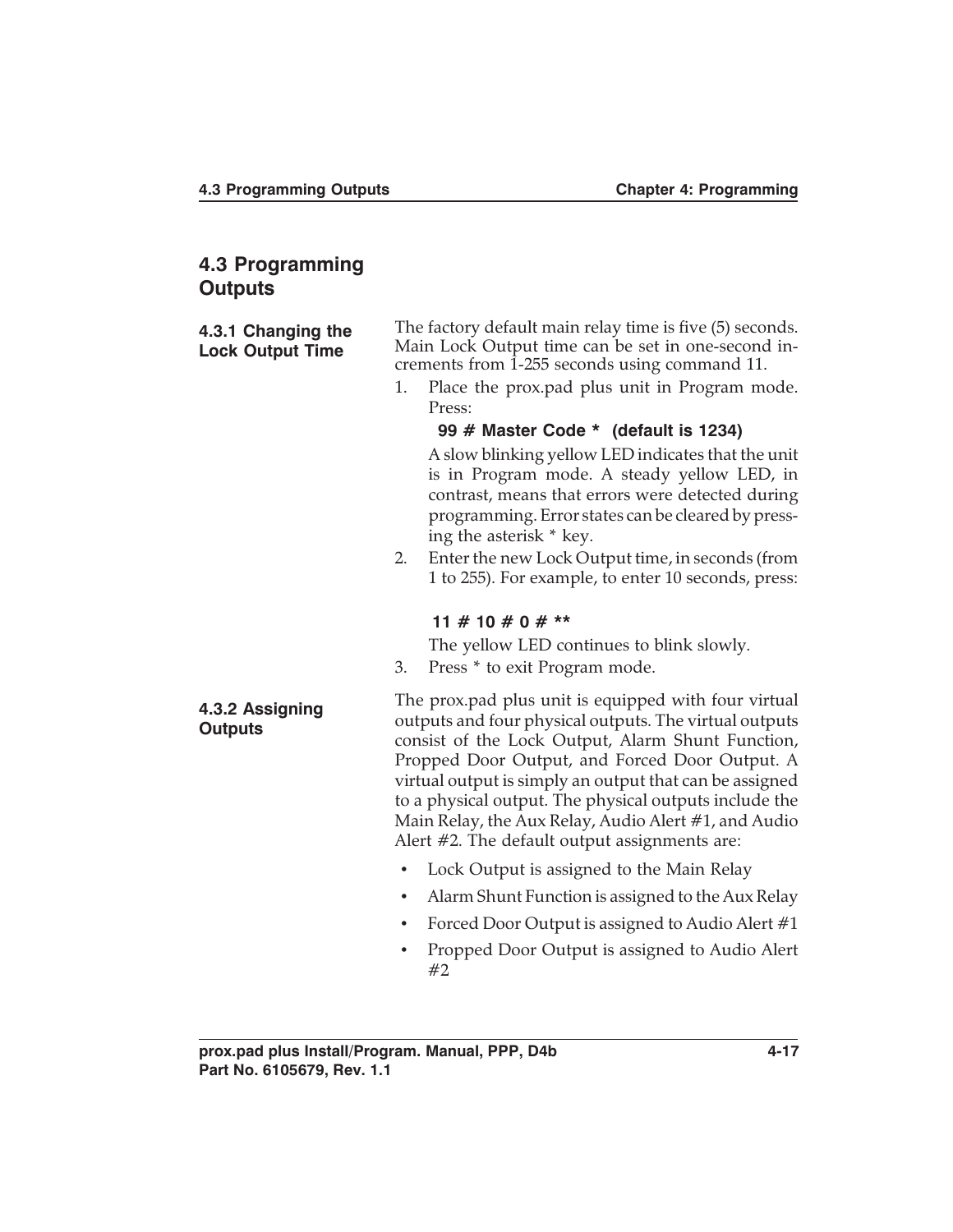This feature is useful considering the product only has two relays; you can assign these relays to any of these functions. There are only a few things to keep in mind when assigning the outputs.

- Any virtual output can be assigned to any physical output.
- A virtual output can be assigned to multiple physical outputs.
- A physical output can only have one virtual output assigned to it.

To assign the outputs, use the following command:

#### **10 # virtual output # physical output # \*\***

The chart below shows the output options with the corresponding value.

| <b>Virtual Outputs</b> | <b>Physical Outputs</b>                 |
|------------------------|-----------------------------------------|
| $1 =$ Lock             | $1 =$ Main Relay                        |
| $2 =$ Alarm Shunt      | $2 = Aux$ Relay                         |
|                        | $3 =$ Propped Door $5 =$ Audio Alert #1 |
|                        | $4 =$ Forced Door $6 =$ Audio Alert #2  |

For example, to assign the Forced Door Output to the Aux Relay, enter the following command in Program mode:

#### **10 # 4 # 2 # \*\***

After entering this command, the Forced Door Output is still assigned to Audio Alert #1. If you do not want the audio alert to sound for Forced Door, you MUST disable Audio Alert #1. To disable an output, enter a 0 for the virtual output. To disable Audio Alert #1 enter following command:

#### **10 # 0 # 5 # \*\***

**NOTE**: The audio alerts use the local keypad sounder. Audio Alert #1 is indicated by a  $\frac{1}{2}$  second on,  $\frac{1}{2}$  second off beeping. Audio Alert #2 is indicated by a short beep every two seconds.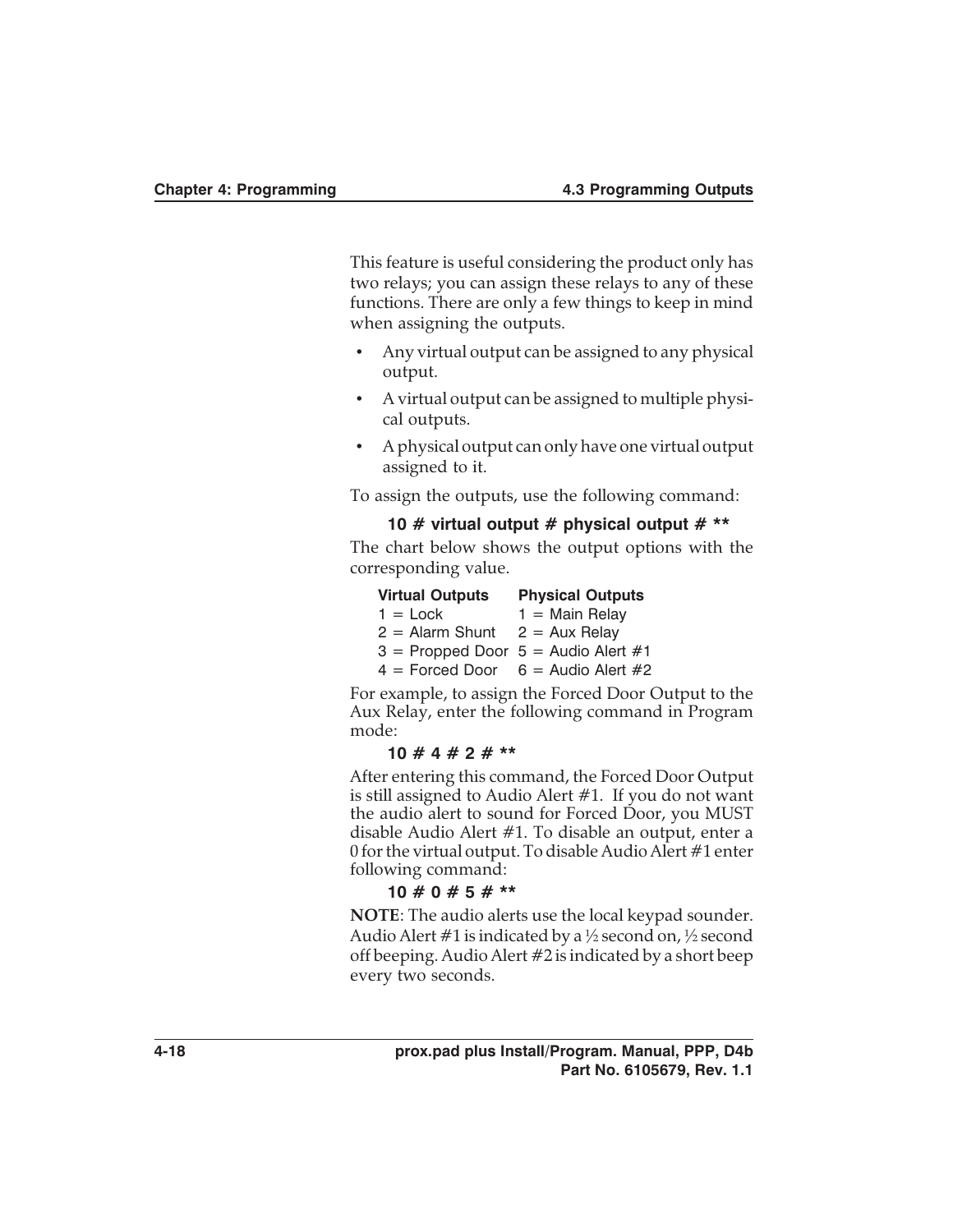#### **4.3.3 Setting Propped Door Output Time** Command #44 lets you set the Propped Door Output time.

1. Place the prox.pad plus unit in Program mode. Press:

**99 # Master Code \* (default is 1234)** A slow blinking yellow LED indicates that the unit is in Program mode. A steady yellow LED, in contrast, means that errors were detected during programming. Error states can be cleared by pressing the asterisk \* key.

2. To program the Aux relay for Propped Door, enter the following on the keypad:

#### **10 # 3 # 2 # \*\***

3. Enter the desired Propped Door Output time. For example:

#### **44 # ttt # 0 # \*\***

where, ttt=propped door time, to nearest 10's seconds, entered as 10-990; default=30 seconds.

4. Press \* to exit Program mode.

#### **4.3.4 Setting Forced Door Output Time**

Command #45 lets you set the Forced Door Output time.

1. Place the prox.pad plus unit in Program mode. Press:

#### **99 # Master Code \* (default is 1234)**

A slow blinking yellow LED indicates that the unit is in Program mode. A steady yellow LED, in contrast, means that errors were detected during programming. Error states can be cleared by pressing the asterisk \* key.

- 2. To program the Aux relay for Forced Door, enter the following on the keypad:
	- **10 # 4 # 2 # \*\***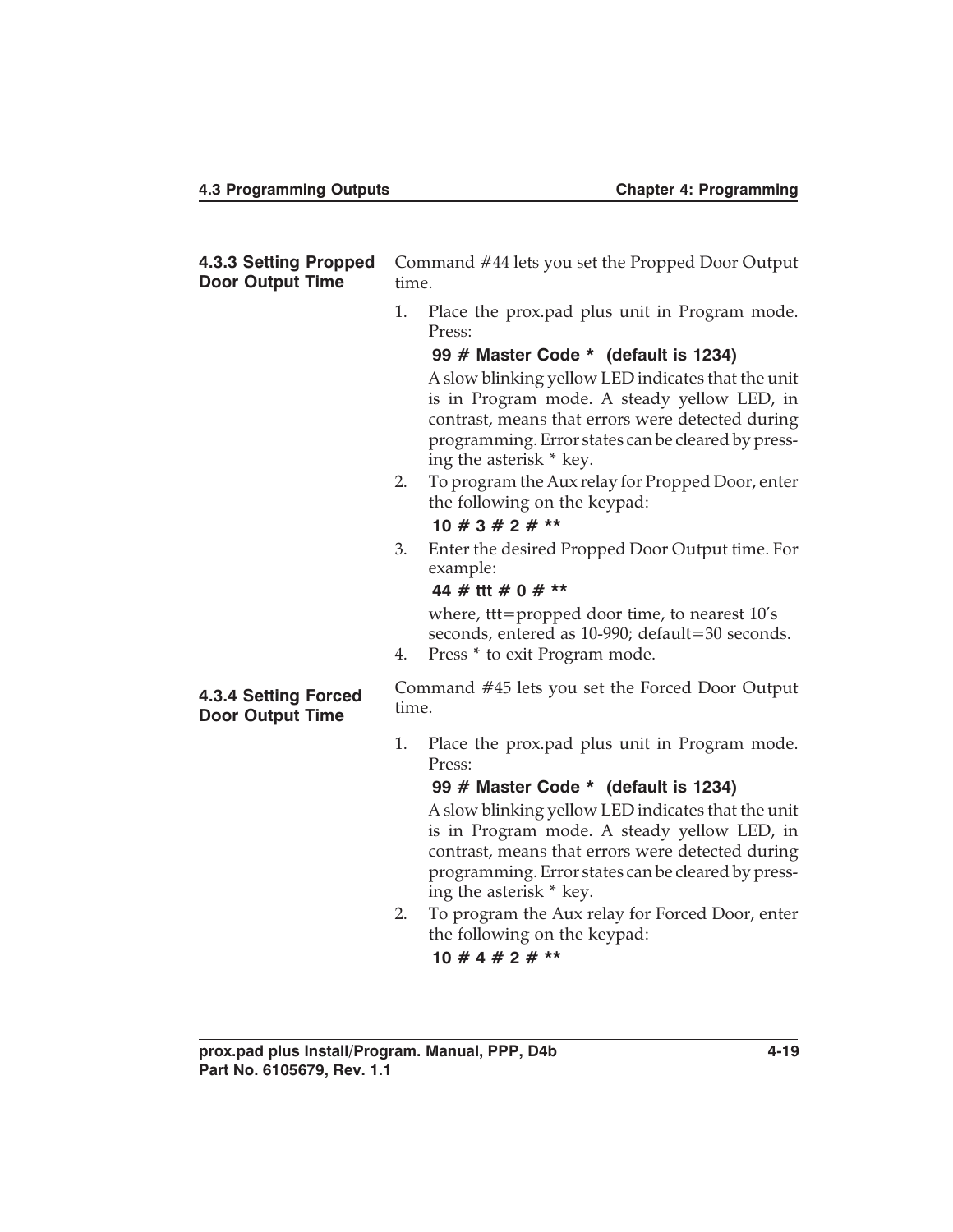3. Enter the desired Forced Door Output time. For example:

**45 # ttt # 0 # \*\***

where, ttt=forced door time, to nearest 10's seconds, entered as 10-990; default=30 seconds.

4. Press \* to exit Program mode.

# **4.4 Programming Keypad Options and Parameters**

**4.4.1 User Lockout Option**

The prox.pad plus unit supports two types of user lockouts: "Lockout By Location" and "Lockout By Group." The two lockouts share the following features: (1) entering Program mode always clears an active lockout (2) and neither the "master," the "supervisor," nor an "emergency" user can be locked out. The user lockout function, which is enabled by default, can be disabled through Command 30 option #5. The lockout type is selected through Command 30 option #8 and defaults to "Lockout By Location."

#### **4.4.1.A Lockout By Location**

In the Lockout By Location mode, the location of the Lockout Code in the user table determines which users are locked out. Entering a Lockout Code (when no lockouts are active) excludes all users programmed in locations greater than the location of that Lockout Code. For example, if user #20 is programmed as a Lockout Code and that user's PIN is entered, then users #21 and above are locked out.

Entering the same Lockout Code cancels the current lockout. If a different Lockout Code (programmed in a location less than the current lockout) is entered during an active lockout, the lockout is "lowered" to the location of that PIN. This means that to cancel a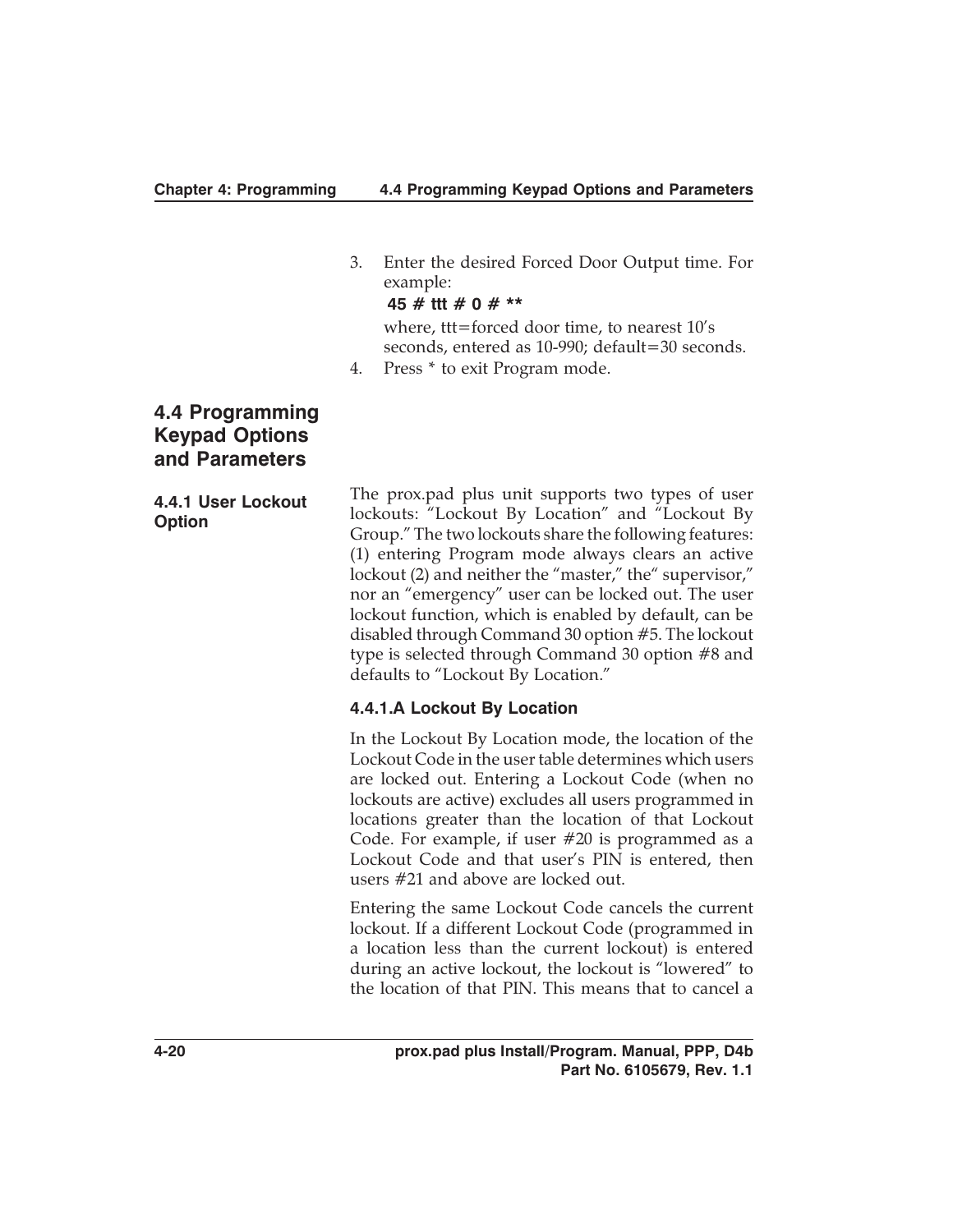lockout initiated by another user, the "new" user **must enter his PIN twice**. The first entry lowers the lockout and the second cancels the lowered lockout.

# **4.4.1.B Lockout By Group**

Lockout By Group is an enhanced version of the lockout function. In this mode, each user is assigned to a lockout "group." The user lockout group is set with command 32 ,parameter 6 and defaults to 4. The group set in parameter 6 is applied to all newly added users, and can be changed prior to adding each user if required.

Lockout groups can be from 0 to 15. User lockout group 0 is special because it allows users programmed with that group to be processed regardless of the current user lockout state (meaning group 0 users cannot be locked out). A good example of group 0 usage might be a Relock Code, which would allow a group 0 user to re-lock a door even if a user lockout is active. Exercise care (restraint) when creating group 0 users; if there are too many, the usefulness of user lockout diminishes.

Entering a Lockout Code (when no lockouts are active) sets the current lockout group to that user's lockout group. Subsequently, whenever a valid PIN is entered, that user's lockout group is compared to the currently active lockout group. It is the result of this test that determines whether the user is locked out.

Entering any lockout code while a lockout is active always cancels the current lockout. To activate another lockout, you must enter the lockout code again.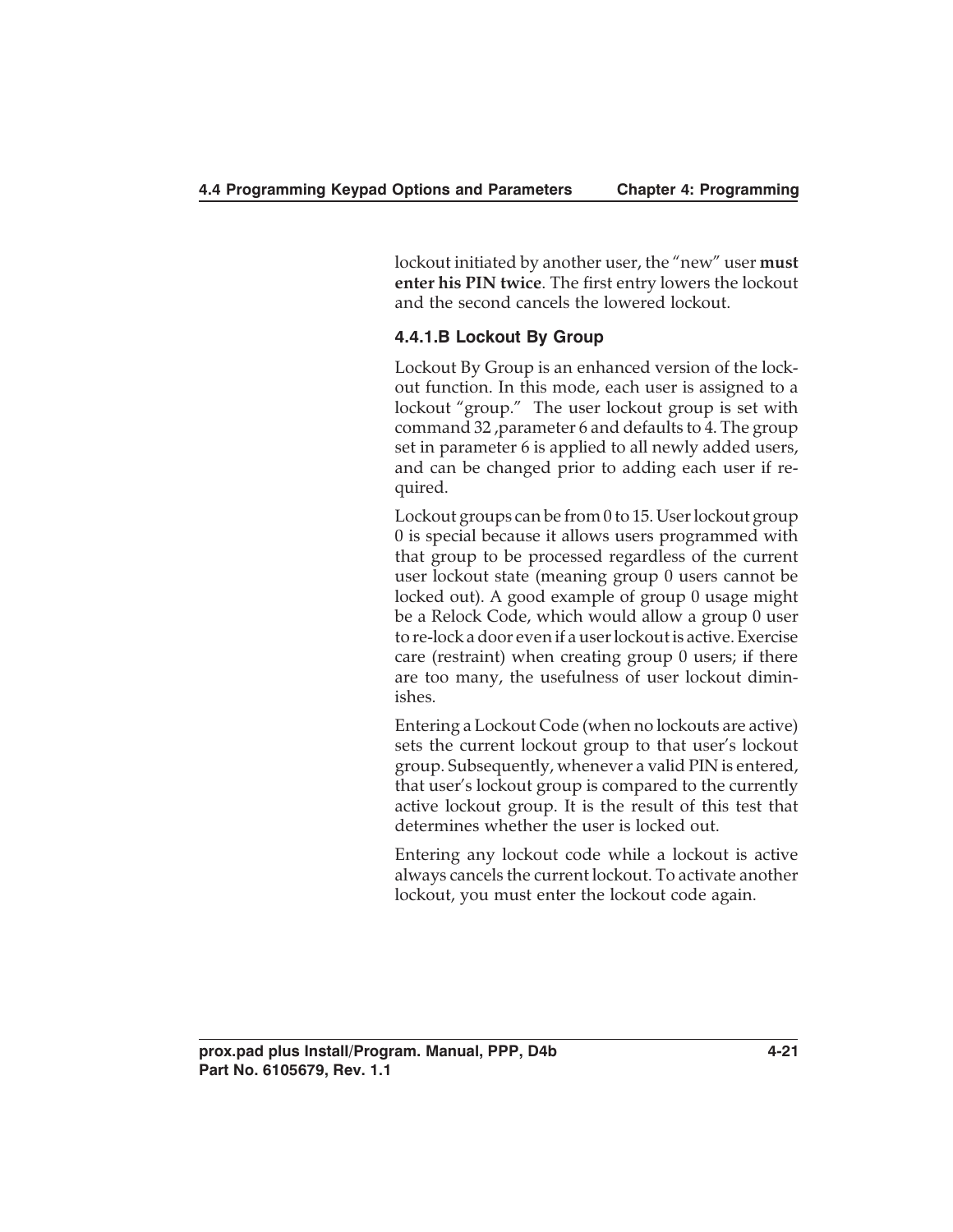The prox.pad plus unit firmware can select one of four different lockout operations. The selection is made by setting the Lockout By Group "operand" in command 32, parameter 7 to one of the following values:

- $\bullet$  0 = lockout all other groups
- $1 =$  lockout just this group
- $2 =$  lockout higher numbered groups
- $3 =$ lockout lower numbered groups

When a "lockout just this group" is activated, all users in that group are locked out with the exception of those users programmed as Lockout Codes. This allows the user who initiated the lockout to cancel the lockout.

The prox.pad plus unit currently supports up to eight (8) timezones. Timezones are disabled by default and can be enabled with Command 30 option 9. To enable, enter:

#### **30 # 9 # 1 # \*\***

Auto-Unlock is also disabled by default and can be enabled with command 30, option 11. The default auto-unlock timezone is in location 8 and is 9:00 A.M. to 5:00 P.M. Monday through Friday. To make this timezone active as an auto-unlock, you **must** enable option 11. To enable, enter:

#### **30 # 11 # 1 # \*\***

Additionally, you cannot add timezones through the keypad directly (software is required); however, you can assign users to timezones and set a timezone as auto-unlock, after the timezone is added via software.

**4.4.2 TimeZone/ Holiday Features**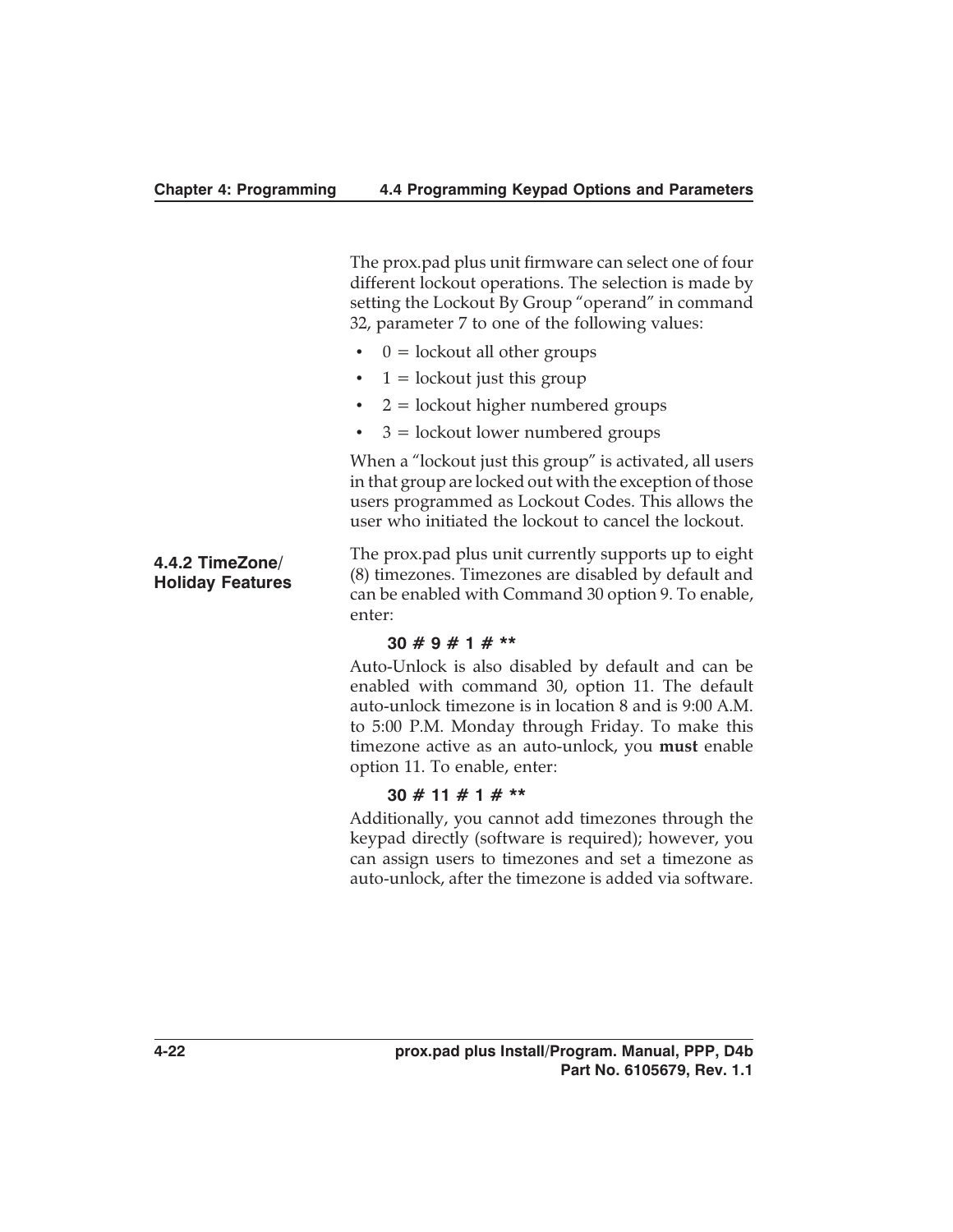To program users to a certain timezone, you **must** first set the user timezone mask in command 32, parameter 5. Each user added after this parameter is set is assigned to that timezone. If you want to assign users to several different timezones, you **must** change parameter 5 prior to adding each user.

Take care using parameter 5 since it is an 8-bit number, and each timezone equals a certain bit value as follows:

- $TZ1 = 1$
- $TZ2 = 2$
- $TZ3 = 4$
- $TZ4 = 8$  $TZ5 = 16$
- $TZ6 = 32$
- $TZ7 = 64$
- $TZ8 = 128$

To program a user to multiple timezones, add up the number of each timezone. For example: To add a user to timezones 1, 2, and 8, enter 131  $(1 + 2 + 128 = 131)$ in parameter 5. Entering a value of 255 sets the user to 24 hours, which means you cannot assign a user to all eight (8) timezones. To set a timezone as auto-unlock, you **must** set the auto-unlock timezone mask using command 38. Example:

#### **38 # autz # 1 # \*\***

(autz=auto-unlock timezone (1-8). Entering 1 sets the timezone as auto-unlock and a 0 clears it.)

#### **4.4.2.A Midnight Crossing TimeZones**

The prox.pad plus unit supports "midnight crossing timezones," which is always enabled. This means a timezone can cross the midnight boundary. For example: A timezone can start at 11:00 P.M. and end at 7:00 A.M.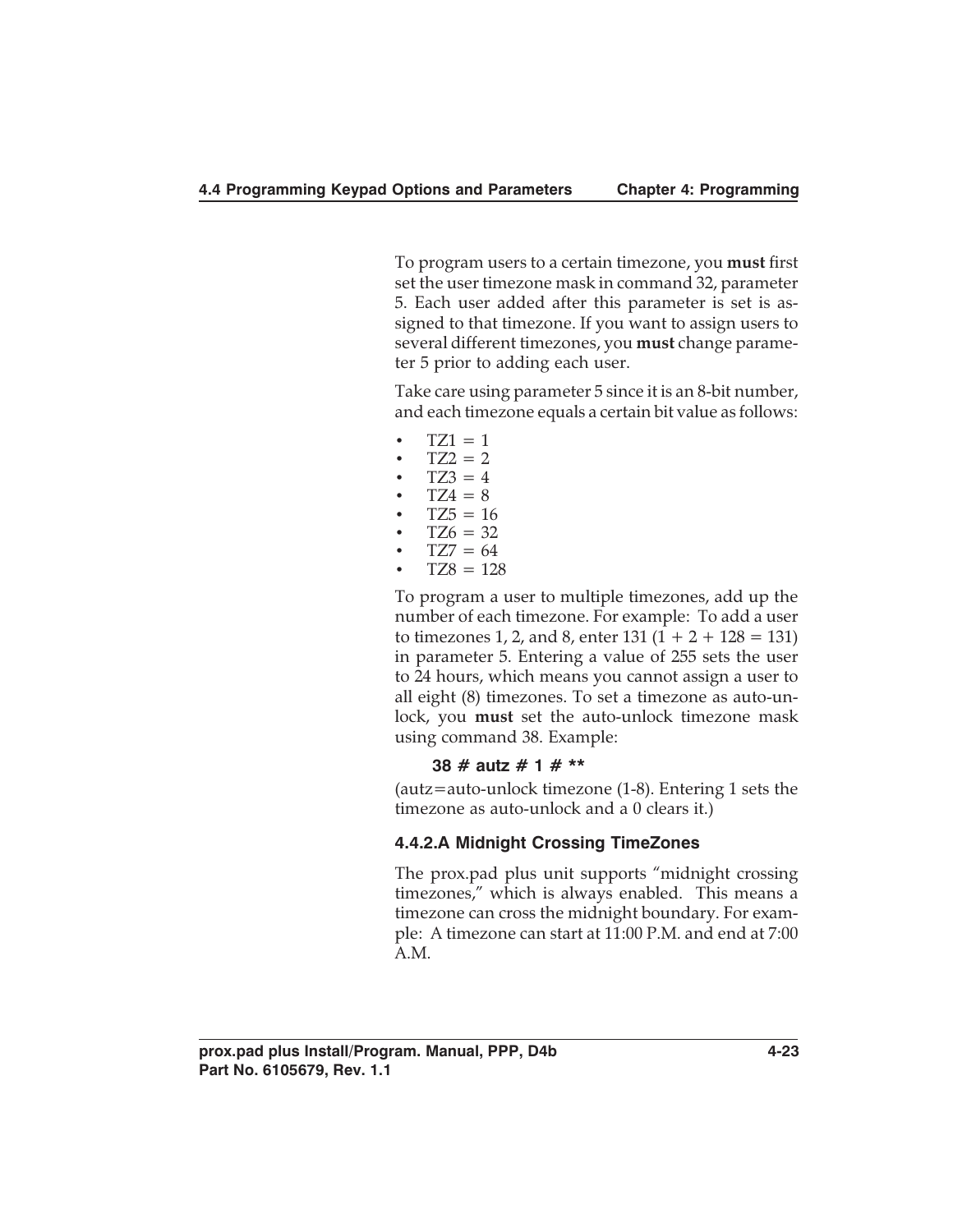There is another option for allowing timezones to cross over midnight if the next day is a holiday. For example, a timezone is set for 6:00 P.M. to 2:00 A.M. Monday-Friday and Friday is a holiday. If you enable this option (command 30, option 10), users can still gain access after midnight on Friday. If you disable this option, users do not have access after midnight.

This option is enabled by default, but can be disabled using command 30, option 10. To disable, enter:

## **30 # 10 # 0 # \*\***

Entering 1 instead of 0 enables the option.

# **4.4.2.B Holidays**

The prox.pad plus unit supports up to thirty-two (32) holidays. Holidays can be single days or block holidays (one block holiday counts as only one holiday; you can have up to thirty-two block holidays).

A block holiday is a group of days with a beginning and end date. This is useful if you want a whole week to be considered a holiday. A block holiday can be up to one year long.

# **4.4.2.C Daylight Savings Time**

Daylight savings time is also supported and is enabled by default. This can be changed using command 30, option 13. To disable, enter:

## **30 # 13 # 0 # \*\***

Entering 1 instead of 0 enables the option.

The prox.pad plus unit currently supports U.S. and European daylight savings formats, and this can be changed using command 30 option 15. U.S. is the default value. To specify U.S.A., enter 0, European 1:

## **30 # 15 # 0 # \*\***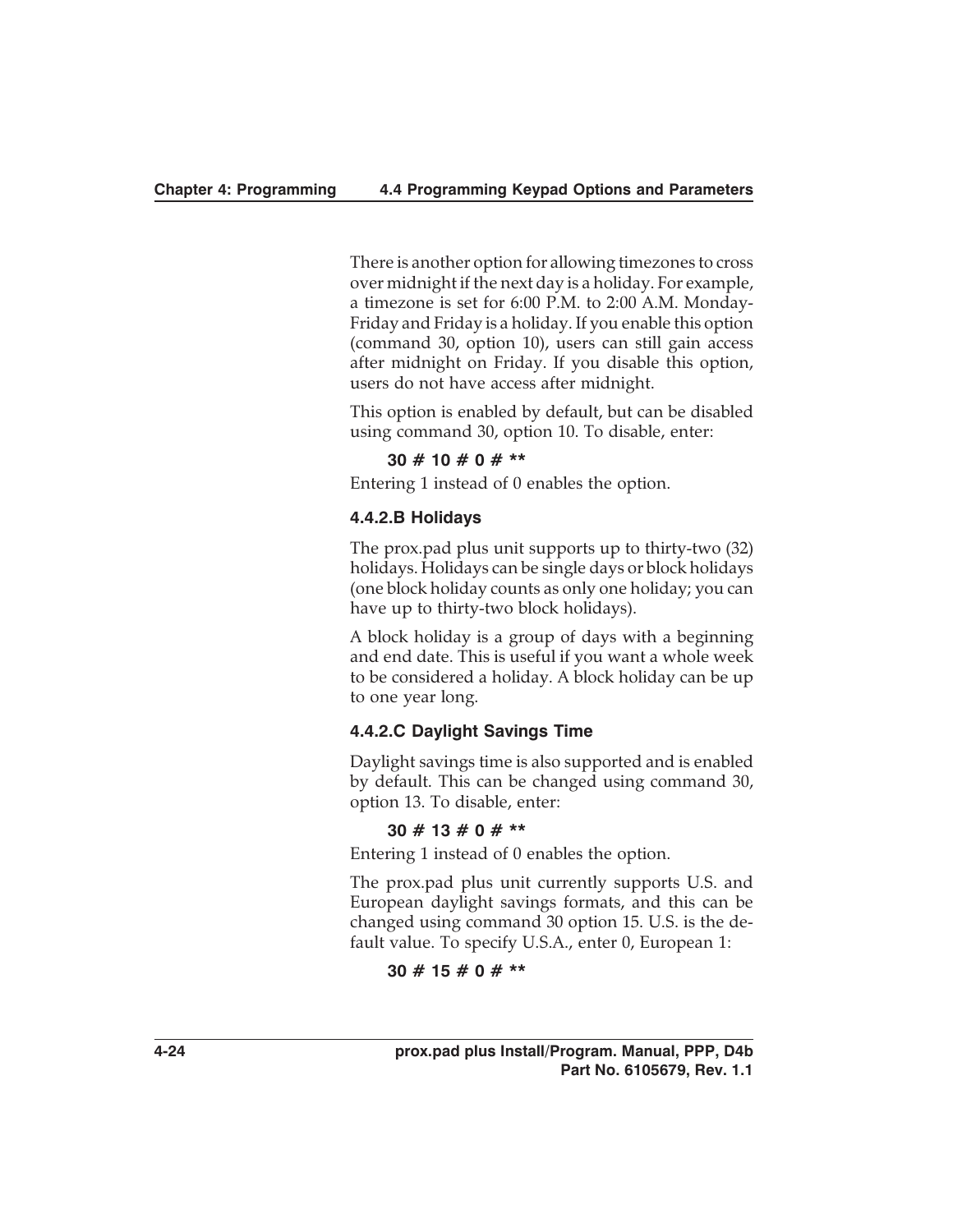When set to U.S. format, daylight savings begins on the first Sunday in April at 2:00 A.M. (turn back one hour) and ends on the last Sunday in October at 2:00 A.M. (turn back one hour). When set to European format, daylight savings begins on the last Sunday in March at 2:00 A.M. (turn back one hour) and ends on the last Sunday in October at 2:00 A.M. (turn back one hour).

# **4.4.2.D Leap Year**

The prox.pad plus unit supports leap year; on the appropriate leap years February 29th is a valid date.

# **4.4.2.E Time/Date Set**

The time is set using command 41 and is in 24-hour format. The date is set using command 42. **NOTE:** The Time/Date is not reset with the default command. To set the Time, enter:

**41 # hhmm # 0 # \*\***

[hhmm=hour and minute (24-hour format)]

To set the Date, enter:

**42 # mmddyy # dow # \*\*** [mmddyy=month, day, year dow=day of week (1=Sunday, 2=Monday, etc.)**]**

**4.4.3 Turning Visual LED/Keypress Indicator ON/OFF**

This visual LED/keypress indicator lights the visual LED once for each key press. This feature provides a visual acknowledgment that a particular key was pressed hard enough for the unit to understand. The factory-shipped default setting is ON, but it can be toggled ON and OFF as desired. **NOTE**: A common reason to turn this feature OFF is to prevent an unauthorized user from viewing visual feedback produced when an authorized user enters his/her code.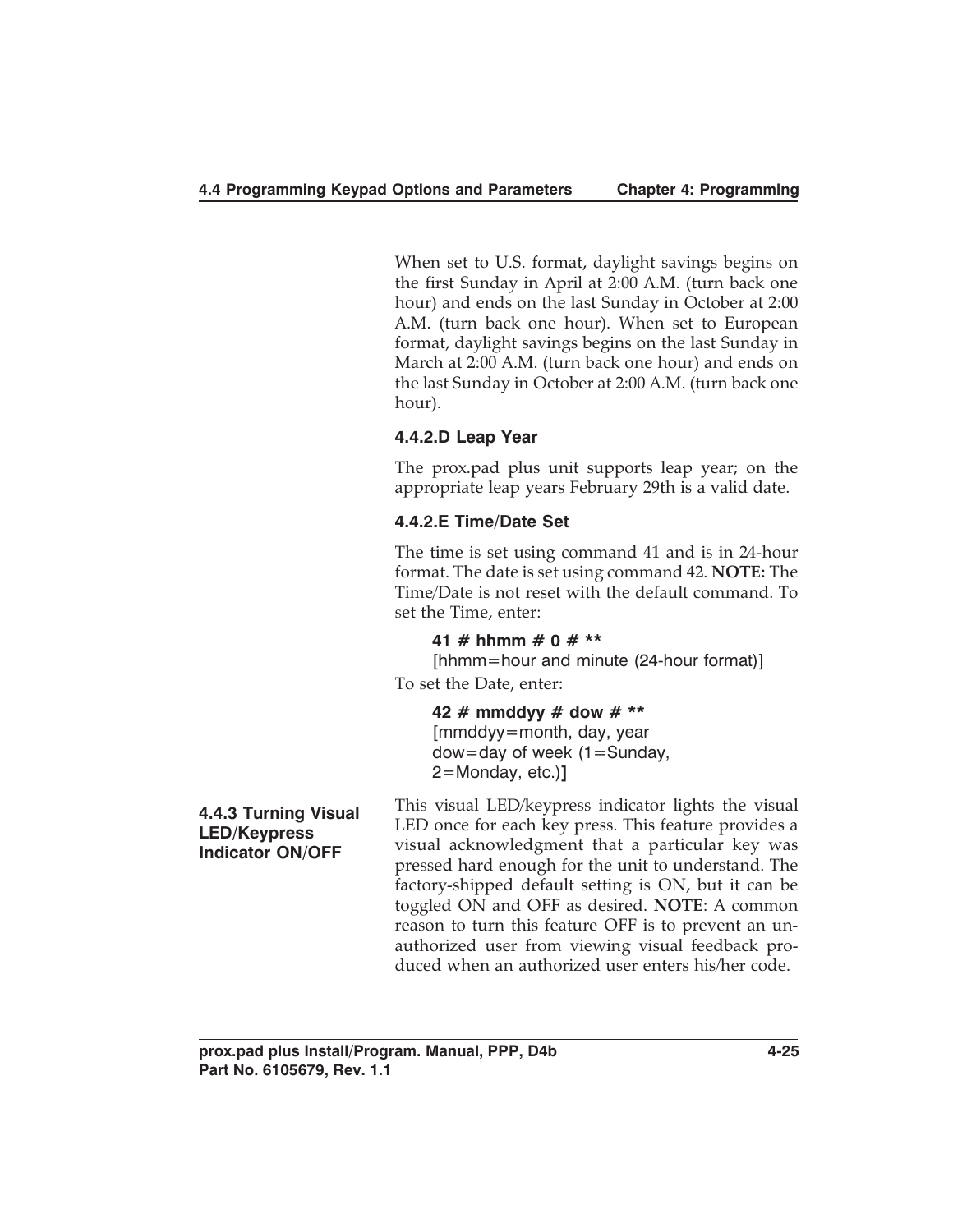1. Place the prox.pad plus unit in Program mode. Press:

**99 # Master Code \* (default is 1234)** A slow blinking yellow LED indicates that the unit is in Program mode. A steady yellow LED, in contrast, means that errors were detected during programming. Error states can be cleared by pressing the asterisk \* key.

2. To enable this feature, press:

# **30 # 1 # 1 # \*\***

The yellow LED continues to blink slowly.

3. To disable this feature, press:

# **30 # 1 # 0 # \*\***

The yellow LED continues to blink slowly.

4. Press \* to exit Program mode.

The Audio Keypress Feedback command enables the sounder to beep once for each key press. This feature provides an audio acknowledgment that a particular key was pressed hard enough for the unit to understand. The factory-shipped default setting is ON, but it can be toggled ON and OFF as desired using command 30. **NOTE:** A common reason to turn this feature OFF is to prevent an unauthorized user from hearing the audio feedback emitted when an authorized user enters his/her code.

1. Place the prox.pad plus unit in Program mode. Press:

## **99 # Master Code \* (default is 1234)**

A slow blinking yellow LED indicates that the unit is in Program mode. A steady yellow LED, in contrast, means that errors were detected during programming. Error states can be cleared by pressing the asterisk \* key.

2. To enable this feature, press:

**30 # 0 # 1 # \*\***

**4.4.4 Turning Audio Keypress Feedback ON/OFF**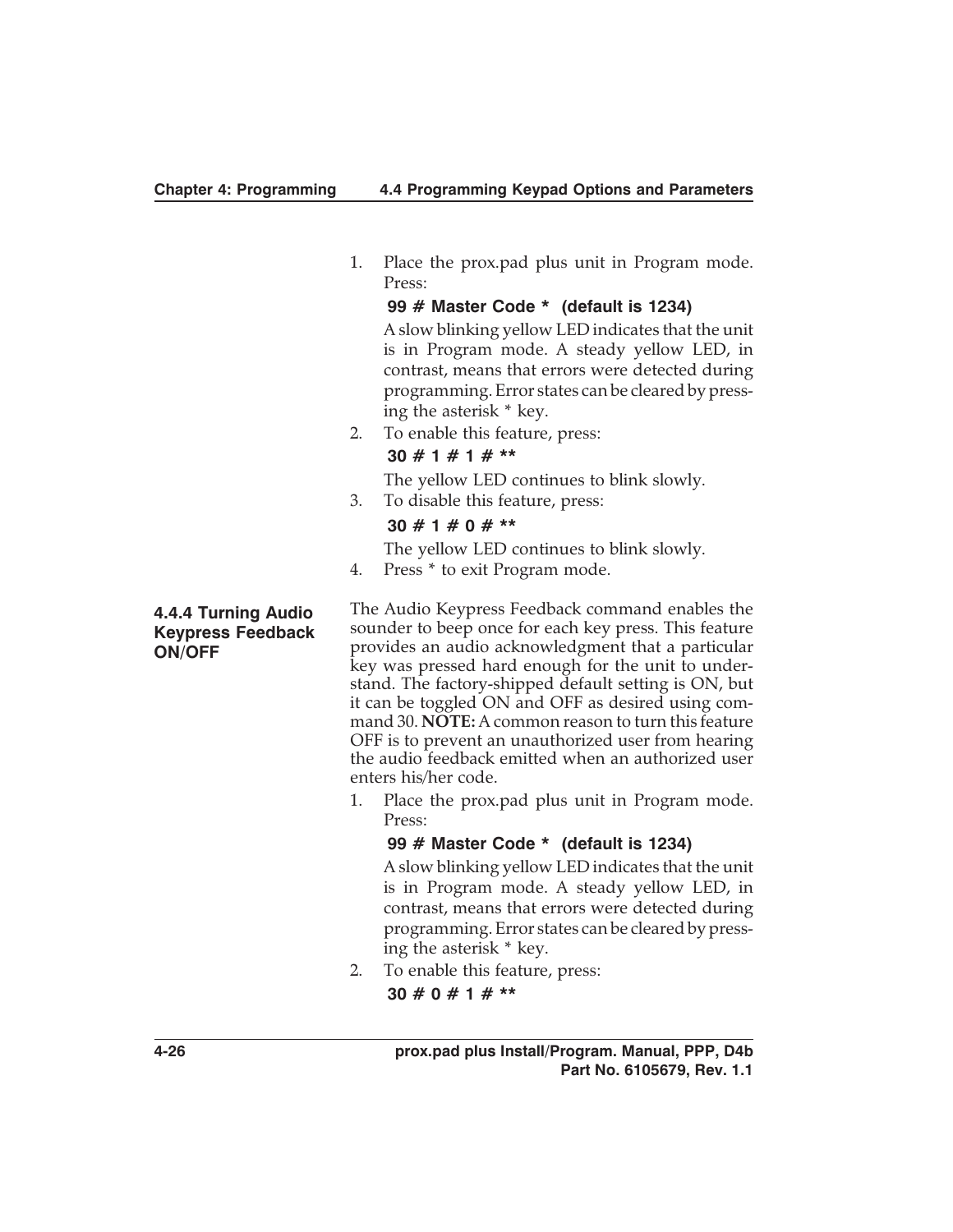The yellow LED continues to blink slowly.

3. To disable this feature, press:

# **30 # 0 # 0 # \*\***

- The yellow LED continues to blink slowly.
- 4. Press \* to exit Program mode.
- **4.4.5 Error Lockout** The prox.pad plus controller maintains a count of the number of consecutive invalid keypad PINs and prox cards that have been entered. This count is reset by entering a valid keypad PIN, presenting a programmed prox card, pressing the program button, entering a valid [99 # Master code\*] sequence, or by the expiration of the keypad timer.

Entering an incorrect Master code in a [99 # Master Code\*] sequence does increment the invalid PIN entry count. This ensures that attempts to guess the Master code are not overlooked.

When the invalid entry counter reaches the user-specified level, the error lockout is activated. Error threshold is programmed through parameter  $32 \# 0 \#$ , and is defaulted to three attempts.

Once the error lockout threshold is reached, the keypad is locked out and the yellow LED lights solidly. This duration defaults to 10 seconds, and is changed with command 32, parameter 1.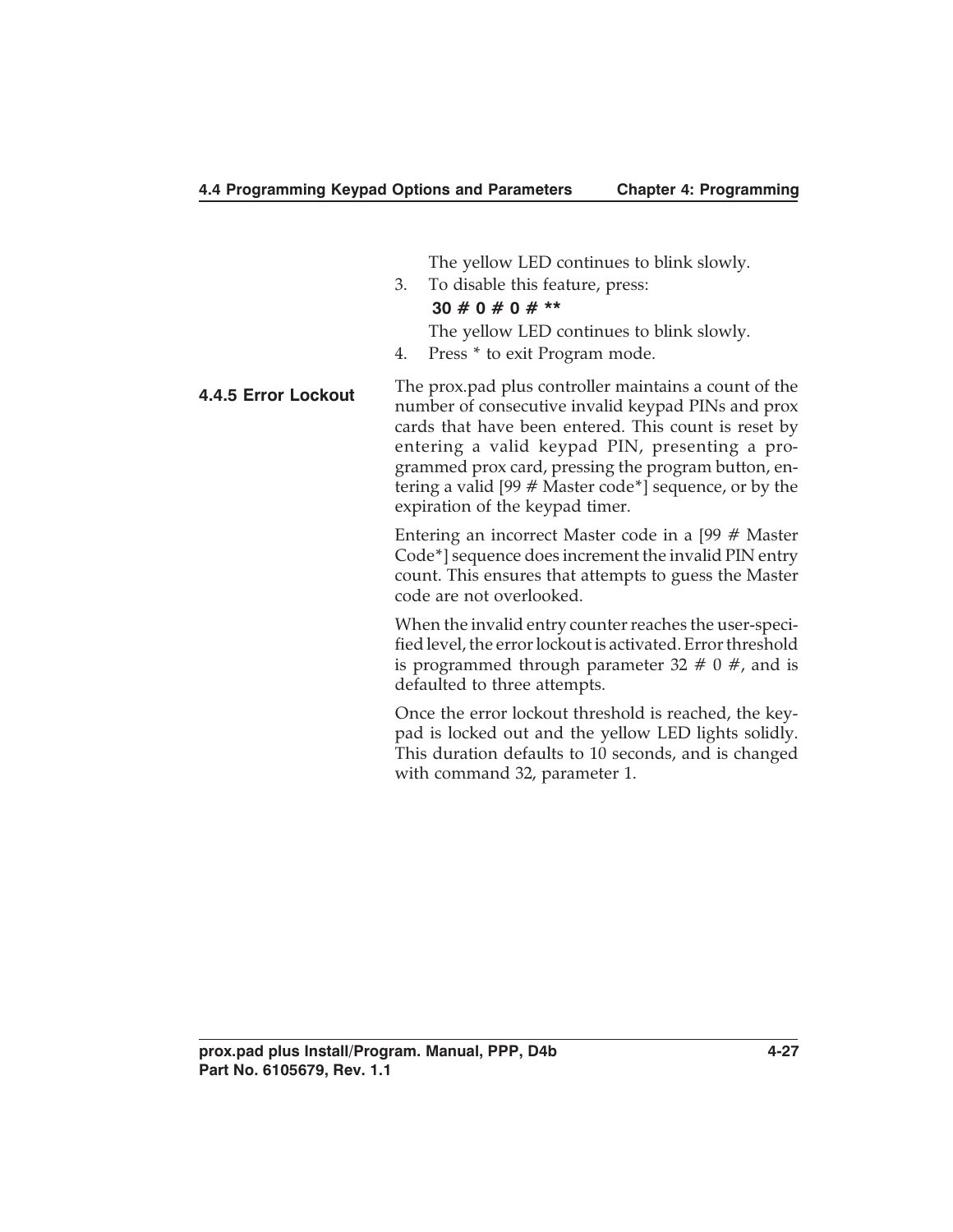#### **Chapter 4: Programming 4.4 Programming Keypad Options and Parameters**

**4.4.6 Timed Anti-Passback** The Timed Anti-Passback function is enabled by default. It lets you specify a length of time that must pass before the same prox card can be processed after being presented. The feature is included so that the card must be outside of the prox read field during the entire period of time. If the card is reintroduced into the field prior to expiration of the time delay, the time delay restarts with a full duration.

Presenting a different card (not necessarily a programmed card) causes the new card data to be processed immediately and also clears the Anti-Passback timer so that the first card presented now get processed again immediately.

This feature is selected through option 30  $#$  16  $#$ ; the duration of the time delay is set through parameter  $32 \# 8 \#$ . The duration of the time delay can be set from  $\frac{1}{2}$  second to 60 seconds in  $\frac{1}{4}$  second increments.

Disabling the Timed Anti-Passback function provides another feature that controls how often ANY prox card is processed. When option 30  $#$  16  $#$  is disabled, the value in parameter  $32 \# 8 \#$  indicates how often a card will be processed. Please note that the prox read function continues to attempt a card READ every 100 milliseconds, but a valid card read is only PROCESSED after the specified time delay elapses.

Also note that this function does not require the card to leave the read field. In fact one of the main uses of this feature is to adjust the processing rate of cards that remain in the field. Now you can extend the processing time to stop this type of unwanted toggling. All that must be done is to extend the value in command  $32 \#3 \#$ .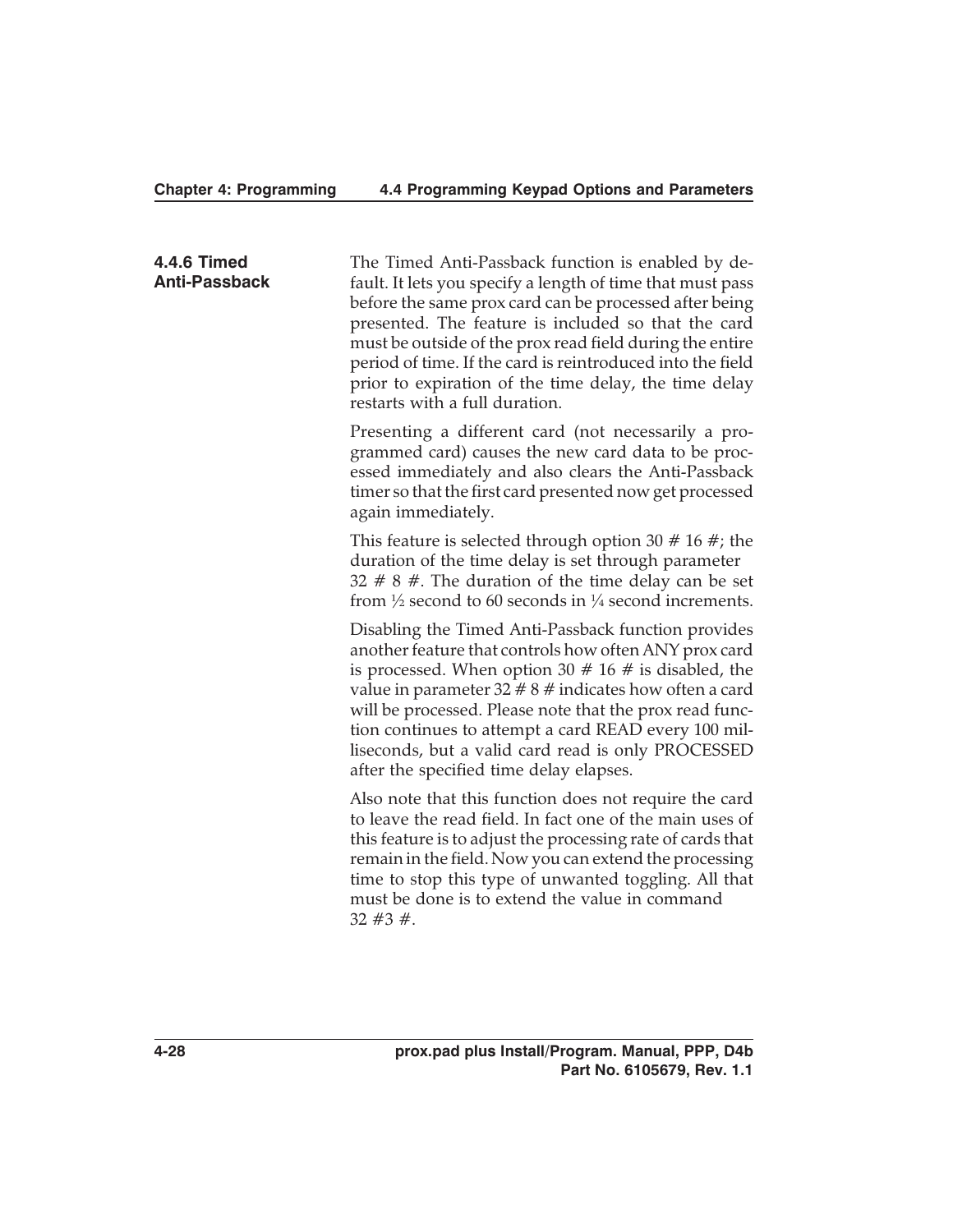# **4.4 Programming Keypad Options and Parameters Chapter 4: Programming**

Both of these features apply only to prox cards; there is no "Anti-Passback" processing of keypad PINs. "Anti-Passback" and the "card process timer" are also turned off in Program mode.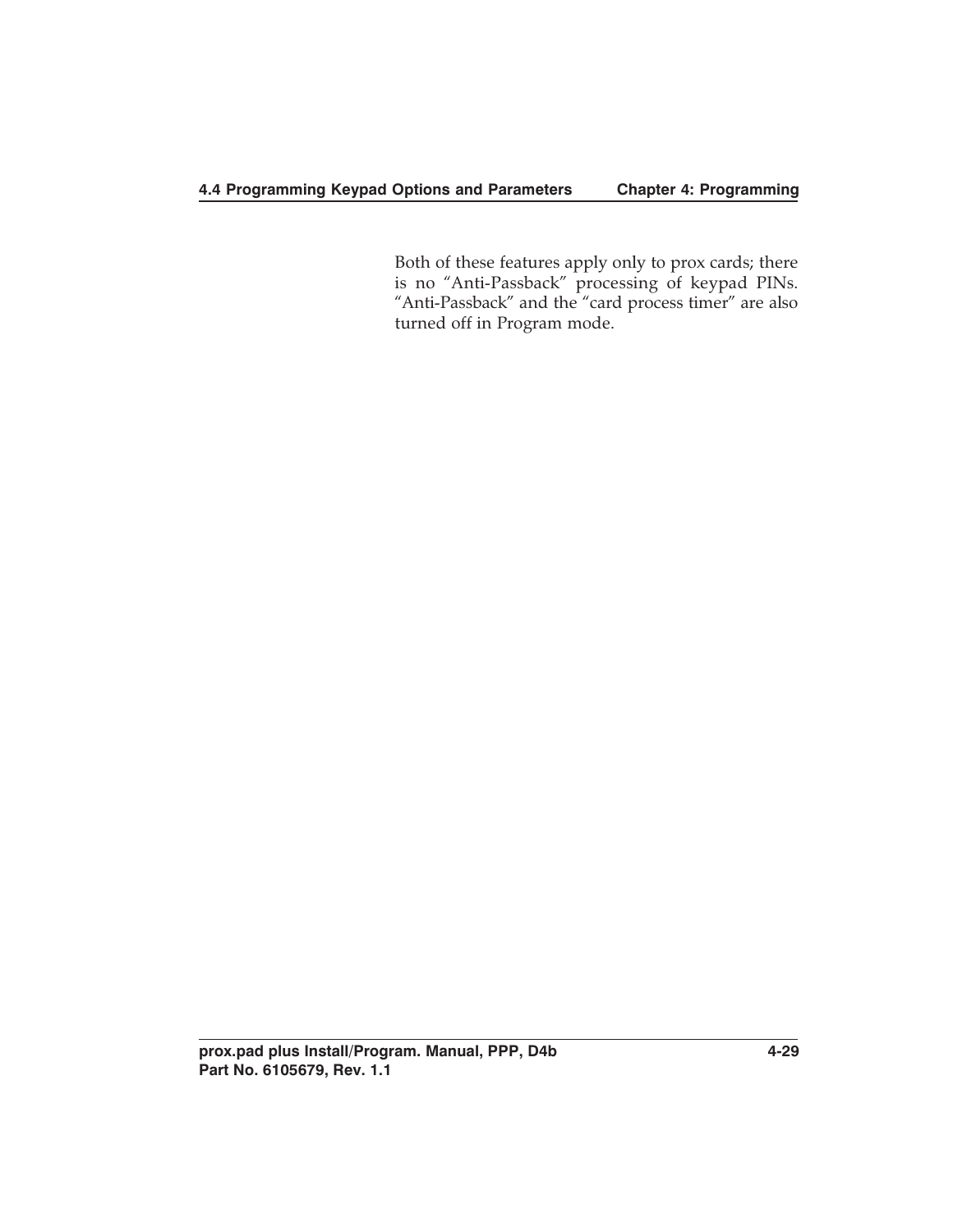# **4.5 Using the Printing Features**

The prox.pad plus unit in conjunction with the optional IEI PDA Data Collection Device (DCD) can capture a Transaction Log and a Programmed User List via the IR port. The Log Dump command is:

# **70 # 0 # 0 # \*\***

The User Dump command is:

**25 # 0 # 0 # \*\***

**4.5.1 Selecting Transaction Log Information**

You can selectively program specific transaction events to print or not on the Transaction Log. By "masking" out certain events, you direct the unit not to save those events in memory and thus not be available for the log. The factory default is for all transaction events to be saved in memory and printed on the log. To turn OFF an event (keep it from being logged), enter:

# **73 # Event Code # 0 # \*\***

To turn an event ON, enter:

| 73 # Event Code # 1 # ** |                                         |  |
|--------------------------|-----------------------------------------|--|
| Event $#$                | <b>Description</b>                      |  |
| 1                        | access denied - invalid PIN             |  |
| 2                        | program denied                          |  |
| 4                        | <b>REX</b>                              |  |
| 5                        | Propped Door                            |  |
| 6                        | Door Closed                             |  |
| 7                        | Forced Door                             |  |
| 16                       | log dumped by user #N                   |  |
| 17                       | access granted to user #N               |  |
| 19                       | access denied to user #N, bad timezone  |  |
| 20                       | toggle mode activated by user $\#N$     |  |
|                          | (latch set)                             |  |
| 21                       | toggle mode de-activated by user $\#N$  |  |
|                          | (latch clear)                           |  |
| 22                       | 1st in auto-unlock triggered by user #N |  |
| 23                       | door relocked by user #N                |  |
| 24                       | user lockout enabled by user $\#N$      |  |
| 25                       | user lockout disabled by user #N        |  |
| 26                       | access denied to user #N - user is      |  |
|                          | disabled                                |  |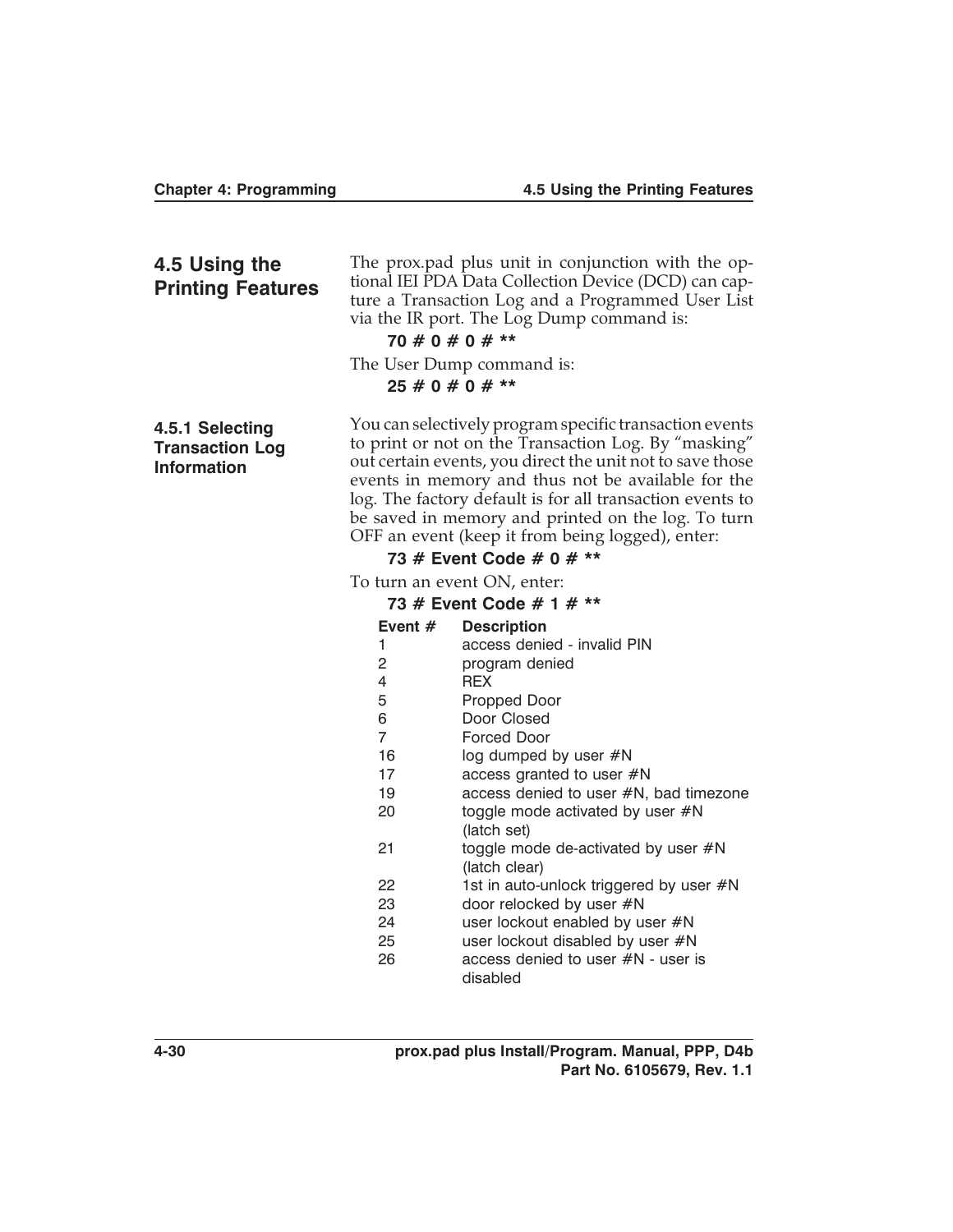| Event # | <b>Description</b> |
|---------|--------------------|
|         |                    |

- 27 card/code mismatch
- 29 program mode started by user #N
- 30 log erased by user #N
- 32 unprogrammed card data
- 33 unprogrammed code data
- 50 log retrieved
- 51 access denied to user #N, user group lockout
- 1. Place the prox.pad plus unit in Program mode. Press**:**

#### **99 # Master Code \*** (default is 1234)

A slow blinking yellow LED indicates that the unit is in Program mode. A steady yellow LED, in contrast, means that errors were detected during programming. Error states can be cleared by pressing the asterisk **\*** key.

2. Press:

# **73 # event # 0/1 # \*\***

" $0/1$ " in the command syntax is the ON/OFF instruction for the unit. Pressing 0 at a certain event means that that event is not logged and is not available to be printed. Pressing 1, in contrast, restores logging and printing for a particular event. "Event" is a two-digit number that represents a specific transaction as listed on the previous page. A steady yellow LED indicates an error; if this occurs, start again.

3. Press **\*** to exit Program mode. The yellow LED stops blinking.

**4.5.2 Printing a Transaction Log** If you have the optional PDA DCD software, you can capture a Transaction Log on it via the prox.pad plus IR port. Transaction Logs can be printed using two different methods, (1) by programming a "dump" code into memory and (2) by placing the prox.pad plus unit into Program mode and manually entering the print Transaction Log command. For details, see the subsections 4.5.2.A and 4.5.2.B on the next page.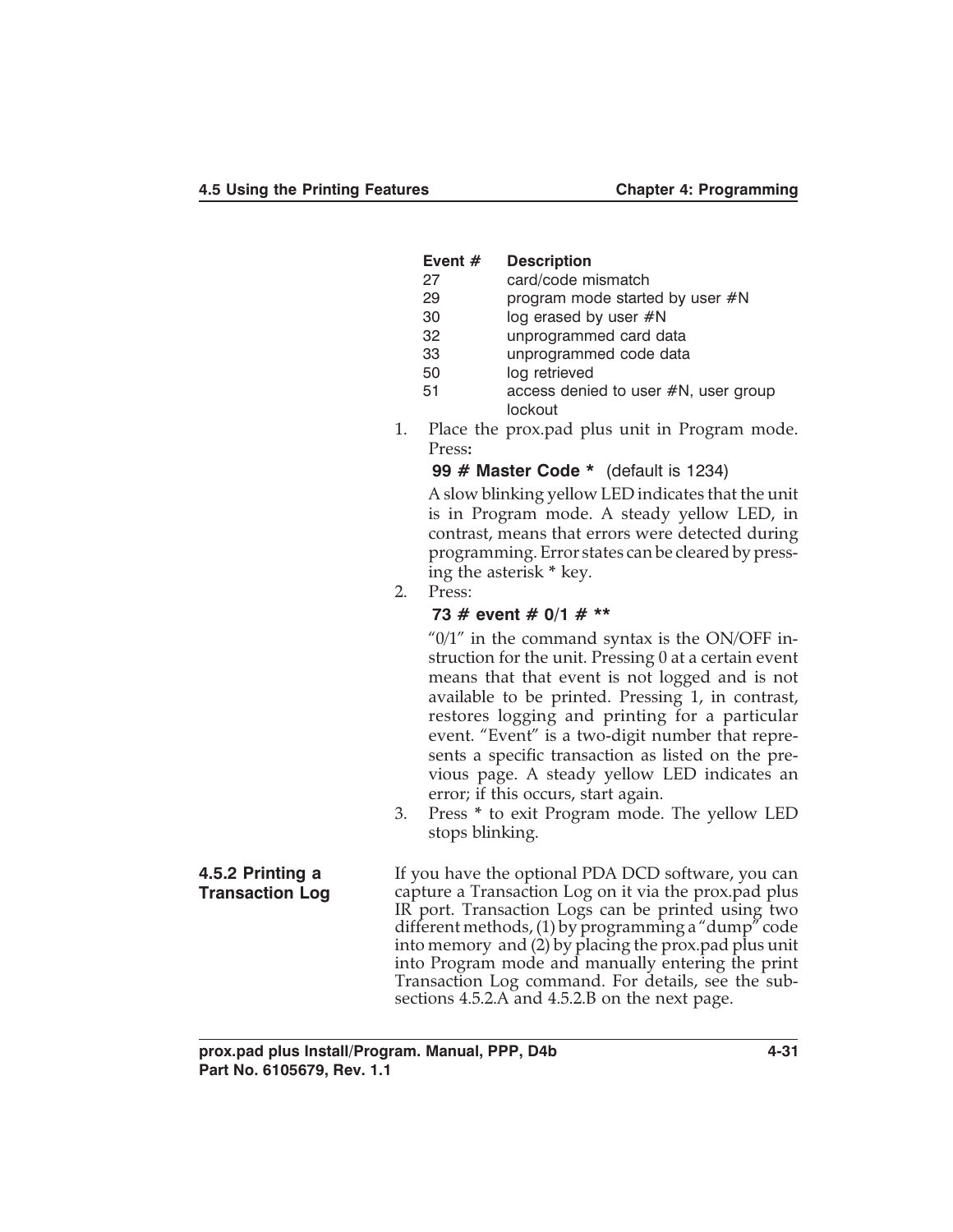#### **4.5.2.A Programming a Transaction Dump Code**

1. Place the prox.pad plus unit in Program mode. Press**:**

**99 # Master Code \*** (default is 1234)

A slow blinking yellow LED indicates that the unit is in Program mode. A steady yellow LED, in contrast, means that errors were detected during programming. Error states can be cleared by pressing the asterisk **\*** key.

2. For a **LOG DUMP USER** (Code Only), press:

**50 # 2 # user location # code \* code \*** For a **CARD DUMP**, press:

**50 # 2 # user location # \*\* <present card>**

and then present the card at the proximity reader. (**NOTE**: A Log Dump User can also be a "card AND Code" or "Card OR Code" user.)

3. Press **\*** to exit Program mode.

**NOTE:** Entering the programmed dump code or card again subsequently causes the unit to send a Transaction Log to the optional PDA DCD program.

#### **4.5.2.B Printing a Transaction Log Manually**

1. Place the prox.pad plus unit in Program mode. Press:

**99 # Master Code \*** (default is 1234)

A slow blinking yellow LED indicates that the unit is in Program mode. A steady yellow LED, in contrast, means that errors were detected during programming. Error states can be cleared by pressing the asterisk **\*** key.

2. Hold the PDA up to the prox.pad plus IR port steadily (about one or two inches away; the IR port is located to the right of the yellow LED) and then press:

**70 # 0 # 0 # \*\***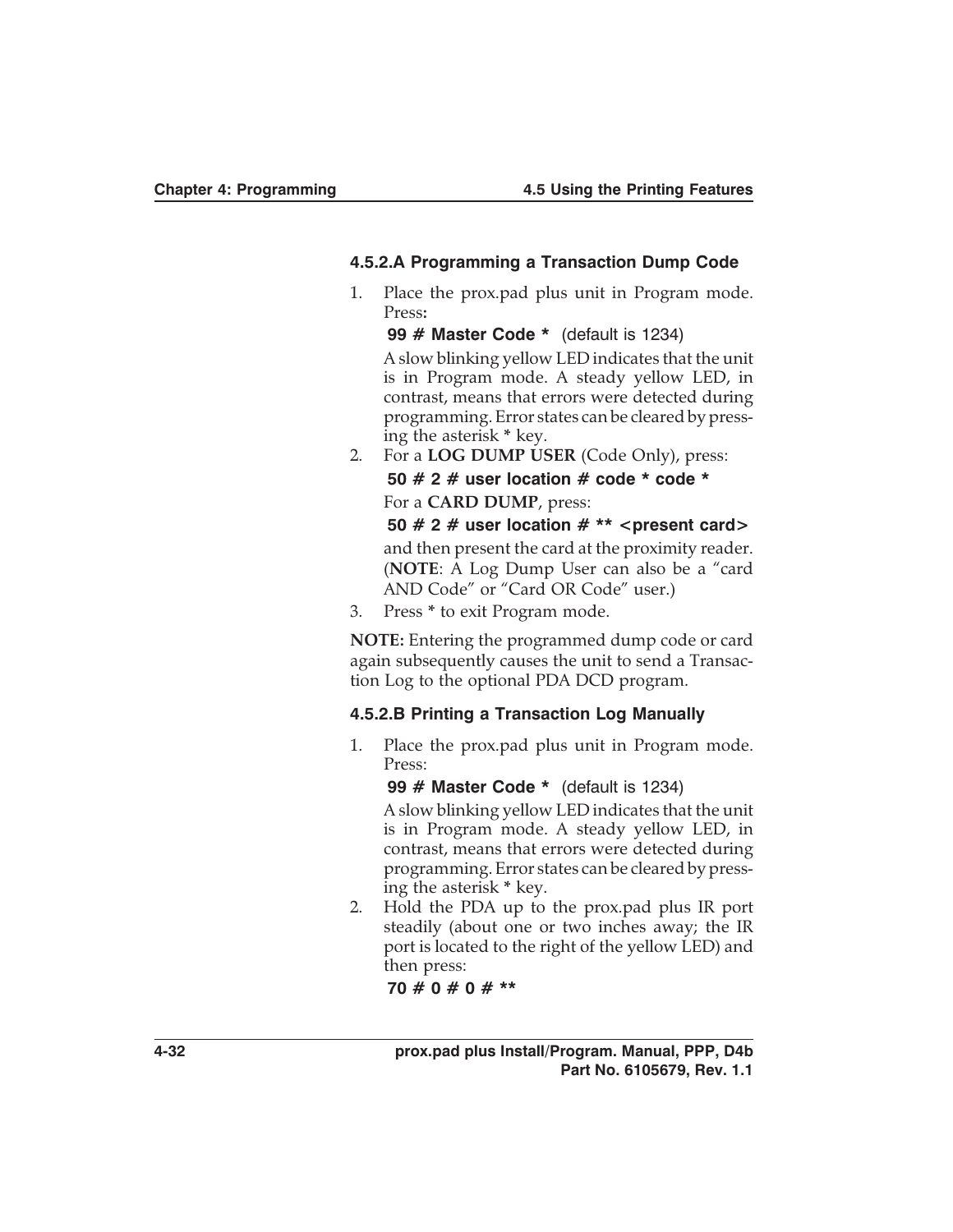3. Press **\*** to exit Program mode. The 70 command is logged in the transaction buffer (in memory), providing a reference as to when the log was printed. Refer to the DCD software instructions for details.

## **4.5.2.C Erasing a Transaction Log**

**The Transaction Log should be erased from memory after being printed to prevent conflicting logs.** To erase the log, enter the following sequence:

#### **99 # Master Code \* 76 # 00000 # 00000 # \*\***

Then press **\*** to exit Program mode.

#### **4.5.2.D Printing a Programmed Users List**

The Programmed Users List showing all user access information can be printed to the optional PDA software via the unit's IR port. The Print Programmed Users List command is 25.

The prox.pad plus unit can store up to 2,000 user IDs in memory at one time. Each user ID can be a card, a PIN code, or a combination card/PIN code. User data is stored in numbered registers, with register one being known as "user one," register two "user two," etc.

User data is stored in the available memory registers automatically by the unit; you do not have to place data in any particular order. You can store codes or cards in the first five registers and skip some registers, leaving them empty on purpose; you can then continue programming from registers that are out of sequence. This is an important concept since the printed list identifies the memory register (location) for each user's data. It does not print user locations that are not programmed.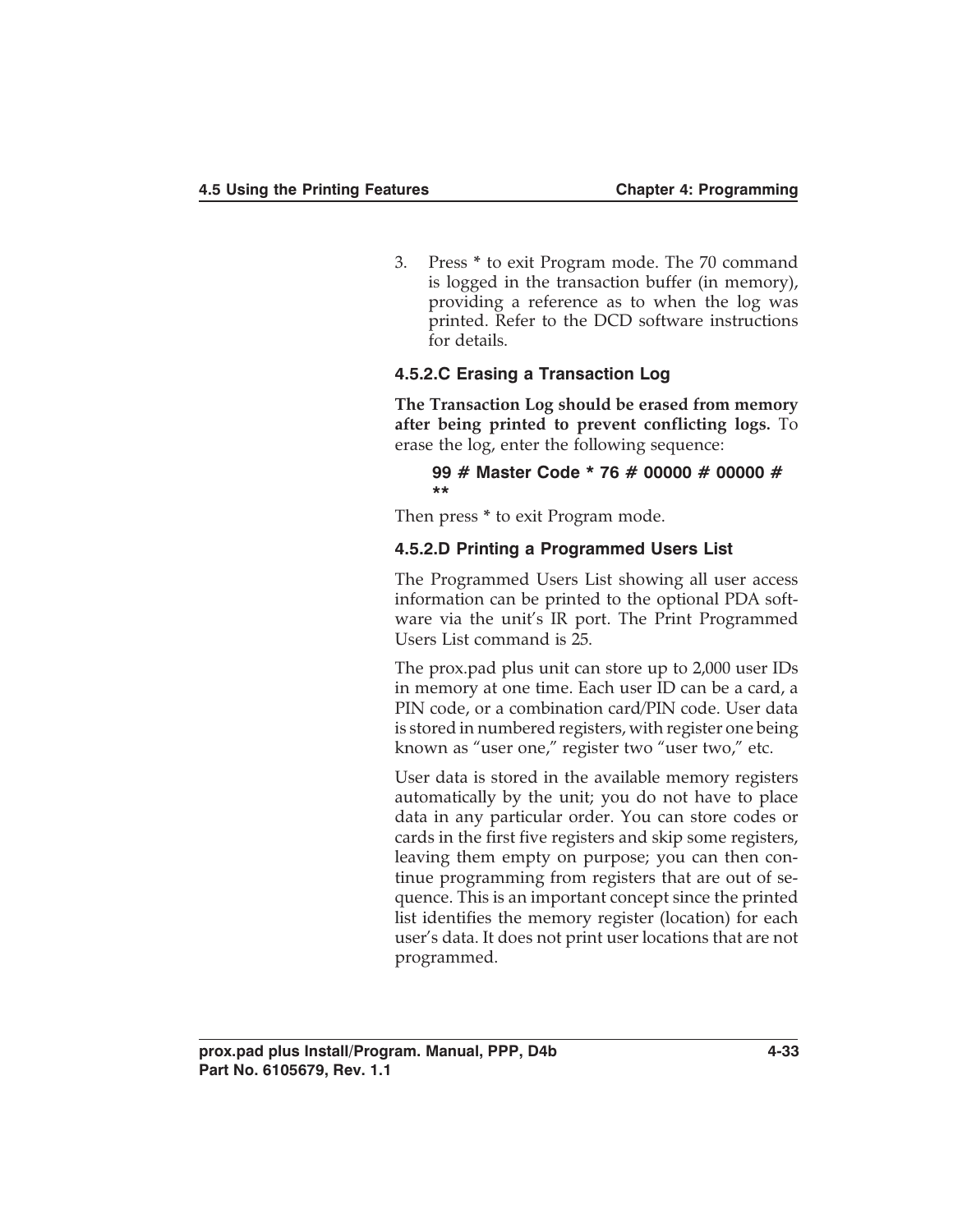1. Place the prox.pad plus unit in Program mode. Press:

**99 # Master Code \*** (default is 1234)] A slow blinking yellow LED indicates that the unit is in Program mode. A steady yellow LED, in contrast, means that errors were detected during programming. Error states can be cleared by pressing the asterisk **\*** key.

2. Hold the PDA up to the prox.pad plus IR port steadily (about one or two inches away; the IR port is located to the right of the yellow LED) and then press:

#### **25 # 0 # 0 # \*\***

3. When the list is complete, press **\*** to exit Program mode. Refer to the DCD software instructions for details.

By default, this command dumps all users, including empty user locations. The user dump select option (command 30, option 17) lets you change this. If you enable option 17, only programmed users are dumped. To enable, press:

**30 # 17 # 1 # \*\***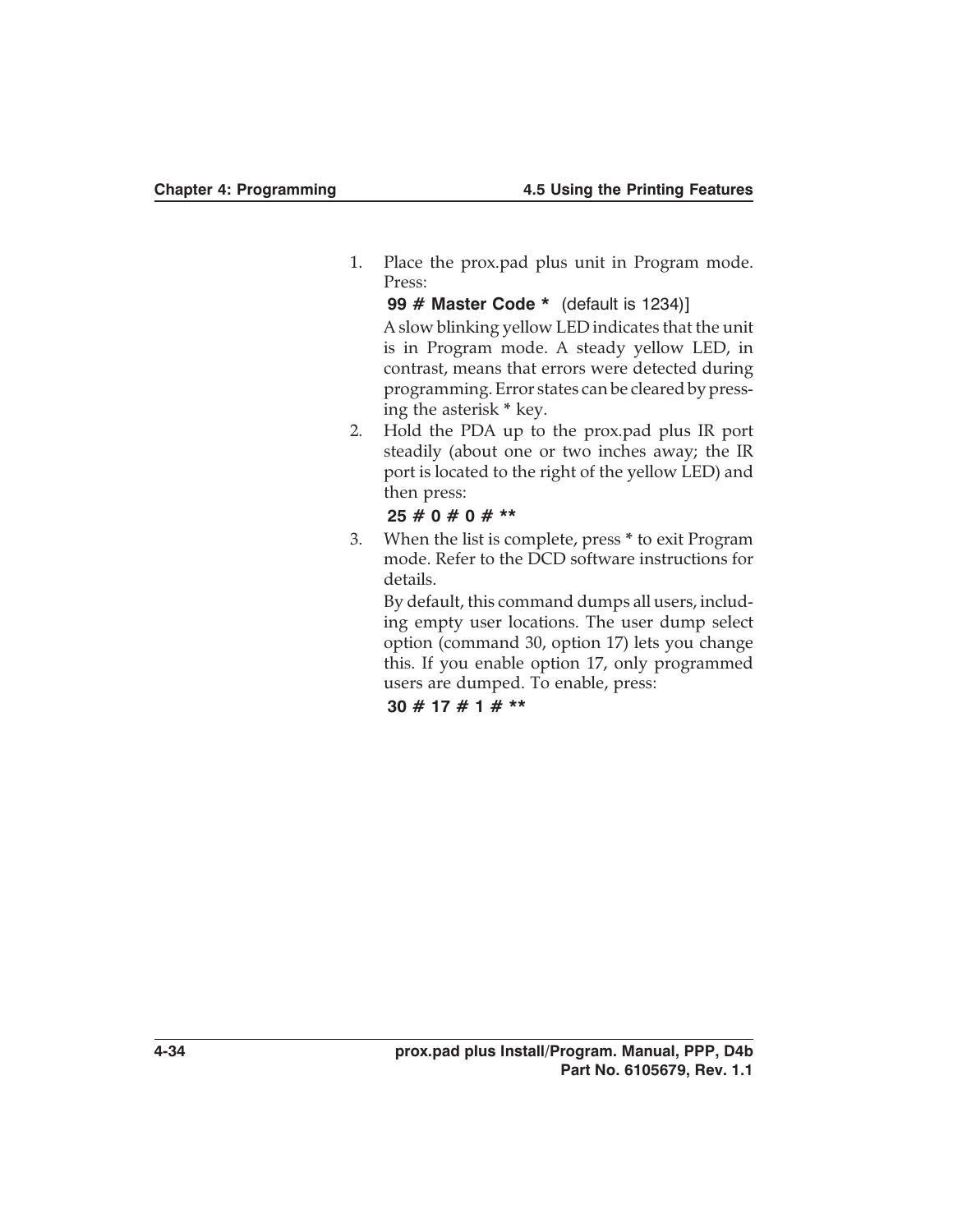# **4.6 Programming Commands**

If you need to change any of the program default values or wish to add functions, first enter Program mode and then enter the desired program command. Defaults are in bold.

| <b>Action Desired</b>                                                                | <b>Press</b>                                                                                  |                                                                                                                   | <b>Details</b>                                                                                         |
|--------------------------------------------------------------------------------------|-----------------------------------------------------------------------------------------------|-------------------------------------------------------------------------------------------------------------------|--------------------------------------------------------------------------------------------------------|
| <b>To enter Program</b><br>mode                                                      | 99 # (Master Code) *                                                                          |                                                                                                                   | Yellow LED blinks<br>slowly (default<br>Master Code<br>$= 1234$                                        |
| 1. Change Master<br>Code<br>Code-only<br>operation<br>(example, 4321<br>Master Code) | 1 # (new code) $*$ (repeat code) $*$<br>1 # 4321 * 4321 *                                     |                                                                                                                   |                                                                                                        |
| 2. Assign outputs                                                                    | 10 # virtual output # physical output #<br>**                                                 |                                                                                                                   |                                                                                                        |
|                                                                                      | <b>Virtual Output</b><br>$1 -$ Lock<br>2 - Alarm Shunt<br>3 - Propped Door<br>4 - Forced Door | <b>Physical Output</b><br>1 - Relay 1 (Main)<br>2 - Relay 2 (Aux)<br>5 - Audio Alert #1<br>$6$ - Audio Alert $#2$ | Entering a zero (0)<br>for a virtual output<br>disables the<br>physical output                         |
| 3. Set lock output<br>duration                                                       | 11 # tt # 0 # * *                                                                             |                                                                                                                   | $t =$ number of<br>seconds to operate<br>lock on access (1<br>through 255)<br>defaults to 5<br>seconds |
| 4. Delete users                                                                      | user-location $#**$                                                                           |                                                                                                                   |                                                                                                        |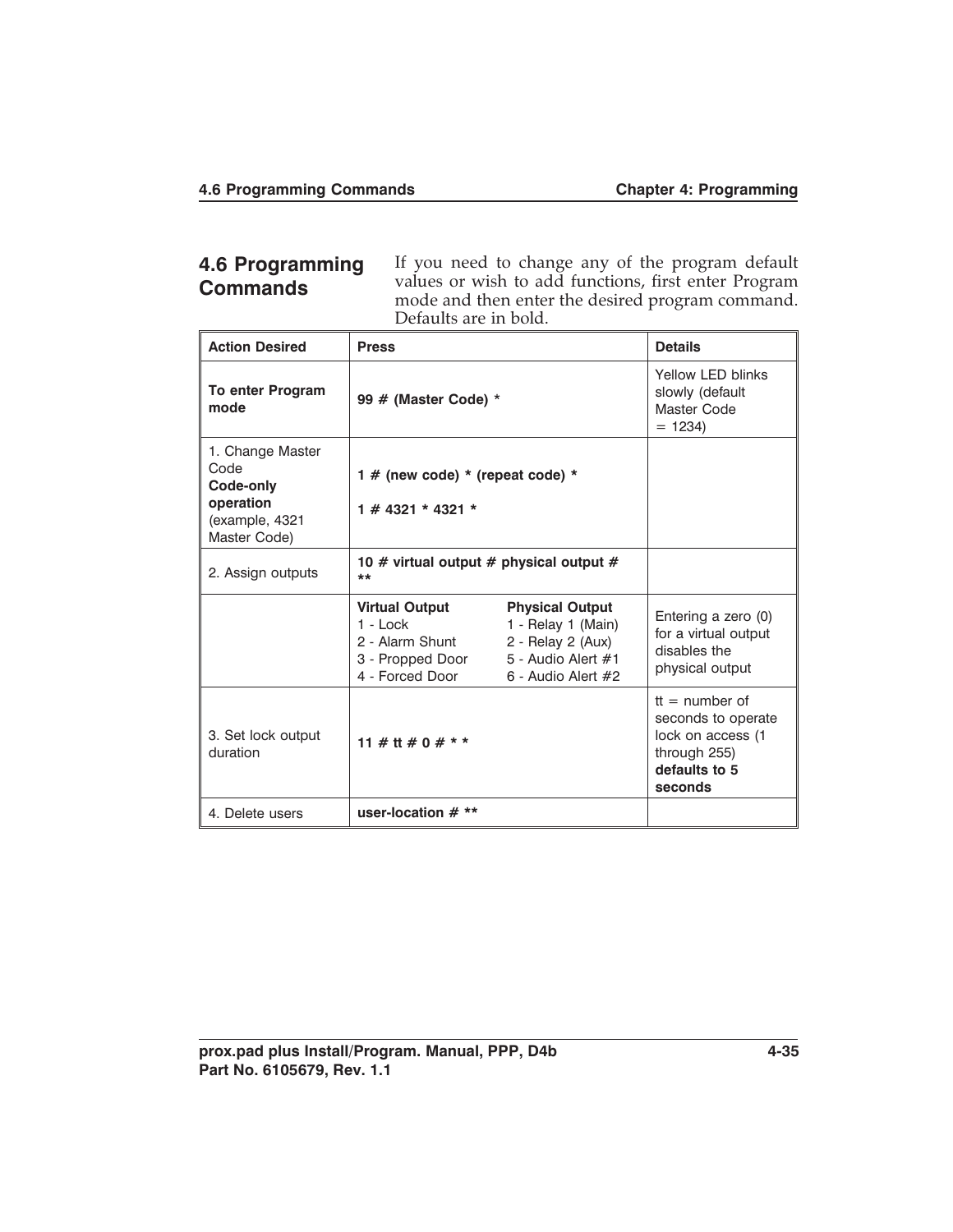| <b>Action</b>                                                        | <b>Press</b>                                                                                                                                                                                                          |                                                                                                                                                                          | <b>Details</b> |
|----------------------------------------------------------------------|-----------------------------------------------------------------------------------------------------------------------------------------------------------------------------------------------------------------------|--------------------------------------------------------------------------------------------------------------------------------------------------------------------------|----------------|
| 5. Set/clear keypad<br>options                                       | $30 \# 0 \# 0 \# **$                                                                                                                                                                                                  |                                                                                                                                                                          |                |
|                                                                      | Option<br>0-audio keypress feedback,<br>1-visual keypress feedback,<br>2-auto entry enable,<br>3-Card and PIN required for<br>Program mode<br>5-user lockout enable<br>7-internal REX select<br>8-user lockout select | Set/Clear<br>$0=$ off, $1=ON$<br>$0=$ off, $1=ON$<br>$0 =$ OFF, $1 =$ on<br>$0 =$ OFF, $1 =$ on<br>$0=$ off, $1=ON$<br>$0=$ OFF, $1=$ on<br>$0 = BY$<br><b>LOCATION.</b> |                |
|                                                                      | 9-timezones select<br>10-holiday timezone mid-<br>night crossing<br>11-auto-unlock select<br>12-first-in auto-unlock                                                                                                  | $1 = by group$<br>$0=$ OFF, $1=$ on<br>$0=$ off, $1=$ ON<br>$0=$ OFF, $1=$ on<br>$0 =$ OFF, $1 =$ on                                                                     |                |
|                                                                      | 13-daylight savings time<br>select<br>15-daylight savings time<br>format<br>16-anti-passback<br>17-user dump select                                                                                                   | $0=$ off, $1=ON$<br>$0 = USA$ .<br>$1 = European$<br>$0=$ off, $1=ON$<br>$0 = all$ users<br>$1 = programmed$<br>users only                                               |                |
| 6a. Print<br>programmed user<br>list                                 | $25 \# 0 \# 0 \# **$                                                                                                                                                                                                  |                                                                                                                                                                          |                |
| 6b. Print<br>programmed user<br>list (starting at a<br>certain user) | 25 # 0 # start user # **                                                                                                                                                                                              |                                                                                                                                                                          |                |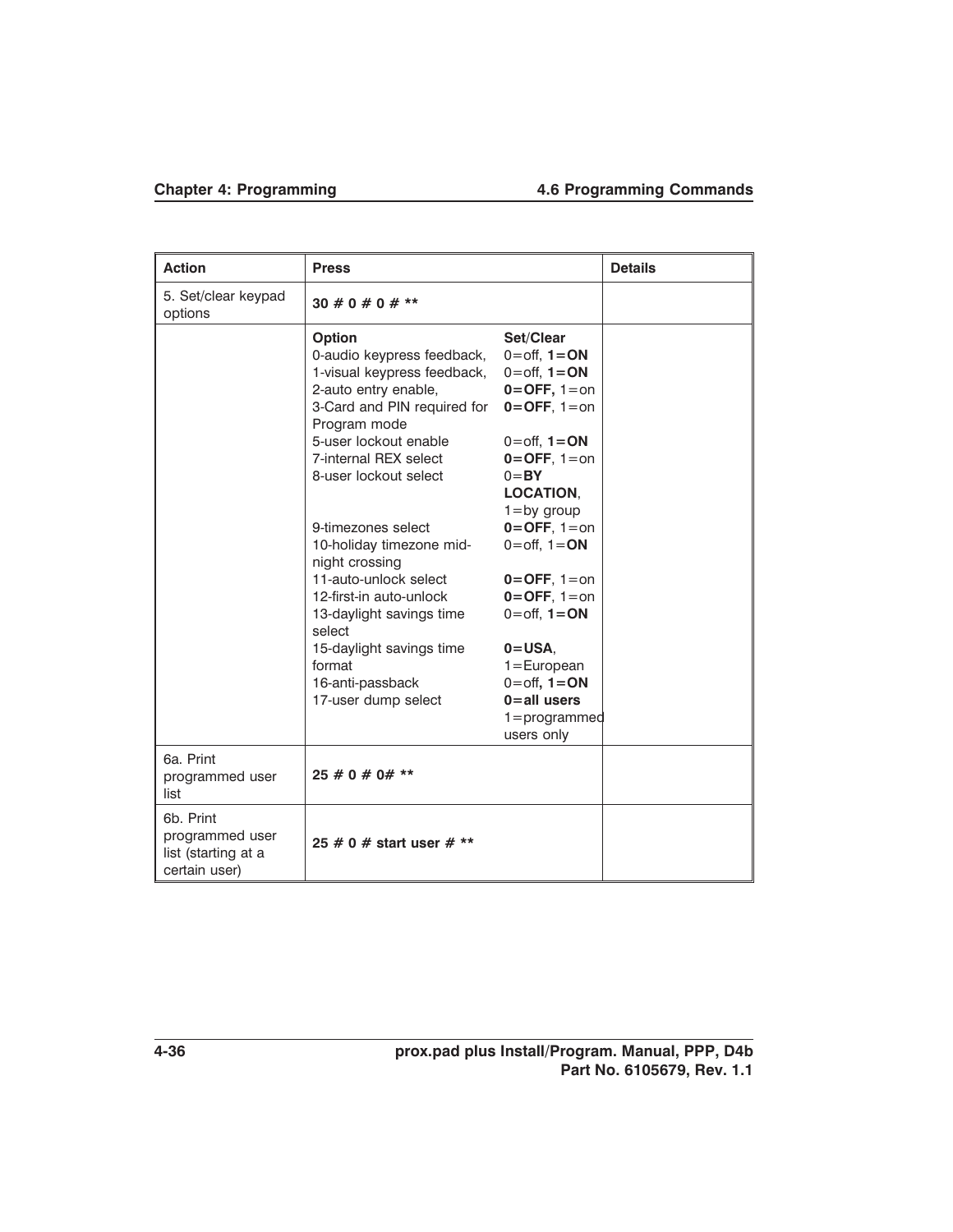# **4.6 Programming Commands Chapter 4: Programming**

| Action                                                                                  | <b>Press</b>                                                                                                                                                                                                                                                                                                                                     |                                                                                                                                                                                                                                                                                                                                                                                       | <b>Details</b>                                                                                                   |
|-----------------------------------------------------------------------------------------|--------------------------------------------------------------------------------------------------------------------------------------------------------------------------------------------------------------------------------------------------------------------------------------------------------------------------------------------------|---------------------------------------------------------------------------------------------------------------------------------------------------------------------------------------------------------------------------------------------------------------------------------------------------------------------------------------------------------------------------------------|------------------------------------------------------------------------------------------------------------------|
| 7. Change keypad<br>parameters                                                          | 32 # parameter # value # **                                                                                                                                                                                                                                                                                                                      |                                                                                                                                                                                                                                                                                                                                                                                       | See options below                                                                                                |
|                                                                                         | <b>Parameter</b><br>0-error lockout threshold<br>1-error lockout duration<br>3-extended unlock time<br>4-site ID (for cmds 51, 57)<br>5-user timezone mask<br>(for programming users<br>through the faceplate)<br>6-user lockout group<br>7-lockout by group<br>operand<br>groups<br>numbered groups<br>numbered groups<br>8-Anti-Passback delay | Value<br>$1-50$ (def=3)<br>$1-255$ (def=10<br>sec)<br>$1-255$ (def=10<br>sec)<br>$0-255$ (def=11)<br>$0-255$ (def=255)<br>$0-15$ (def=4)<br>$0-3$ (def=0)<br>(see below)<br>0=lockout users in all other<br>$1 =$ lockout users in this<br>group (except lockout users)<br>2=lockout users in higher<br>3=lockout users in lower<br>2-240 (1/4 sec<br>increments, def=<br>4 or 1 sec) |                                                                                                                  |
| 8. Set/clear<br>auto-unlock mask                                                        | 38 # autz # set/clear $#$ * *                                                                                                                                                                                                                                                                                                                    |                                                                                                                                                                                                                                                                                                                                                                                       | autz - auto-unlock<br>timezone (1-8)<br>Entering a 1 sets<br>the timezone as<br>auto-unlock and a 0<br>clears it |
| 9. Restore system<br>defaults (master<br>user and system<br>options/parameters<br>only) | 40 # 00000 # 00000 # * *                                                                                                                                                                                                                                                                                                                         |                                                                                                                                                                                                                                                                                                                                                                                       |                                                                                                                  |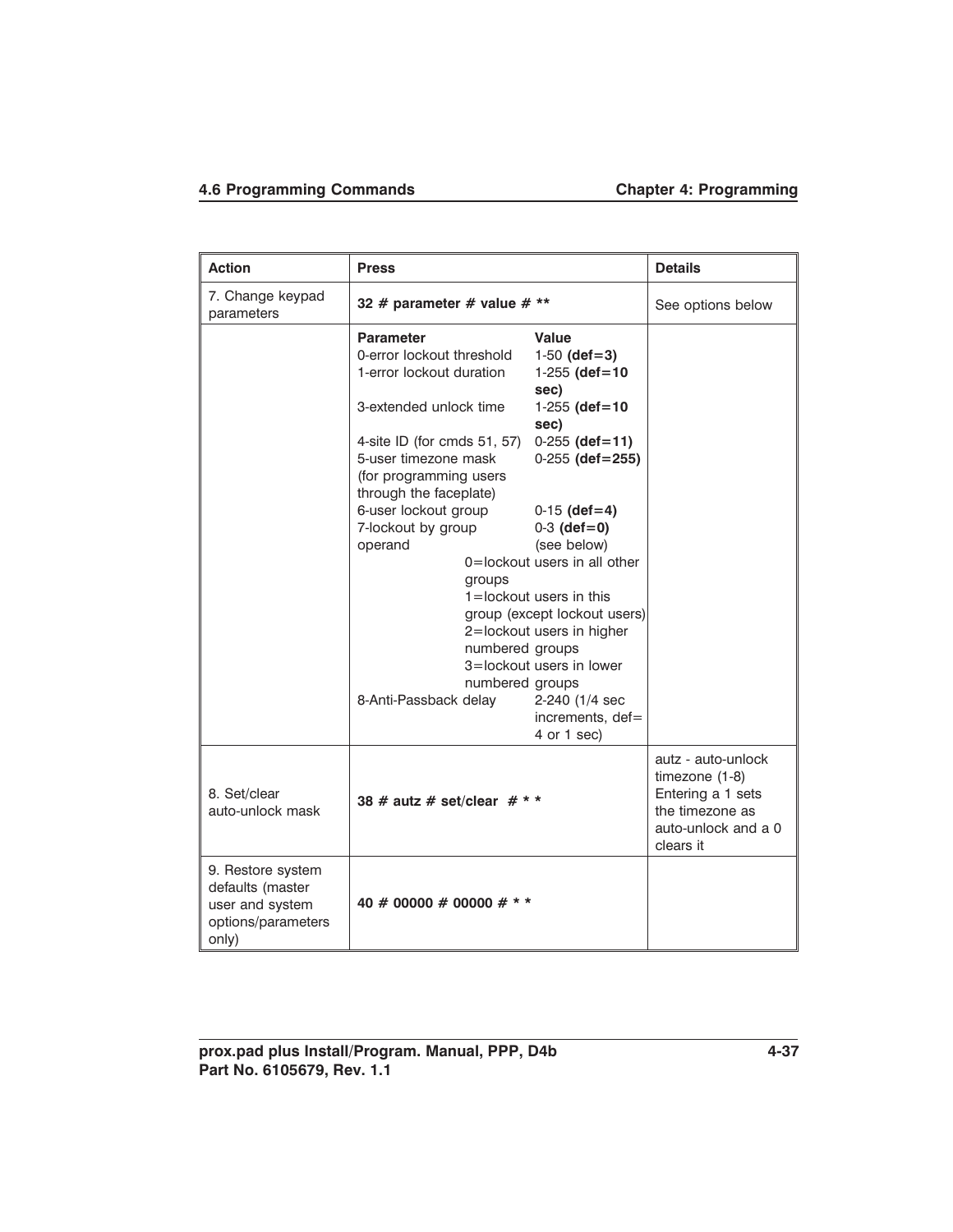# **Chapter 4: Programming 4.6 Programming Commands**

| <b>Action</b>                                              | <b>Press</b>            | <b>Details</b>                                                                                                                            |
|------------------------------------------------------------|-------------------------|-------------------------------------------------------------------------------------------------------------------------------------------|
| 10. Set system time                                        | 41 # hhmm # 0 # **      | hhmm=hour/minute,<br>24-hr format                                                                                                         |
| 11. Set system date                                        | 42 # mmddyy # dow # **  | mmddyy=month,<br>date, year;<br>dow=day of week,<br>$1 =$ Sunday, etc.                                                                    |
| 12. Set door number                                        | 43 # nnnnn # 0 # **     | $nnnn = door$<br>number<br>Default=0001 (max<br>$number=65535$                                                                            |
| 13. Set propped<br>door output time                        | 44 # ttt # 0 # **       | $tt =$ propped door<br>time, to nearest 10's<br>seconds, entered as<br>00-990; default=30<br>secs<br>entering 00 disables<br>propped door |
| 14. Set forced door<br>output time                         | 45 # ttt # 0 # **       | $tt =$ forced door<br>time, to nearest 10's<br>seconds, entered as<br>00-990 (00 latches<br>it); default=10 secs                          |
| 15. Clear eeprom<br>memory and restore<br>default settings | 46 # 00000 # 00000 # ** |                                                                                                                                           |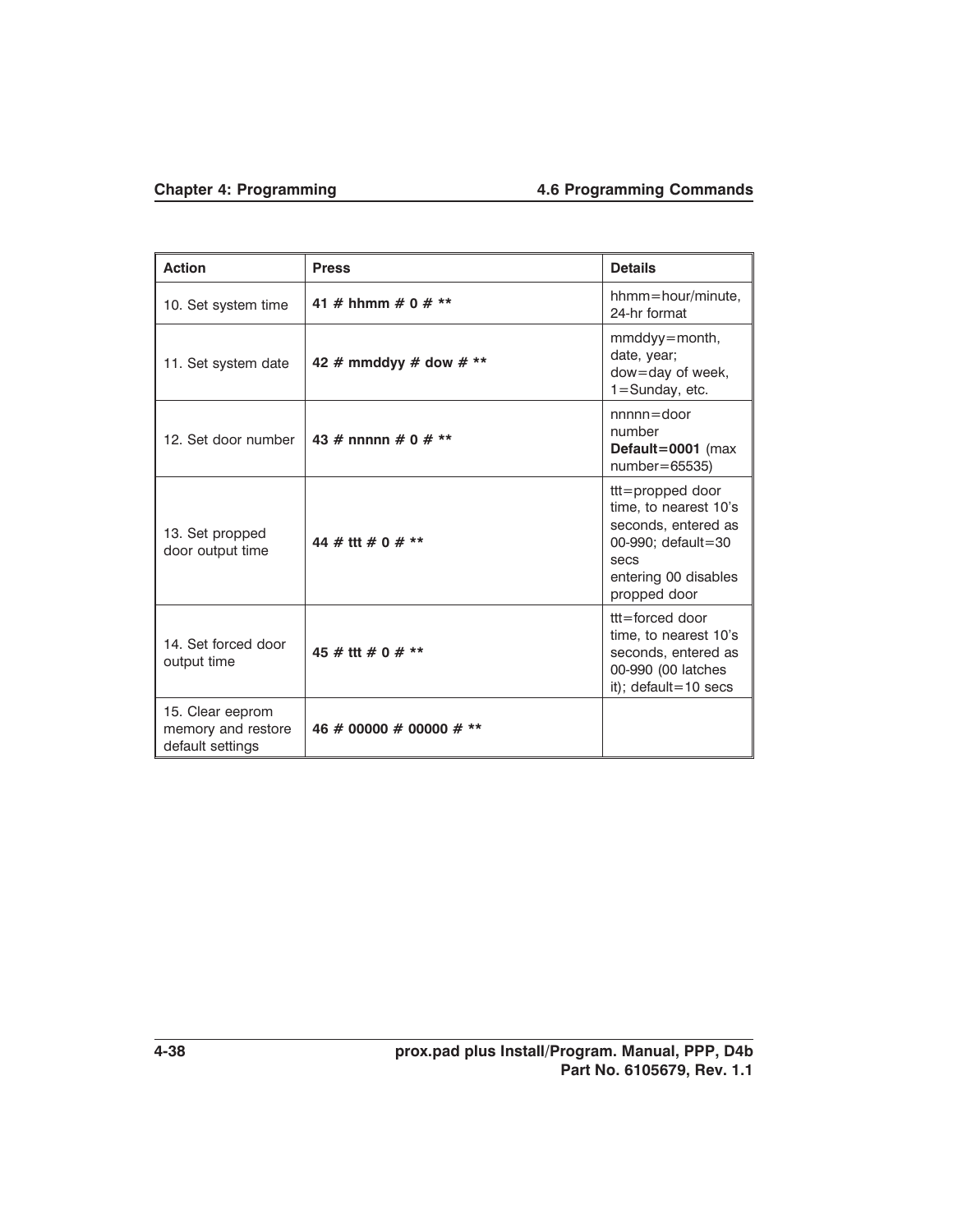# **4.6 Programming Commands Chapter 4: Programming**

| <b>Action</b>                                                        | <b>Press</b>                                                                                                                                                                                               | <b>Details</b>                                                                                |
|----------------------------------------------------------------------|------------------------------------------------------------------------------------------------------------------------------------------------------------------------------------------------------------|-----------------------------------------------------------------------------------------------|
|                                                                      | <b>User Types</b><br>toggle code<br>0<br>standard access<br>1<br>$\overline{2}$<br>log dump<br>3<br>lockout<br>extended lockout<br>4<br>single use<br>5<br>relock code<br>6<br>$\overline{7}$<br>emergency |                                                                                               |
| 16a. Add code only<br>user                                           | 50 # type # location # key pin $*$<br>key pin *                                                                                                                                                            | "code only" user                                                                              |
| 16b. Add card only<br>user by presentation                           | 50 # type # location # **<br><present card=""></present>                                                                                                                                                   | "card only" user by<br>presentation                                                           |
| 16c. Add card AND<br>code user                                       | 50 # type # location # key pin *<br>key pin * <present card=""></present>                                                                                                                                  | "card AND code"<br>user                                                                       |
| 16d. Delete user                                                     | 50 # 0 # location # **                                                                                                                                                                                     | delete user                                                                                   |
| 17. Program 26-bit<br>"card only" user<br>without presenting<br>card | 51 # type # location # card pin $*$<br>card pin *                                                                                                                                                          | Location MUST be<br>greater than 2;<br>Master/Supervisor<br>cannot be set as<br>"card only"   |
| 18. Program "card<br>OR code" user                                   | 52 # type # location # key pin * key pin<br>* <present card=""></present>                                                                                                                                  |                                                                                               |
| 19. Program<br>consecutive "card<br>only" users by<br>presentation   | 53 # type # start user # **<br><present card=""> <present card=""> </present></present>                                                                                                                    | Start user MUST be<br>greater than 2;<br>Master/Supervisor<br>cannot be set as<br>"card only" |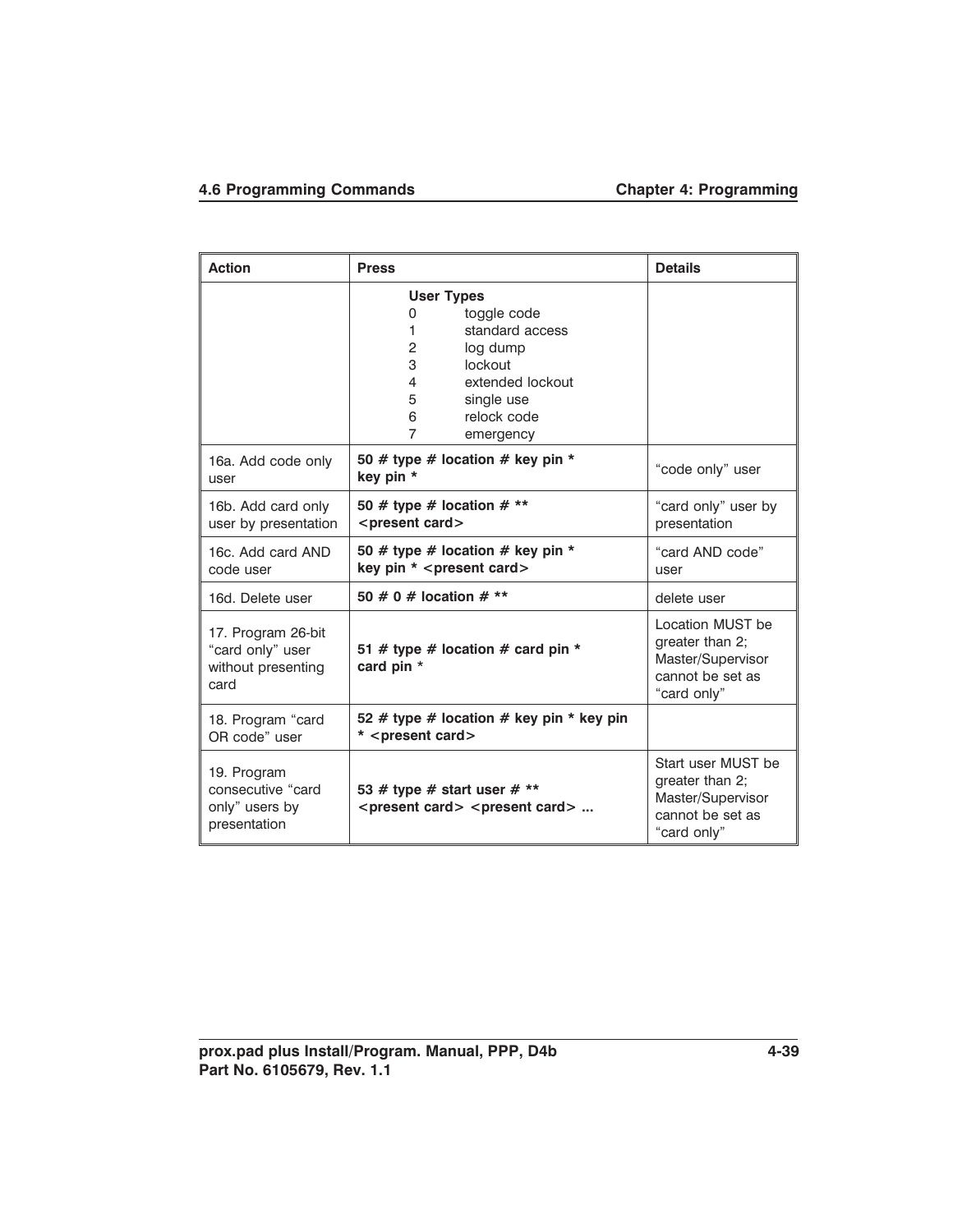# **Chapter 4: Programming 4.6 Programming Commands**

| <b>Action</b>                                                                   | <b>Press</b>                                                          | <b>Details</b>                                                                                                                                                                                 |
|---------------------------------------------------------------------------------|-----------------------------------------------------------------------|------------------------------------------------------------------------------------------------------------------------------------------------------------------------------------------------|
| 20. Enable/disable<br>users                                                     | 56 # enable/disable # user # $**$                                     | $0 =$ Enables that<br>user<br>$1 =$ Disables that<br>user;<br>Master user cannot<br>be disabled; an<br>unprogrammed user<br>cannot be enabled<br>or disabled<br>(generates a<br>program error) |
| 21. Program block<br>of 26-bit "card only"<br>users without<br>presenting cards | 57 # number of users # start user #<br>card pin * card pin *          | Start user MUST be<br>greater than 2;<br>Master/Supervisor<br>cannot be set as<br>"card only"; uses<br>site ID set in<br>command 32.<br>parameter 4                                            |
| 22. Delete block of<br>consecutive users                                        | 58 # start user # start user # number of<br>users * number of users * |                                                                                                                                                                                                |
| 23. Dump<br>transactions to IR<br>port                                          | $70 \# 0 \# 0 \# **$                                                  | This command<br>MUST be used<br>while in Program<br>mode                                                                                                                                       |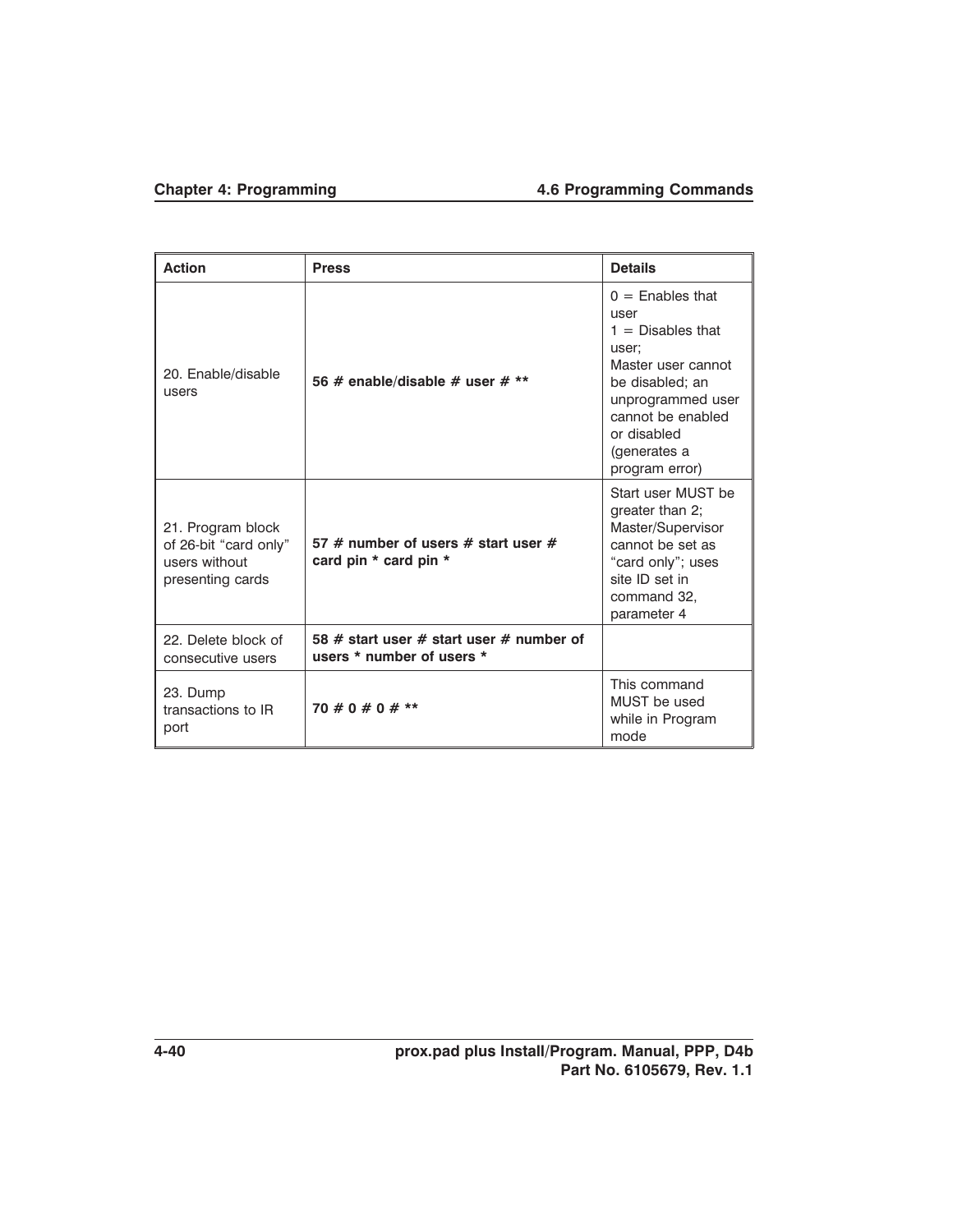# **4.6 Programming Commands Chapter 4: Programming**

| <b>Action</b>                   | <b>Press</b>                                                                                                                                                                                                                                                                                                                                                                                                                                                                                                                                                                                                                                                                                                                                                                                                                                                                                                                 | <b>Details</b>                                                                                |
|---------------------------------|------------------------------------------------------------------------------------------------------------------------------------------------------------------------------------------------------------------------------------------------------------------------------------------------------------------------------------------------------------------------------------------------------------------------------------------------------------------------------------------------------------------------------------------------------------------------------------------------------------------------------------------------------------------------------------------------------------------------------------------------------------------------------------------------------------------------------------------------------------------------------------------------------------------------------|-----------------------------------------------------------------------------------------------|
| 24. Set/clear event<br>log mask | 73 # event # set/clear # **                                                                                                                                                                                                                                                                                                                                                                                                                                                                                                                                                                                                                                                                                                                                                                                                                                                                                                  | See options below;<br>all events are<br>logged by default<br>unless stated<br>otherwise below |
| 25. Reset (erase)               | Event<br>1<br>access denied - invalid PIN<br>2<br>program denied<br><b>REX</b><br>4<br>5<br>Propped Door<br>Door Closed<br>6<br>$\overline{7}$<br>Forced Door<br>16<br>log dumped by user #N<br>17<br>access granted to user #N<br>19<br>access denied to user #N, bad<br>timezone<br>20<br>toggle mode activated by user #N<br>(latch set)<br>21<br>toggle mode de-activated by user<br>#N (latch clear)<br>1st in auto-unlock triggered by<br>22<br>user $\#N$<br>23<br>door relocked by user #N<br>24<br>user lockout enabled by user #N<br>user lockout disabled by user #N<br>25<br>26<br>access denied to user #N - user is<br>disabled<br>27<br>card/code mismatch<br>29<br>program mode started by user #N<br>30<br>log erased by user #N<br>32<br>unprogrammed card data<br>33<br>unprogrammed code data<br>50<br>log retrieved<br>51<br>access denied to user #N, user<br>group lockout<br>76 # 00000 # 00000 # ** | Events 30 and 50<br>cannot be disabled<br>Events 32 and 33<br>are disabled by<br>default      |
| transaction log                 |                                                                                                                                                                                                                                                                                                                                                                                                                                                                                                                                                                                                                                                                                                                                                                                                                                                                                                                              |                                                                                               |
| 26. To exit Program<br>mode     | * (after final command)                                                                                                                                                                                                                                                                                                                                                                                                                                                                                                                                                                                                                                                                                                                                                                                                                                                                                                      | Yellow stops flashing                                                                         |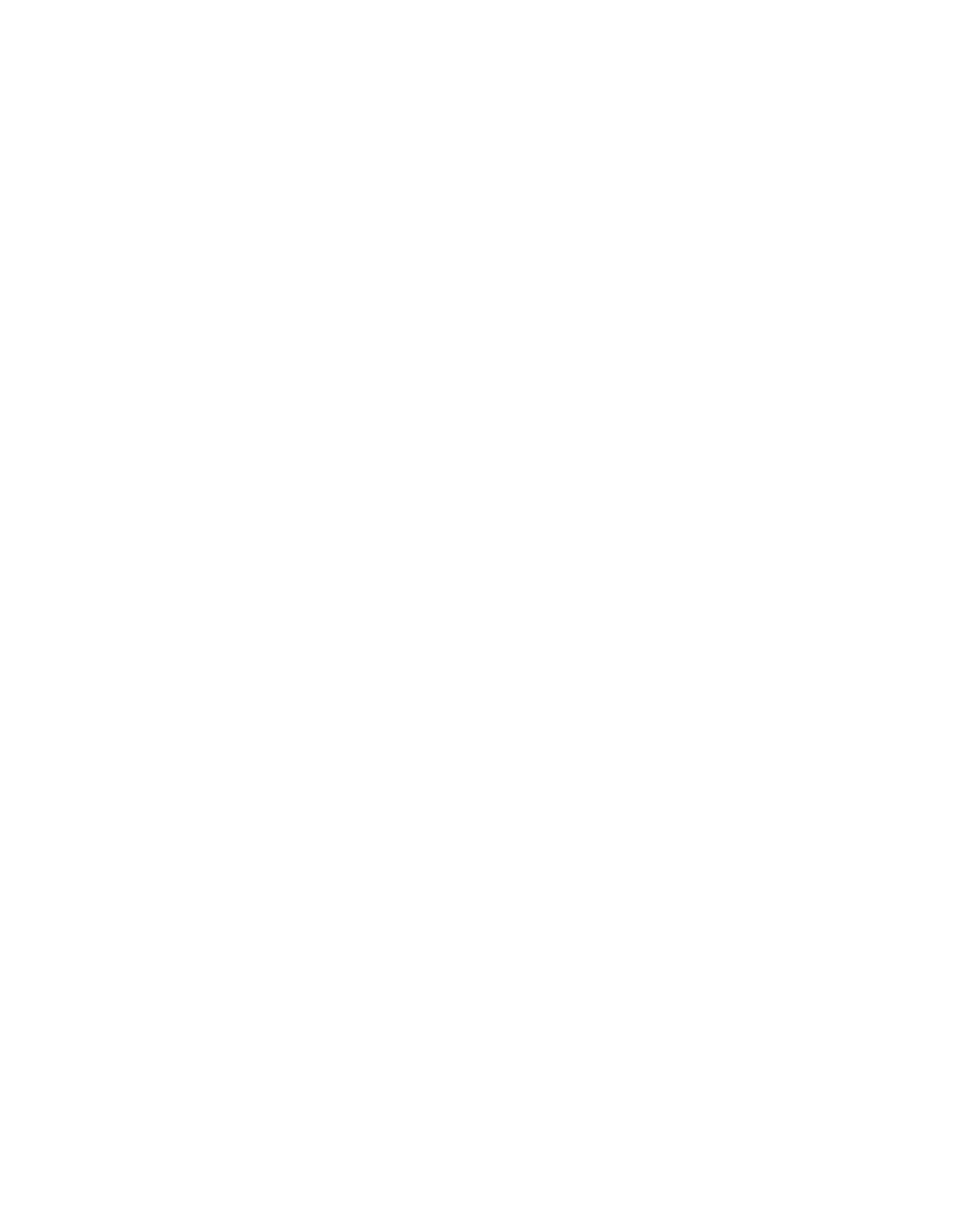# **Chapter 5: Troubleshooting**

Chapter 5 furnishes a Troubleshooting Chart, diagnostic flow charts, a power supply integrity test, and information to correct possible water problems.

# **5.1 Before Calling IEI**

**Whenever your prox.pad plus unit experiences difficulty, before calling IEI for help, first refer to the Troubleshooting Chart for answers**. If the Troubleshooting Chart does not help, perform the following:

- 1. Write down the time and date that the problem occurred, or the time and date when you first noticed the problem. Also note what the unit was doing when the problem occurred or was first noticed.
- 2. Note all other relevant information, paying particular attention to recent updates, new or inexperienced installers/programmers, or any recent hardware changes.
- 3. Attempt to isolate the problem.
- 4. Refer to the "Troubleshooting Chart" and flow charts in this chapter. They are designed such that many common problems can be easily diagnosed and corrected by users without IEI assistance.
- 5. Contact your supervisor or the "technical subject expert" at your facility for assistance for help if you cannot diagnose and correct the problem yourself using steps 1-4 above
- 6. Contact IEI for help only if using steps 1-5 above fails to resolve the problem. Make sure that you have a written description of the problem (and any steps you may have taken attempting to remedy the problem) before calling for help. **Write**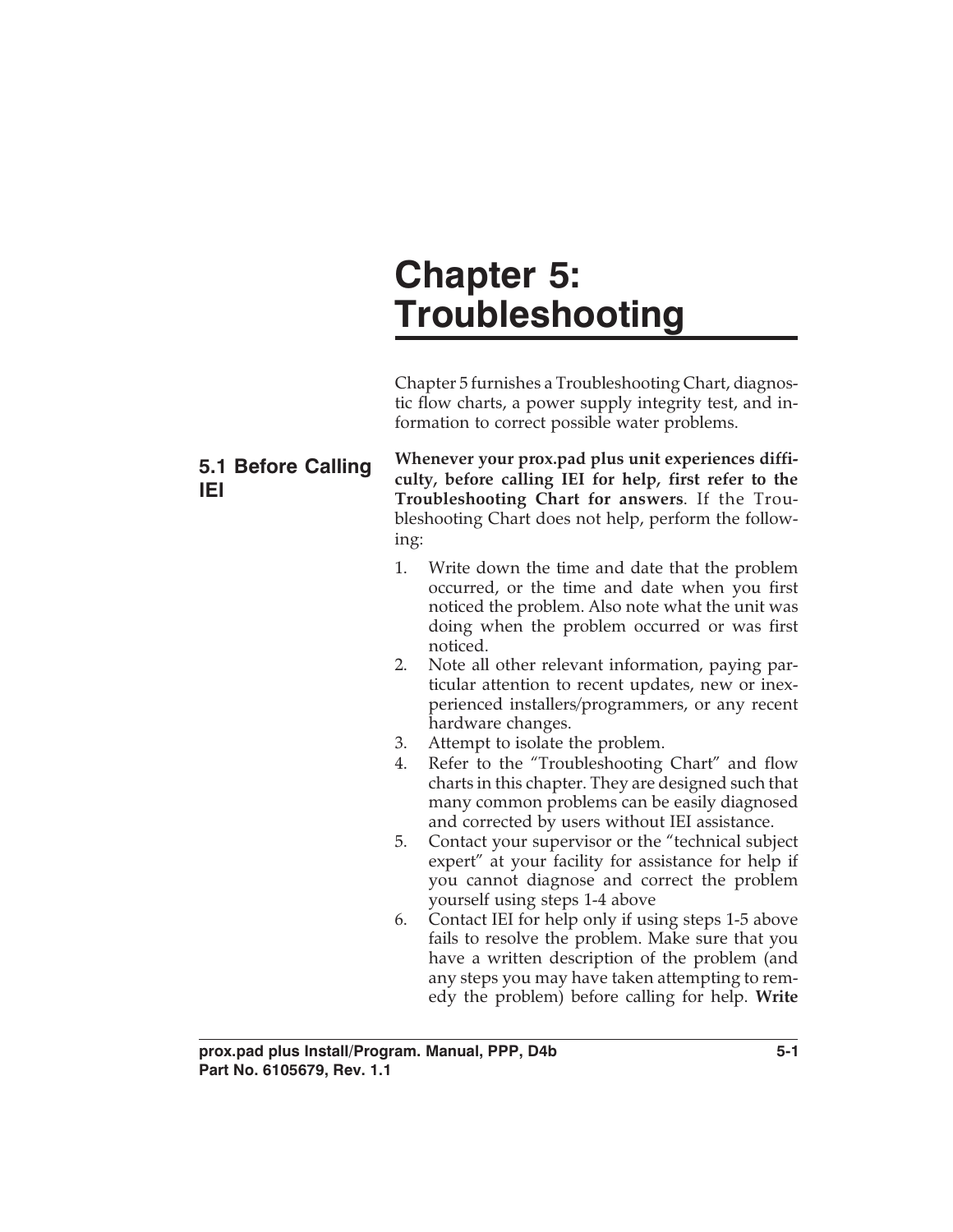**down the version number of your prox.pad plus unit before calling IEI for help.**

| <b>Problem</b>                                                            | <b>Probable Cause</b>                                                                                    | <b>Solution</b>                                                                                                                                                                                                                                                                                                                                                                                                                                                                                                                                                                                                                                                                                                                                                                                                                                     |  |
|---------------------------------------------------------------------------|----------------------------------------------------------------------------------------------------------|-----------------------------------------------------------------------------------------------------------------------------------------------------------------------------------------------------------------------------------------------------------------------------------------------------------------------------------------------------------------------------------------------------------------------------------------------------------------------------------------------------------------------------------------------------------------------------------------------------------------------------------------------------------------------------------------------------------------------------------------------------------------------------------------------------------------------------------------------------|--|
| Red LED turns green<br>when access<br>accepted, but door<br>does not open | Various: power<br>supply voltage<br>problems, locking<br>device power supply<br>not set correctly        | 1. Check power supply voltage.<br>2. Monitor voltage at unit's V+<br>and V- terminals (on P1) with<br>meter, enter a valid code, and<br>ensure that voltage remains<br>constant while locking device<br>attempts to unlock and relock. If<br>voltage varies 1/4 volt or more<br>during this test, this is a problem<br>you must correct; look for the<br>following:<br>-verify that power supply is rated<br>sufficiently for all equipment<br>being powered<br>-verify that locking device, if on<br>same power supply, is set up for<br>current being drawn (example: if<br>a lock draws 300mA at 24VDC,<br>same lock may draw 600mA at<br>12VDC, especially if the unit<br>requires that jumpers be placed<br>in a different configuration<br>-place meter across lock power<br>wires at lock and ensure the lock<br>is receiving proper voltage |  |
| prox.pad plus unit<br>experiences reduced<br>read range problems          | Various: unit is<br>mounted on a metal<br>surface, or other<br>equipment<br>producing RF<br>interference | For metal surface problems, see<br>section 2.2.3; for RF interference<br>problems, see section 2.2.4.                                                                                                                                                                                                                                                                                                                                                                                                                                                                                                                                                                                                                                                                                                                                               |  |

**Table 5-1. Troubleshooting Chart**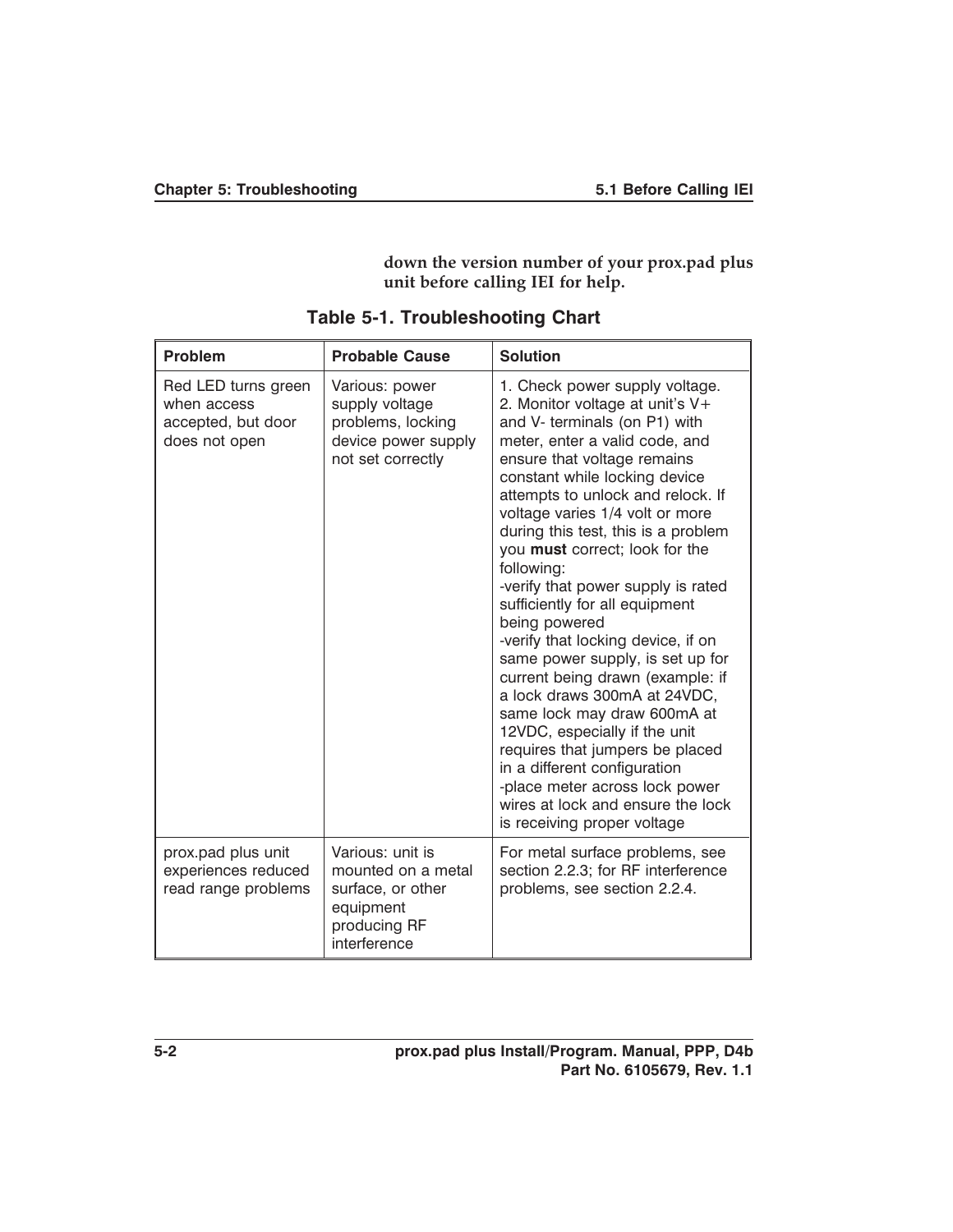| <b>Problem</b>                                                                                                                                                                           | <b>Probable Cause</b>                                                                                       | <b>Solution</b>                                                                                                                                                                                                                                                                                                                                                                                                                                                                                                                                                                                                                                                                                                                                                                                                                                                                                                                                                                                          |
|------------------------------------------------------------------------------------------------------------------------------------------------------------------------------------------|-------------------------------------------------------------------------------------------------------------|----------------------------------------------------------------------------------------------------------------------------------------------------------------------------------------------------------------------------------------------------------------------------------------------------------------------------------------------------------------------------------------------------------------------------------------------------------------------------------------------------------------------------------------------------------------------------------------------------------------------------------------------------------------------------------------------------------------------------------------------------------------------------------------------------------------------------------------------------------------------------------------------------------------------------------------------------------------------------------------------------------|
| prox.pad plus unit<br>not entering<br>program mode when<br>99 # Master code *<br>is pressed on the<br>prox.pad plus<br>keypad or<br>installer/programmer<br>forgets the "master<br>code" | Various: master<br>code has been<br>changed, is<br>incorrect, or new<br>code not<br>programmed<br>correctly | 1. With power to the prox.pad<br>plus unit turned ON, remove the<br>main circuit board from the unit<br>as described in section 2.5.<br>2. Locate the "Program" button<br>(SW1) underneath the main<br>circuit board and press it for<br>about 2 seconds. Take care if<br>you must pull the circuit board<br>out of the plastic housing. Handle<br>the board by its edges,<br>otherwise, your fingers can short<br>the solder points. Figure 2-7<br>illustrates the location of this<br>button. (When handling the<br>main printed circuit board, to<br>guard against possible static<br>discharges, touch a grounded<br>object BEFORE touching the<br>prox.pad plus unit.) (The yellow<br>LED blinks slowly, indicating that<br>program mode is active.)<br>3. To program a new master<br>code, press:<br>1# new-code * repeat-code *<br>The code can be 1-6 digits, with<br>repeated numbers acceptable.<br>4. To exit program mode, press *.<br>5. Continue programming as<br>described in Chapter 4. |

**Table 5-1. Troubleshooting Chart** (continued)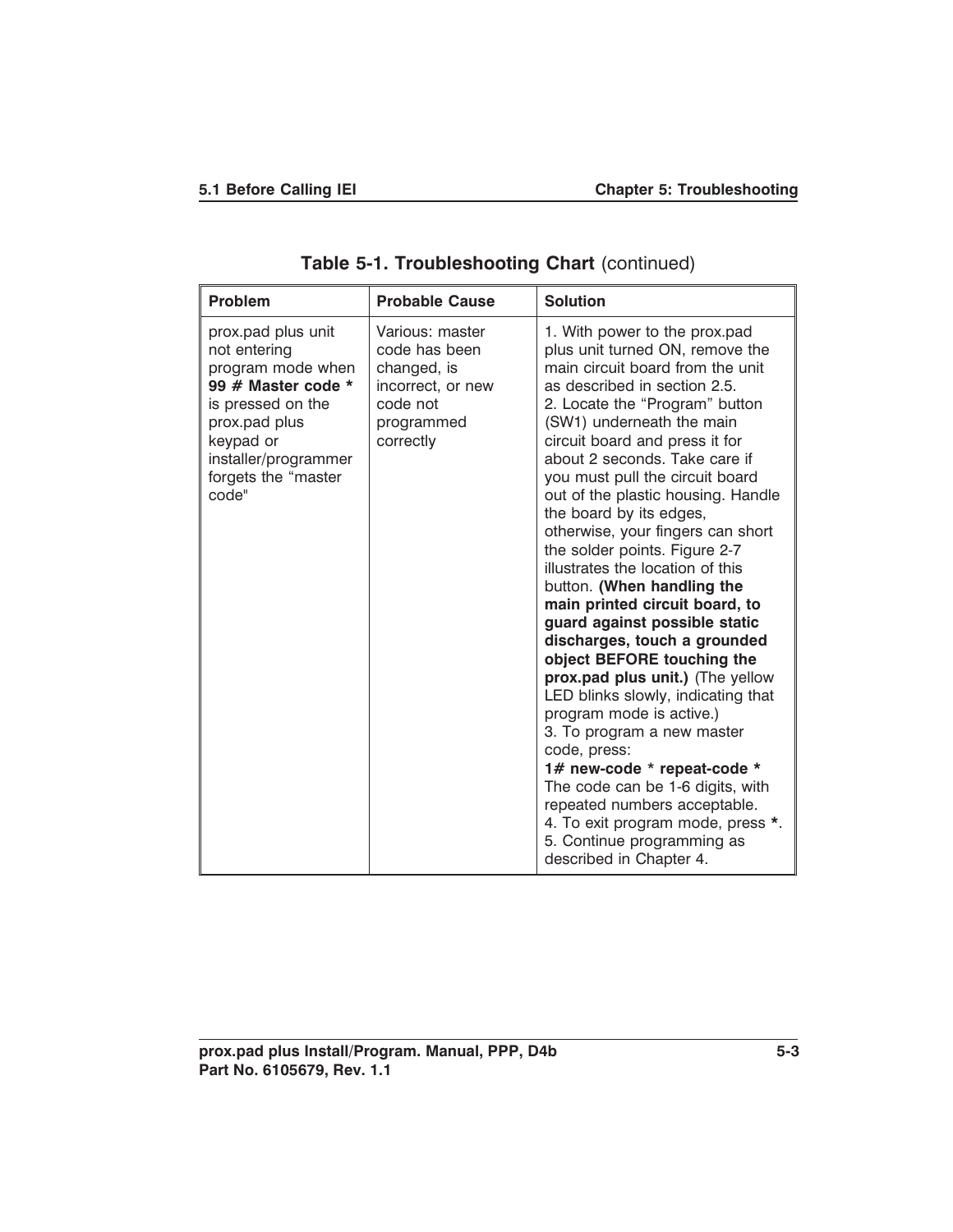#### **5.2 Flow Charts**



**External Request to Exit Input Not**

## **power supply that is not filtered and regulated properly. For extra filtering suggestions, call IEI technical support.**

**5-4 prox.pad plus Install/Program. Manual, PPP, D4b Part No. 6105679, Rev. 1.1**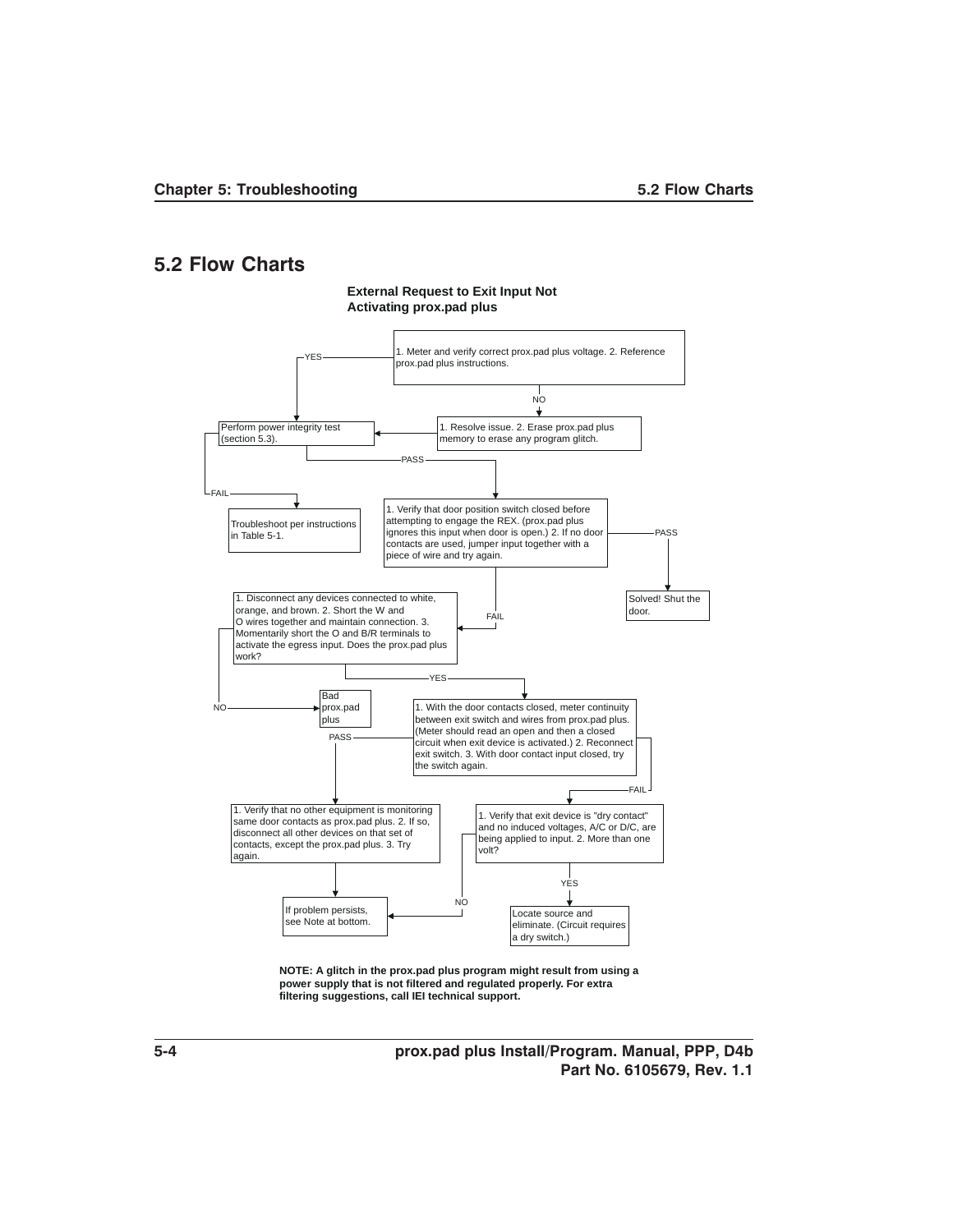



**NOTE: A glitch in the keypad program might result from using a power supply that is not filtered and regulated properly. For extra filtering suggestions, call IEI technical support.**

**prox.pad plus Install/Program. Manual, PPP, D4b 5-5 Part No. 6105679, Rev. 1.1**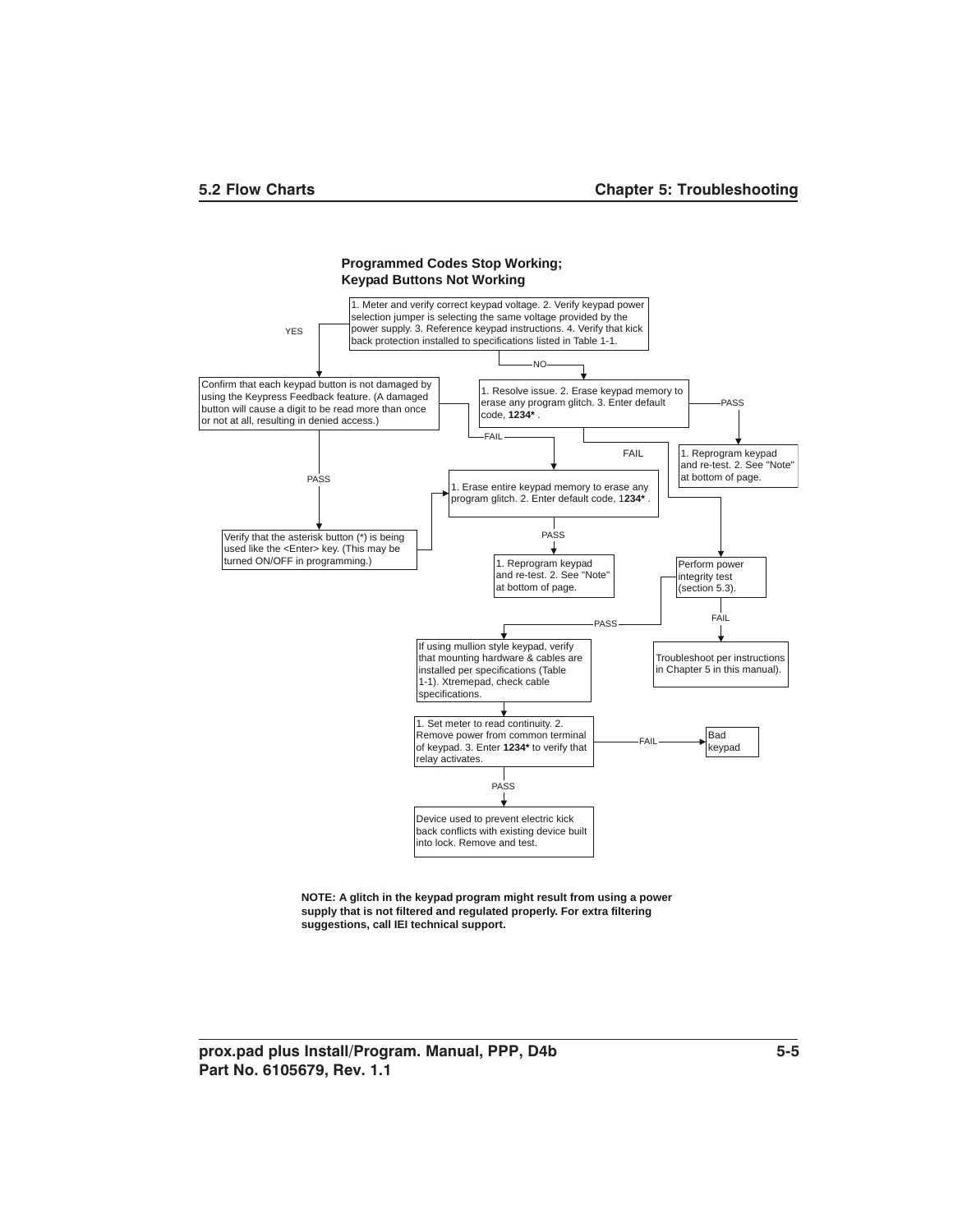# **5.3 Performing Power Supply Integrity Test**

This test confirms whether or not the power source is providing sufficient amperage to support all the equipment. It indicates whether or not a stable electrical environment exists by revealing fluctuating voltages during operations. A fluctuation in voltage exists when the equipment draws more amperage than the power supply offers.

As the prox.pad plus unit cycles the equipment ON and OFF, power must remain constant. If a voltage fluctuation of one-quarter volt or more occurs during testing, in either the positive or negative direction, the test results indicates a "fail" response. If the voltage retains proper amplitude (remains constant), the test indicates a "pass" response.

- 1. Set the meter to read voltage and place meter probes on the red and black wires of P1, located on the prox.pad plus unit. You may have to reference Figure 2-2 for details. If the prox.pad plus unit consists of two parts, a reader and a controller, the terminals are located on the controller. The voltage reading is monitored throughout the entire test.
- 2. With power being applied to the entire prox.pad plus unit, enter a valid code on the prox.pad plus keypad. The REX input can be used in place of a valid code; the test results remain the same. Reference the keypad circuits diagram for REX input, located in Chapter 2 of this manual.
- 3. Observe the meter as the keypad cycles the system ON and OFF. The voltage should remain constant during this operation, indicating that the electrical system is stable and adequate.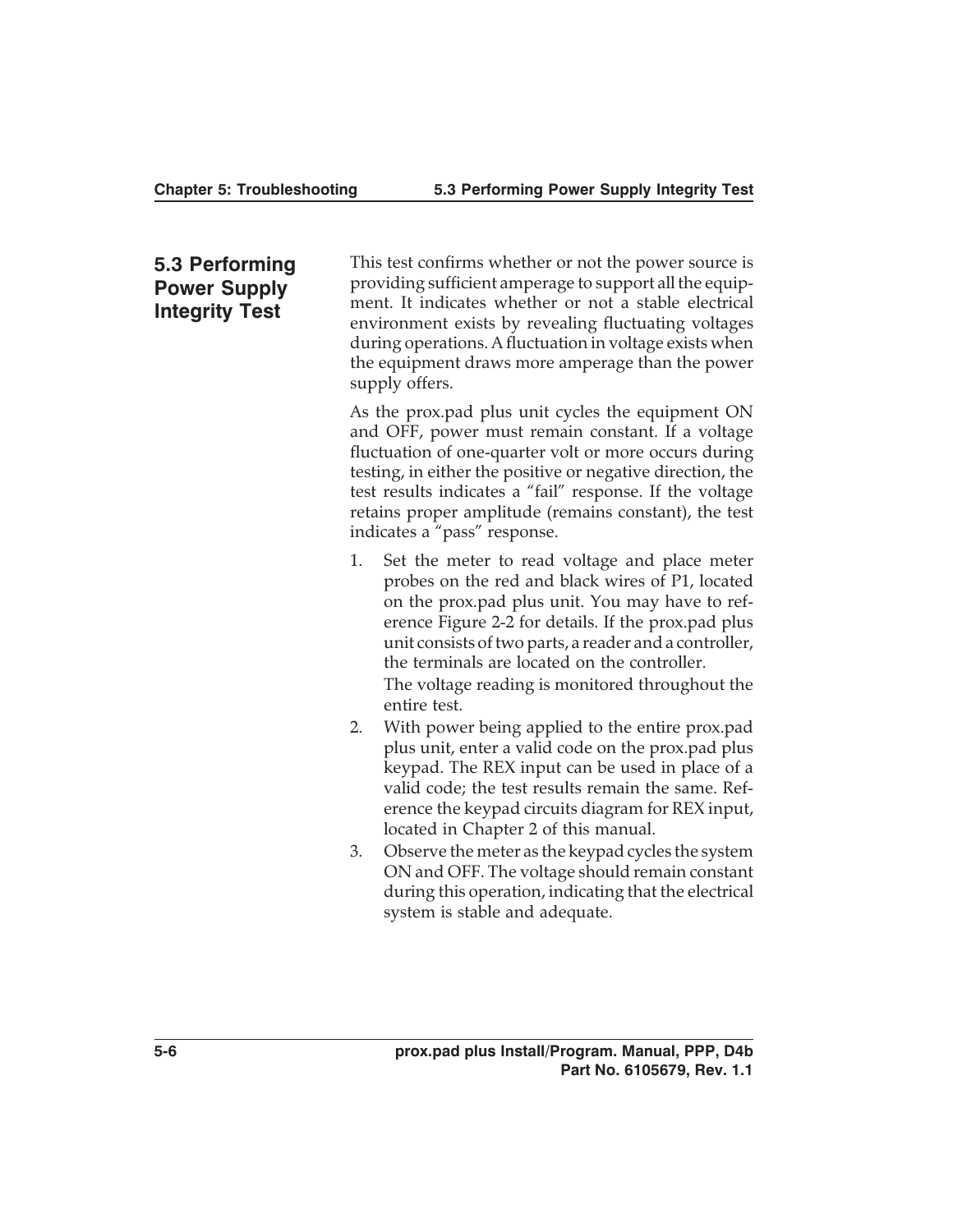Constant voltage during the test indicates a "PASS" response. If the voltage changes more than one-quarter of a volt (.25), the test indicates a "FAIL" response.

4. If the test indicates a "FAIL" response, refer to the "Power Supply Integrity Test Indicating Fluctuating Voltage" flow chart on the next page to troubleshoot the unit. If the test indicates a "PASS" response, return to the "External Request to Exit Input Not Activating prox.pad plus" flow chart and resume your work.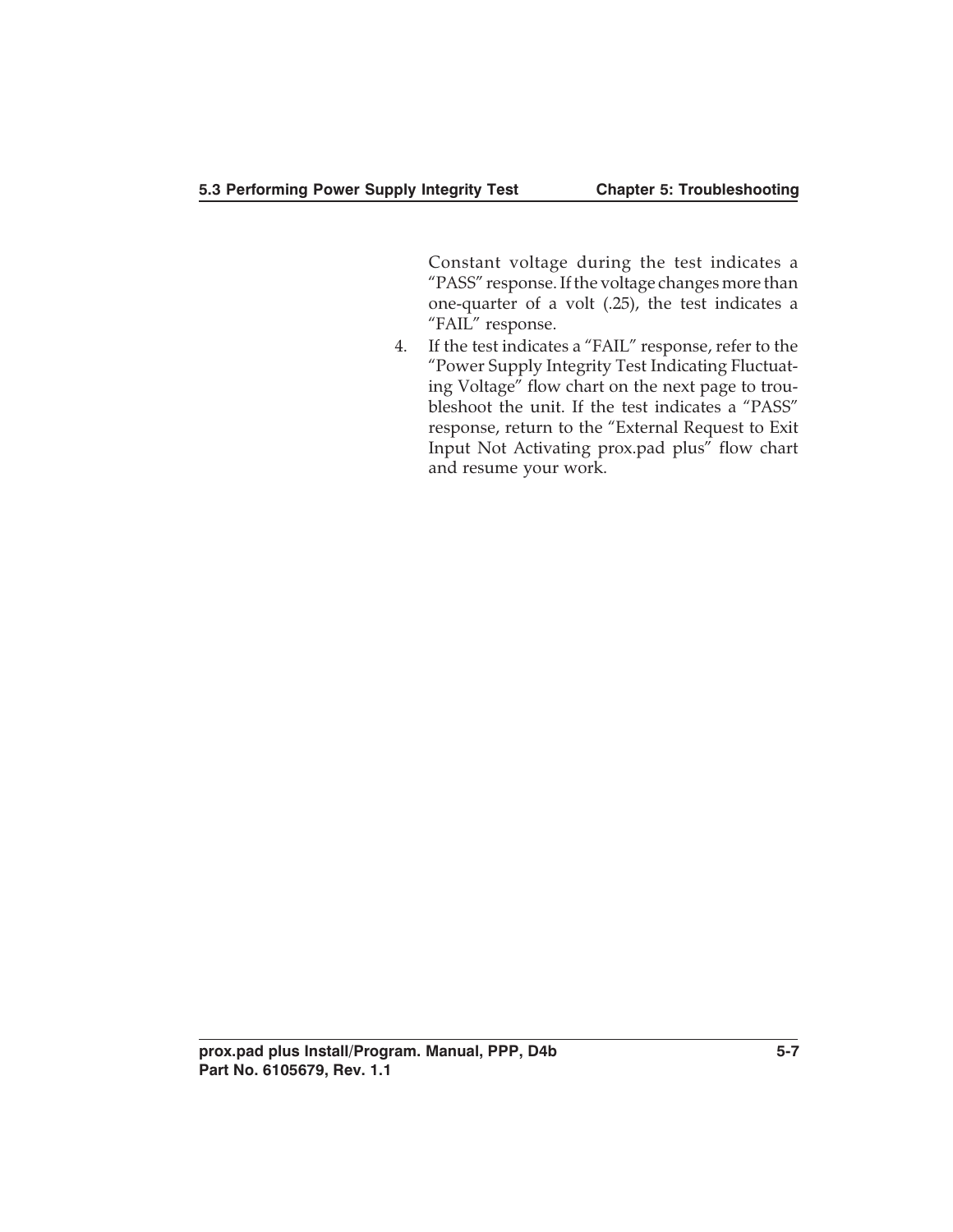

#### **Power Supply Integrity Test Indicating Fluctuating Voltage**

Fluctuating voltage encountered while performing the test in section 5.3 is the result of defect in the electrical system. This flow chart pertains to units consisting of one power supply providing for one prox.pad plus, one electric lock, and any accessories (for example, motion egress detector).

**NOTE: A glitch in the prox.pad plus program might result from using a power supply that is not filtered and regulated properly. For extra filtering suggestions, call IEI technical support.**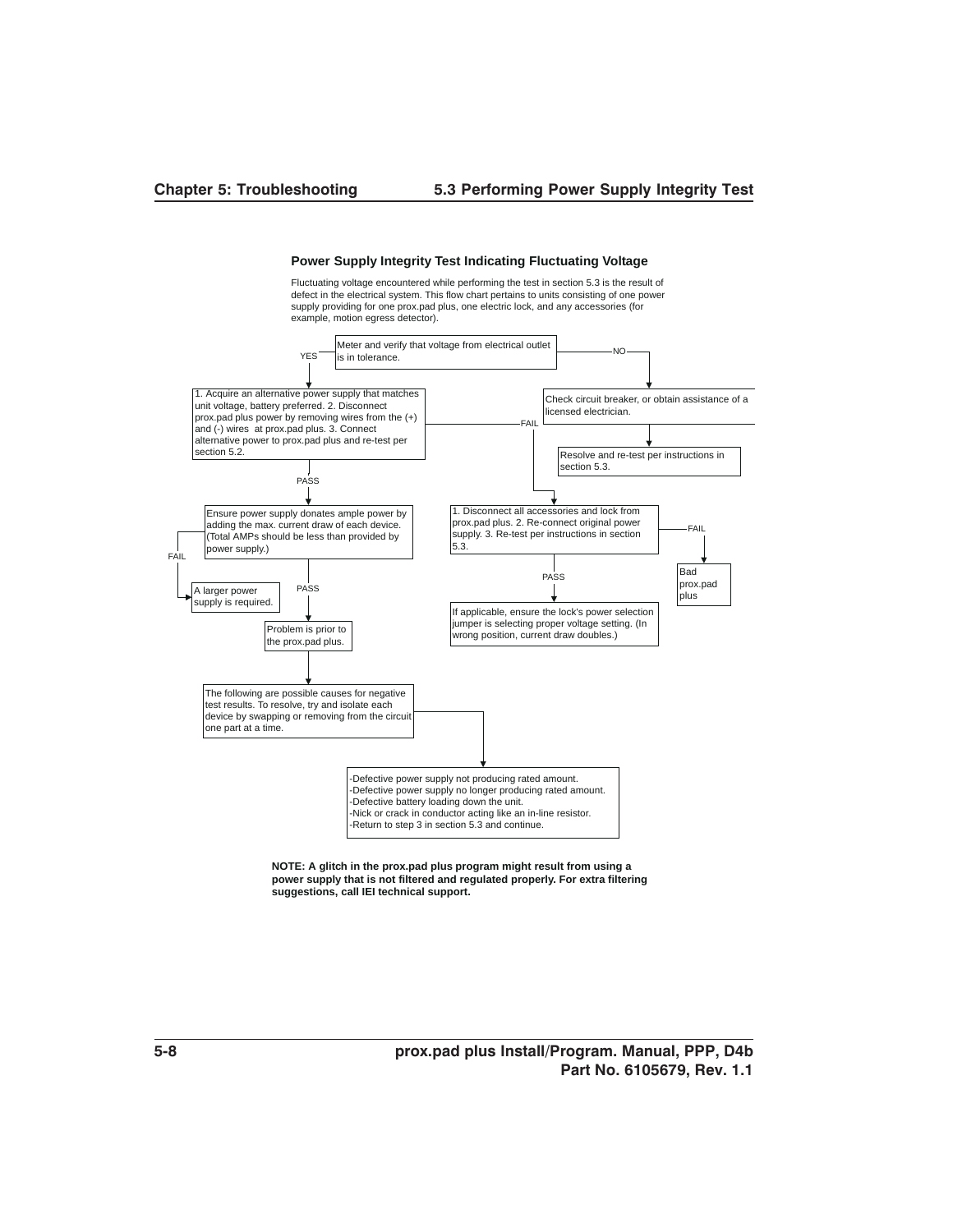| 5.4 Correcting<br><b>Possible Water</b><br><b>Problems</b> | Approximately 3% of all returns (RMAs) are caused by<br>water damage. prox.pad plus units that are mounted<br>outdoors require certain preventive steps to avoid be-<br>ing damaged by water. This section discusses the rea-<br>sons water can accumulate in keypads and the steps<br>to prevent this. |  |
|------------------------------------------------------------|---------------------------------------------------------------------------------------------------------------------------------------------------------------------------------------------------------------------------------------------------------------------------------------------------------|--|
| 5.4.1 Silicone                                             | Use silicone to seal wire runs and mounting holes.<br>1.                                                                                                                                                                                                                                                |  |
|                                                            | Do NOT seal the cover and base together.<br>2.<br>Keypads are designed to direct any water that<br>enters the two constituent pieces, base and cover,<br>towards the bottom and out a drain or weep hole.                                                                                               |  |
| 5.4.2 Wire Run                                             | Bend the wires before they enter the case to form a<br>drip loop. Often water follows the wires to the con-<br>nection point of the circuit board and shorts out the<br>terminals to which the wires are connected.                                                                                     |  |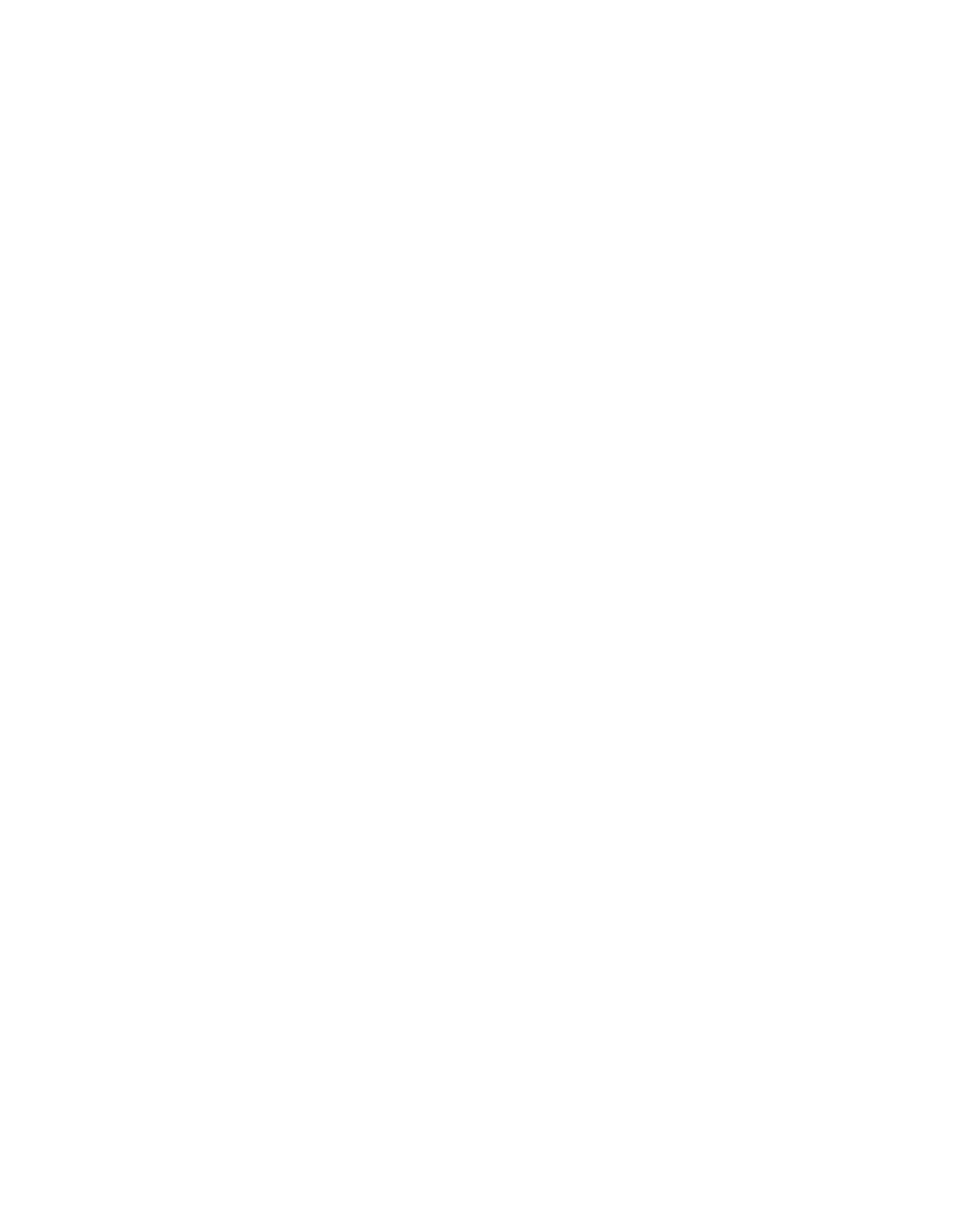# **Chapter 6: Miscellaneous Information**

Chapter 6 contains miscellaneous information, such as IEI's customer service policy, returned merchandise authorization policy, and consumables information.

# IEI has a Customer Service department to meet the varied service needs of its customers. Examples of department functions include:

- Telephone troubleshooting with technical experts
- Technical assistance to solve specific application questions is handled by the Sales department

IEI's Customer Service department can help customers expedite shipments, contact the proper personnel, or help with special customer requests. To contact IEI's Customer Service department, call (800) 343-9502 A Customer Service Representative is available from 8:00 a.m. to 7:00 p.m. (EST) to:

- check on installation
- request technical assistance
- report a problem
- return products

#### **prox.pad plus Install/Program. Manual, PPP, D4b 6-1 Part No. 6105679, Rev. 1.1**

# **6.1 Customer Service Policy**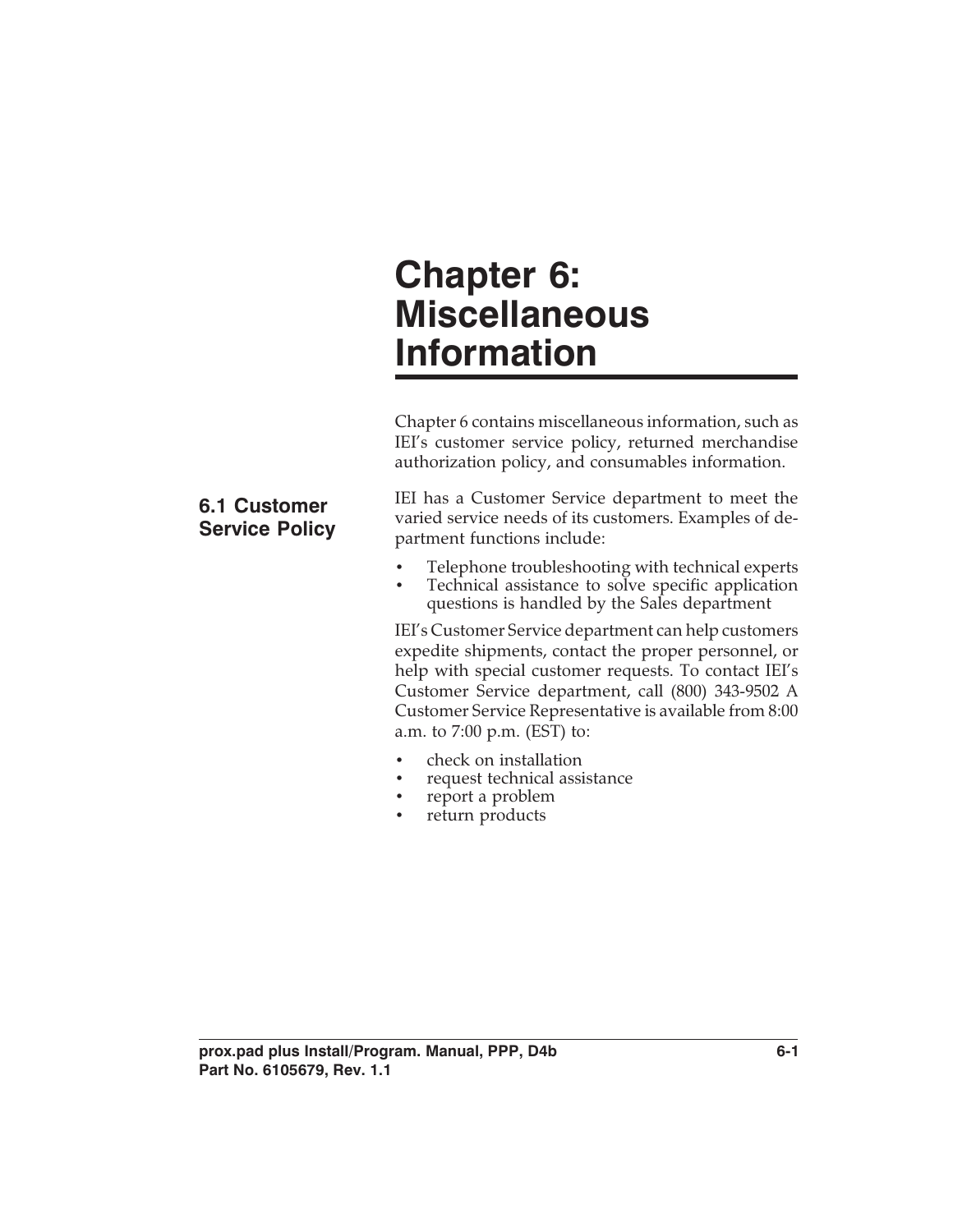| 6.2 RMA Policy | "RMA" stands for Returned Merchandise Authoriza-<br>tion.                                        |
|----------------|--------------------------------------------------------------------------------------------------|
|                | 1. A warranty claim must be made promptly and<br>must be received during the applicable warranty |

- **period by IEI or your authorized IEI distributor.** 2. If it becomes necessary to return a product for repair and/or adjustment, prior authorization from IEI or your IEI-authorized distributor **must** be obtained. Instructions as to how and where these products should be shipped will be provided
- by IEI or your IEI-authorized distributor. 3. Any product or component returned for examination and/or warranty repair shall be sent to IEI in Canton, Massachusetts, or any of their authorized representatives. All items **must** be returned at the customer's cost (freight prepaid), quoting a return authorization number which is available from the Service department. All products or components repaired or replaced under warranty will be returned to the customer at IEI's cost using UPS (United Parcel Service) or an equivalent service.
- 4. In all cases, IEI or your IEI-authorized distributor has sole responsibility for determining the cause and nature of failure, and IEI's or the distributor's determination with regard thereto shall be final.
- 5. All parts that are replaced under warranty will become the property of IEI.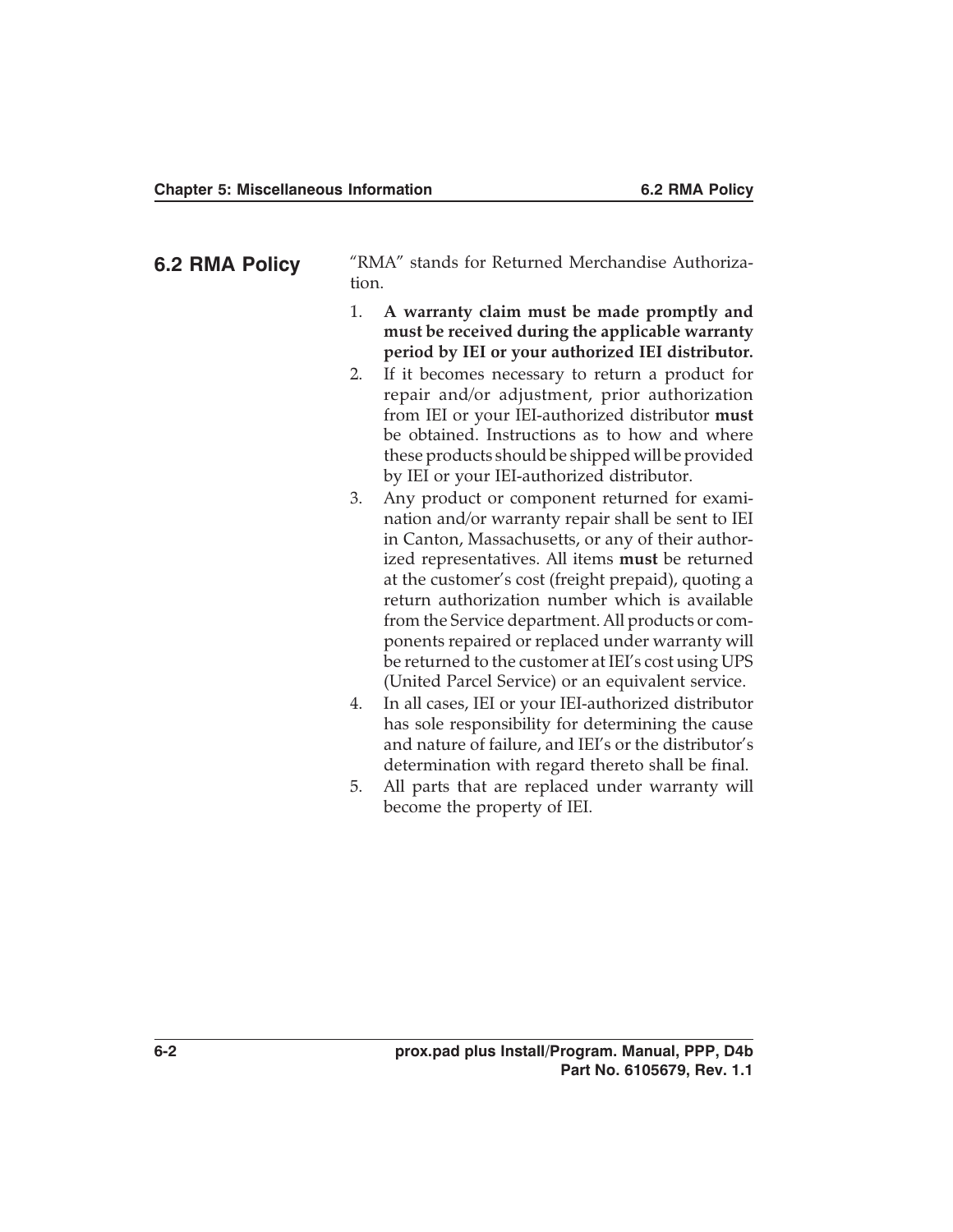# **Index**

# **A**

About this Manual, 1-1 Adding New or Changing Existing Codes/Cards, 4-8 Assigning Outputs, 4-17

# **D**

Daylight Savings Time, 4-24 Defaulting prox.pad Memory, 2-16 - 2-17 Deleting Users, 4-16 Design Change Disclaimer, 1-1

# **B**

Batch Entry, 4-15 Batch Load by Presentation, 4-13 Batch Load Cards Manually (without presentation), 4-15 Before Calling IEI, 5-1 - 5-3 Block Delete of Users, 4-16

**C**

# **E**

Enabling/Disabling Users Command, 4-13 Erasing a Transaction Log, 4-33 Erasing Entire Memory/Resetting System Defaults, 4-7 Error Lockout, 4-27

# **F**

Card Presentations, 4-8 Changing the Lock Output Time, 4-17 Checking the Cables, 2-3 - 2-6 Correcting Possible Water Problems, 5-9 Customer Service Policy, 6-1 Flow Charts, 5-4 - 5-5

# **G**

Gang Box and Mounting, 2-2 General Description, 1-4 - 1-5

# **H**

Holidays, 4-24

prox.pad plus Install/Program. Manual, PPP, D4b **I-1 Part No. 6105679, Rev. 1.1**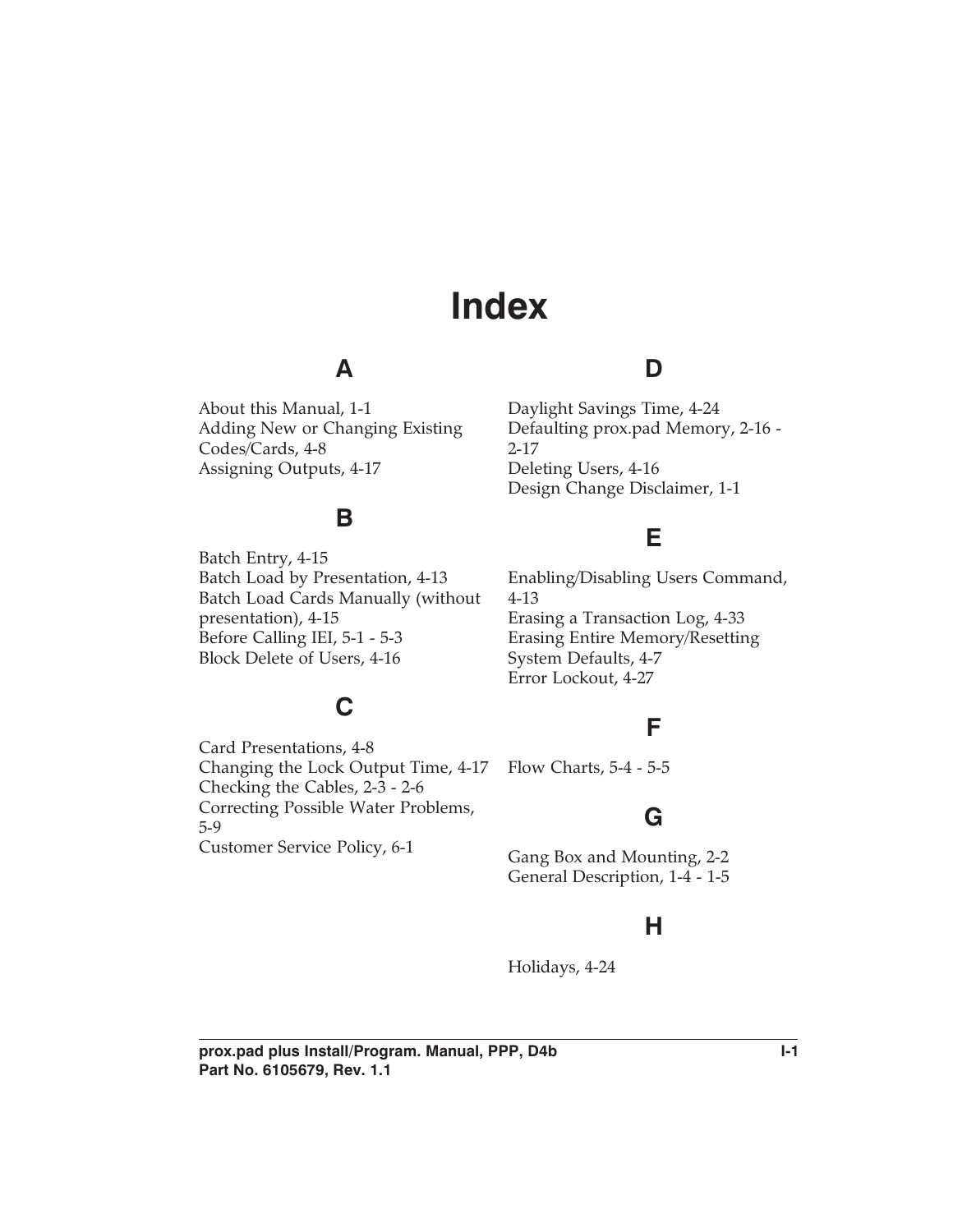# **I**

IEI-Supplied Parts/Optional Items, 2-6 Inserting Circuit Boards, 2-15 INSTALLATION, Chapter 2 checking the cables, 2-3 - 2-6 defaulting prox.pad memory, 2-16 - 2-17 gang box and mounting, 2-2 iei-supplied parts/optional items, 2-6 inserting circuit boards, 2-15 installation configurations, 2-1 mounting the prox.pad unit, 2-7 - 2-14 mounting the unit on metal, 2-2 other installation considerations, 2-2 performing a glass mounted installation, 2-9 performing a secure installation, 2-11 performing a wall mounted installation, 2-7 power supply/current requirements, 2-2 prox.pad pin connectors, 2-5 rf interference, 2-2 Installation Configurations, 2-1 INTRODUCTION, Chapter 1 about this manual, 1-1 design change disclaimer, 1-1 general description, 1-4 - 1-5 items supplied from the factory, 1-3 items the installer must supply, 1-3 prox.pad operation, 1-6 - 1-9 prox.pad plus specifications, 1-7 - 1-9 reproduction disclaimer, 1-1 safety warnings and cautions, 1-1

technical support-end user, 1-1 technical support-service company, 1-1 warranty, 1-2 Items Supplied from the Factory, 1-3 Items the Installer Must Supply, 1-3

# **K**

Keypress Sequences, 4-8

# **L**

Leap Year, 4-25 Lockout By Group, 4-21 Lockout By Location, 4-20

# **M**

Masking, 4-30 Master Code (User #1), 4-2 Master Code and Supervisor Code Special Features, 4-3 Midnight Crossing TimeZones, 4-23 MISCELLANEOUS INFORMATION, Chapter 6 customer service policy, 6-1 rma policy, 6-2 Mounting the prox.pad Unit, 2-7 - 2-14 Mounting the Unit on Metal, 2-2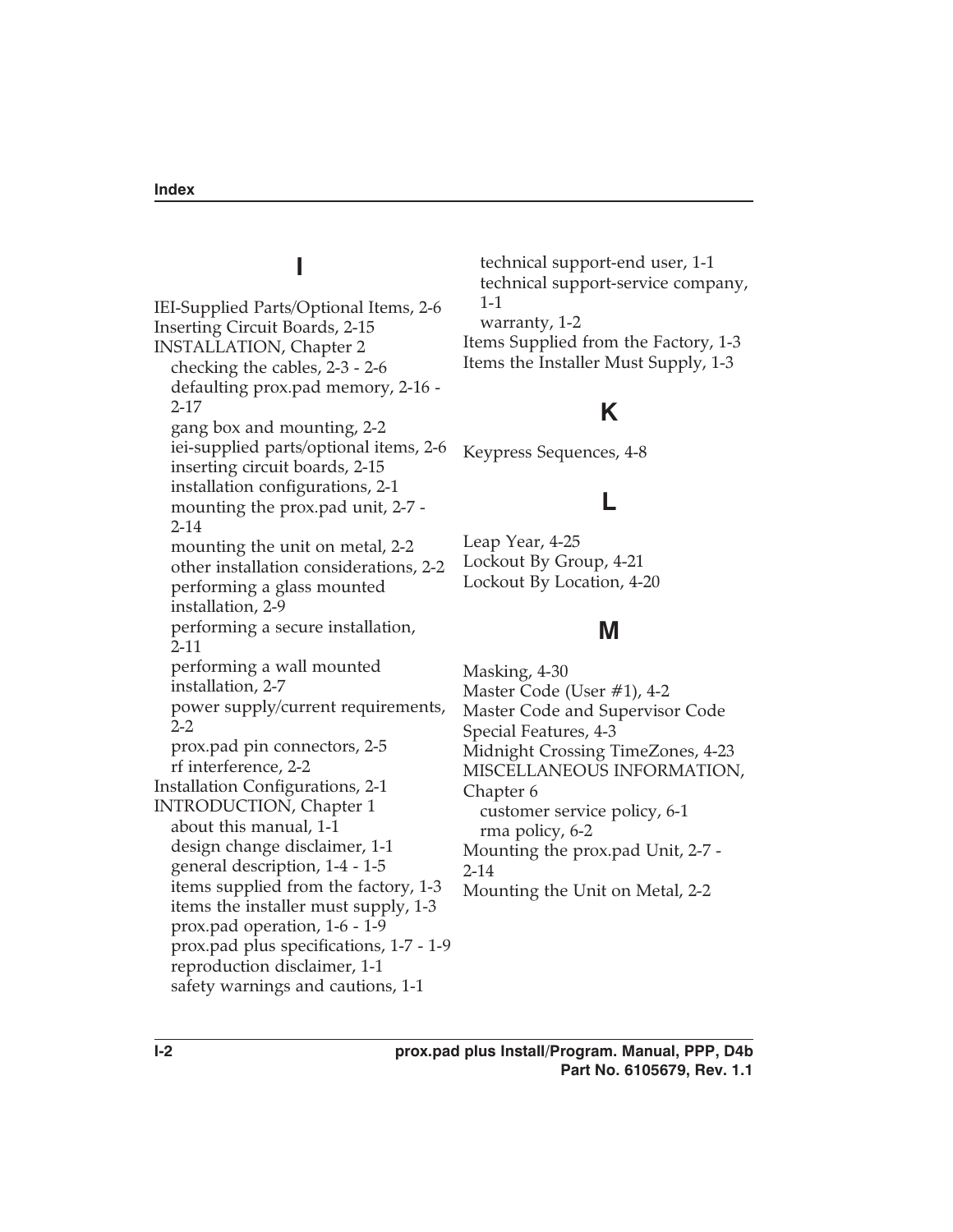## **N**

Networking Multiple prox.pad plus Units Together, 3-14 - 3-15

## **O**

Other Installation Considerations, 2-2

## **P**

Performing a Glass Mounted Installation, 2-9 Performing a Secure Installation, 2-11 Performing a Wall Mounted Installation, 2-7 Performing Power Supply Integrity Test, 5-6 - 5-8 Power Supply/Current Requirements, 2-2 Printing a Programmed Users List, 4-32 Printing a Transaction Log, 4-30 Printing a Transaction Log Manually, 4-31 Programmed Users Log, 4-15 PROGRAMMING, Chapter 4, 4-1, 4-17 - 4-19 adding new or changing existing codes/cards, 4-8 assigning outputs, 4-17 batch load by presentation, 4-13 batch load cards manually (without presentation), 4-15 block delete of users, 4-16 changing the lock output time, 4-17 daylight savings time, 4-24 deleting users, 4-16 enabling/disabling users command, 4-14 erasing a transaction log, 4-33 erasing entire memory/resetting system defaults, 4-7 error lockout, 4-27 holidays, 4-24 leap year, 4-25 lockout by group, 4-21 lockout by location, 4-20 master code (user  $\#1$ ), 4-2 master code and supervisor code special features, 4-3 midnight crossing timezones, 4-23 printing a programmed users list, 4-33 printing a transaction log, 4-31 printing a transaction log manually, 4-32 programming a transaction dump code, 4-32 programming card only use, 4-12 programming code and card options, 4-8 programming code and card use, 4-11 programming code only use, 4-11 programming code or card, 4-12 programming commands, 4-35 - 4-41 programming from the keypad, 4-2 programming keypad options and parameters, 4-20 - 4-29 programming overview, 4-1 - 4-7 programming user data, command 50, full format, 4-10 programming user types, 4-9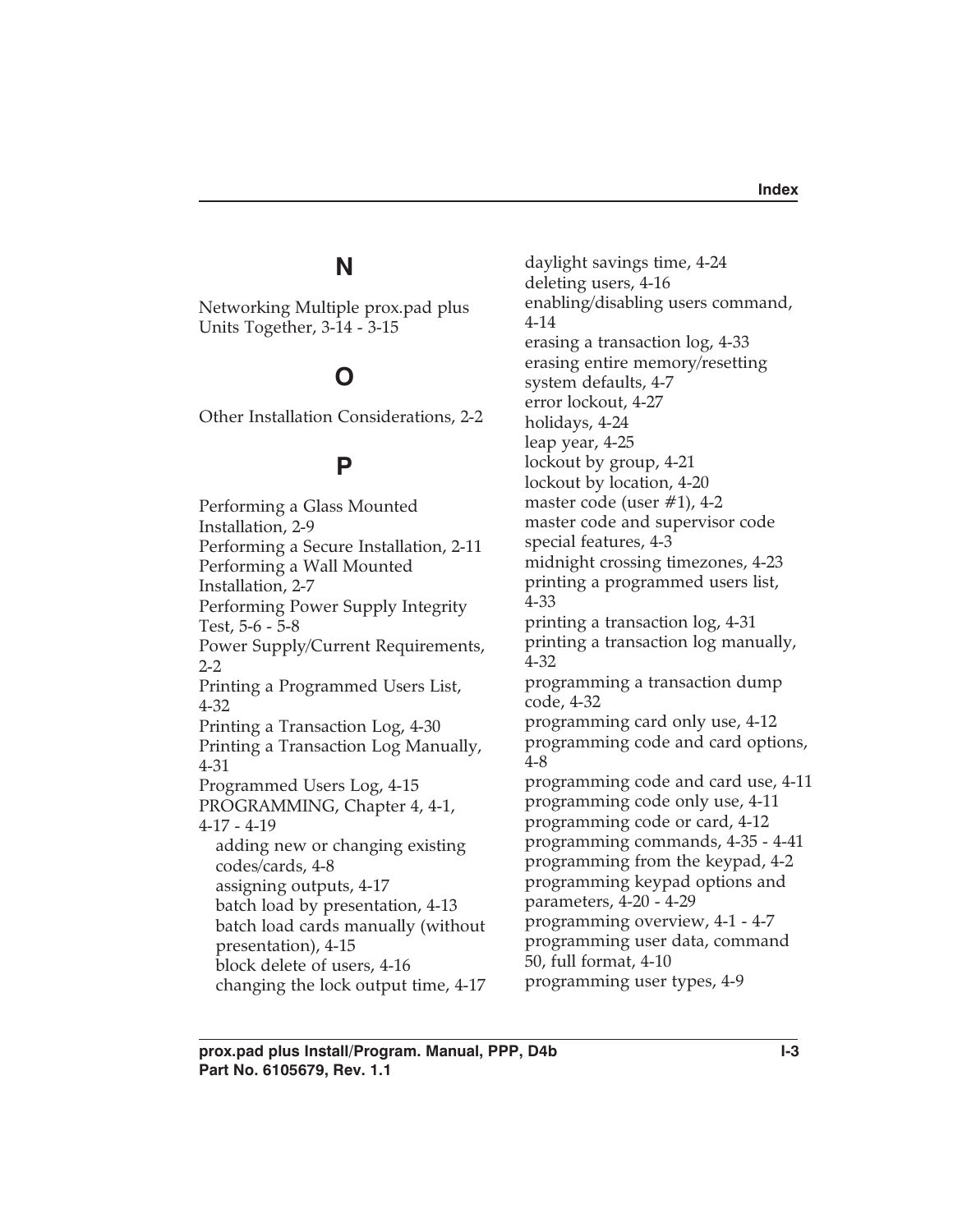programming users, 4-8 - 4-16 prox.pad default settings, 4-4 prox.pad led indicators/sounder operations, 4-5 - 4-6 prox.pad plus user types, 4-9 quick program feature, 4-11 resetting the master code and system prox.pad LED Indicators/Sounder defaults only, 4-6 selecting transaction log information, prox.pad Operation, 1-6 - 1-9 4-30 setting forced door output time, 4-19 setting propped door output time, 4-19 supervisor code (user #2), 4-3 time/date set, 4-25 timed anti-passback, 4-28 timezone/holiday features, 4-22 turning audio keypress feedback on/off, 4-26 turning visual led/keypress indicator on/off, 4-25 user lockout option, 4-20 using the printing features, 4-30 - 4-34 Programming a Transaction Dump Code, 4-32 Programming Card ONLY Use, 4-12 Programming Code and Card Options, 4-8 Programming Code AND Card Use, 4-11 Programming Code ONLY Use, 4-11 Programming Code OR Card, 4-12 Programming Commands, 4-35 - 4-41 Programming from the Keypad, 4-2 Programming Keypad Options and Parameters, 4-20 - 4-29

Programming Overview, 4-2 - 4-7 Programming User Data, Command 50, Full Format, 4-10 Programming User Types, 4-9 Programming Users, 4-8 - 4-16 prox.pad Default Settings, 4-4 Operations, 4-5 - 4-6 prox.pad Pin Connectors, 2-5 prox.pad plus Communications, 3-13 prox.pad plus Specifications, 1-7 - 1-9 prox.pad plus User Types, 4-9

## **Q**

Quick Program Feature, 4-11

#### **R**

Reproduction Disclaimer, 1-1 Request to Exit (REX) Switch, 3-9 Resetting the Master Code and System Defaults Only, 4-6 REX feature, 3-9 REX input, 5-6 RF Interference, 2-2 RMA Policy, 6-2

## **S**

Safety Warnings and Cautions, 1-1 Selecting Transaction Log Information, 4-30 Setting Forced Door Output Time, 4-19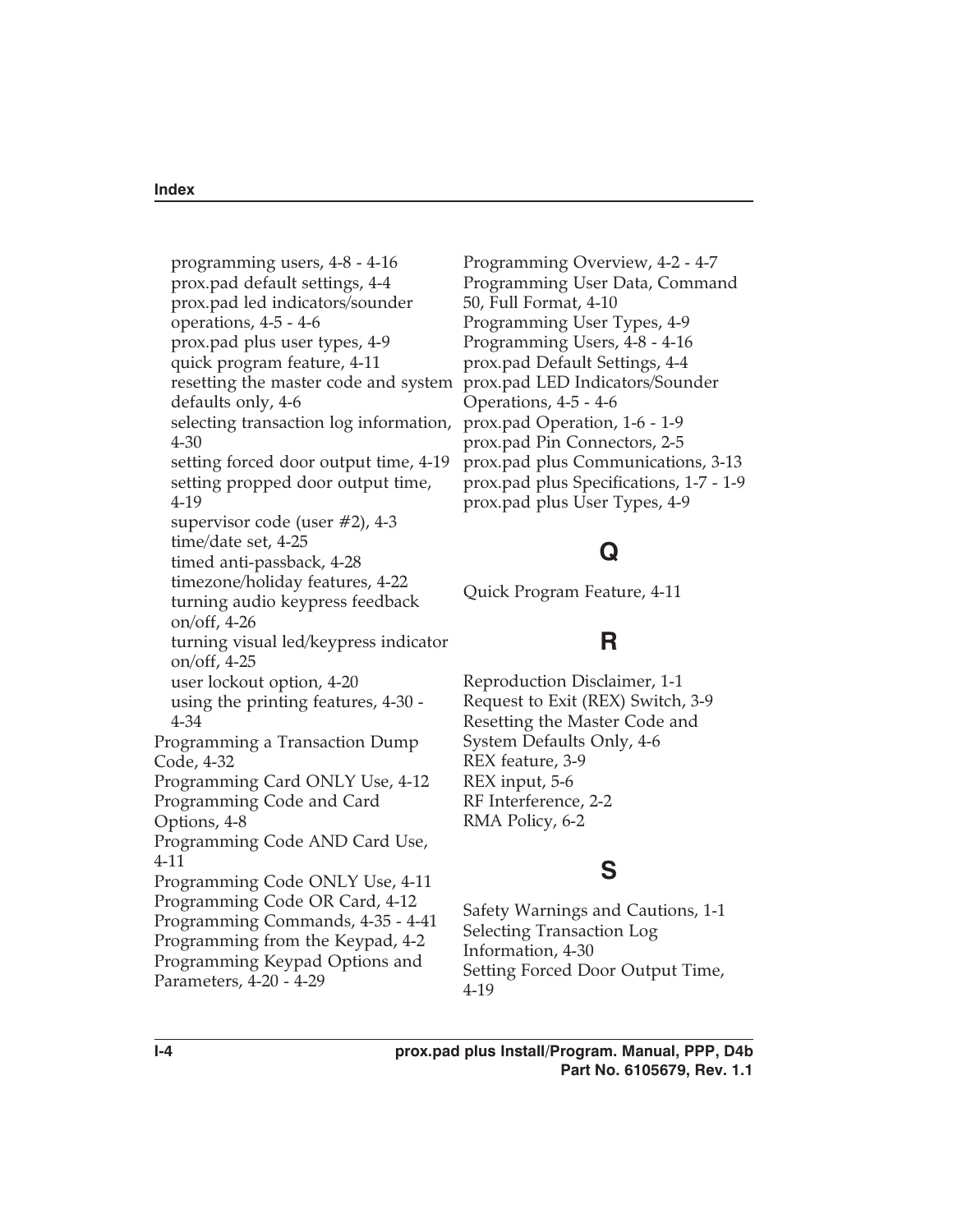Setting Propped Door Output Time, 4-19 Silicone, 5-9 Supervisor Code (user #2), 4-3

# **T**

Technical Support-End User, 1-1 Technical Support-Service Company, 1-1 Testing the Controller/Keypad, 3-16 Testing the prox.pad, 3-13 Testing the prox.pad plus, 3-16 Time/Date Set, 4-25 Timed Anti-Passback, 4-28 Timezone/Holiday Features, 4-22 TROUBLESHOOTING, Chapter 5 before calling iei, 5-1 - 5-3 correcting possible water problems, 5-9 flow charts, 5-4 - 5-5 performing power supply integrity test, 5-6 - 5-8 silicone, 5-9 troubleshooting chart, 5-2 wire run, 5-9 Troubleshooting Chart, 5-2 Turning Audio Keypress Feedback ON/OFF, 4-26 Turning Visual LED/Keypress Indicator ON/OFF, 4-25

# **U**

User Lockout Option, 4-20 Using the Printing Features, 4-30 - 4-34

#### **W**

Warranty, 1-2 Wire Run, 5-9 WIRING, Chapter 3, 3-1 networking multiple prox.pad plus units together, 3-14 - 3-15 prox.pad plus communications, 3-13 testing the controller/keypad, 3-16 testing the prox.pad, 3-13 testing the prox.pad plus, 3-16 wiring the alarm shunt relay, 3-3 wiring the aux relay for use as alarm shunt, 3-3 wiring the aux relay for use as forced door, 3-5 wiring the aux relay for use as propped door, 3-7 wiring the door contact input, 3-1 wiring the forced door relay, 3-5 wiring the main relay, 3-11 wiring the propped door relay, 3-7 wiring the prox.pad unit, 3-1 - 3-12 wiring the rex switch (request to exit), 3-9 Wiring the Alarm Shunt Relay, 3-3 Wiring the AUX Relay for Use as Alarm Shunt, 3-3 Wiring the AUX Relay for Use as Forced Door, 3-5 Wiring the AUX Relay for Use as